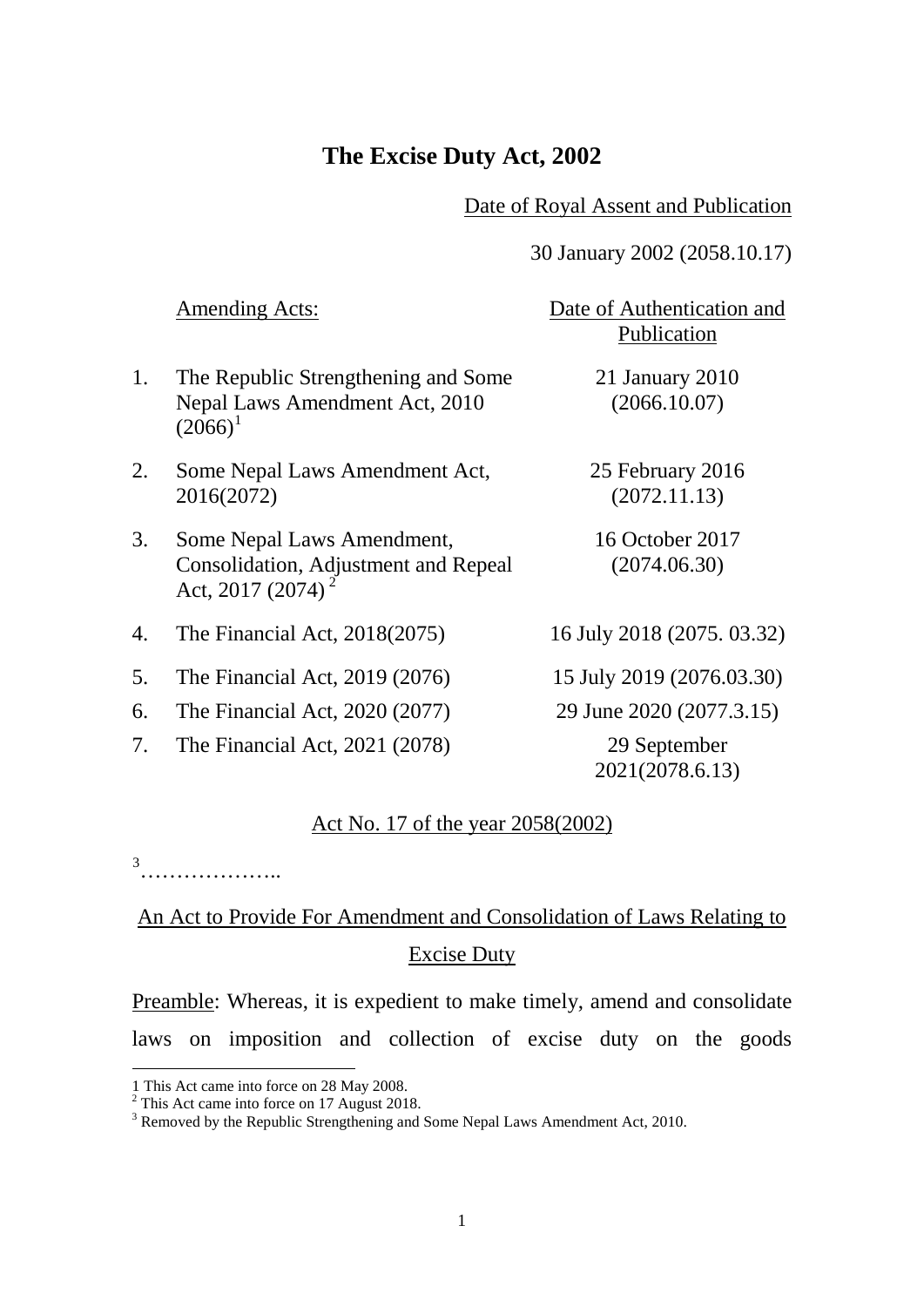manufactured in or imported into, or the services delivered in, ........<sup>[4](#page-1-0)</sup>Nepal in order to enhance revenue mobilization by making effective the process of collecting revenue required for economic development of the country;

Now, therefore, be it enacted by Parliament in the first year of reign of His Majesty King Gyanendra Bir Bikram Shah Dev.

- 1. Short title and commencement: (1) This Act may be cited as the "Excise Duty Act, 2058 (2002)."
	- (2) It shall come into force at once.
- 2. Definitions: Unless the subject or the context otherwise requires, in this Act,-
	- (a) "goods or service subject to excise duty" means any goods or services subject to the excise duty pursuant to this Act or other prevailing laws;
	- (a1) "excise duty stamp" means the stamp having security mark in goods applicable for excise duty used in a format as prescribed by the Department and the term also includes the security mark to be provided through electronic means or any other symbol marks as prescribed by the Department."
	- (b) "goods" means both kinds of movable and immovable property;
	- (c) "service" means anything except goods.

<span id="page-1-0"></span> $4$  Removed by the Republic Strengthening and Some Nepal Laws Amendment Act, 2010. **.**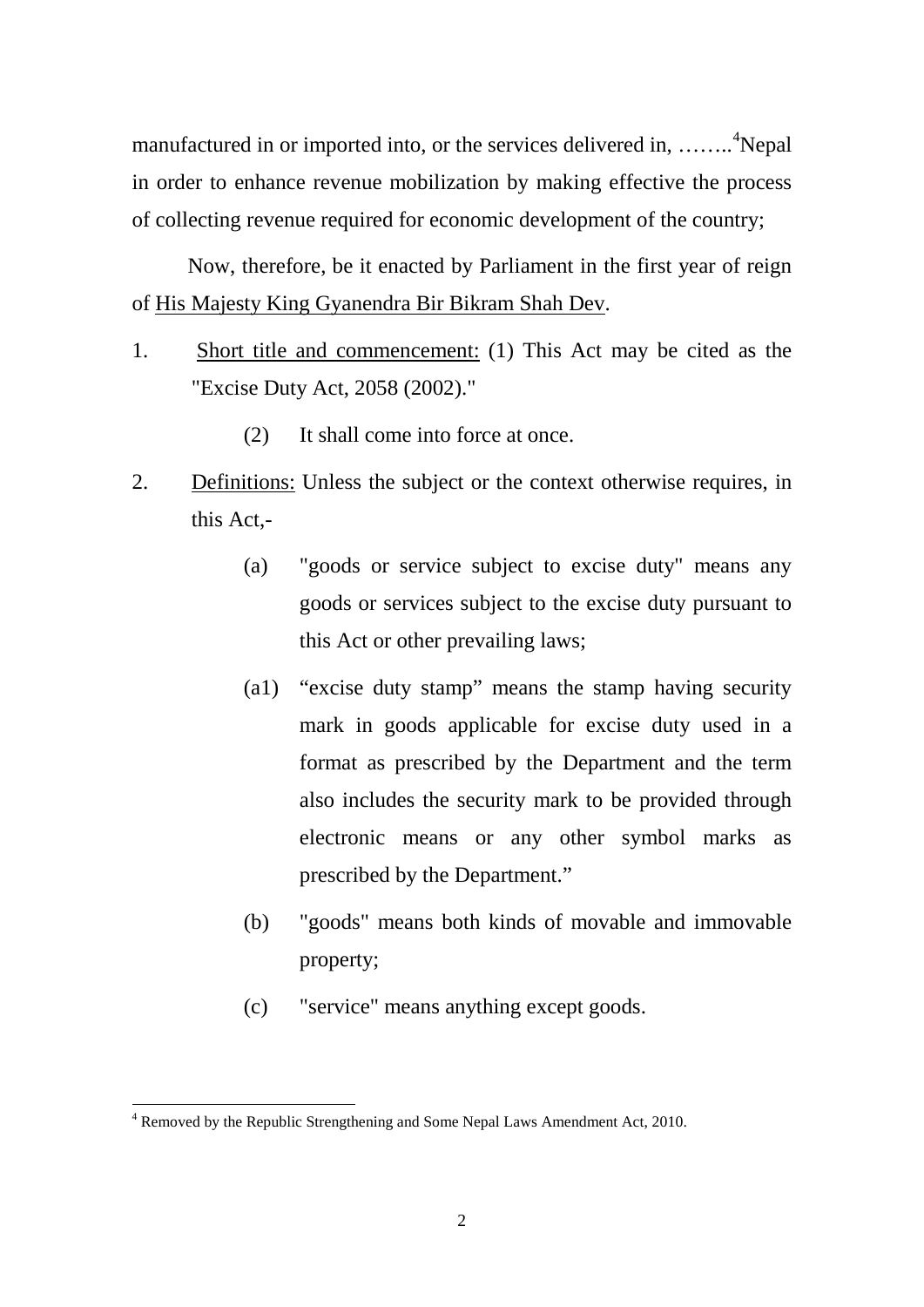- (d) "enterprise" means a firm, company or body established under the prevailing law with objective to manufacture, import, store or sell and distribute such goods or deliver such services as are subject to excise duty;
- (e) "license" means a license issued pursuant to Section 9;
- (f) "Excise Duty Officer" means any officer designated by the Government of Nepal for the purposes of this Act;
- $<sup>5</sup>(g)$  $<sup>5</sup>(g)$  $<sup>5</sup>(g)$ </sup> "production" means the manufacturing, refining, making or preparing any goods subject to excise duty;
- (h) "manufacturer" means a person, firm, company or body licensed to manufacture any goods subject to excise duty, and this term also includes a person, firm, company or body who delivers any service subject to excise duty;
- $^{6}$  $^{6}$  $^{6}$ (h1) "tobacco product" means tobacco or tobacco product mixed smoking, chewing, betel spices to be kept in mouth, betel quid, chewing betel or similar other materials, and this term also includes cigarette, *beedi* and cigar;
	- (i) "person" means any person, enterprise, association, partnership firm, cooperative, joint venture, director, proprietor and chief representative or agent of a trust or fund, and this term also includes any entity which

<sup>5</sup> Amended by the Financial Act, 2018. 1

<span id="page-2-1"></span><span id="page-2-0"></span><sup>&</sup>lt;sup>6</sup>Inserted by the Financial Act, 2018.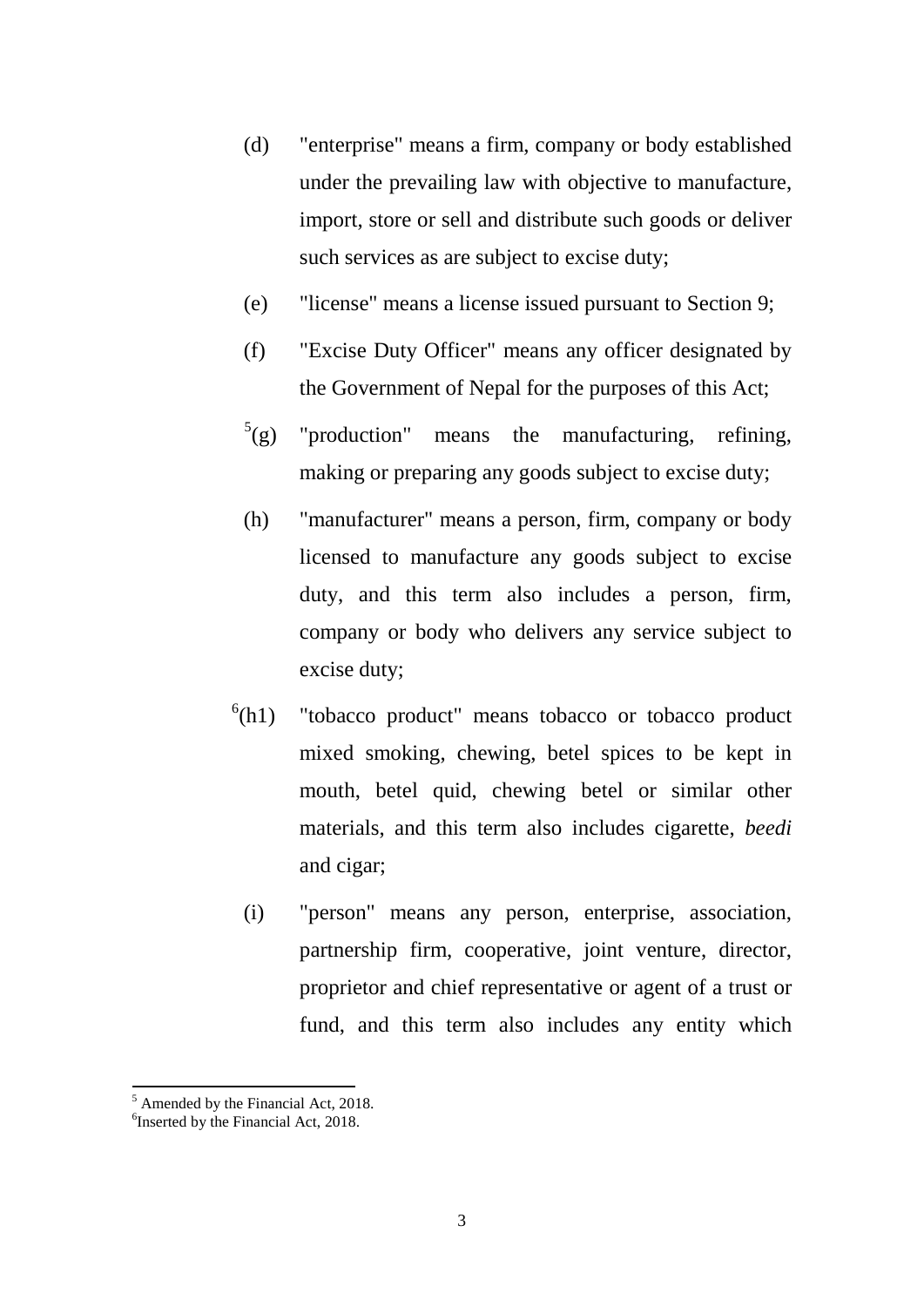manufactures or imports and sells and distributes in any manner any goods or service subject to excise duty with or without any motive for profit making, or a branch or sub-branch or similar place of transaction of such an entity;

- $^7$  $^7$ (j) "factory price" means the price fixed with summation of the costs of production of such goods and profit of the enterprise only without adding excise duty or other tax to the goods subject to excise duty;
- (k) "price" means,-
	- (1)factory price, in the case of goods to be manufactured,
	- (2) price as per the invoice, in the case of service,
	- $(3)$  price fixed as per clause (b) of sub-section (1) of Section 7, in the case of any goods to be imported.
- (l) "import" means the importation of any goods subject to excise duty into  $Nepal<sup>9</sup>$  $Nepal<sup>9</sup>$  $Nepal<sup>9</sup>$ ........ from a foreign country in accordance with the prevailing law;
- (m) "invoice" means a bill, receipt, slip or voucher indicating the price issued pursuant to this Act;
- (n) "Department" means the Department specified by the Government of Nepal for purposes of this Act;

 $\overline{a}$ 

<span id="page-3-0"></span><sup>&</sup>lt;sup>7</sup> Amended by the Financial Act, 2018.

<sup>&</sup>lt;sup>8</sup> Amended by the Financial Act, 2018.

<span id="page-3-2"></span><span id="page-3-1"></span><sup>&</sup>lt;sup>9</sup> Removed by the Republic Strengthening and Some Nepal Laws Amendment Act, 2010.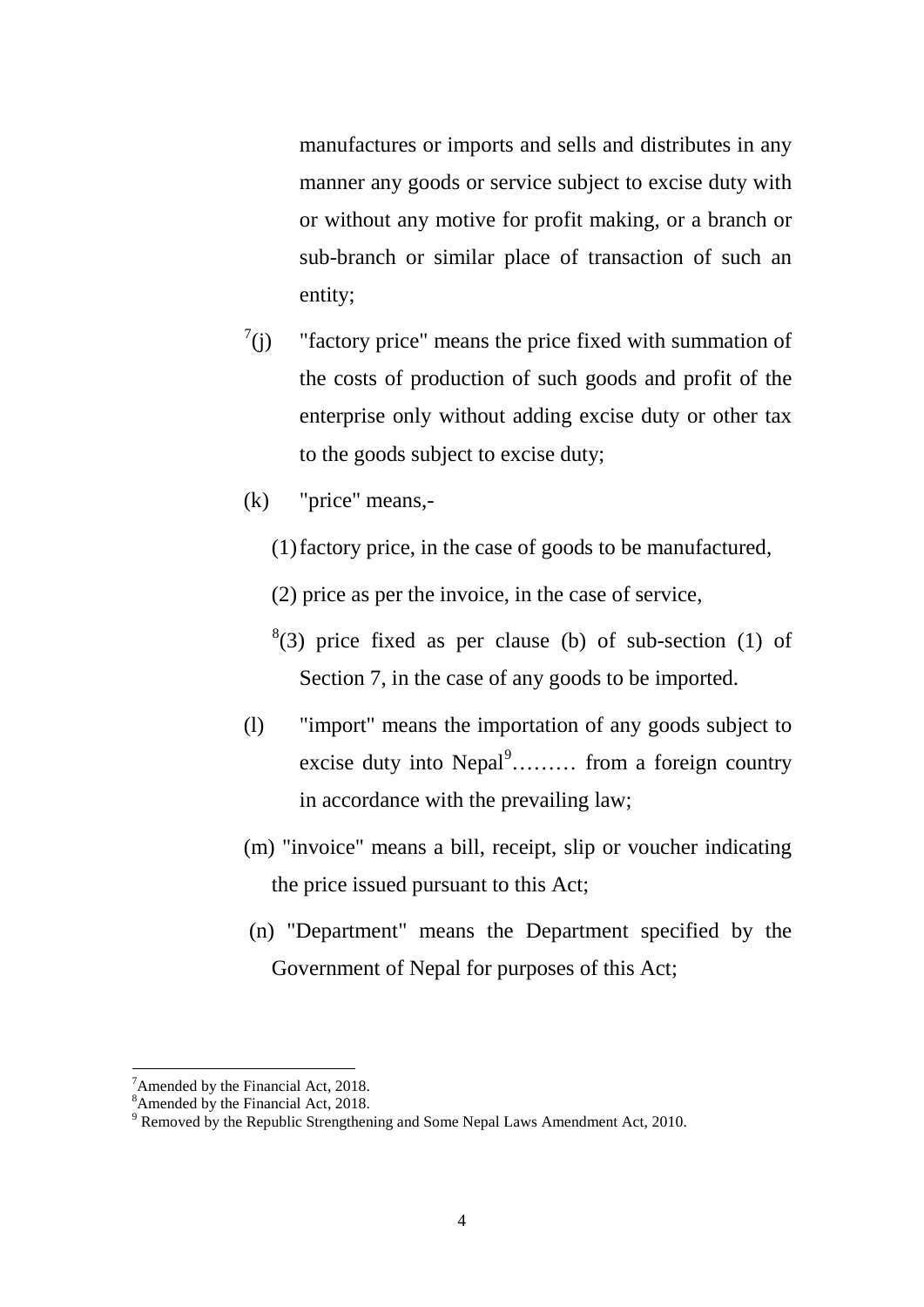- (o) "Director General" means the Director General of the Department;
- $10$ <sup>10</sup>(o1) "liquor" means any alcoholic substance prepared from grains, fruits or any other starch substance by fermenting the same through biochemical process or any other manner, and this term also includes alcohol, *Jaad*, *Chhyang*, whisky, rum, gin, brandy, vodka, beer, wine, sherry, champagne, cider, perry, mid, malten, industrial alcohol, rectified sprit, malt sprit, silent sprit, denatured sprit and heads sprit;
- $11(02)$  $11(02)$  "readymade liquor" means liquor of every type made from a mixture of less than 57.06 percentage of alcohol in volume;
- $12(03)$  $12(03)$  "L.P." means the concentration of pure ethanol in London proof;
- $13(04)$  $13(04)$  "L.P. Litre" means the quantity of 57.06 percentage of pure ethanol per litre;
- $14(05)$  $14(05)$  "U.P." means less concentrated than London proof;
- $15(06)$  $15(06)$  "O.P." means more concentrated than London proof;
- $16(07)$  $16(07)$  "physical control system" means the system of production, release, import and export of any goods subject to excise

<span id="page-4-0"></span> $10$ Inserted by the Financial Act, 2018.

<span id="page-4-1"></span> $11$ Inserted by the Financial Act, 2018.

<span id="page-4-2"></span><sup>&</sup>lt;sup>12</sup>Inserted by the Financial Act, 2018.

<span id="page-4-3"></span> $13$ Inserted by the Financial Act, 2018.

<span id="page-4-4"></span><sup>&</sup>lt;sup>14</sup>Inserted by the Financial Act, 2018.<br><sup>15</sup>Inserted by the Financial Act, 2018.

<span id="page-4-5"></span>

<span id="page-4-6"></span><sup>&</sup>lt;sup>16</sup>Inserted by the Financial Act, 2018.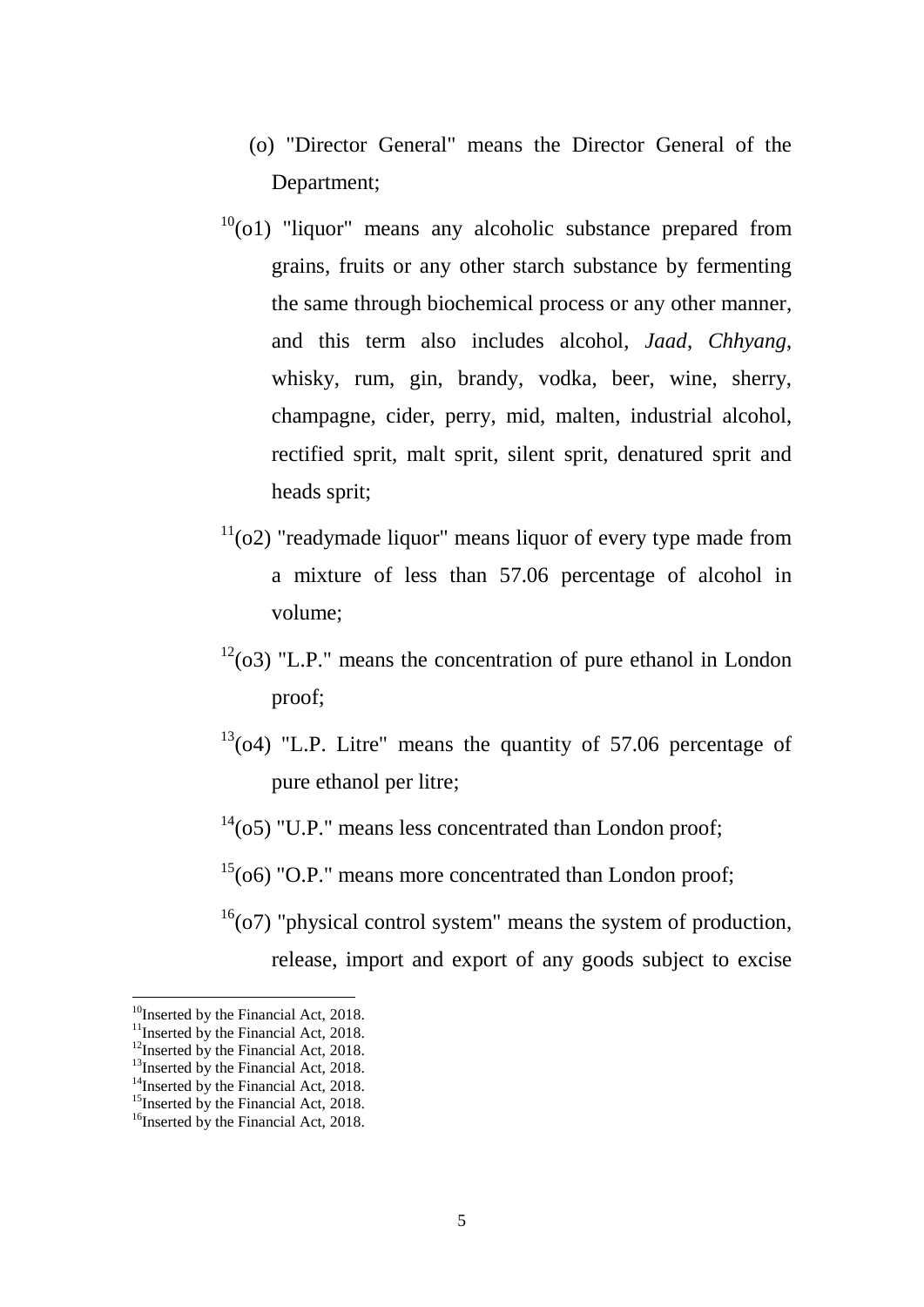duty under the control of the excise duty officer or the employee designated by him or her;

- $17(08)$  $17(08)$  "self-release system" means the system of production, release, import and export of goods subject to excise duty other than those based on physical control system;
- $18(09)$  $18(09)$  "excise duty assessment" means the assessment of excise duty made pursuant to this Act;
- $19(010)$  $19(010)$  "claimed amount" means the total amount set by adding the price of goods or service subject to excise duty and the excise duty leviable therein;
- $^{20}$  $^{20}$  $^{20}$ (o11) "electronic means" means a computer, internet, email, fax, electronic cash machine, fiscal printer and this term also includes electronic means of payment and other approved means specified by the Department;
	- (p) "prescribed" or "as prescribed" means prescribed or as prescribed in the Rules framed under this Act.
- $2^{21}$ 3. To levy excise duty: Excise duty as mention in the Schedule shall be levied when any goods or service subject to excise duty manufactured by an enterprise are released and imported and service is sold.

<span id="page-5-0"></span> $17$ Inserted by the Financial Act, 2018.

<span id="page-5-1"></span><sup>&</sup>lt;sup>18</sup>Inserted by the Financial Act, 2018.

<sup>&</sup>lt;sup>19</sup>Inserted by the Financial Act, 2018.

<span id="page-5-3"></span><span id="page-5-2"></span><sup>&</sup>lt;sup>20</sup>Inserted by the Financial Act, 2018.

<span id="page-5-4"></span><sup>&</sup>lt;sup>21</sup>Inserted by the Financial Act, 2018.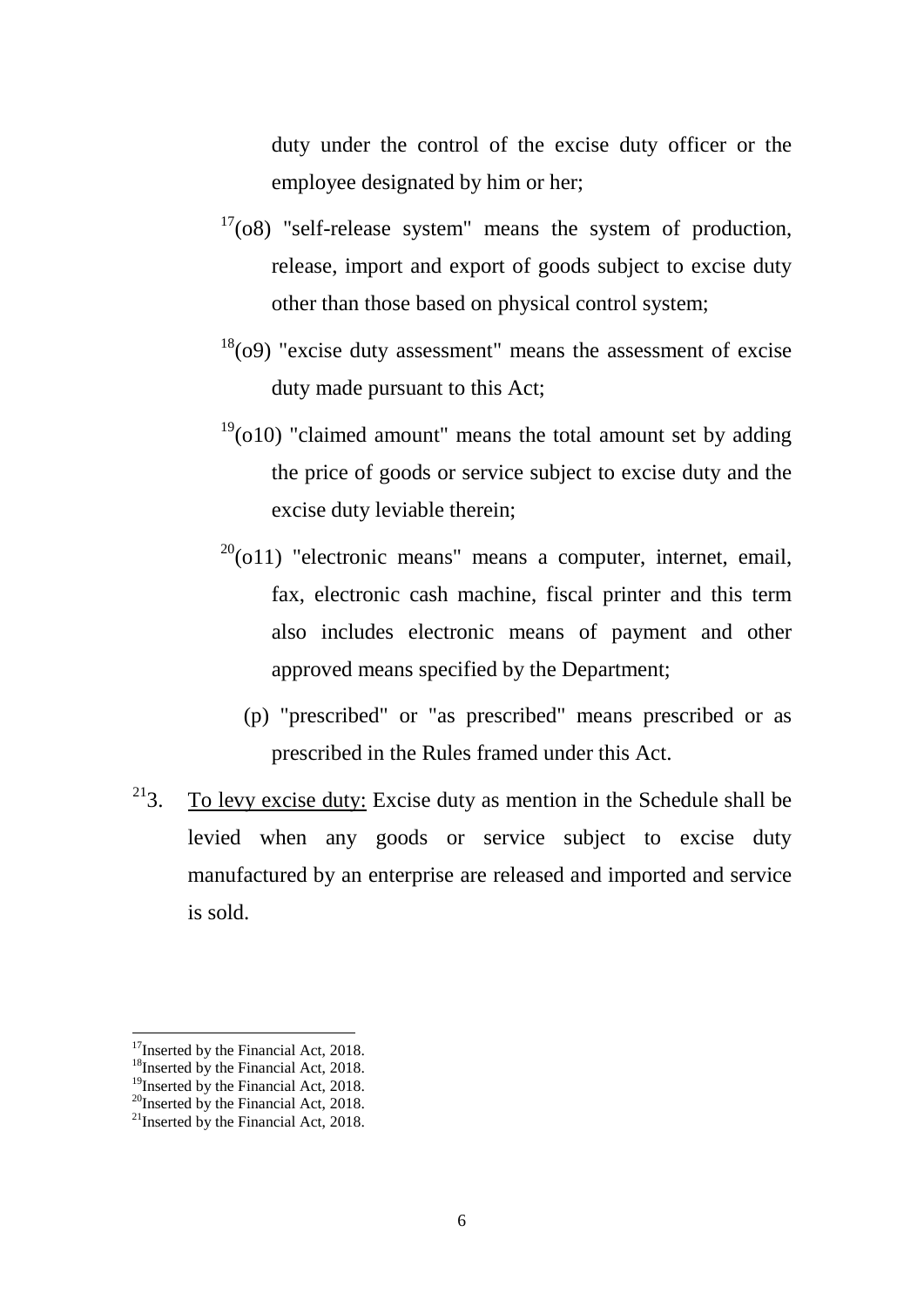$22$ 3A. Excise duty assessment and collection: (1) The manufacturer of goods or service subject to excise duty shall be liable to assess and collect excise duty to be levied in accordance with this Act.

Provided that the concerned customs office shall assess and collect excise duty of the goods to be imported.

(2) If excise duty is leviable on any goods at the stage of sale and distribution in addition to the production and importation thereof, the importer or seller shall be liable to assess and collect excise duty leviable under this Act.

(3) The excise duty paid in the raw materials consumed in the manufacturing of goods subject to excise duty shall be deductible from the excise duty to be paid in release of finished goods.

Provided that the excise duty paid in the purchase or importation of raw materials by an industry other than an industry producing tobacco products subject to the self-release system may be deductible from excise duty payable when selling finished goods.

(4) The excise duty paid in goods having damaged as a result of arson, theft, accident, destructive activity, or expiration of the date for use of such goods may be deducted as specified by the Department.

(5) No excise duty paid on the importation of subsidiary raw materials, packing materials, and raw materials and spare parts free from custom duty is deductible when making deducting excise duty pursuant to this Section.

<span id="page-6-0"></span> $^{22}$ Inserted by the Financial Act, 2018.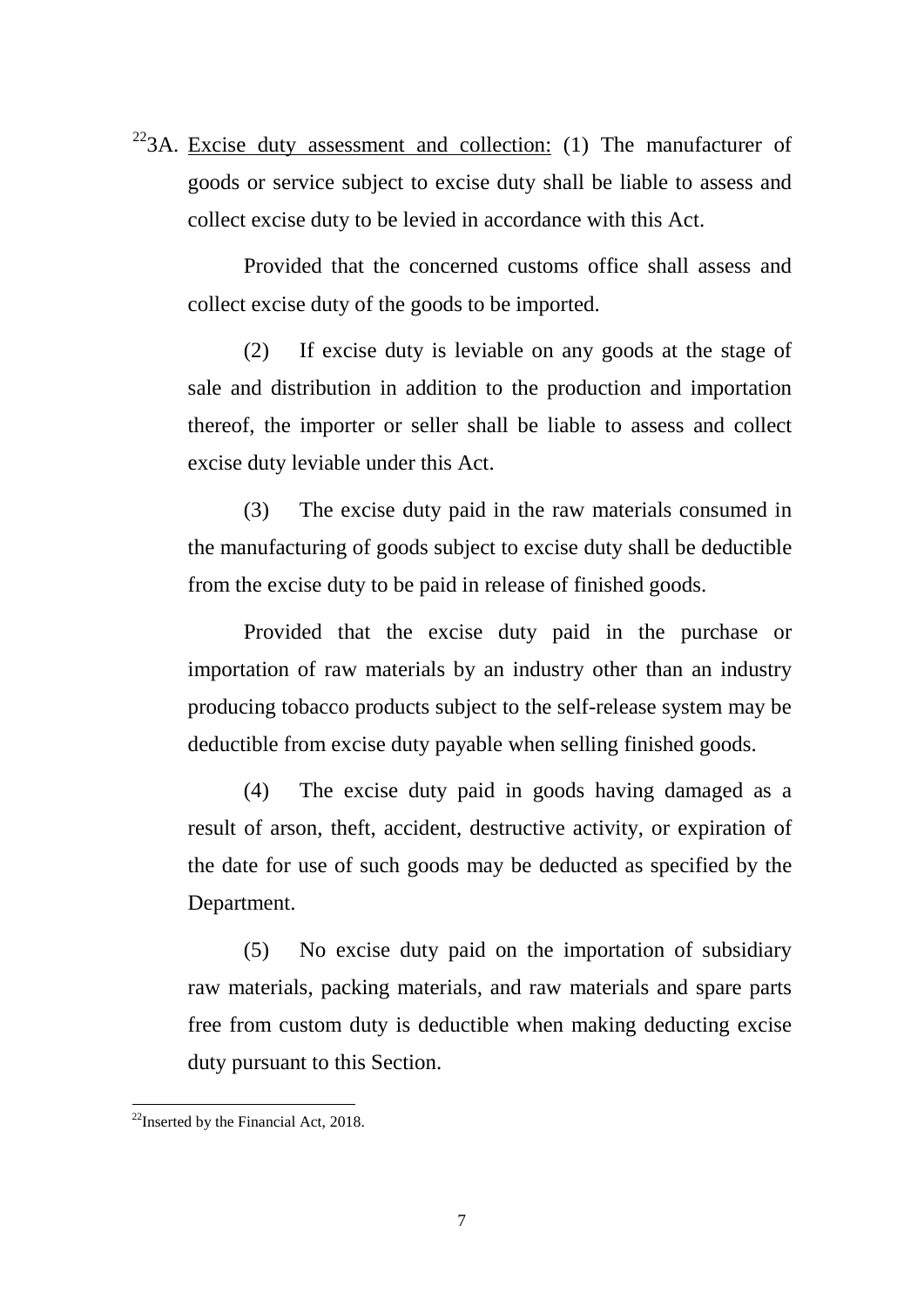- <sup>23</sup>3B. Excise duty not to be levied: (1) No excise duty shall be levied in the following circumstances on any goods or service subject to excise duty under Section 3:
	- (a) if exported from Nepal or goods except liquor or cigarette sold to a licensed tax-free shop (bonded warehouse and duty-free shop),
	- (b) if cigarette or liquor is sold by a licensed bonded warehouse to a person or body enjoying diplomatic and tariff facility upon recommendation of the Ministry of Foreign Affairs, Government of Nepal,

Provided that,

- (1)Nothing shall bar the sale and distribution of goods by a bonded warehouse other than cigarette and liquor, without charging excise duty.
- (2)When importing goods subject to excise duty by a bonded warehouse, amount equal to the excise duty leviable on such goods shall be furnished in the form of cash deposit or bank guarantee.

(2) The procedure for the release or refund of cash deposit or bank guarantee pursuant to clause (b) of sub-section (1) shall be as specified by the Department.

(3) If any goods manufactured or prepared in Nepal and exported from Nepal are re-imported because of rejection by the concerned party or other reason, and such goods are to be exported

<span id="page-7-0"></span> $23$  Inserted by the Financial Act, 2018. **.**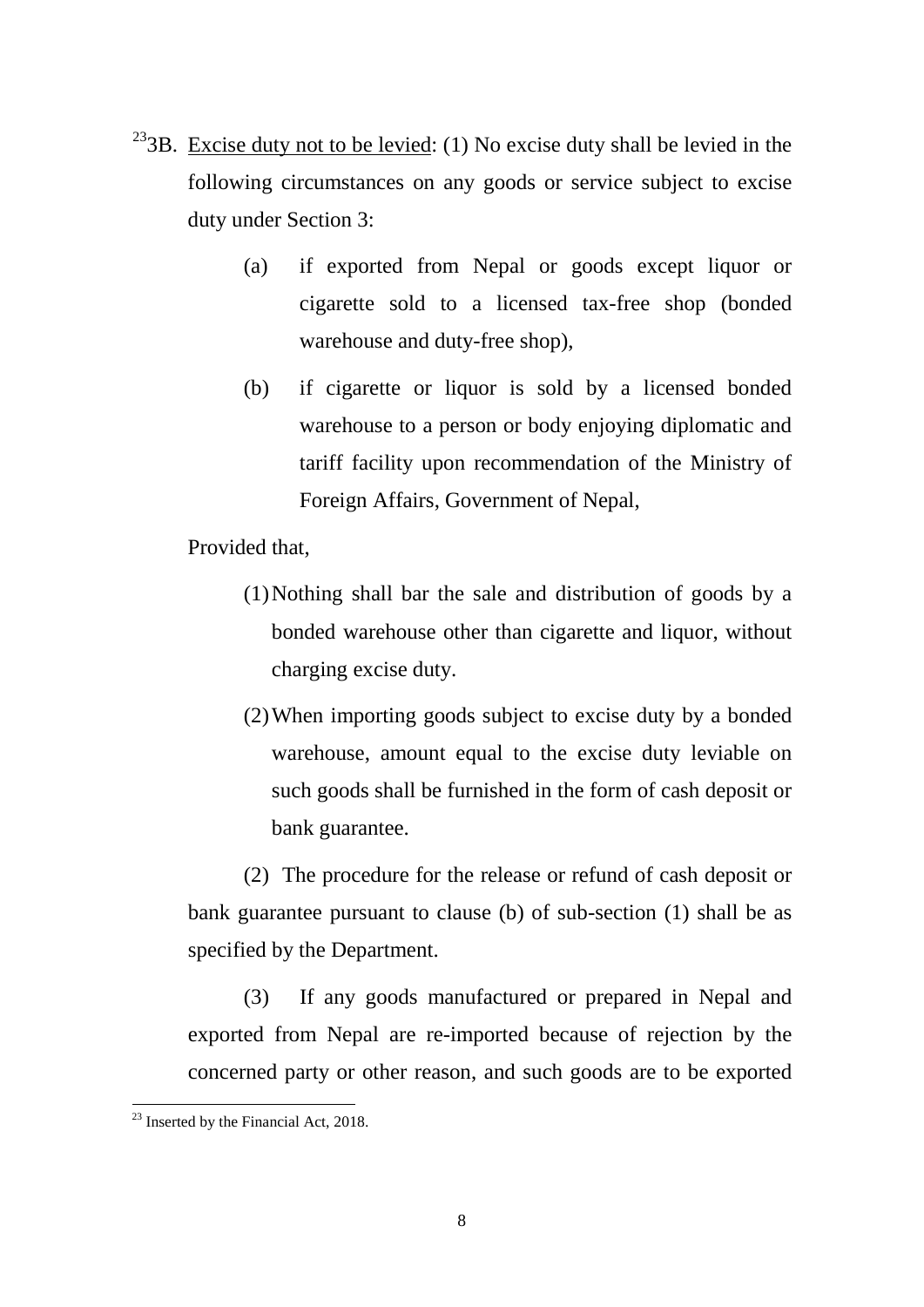within three months of importation of such goods, the concerned customs office shall take a deposit of excise duty leviable when so re-imported and refund the deposit after re-exportation of such goods.

(4) An industry manufacturing and exporting goods subject to excise duty may deduct the excise duty paid on the purchase or importation of raw materials used for the manufacturing of the quantity the exported goods subject to excise duty from the amount of excise duty payable at the time of release of goods pursuant to sub-section (3) of Section 3A.

(5) It may claim to the excise duty officer for the refund of the amount of excise duty not reconciled when making deduction pursuant to sub-section (4).

(6) If a claim for the refund of excise duty pursuant to subsection (5) appears to be reasonable upon inquiry and examination, the excise duty officer shall refund it within sixty days of the claim for refund.

(7) In order for a claim to be made for refund pursuant to sub-section (5), there shall be at least fifteen percent value addition in exportation of tobacco and liquor products and *pan masala.*

(8) No excise duty shall be refunded under this Section if a claim is not made within one year of the date that the period for submission of details to be submitted for making a claim for refund pursuant to sub-section (5) expires and if there is no value addition under sub-section (7).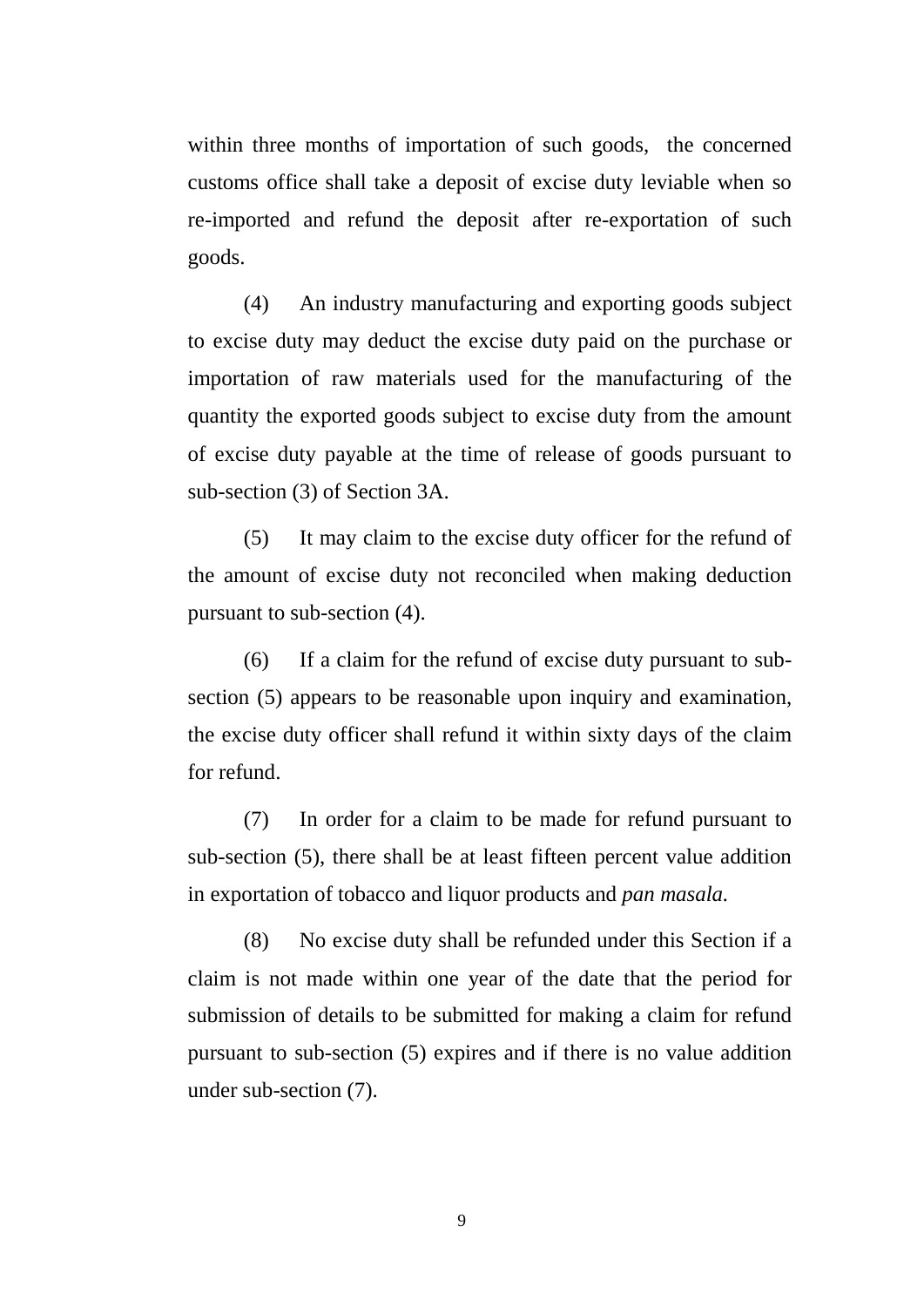- <sup>24</sup>4. Collection of excise duty: (1) Except as otherwise provided in this Act, excise duty shall be collected as follows on any goods or service subject to excise duty pursuant to this Act:
	- (a) in the case of goods manufactured by an industry under the physical control system, when the goods manufactured by the enterprise are released for sale,
	- (b) in the case of the goods or service under automatic release system, when the invoice is issued,
	- (c) in the case of goods to be imported, at the customs point when such goods enter into Nepal,
	- (d) in the case of a service to be imported, as specified by the Department.

(2) Notwithstanding anything contained in sub-section (1), in the case of any goods or service, the Department may so specify that excise duty shall be collected when manufacturing such goods or providing such service.

- $254A$  $254A$ . Obligation to pay excise duty: The following person shall have obligation to pay excise duty in accordance with this Act:
	- (a) in the case of any goods or service to be manufacture in Nepal, the manufacturer,
	- (b) in the case of any goods to be imported, the person mentioned in the bill of lading, airway bill, invoice of receipt such goods or in the application for clearance,

<sup>1</sup> 

<span id="page-9-1"></span><span id="page-9-0"></span><sup>&</sup>lt;sup>24</sup> Amended by the Financial Act, 2018.<br><sup>25</sup>Inserted by the Financial Act, 2018.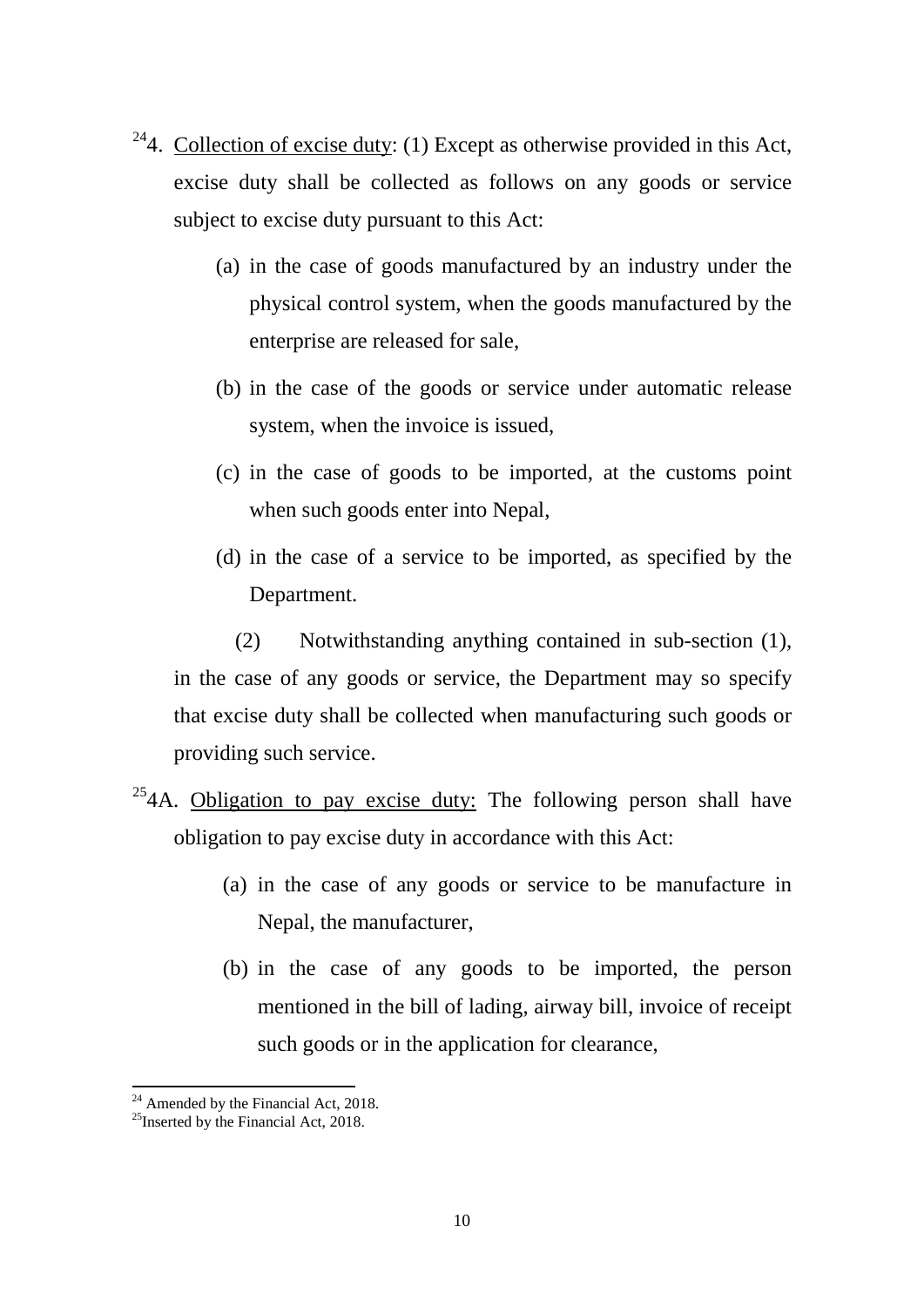- (c) in the case of auction of any materials subject to excise duty, the person accepting such auction,
- (d) in the case of use of goods other than liquor or cigarette sold by a duty-free shop for re-sale or other purpose, the person making resale or use,
- (e) in the case of any goods or service not subject to excise duty becomes goods or service subject to excise duty, the person having ownership of such goods,
- (f) in cases other than that mentioned in clauses (a) to (e), the person as designated by the Department.
- $264B$  $264B$ . Time-limit to deposit excise duty: (1) Excise duty collected under this Act shall be deposited as follows:
	- (a) in the case of goods based on physical control system, at the time of release of such goods,
	- (b)in the case of goods or service manufactured and sold or distributed under the self-release system, within  $25<sup>th</sup>$  day of the month after the issuance of invoice,
	- (c) in the case of goods to be imported, at the time of entry of such goods into Nepal,
	- (d)in the case of service to be imported, as specified by the Department.

<span id="page-10-0"></span> $^{26}$ Inserted by the Financial Act, 2018.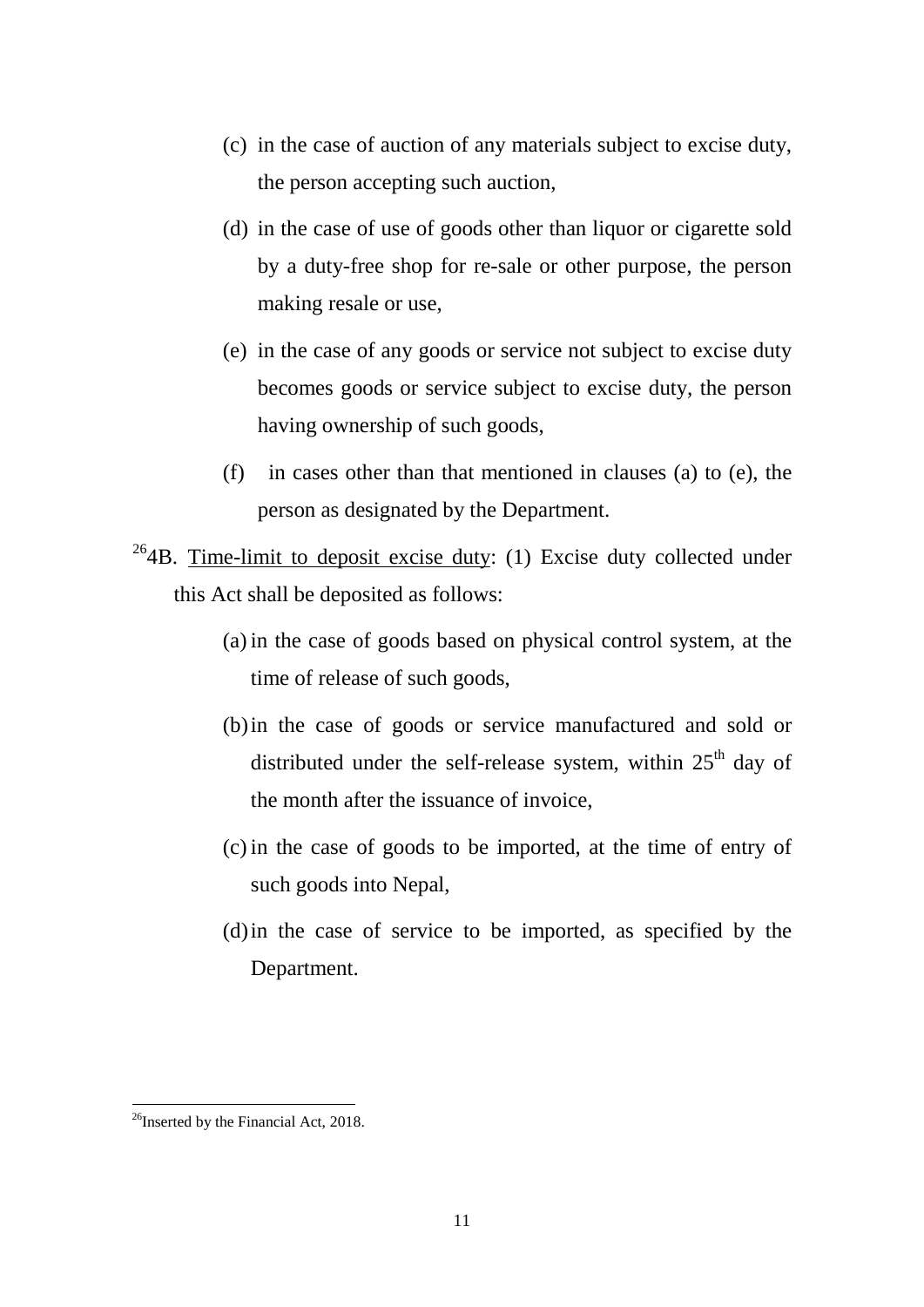(2) If excise duty is not paid within the time-limit under clause (b) of sub-section (1), the delay charge at the rate of 0.05 percent a day shall be imposed on the amount of excise duty due and payable.

 $274C$  $274C$ . Exemption from excise duty: (1) Any goods to be imported by a person or body enjoying diplomatic immunities, on recommendation of the Ministry of Foreign Affairs shall be exempted from excise duty.

(2) Notwithstanding anything contained in sub-section (1), excise duty shall also be exempted in the following circumstances:

- (a) when transferring any motor vehicle imported by a foreign mission or donor agency under diplomatic privilege or tariff facility and the initial manufacturing of which has not crossed ten years to a project in accordance with its approved annual programme and converting its number plate to government number plate, or when transferring any motor vehicle imported under full or partial tariff facility (except imported under inventory or bank guarantee) in the name of any project and the initial manufacturing of which has not crossed ten years to a local body, community school, community hospital or government body, after the closure of the project, with the approval of the Ministry of Finance,
- (b) in the case of a motor vehicle imported by a diplomatic mission, project,  $^{28}$  person or other body (government or

<span id="page-11-0"></span> $^{27}$ Inserted by the Financial Act, 2018.

<span id="page-11-1"></span><sup>&</sup>lt;sup>28</sup> Inserted by the Financial Act, 2019.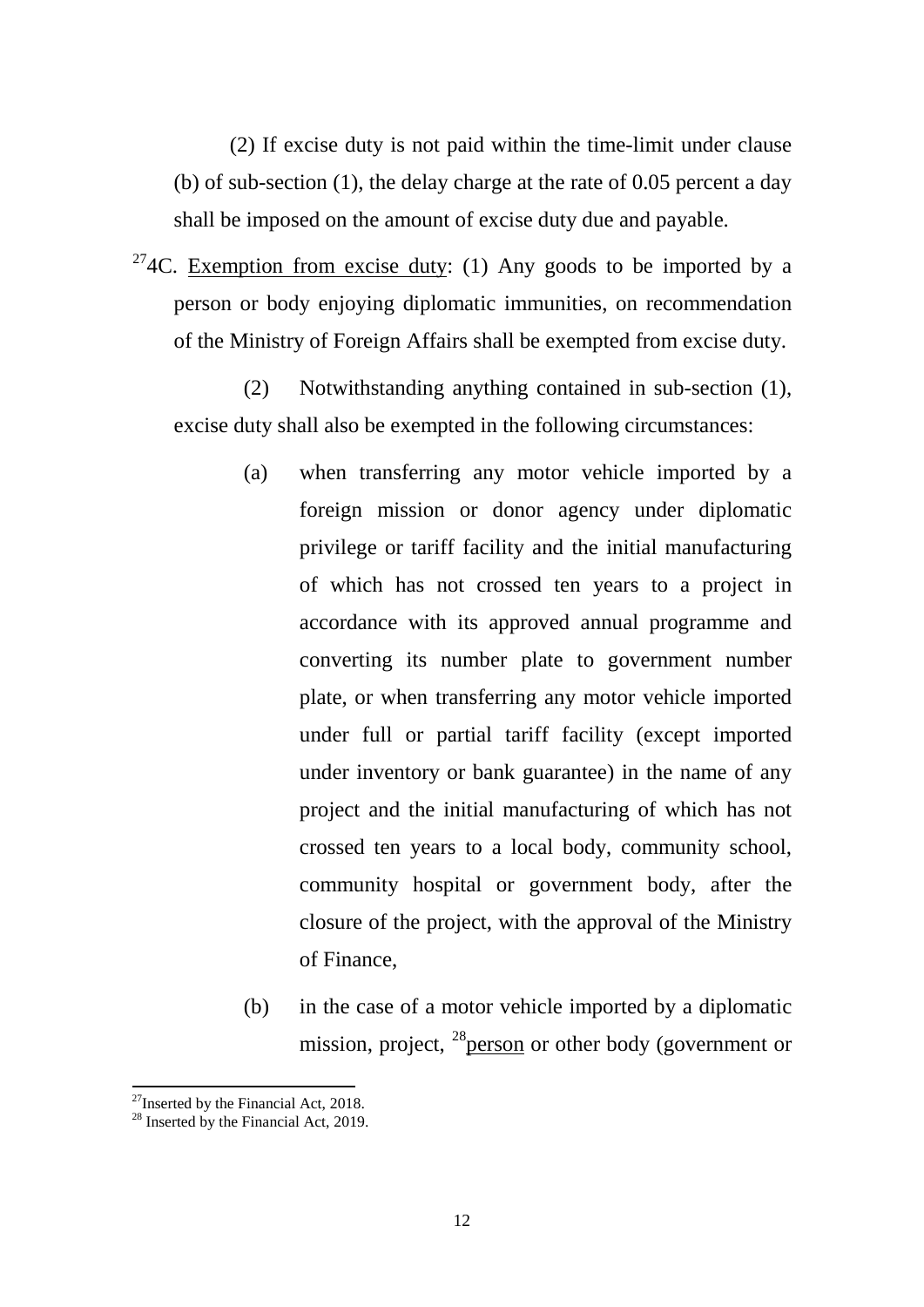non-governmental organization) under tariff facility and the initial manufacturing of which has crossed fifteen years, when cancelling the registration of such old vehicle upon scraping it to be incapable of re-use, with the approval of the Ministry of Finance,

- (c) in the case of a motor vehicle imported under partial customs tariff facility for personal use, when transmitting it to his or her wife or husband upon the death of its owner,
- (d) goods of every kind including armored personal carrier, motor vehicle, arms and ammunition taken under inventory for the use of a platoon of army, armed police and Nepal police deputed for peace mission upon the request of the United Nations.

(3) An industry manufacturing goods with the use of ninety percent or more of domestic junks or waste materials shall be exempted from excise duty leviable on such goods.

<sup>29</sup>4D. Control of sale and distribution: (1) The Government of Nepal may control the sale and distribution of such goods subject to excise duty as it considers necessary, and manage the same as prescribed.

 $30(2)$  $30(2)$  A businessperson conducting transaction of liquors, except a hotel, restaurant and party palace businessperson, shall transact only liquor and tobacco related products.

<span id="page-12-0"></span><sup>&</sup>lt;sup>29</sup> Inserted by the Financial Act, 2018.<br><sup>30</sup> Amended by the Financial Act, 2021.

<span id="page-12-1"></span>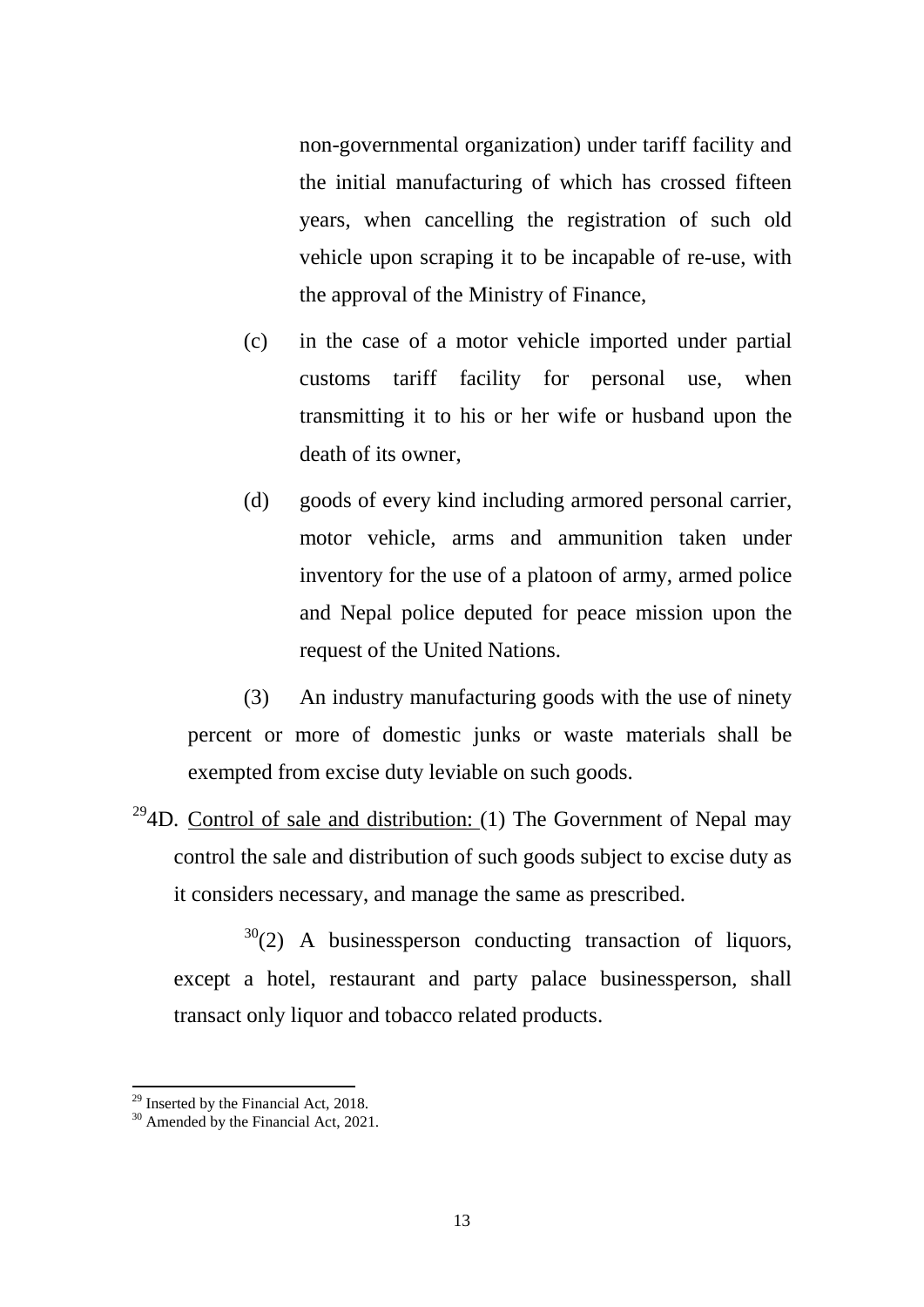(3) A license holder transacting tobacco related products shall transact such products from a separate place.

(4) Notwithstanding anything contained in sub-sections (2) and (3), a departmental store shall transact liquors and tobacco related products through a separate sales counter.

- $314E$  $314E$ . Provisions related to prize and cash discount: No industry related to liquors, beer or tobacco related products and importer and seller of such products shall run any prize distribution programme or provide any discount on the sale of such products to any seller<sup>32</sup>…... If such act is found to be done, it shall be considered to be a violation of the conditions of the license.
- 5. Power to appoint or designate excise duty officer: The Government of Nepal may, for the purposes of this Act, appoint a required number of excise duty officers, and if it so considers necessary, the Government of Nepal may designate any other officer of the Government of Nepal to act as the excise duty officer.
- 6. Jurisdiction of excise duty officer: Jurisdiction of the excise duty officer shall be as specified by the Government of Nepal.
- $337.$  $337.$  Fixation of price of goods or service subject to excise duty: (1) Where excise duty is to be levied on any goods or service manufactured within Nepal according to value (ad valorem), excise duty shall be levied taking the following price as the basis:

 $31$  Inserted by the Financial Act, 2018.

<span id="page-13-2"></span>

<span id="page-13-1"></span><span id="page-13-0"></span><sup>&</sup>lt;sup>32</sup> Removed by the Financial Act, 2020.<br><sup>33</sup> Amended by the Financial Act, 2018.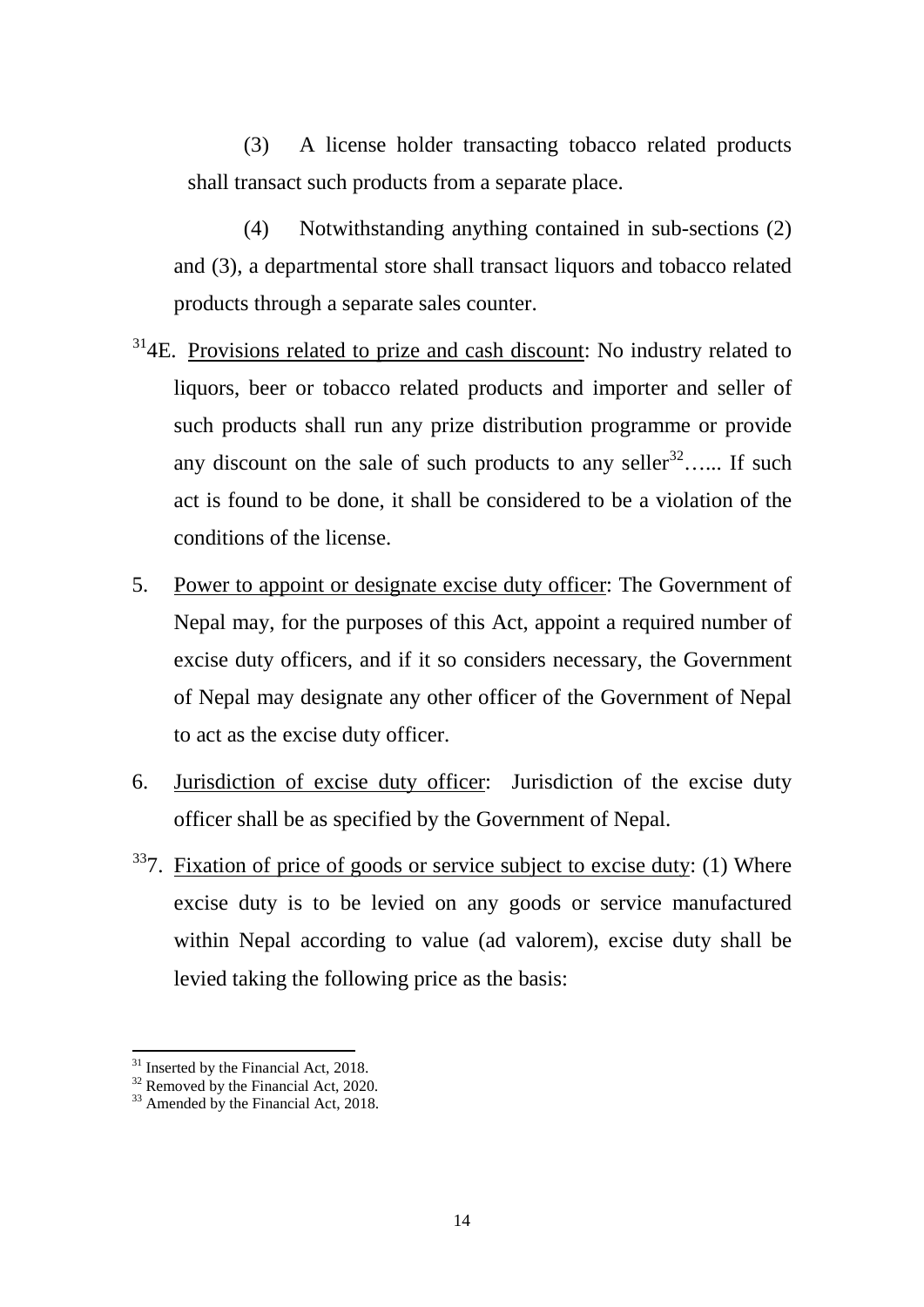- (a) the factory price determined by the manufacturer when selling goods subject to excise duty,
- (b) in the case of a service, its selling price, or
- (c) the price specified by the Department on the basis of costs of production or other appropriate basis.

(2) In respect of goods to be imported into Nepal, excise duty shall be levied on the price to be set after the addition of customs duty to the price determined for the purpose of levying customs duty thereon.

(3) Excise duty on a service shall be collected by fixing the price as per its invoice.

(4) The excise duty officer may, as per necessity, re-fix the price or fix an additional price for the purpose of collecting excise duty.

8. License to be obtained: (1) No one shall manufacture, import, sell or store goods subject to excise duty or provide services subject to excise duty to any other person, without obtaining a license in accordance with this Act.

(2) A person, firm, company or body that intends to obtain the license referred to in sub-section (1) has to make an application to the excise duty officer for the license, in such form and accompanied by such fee as prescribed.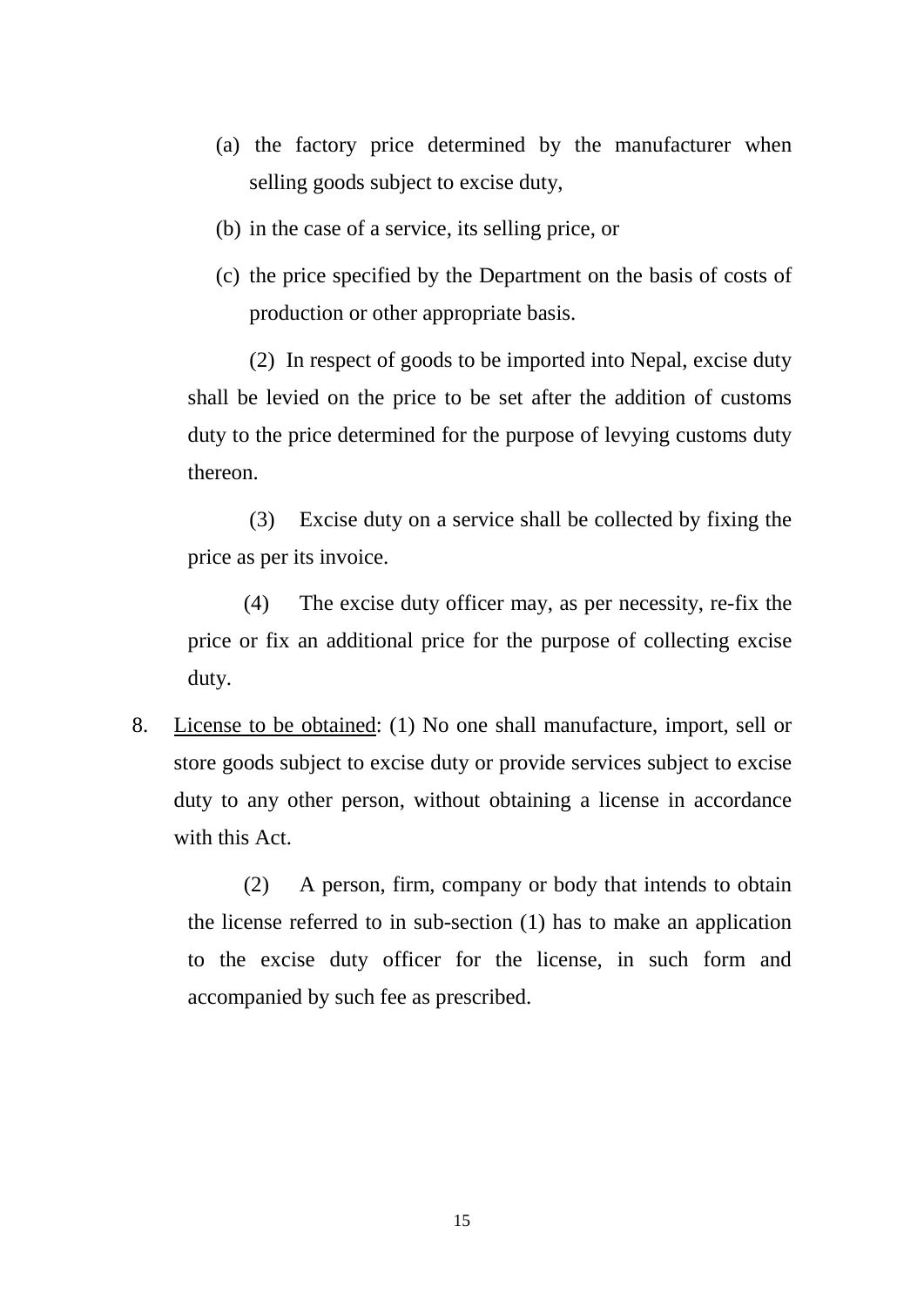$349.$  $349.$  Provisions relating to license: (1) No one shall produce, import, sell or store goods subject to excise duty or provide services subject to excise duty without obtaining a license in accordance with this Act.

Provided that it is not required to obtain a license to import goods subject to excise duty under diplomatic privilege on the recommendation of the Ministry of Foreign Affairs, Government of Nepal, and to sell or store goods under the self-release system.

(2) A person, firm, company or body intending to obtain the license pursuant to sub-section (1) shall make an application to the excise duty officer, in such form and accompanied by such fee as prescribe.

(3) If an application is made to the excise duty officer for the license pursuant to sub-section (2), the Department or the excise duty officer specified by the Department shall grant the license in the prescribed form if found appropriate to so grant upon necessary examination of such application.

(4) The term of the license granted pursuant to sub-section (3) shall remain valid for one fiscal year.

(5) A licensee intending to renew the license shall get it renewed by depositing the prescribed fee after the expiration of the term referred to in sub-section (4).

Provided that,

<span id="page-15-0"></span><sup>&</sup>lt;sup>34</sup> Amended by the Financial Act, 2018. **.**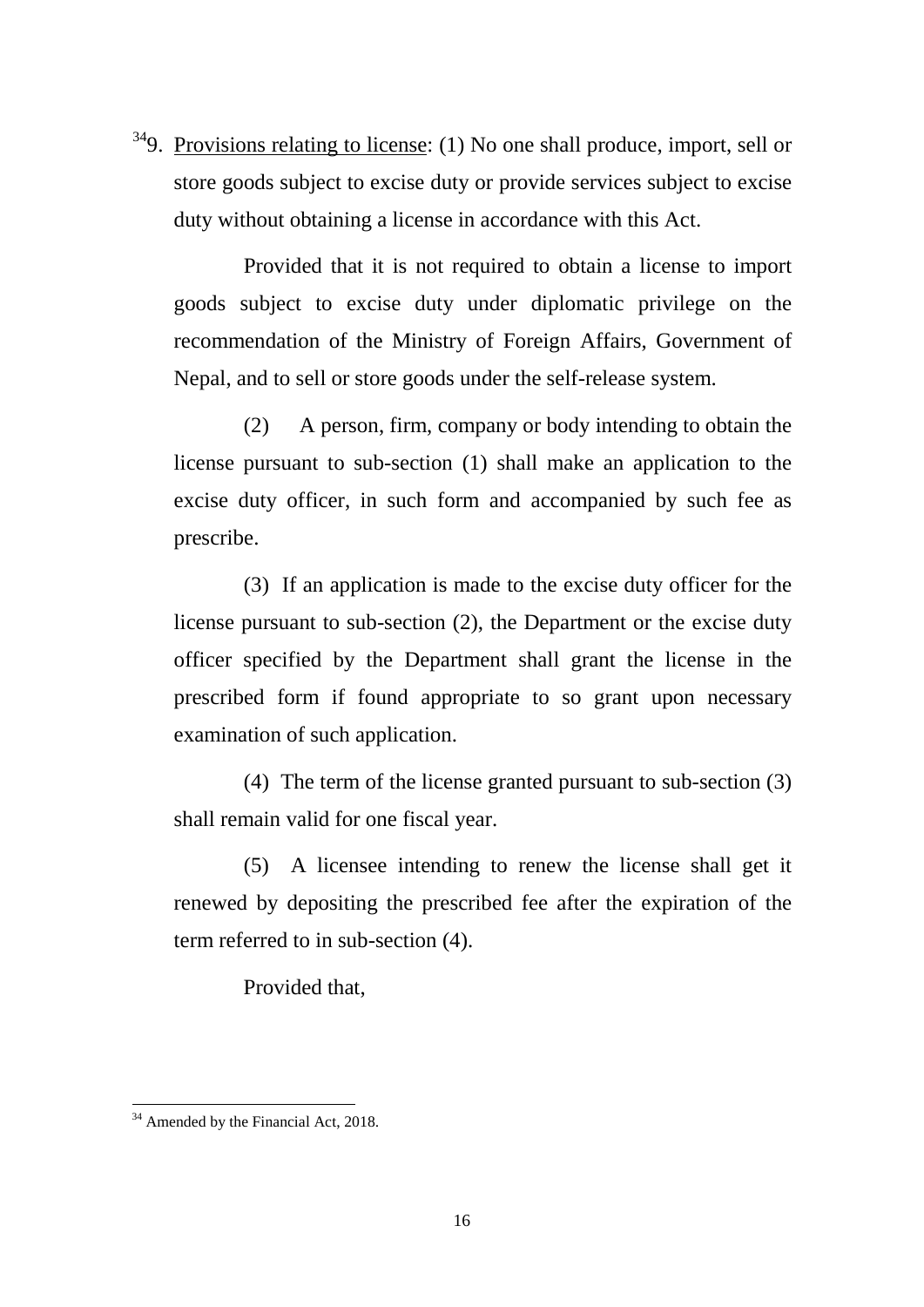- (a) If the licensee so wishes, he or she may get it renewed for three fiscal years by depositing the renewal fee at one time.
- (b) A licensee producing *beedie* (cigarette), tobacco, *khaini, pan masala, gutkha*, a sugar industry and industry importing *khudo* and *gud* (raw sugar) shall get the license renewed by depositing the renewal fee as prescribed.
- (c)  $35$ It shall not be required to renew the license obtained to manufacture such goods except the tobacco products subject to the self-release system.

(6) A licensee, other than one involved in manufacturing and importation, who does not make renewal within the period under sub-section (5), shall, in order to have renewal of the license, pay a fine of twenty-five percent of the renewal fee if it is within the first three months of the expiration of such period, fifty percent if it is within three months thereafter, seventy-five percent if it is within three months thereafter and hundred percent for the end of Ashad (mid-July) thereafter.

 $36(6a)$  $36(6a)$  A licensee involved in manufacturing and importation who does not make renewal within the period referred to in subsection (5) shall, for making renewal, pay a fine of fifty percent of the renewal fee if it is within first three months of the expiration of

<sup>1</sup> 

<span id="page-16-1"></span><span id="page-16-0"></span> $35$  Amended by the Financial Act, 2020.<br> $36$  Inserted by the Financial Act, 2019.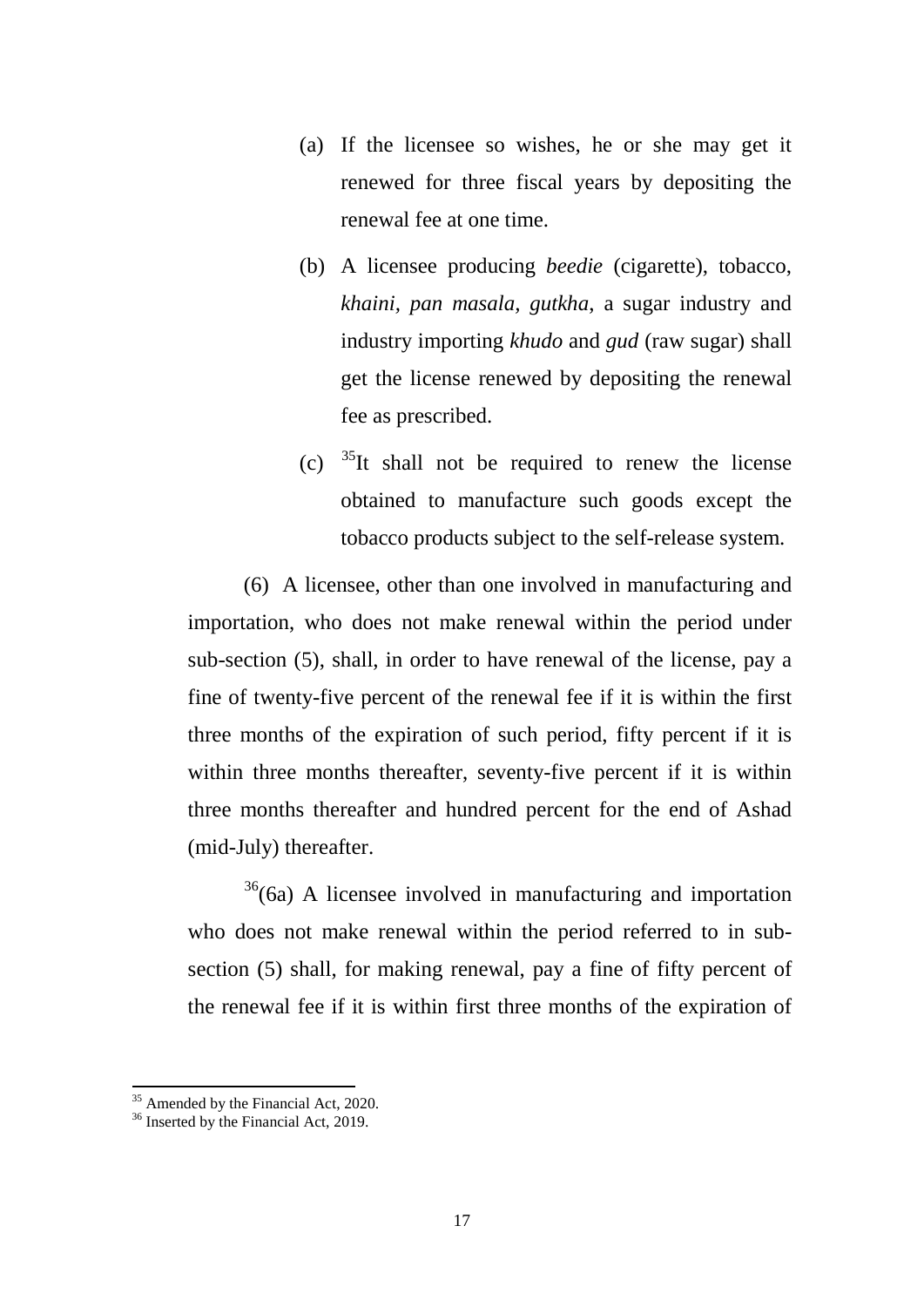such period and hundred percent if it is within three months thereafter.

 $37 \frac{38}{100}$  $37 \frac{38}{100}$  The license of the license holder not making renewal within the prescribed time pursuant to Sub-section (5) or (6) shall be *ipso facto* be cancelled.

(7) If any person carries out transaction without obtaining the license pursuant to sub-section (1), that person shall not get exemption from the fees for license and its renewal.

 $399A$  $399A$ . Power to postpone license: (1) If a licensee ceases to transact the goods or service subject to excise duty, he or she shall make an application to the excise duty officer, along with the reason therefor, for the postponement of the license within fifteen days.

(2) If an application is received pursuant to sub-section (1), the excise duty officer shall decide whether or not to postpone the licensee's license, and if he or she considers necessary to postpone the license, he or she shall postpone such license and give information thereof to the licensee within fifteen days of the receipt of application.

(3) The licensee whose license is postponed pursuant to sub-section (2) shall not be required to submit the details pursuant to Section 10A. from the next month of the postponement of the license.

(4) The licensee shall not be required to renew the license pursuant to Section 9 for the period during which the license is postponed.

 $\overline{a}$ 

<span id="page-17-0"></span><sup>&</sup>lt;sup>37</sup> Removed by the Financial Act, 2021.<br><sup>38</sup> Inserted by the Financial Act, 2021.

<span id="page-17-1"></span>

<span id="page-17-2"></span><sup>&</sup>lt;sup>39</sup> Inserted by the Financial Act, 2018.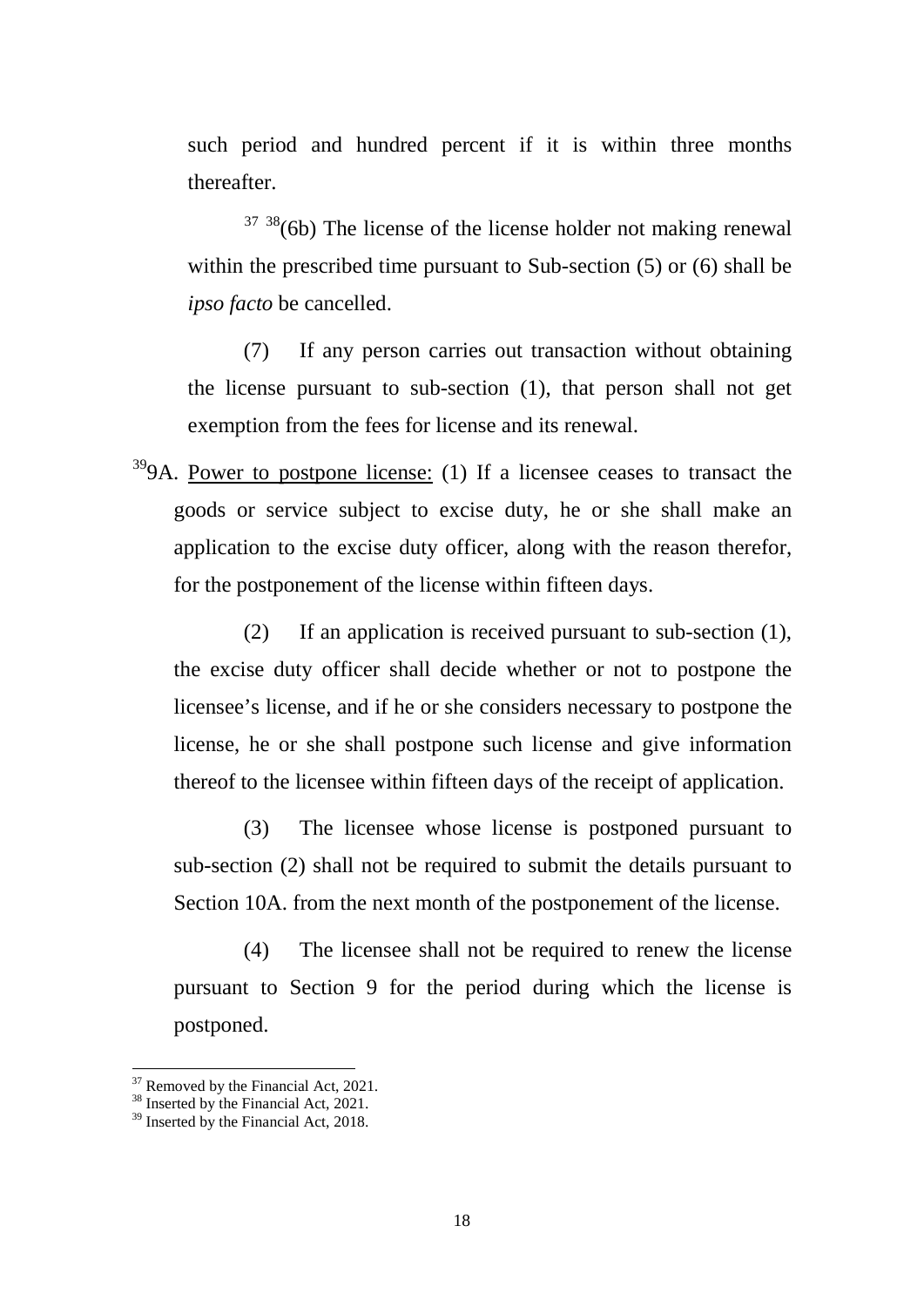(5) If the licensee wishes to commence transaction of goods or service by the license postponed pursuant to sub-section (2), he or she shall make an application to the excise duty officer, and the excise duty officer shall, upon receipt of such application, grant license to commence the transaction.

 $409B$  $409B$ . Power to suspend license: (1) If a licensee manufacturing liquor, cigarette or tobacco related goods subject to excise duty manufactures, releases, sells or distributes such goods without affixing the excise duty ticket or by using a fake or already used ticket on such goods or it appears from a preliminary investigation that the licensee has evaded excise duty by making manufacture or storage without showing the record of raw materials required for the manufacturing of such goods, the excise duty officer may suspend the license of such licensee for up to three months.

(2) The licensee shall not manufacture, sell or release the goods during the period of suspension of the license pursuant to subsection  $(1)$ .

(3) If it is proved that a person has committed an act under this Section, such act shall be considered to be an offence under this Act.

10. Power to cancel license: The Department may cancel the license issued pursuant to sub-section (1) of Section 9 in the following circumstances:

<span id="page-18-0"></span><sup>&</sup>lt;sup>40</sup> Inserted by the Financial Act, 2018.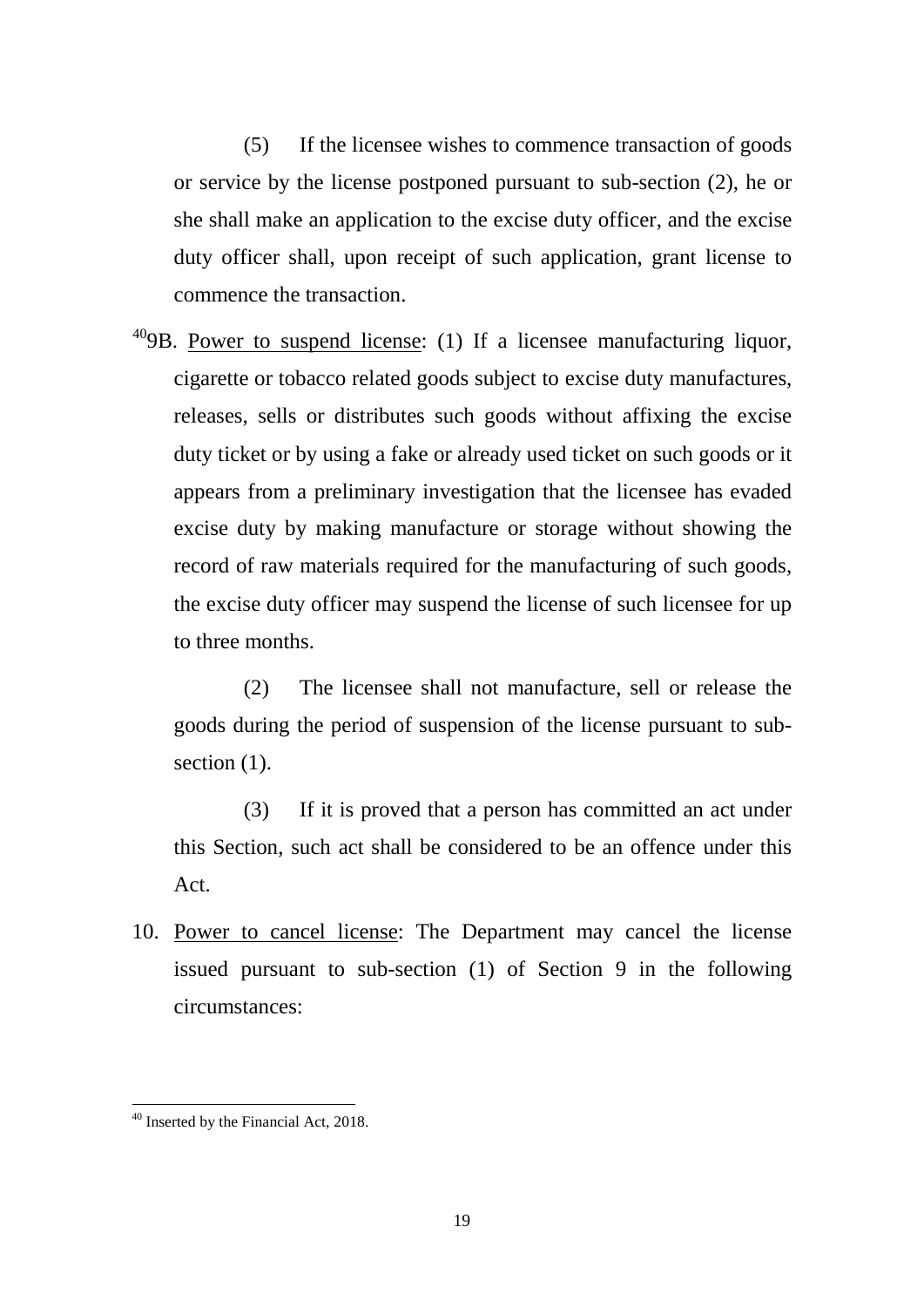- (a) if the terms and conditions specified in the license are found violated,
- (b) if it appears to be contrary to public interest,
- $41$ (c) if excise duty is not paid,
- $^{42}$  $^{42}$  $^{42}$ (d) if the licensee body is dissolved or the licensee applies for the cancellation of its license,
- $43$ (e) if renewal is not made pursuant to Section 9.
- <sup>44</sup>10A. To provide excise duty returns: A person obliged to assess and collect excise duty pursuant to Section 3A. shall submit such excise duty returns as prescribed on transactions of each month subject to excise duty to the excise duty officer within twenty-five days of expiration of such month or as provided in sub-section (3) of Section 10C. or by a registered mail. Such returns shall be submitted whether or not transaction subject to excise duty has been carried out in that month.
- $4510B$  $4510B$ . To maintain accounts: (1) A person required to submit excise duty returns pursuant to Section 10A. shall maintain updated accounts along with such details as prescribed, setting out the manufacture, sale of goods or service subject to excise duty, the price and quantity of the purchase, consumption and last stock of raw materials, subsidiary raw materials etc. used in the manufacture of such goods or service, and such account shall be made available when so demanded by the excise duty officer for inspection.

 $41$  Inserted by the Financial Act, 2018.

<span id="page-19-1"></span><span id="page-19-0"></span><sup>&</sup>lt;sup>42</sup> Inserted by the Financial Act, 2018.  $43$  Inserted by the Financial Act, 2018.

<span id="page-19-2"></span>

<span id="page-19-3"></span><sup>&</sup>lt;sup>44</sup>Inserted by the Financial Act, 2018.

<span id="page-19-4"></span><sup>&</sup>lt;sup>45</sup>Inserted by the Financial Act, 2018.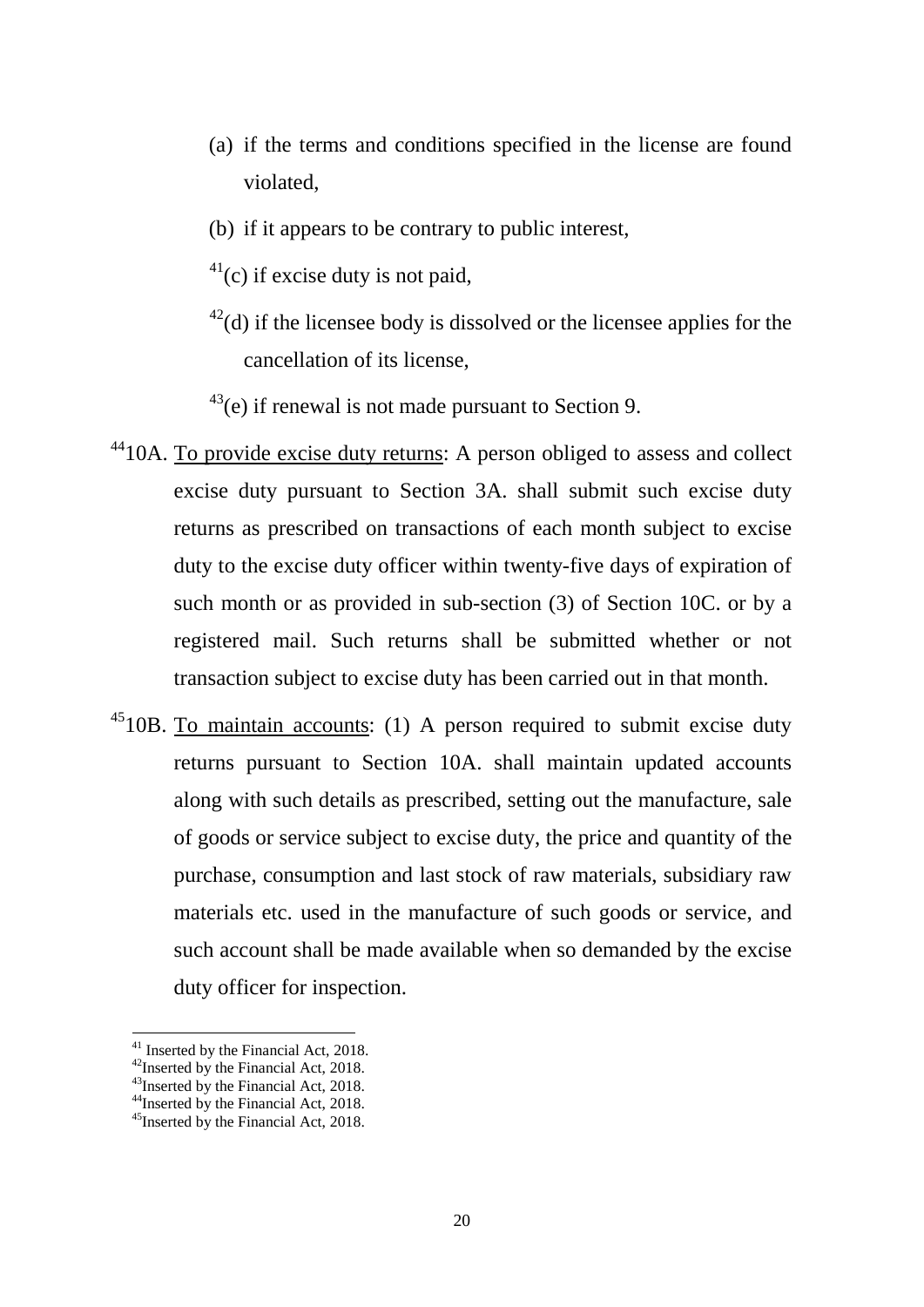(2) The accounts of purchase, manufacture, release, sale and stock referred to in sub-section (1) shall be caused to be certified by the excise duty officer and used for the purpose of maintaining accounts.

(3) The licensee shall safely retain the accounts of transactions for six years.

(4) For the purposes of the implementation of this Act, the excise duty officer may demand information on the transaction of goods or service subject to excise duty by giving a written notice.

 $^{46}$ 10C. Computer processed records to be admissible as evidence: (1) Notwithstanding anything contained in the prevailing laws, records on excise duty of any person processed by computers installed in the Department or subordinate offices or offices designated to administer excise duty shall, unless proved to the contrary, be admissible as evidence for the purpose of excise duty.

(2) Provisions may be made so that data in manufacture of such goods or service subject to excise duty as prescribed are automatically available to the Department or such office as designated by the Department through electronic means.

(3) The Department may make necessary arrangements for submission of excise duty returns and payment of excise duty through electronic means.

<span id="page-20-0"></span><sup>&</sup>lt;sup>46</sup>Inserted by the Financial Act, 2018.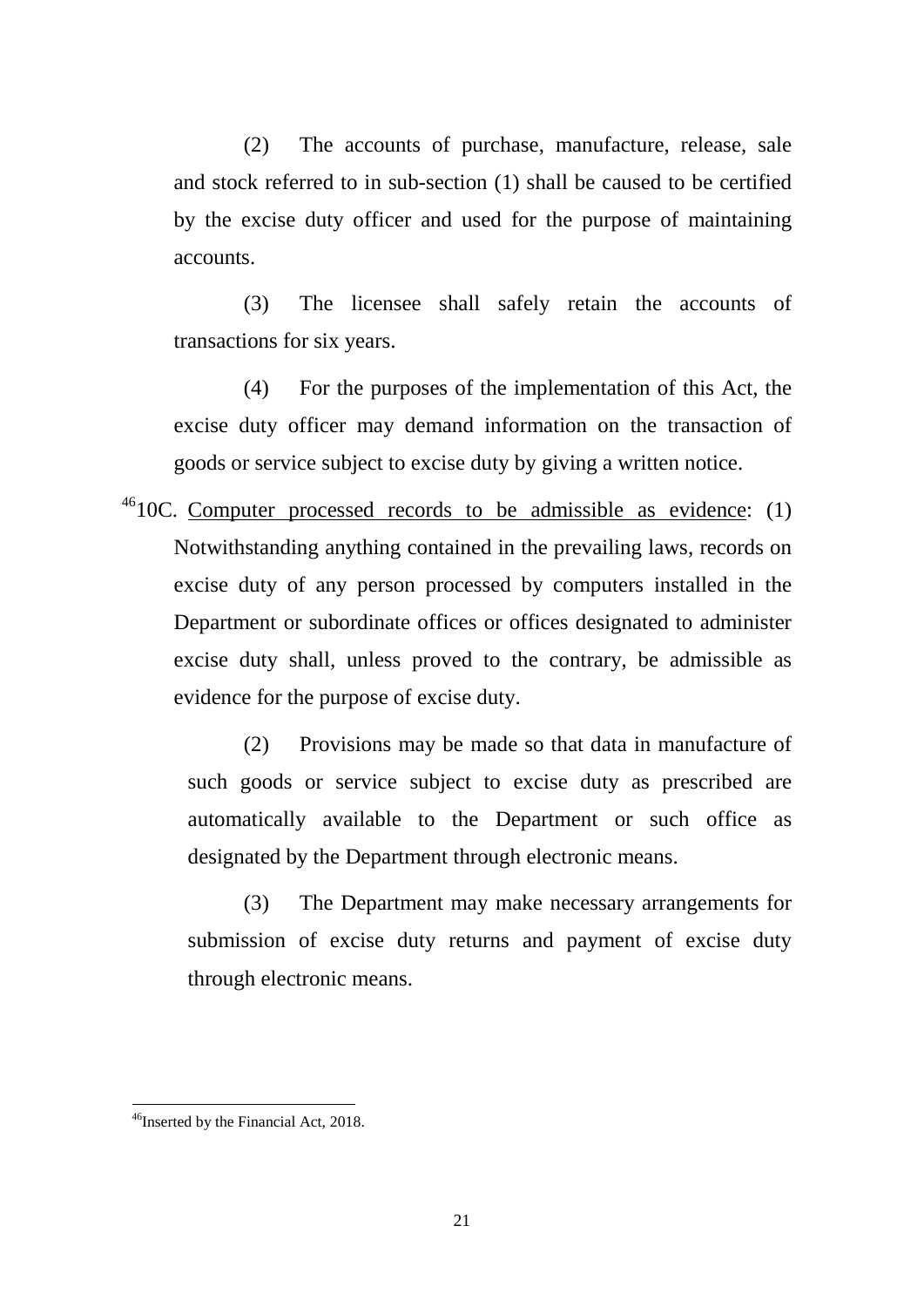- $4710D$  $4710D$ . Power of excise duty officer to assess excise duty: (1) The excise duty officer may assess excise duty in any of the following circumstances:-
	- (a) if excise duty return is not submitted within the timelimit,
	- (b) if incomplete or erroneous excise duty return is submitted,
	- (c) if a false excise duty return is submitted,
	- (d) if there are grounds to believe that the amount of excise duty is shown less or is not correct,
	- (e) if there are grounds and reasons to believe that the selling price is under-invoiced, which requires reassessment of the price or assessment of an additional price pursuant to sub-section (4) of Section 7,
	- (f) if manufacturing limit is not met where such limit of manufacture of goods or service subject to excise duty in accordance with or under this Act, is specified
	- (g) if the volume of alcohol in released liquor or alcoholbased substance differs by more than one percent,
	- (h) if excise duty is evaded,
	- (i) if any person carries out transaction of goods subject to excise duty without obtaining the license.

<span id="page-21-0"></span><sup>&</sup>lt;sup>47</sup> Inserted by the Financial Act, 2018. **.**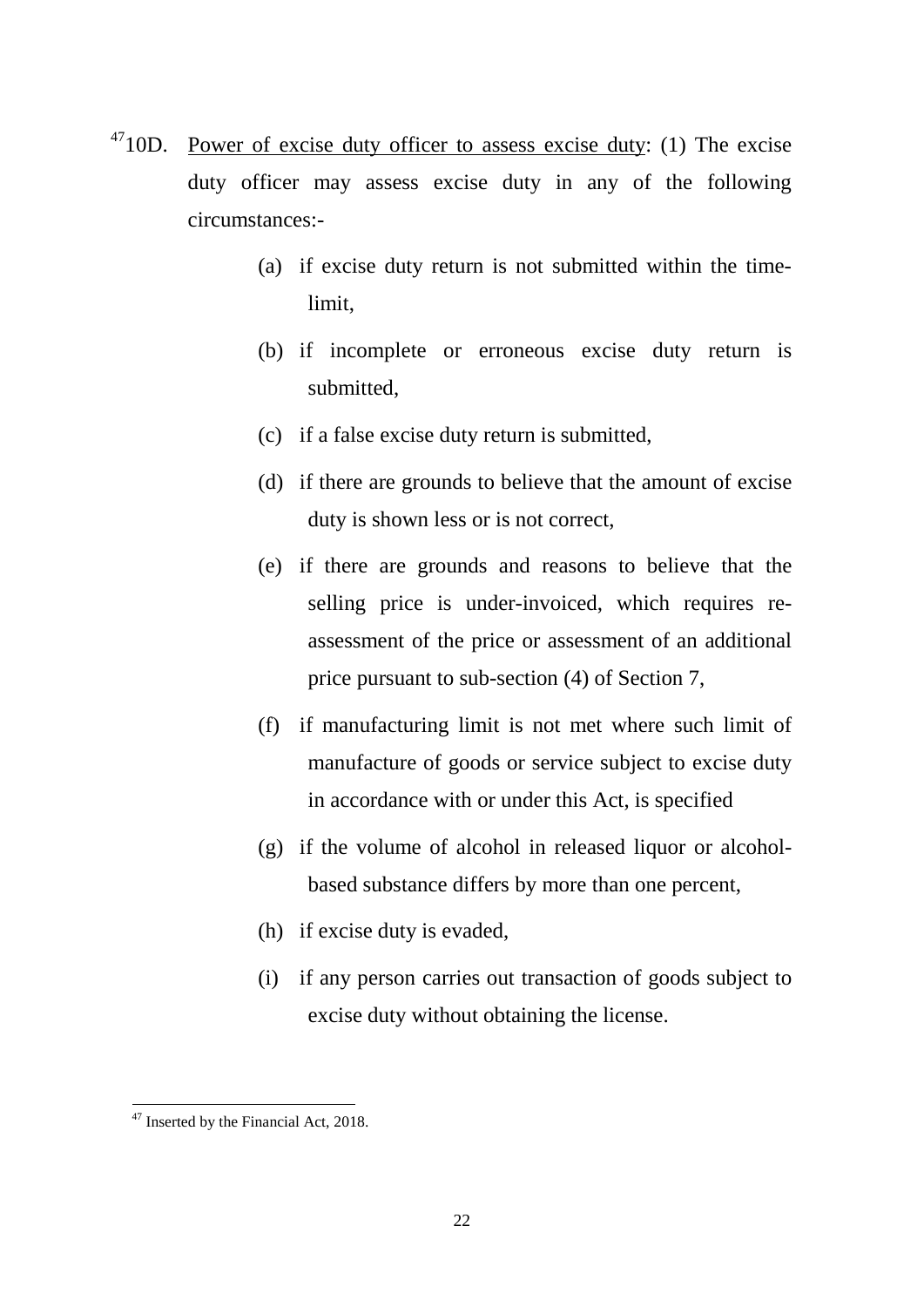(2) When assessing excise duty pursuant to sub-section (1), the excise duty officer shall give a time-limit of fifteen days to the concerned person for defense.

(3) The Department may monitor the assessment of excise duty made pursuant to sub-section (1). The Director General may order the re-assessment of excise duty if any error is seen in the course of monitoring.

(4) The excise duty officer shall have the following powers for the purpose of assessment of excise duty pursuant to sub-section (1) or examination of excise duty returns submitted pursuant to Section 10A.:

- (a) to examine goods, place, documents, account and records related to excise duty obligation,
- (b) to search or seal the place of transaction of any person or other place having possibility of evidence related to the act considered to be an offence under this Act,
- (c) to demand information from a person preparing any record, book of accounts, document or filling up details in such documents in the course of complying with his or her duties,
- (d) to seize any document, book and records held on the place of transaction of goods or service subject to excise duty or any other place related thereto or to take them to another place,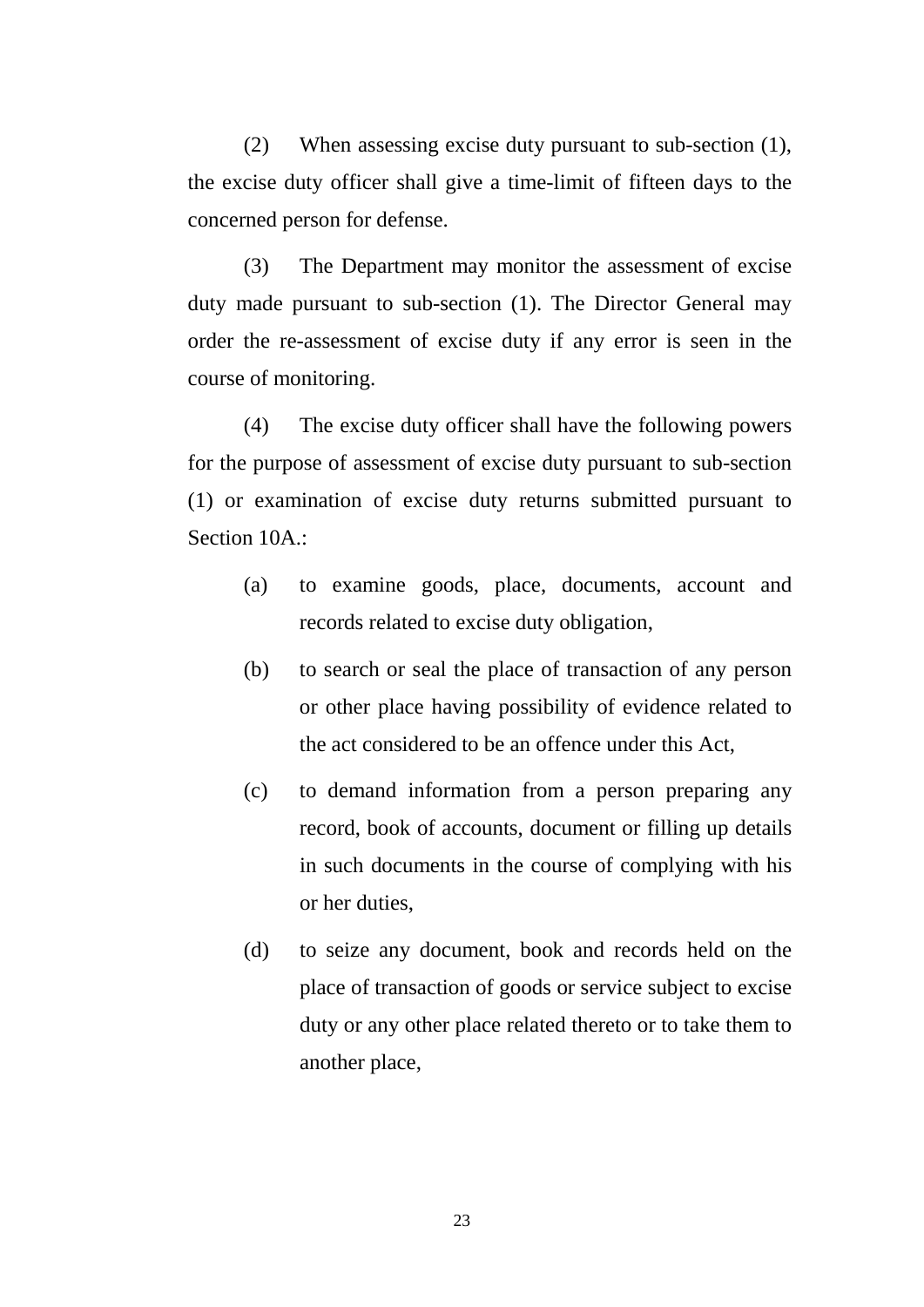- (e) to make an audit of excise duty at the place of transaction or office or any other appropriate place,
- (f) to demand information of anything related to the transaction of goods or service subject to excise duty from any person including a bank or financial institution.

(5) It shall be the duty of the bank and financial institution or concerned person to provide such information as demanded by the excised duty officer.

- <sup>48</sup>10E.Power to avail service of expert: The Department may obtain service of an expert including a liquor specialist, brewing specialist, chemical expert and other specialist as required for the effective implementation of this Act.
- <sup>49</sup>10F. Power to specify the limit of manufacture of goods and service subject to excise duty: (1) The manufacturing limit of ethanol, sprit or E.N.A. to be obtained from grains, molasses or liquid raw sugar (*khudo)* used by an industry producing anhydrous ethanol, rectified sprit or E.N.A shall be as prescribed.

(2) If production appears to be less than the limit specified under sub-section (1), the enterprise shall be considered to have produced the highest quality liquor that it produces from such varied amount of ethanol, sprit or E.N.A.

<span id="page-23-0"></span><sup>&</sup>lt;sup>48</sup> Inserted by the Financial Act, 2018.

<span id="page-23-1"></span><sup>&</sup>lt;sup>49</sup> Inserted by the Financial Act, 2018.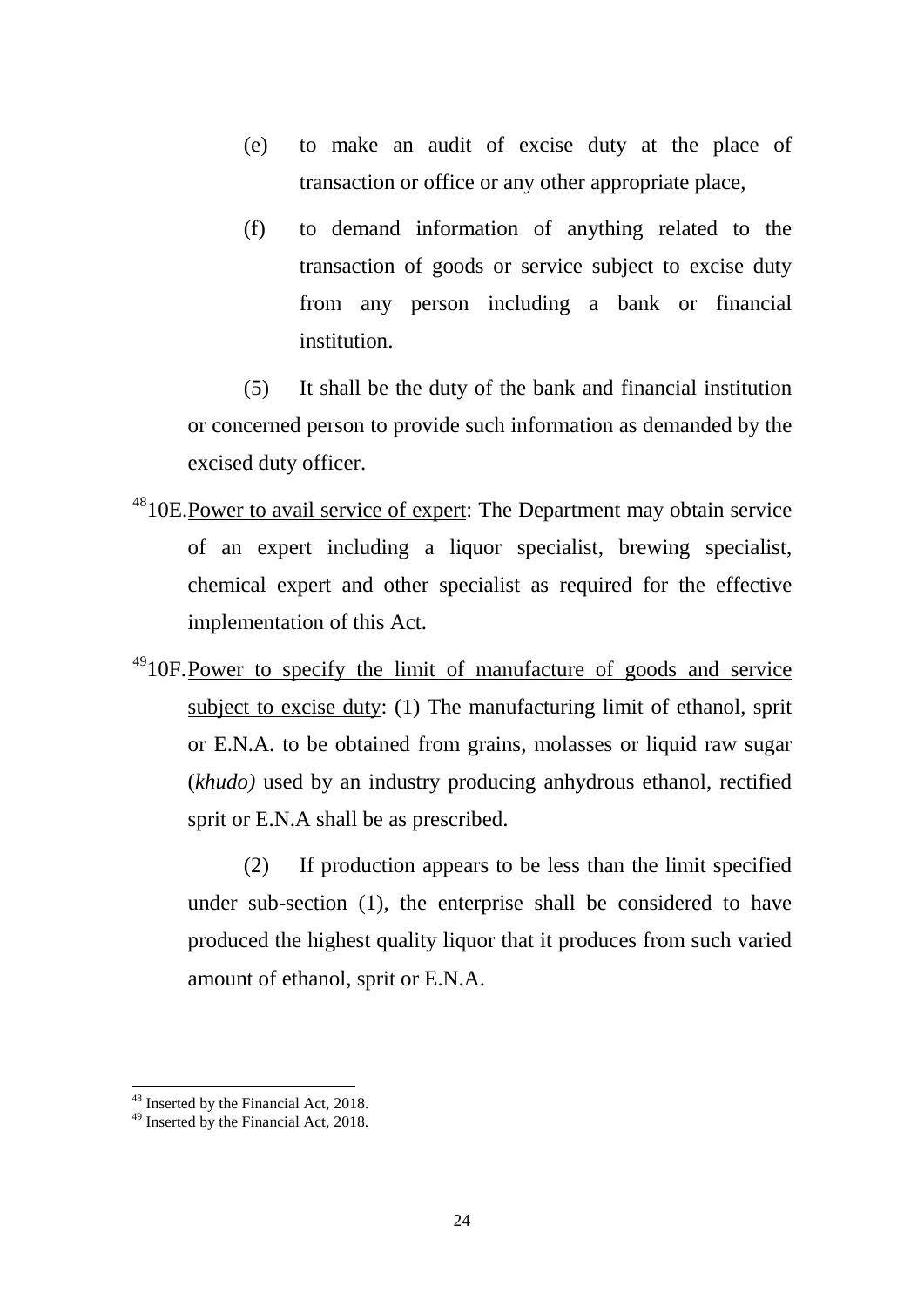(3) The Department may prescribe the rate of limit of manufacture of other goods and service subject to excise duty.

- $5010G$  $5010G$ . To examine volume of alcohol: The excise duty officer may, at any time, examine the volume or quality of alcohol in liquor and other alcohol-based substance released with approval. More than one percent of variation in the volume of alcohol or significant variation in quality shall not be allowed.
- $51$ 10h. Recovery of outstanding excise duty: If any person fails to pay the excise duty required to be paid within the period under this Act, the concerned excise duty officer may recover it by using any or all of the following means:-
	- (a) by deducting the amount, if any, to be refunded to such person,
	- (b)by making deduction of the amount receivable by such person from the Government of Nepal or a corporate body owned by the Government of Nepal, Provincial Government or a corporate body owned by the Provincial Government or the Local Level,
	- (c) by making deduction from the interest of such person in a bank, financial or other institution,

Explanation: For the purpose of this clause, "interest" includes a deposit and investment in a bank, financial or other institution.

<span id="page-24-0"></span><sup>&</sup>lt;sup>50</sup>Inserted by the Financial Act, 2018.

<span id="page-24-1"></span> $51$ Inserted by the Financial Act, 2018.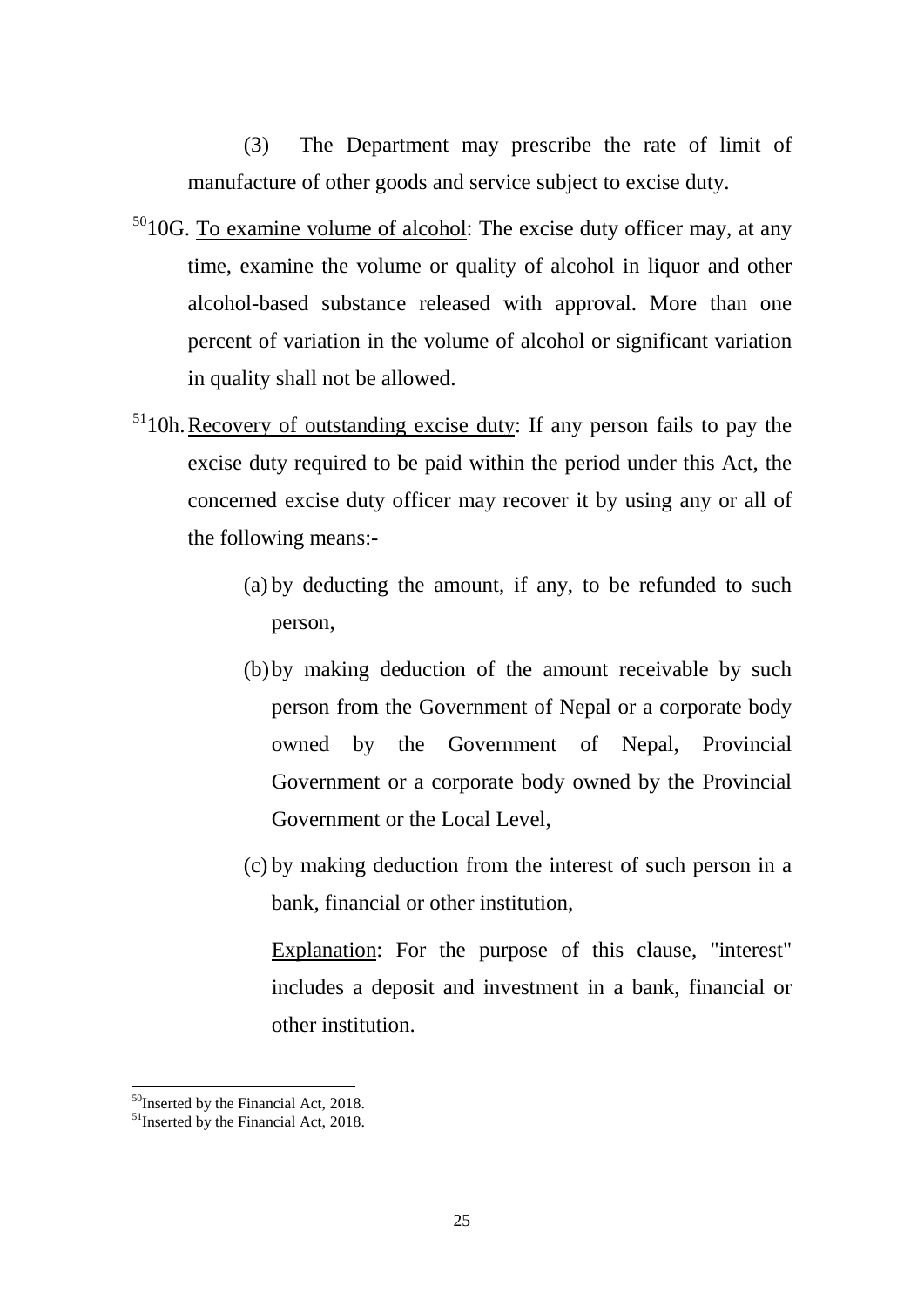- (d)by restricting sale, exportation, importation or other business of such person,
- (e) by seizing a movable and immovable property of such person,
- (f) by making auction, as prescribed, of all or some of the movable and immovable property of such person, at one time or several times,
- (g)by making auction of goods in stock.
- $5210$  $5210$ I. Delay charge: If, a person fails to pay the amount of excise duty to be paid within the time-limit under this Act because of assessment of excise duty or otherwise, except for the situation in clause (a) of subsection (1) of Section 4, a delay charge shall be imposed at the rate of 0.5 percent per day on excise duty due and payable.
- <sup>53</sup>10J. Provision against scheme on evasion of excise duty: Notwithstanding anything contained elsewhere in this Act, if any person commits any of the following acts with the intention of taking advantage of excise duty, the person shall be considered to abet the evasion of excise duty leviable under this Act, and the Director General may order the excise duty officer to assess and recover excise duty of such person:
	- (a) reducing the obligation of excise duty by carrying out any plan and act with the objective of evading excise duty by misusing any provision of this Act, or

<span id="page-25-0"></span><sup>&</sup>lt;sup>52</sup>Inserted by the Financial Act, 2018.

<span id="page-25-1"></span> $53$ Inserted by the Financial Act, 2018.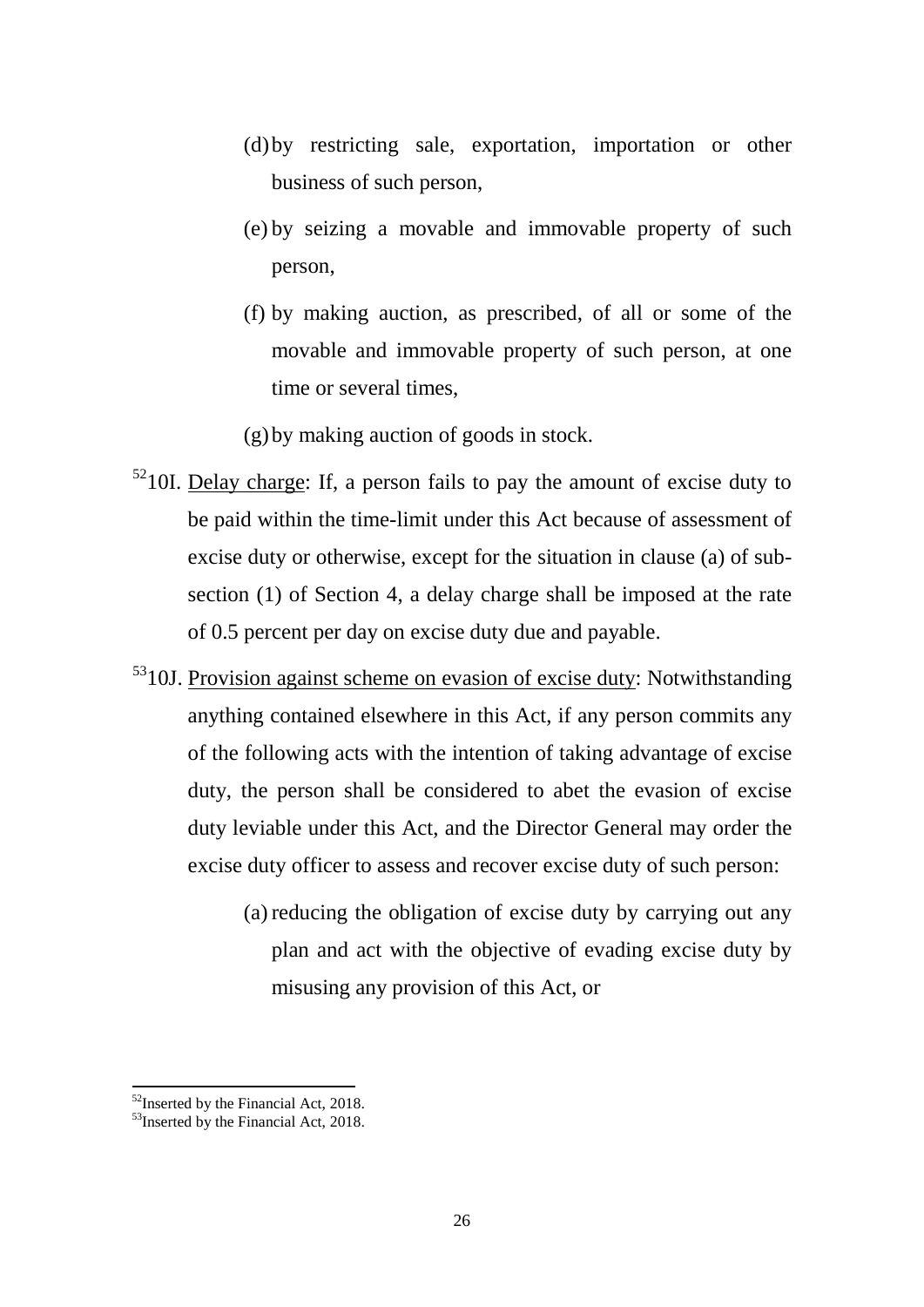(b) committing any act with the objective of reducing obligation of excise duty or making agreement with that objective.

- <sup>54</sup>10K. Examination of excise duty ticket: The excise duty officer may examine whether the excise duty ticket used in the production or importation of liquor, beer or cigarette and other goods subject to excise duty is original or fake.
	- 11. To search on adequate grounds: If there are reasonable grounds to suspect that any one is  $<sup>55</sup>$  releasing any goods subject to excise duty</sup> from an enterprise or importing such goods from abroad by evading excise duty, the excise duty officer or the employee designated by him or her may hold any person or motor vehicle and demand evidence of the payment of excise duty. A failure to submit evidence of the payment of excise duty shall be considered to be evasion of excise duty.
	- 12. Power to search, seize or arrest: (1) If any person, firm, company or body carries on business by importing, selling or storing a product or goods subject to excise duty or by delivering service subject to excise duty without obtaining a license, or the excise duty officer or the employee designated by him or her gets information that excise duty is evaded pursuant to Section 11, such officer or employee may search any enterprise, house, land, motor vehicle or place where such act is being carried out.

<span id="page-26-1"></span><span id="page-26-0"></span>

 $54 \text{ Inserted by Financial Act, } 2018.$ <br> $55 \text{ Amenteded by Financial Act, } 2018.$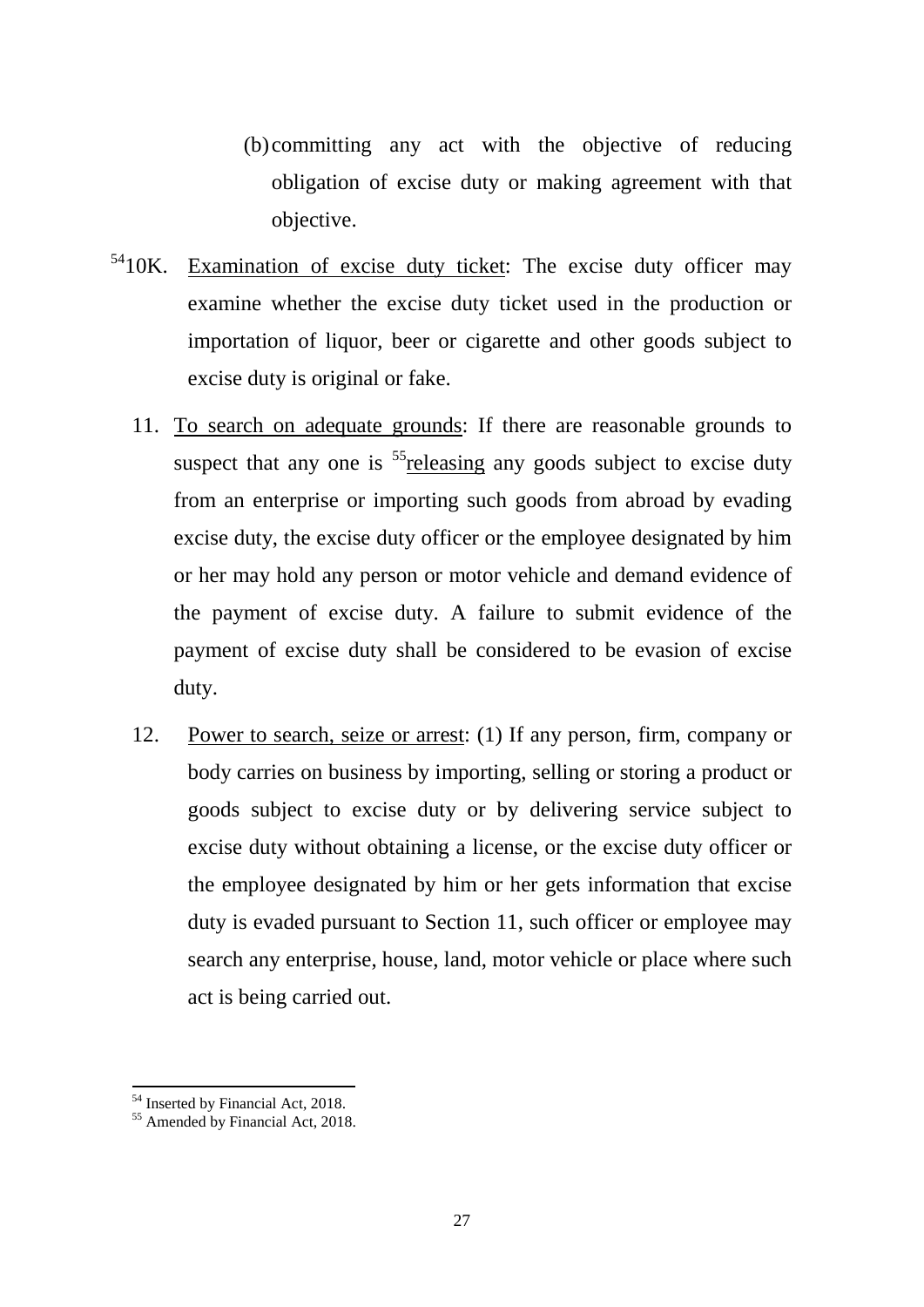(2) When carrying out a search pursuant to sub-section (1), if a business is found being carried on by manufacturing, selling, importing, storing or transporting any goods subject to excise duty or delivering service subject to excise duty in contravention of this Act, the officer or employee conducting the search may, by giving a slip, arrest the person engaged in such act and seize the goods recovered there, by executing a memorandum (*Muchulka*).

(3) If the excise duty officer or the employee designated by him or her believes that any offense under this Act is being committed on any enterprise, house, land, motor vehicle or place and the offender may escape or the proof and evidence of the offense may disappear if no action is taken immediately, such officer or employee may, by executing a memorandum thereof, personally carry out, or cause any of his or her subordinate employee to carry out, the following acts at any time:

- (a) to enter into such enterprise, house, land, motor vehicle or place,
- (b) in the case of obstruction in such entry, to enter into such place by breaking out the window or door after giving a reasonable opportunity to any person staying there to leave the place, and
- $56$ (c) to seize any goods subject to excise duty related to the offence, and such other goods as may be ancillary to prove the offence and to seal such place,

<span id="page-27-0"></span><sup>&</sup>lt;sup>56</sup> Amended by the Financial Act, 2018.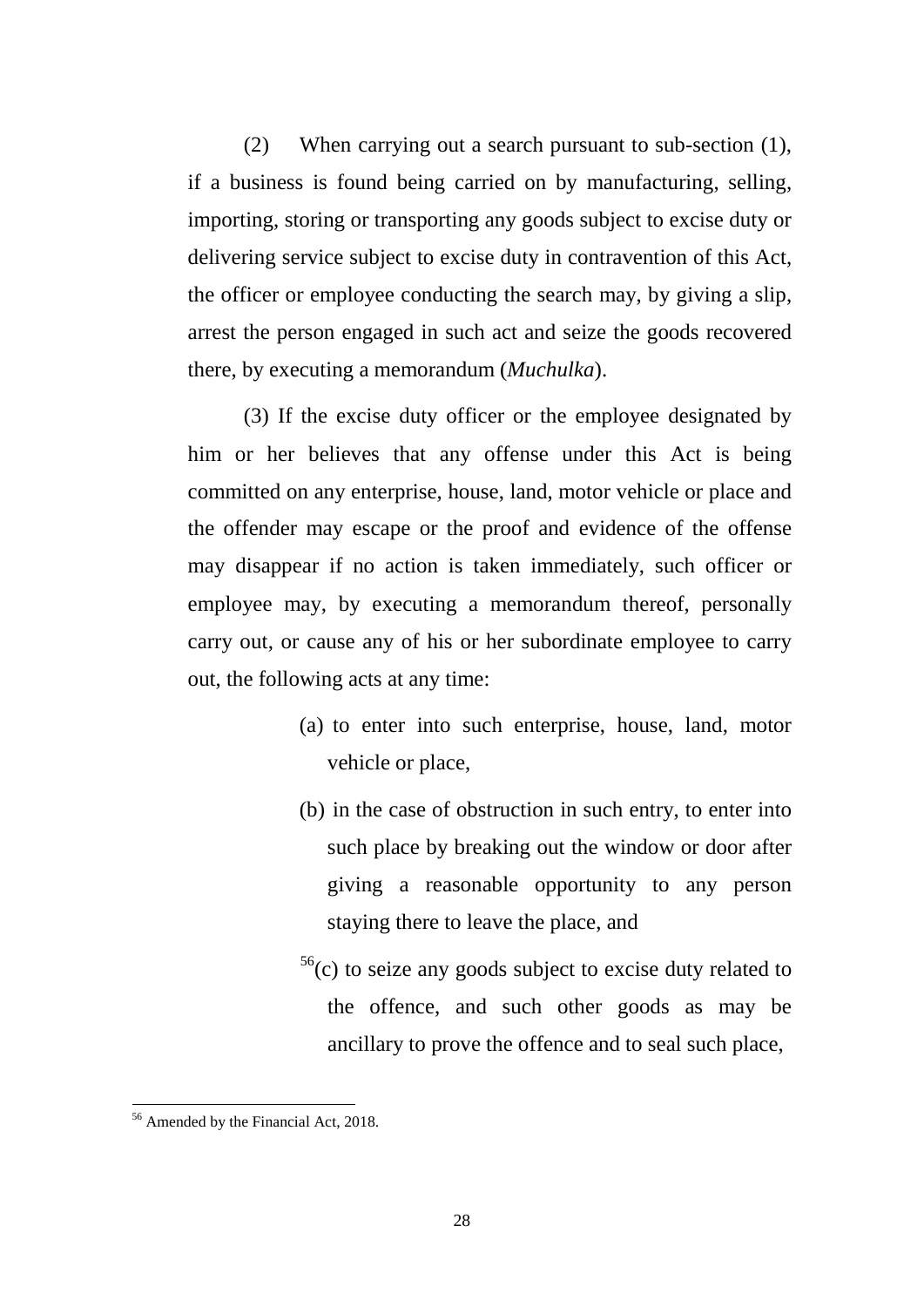(d) to suspend the license, and

<sup>57</sup>Provided that such suspension cannot be made for more than seven days, and necessary decision thereon shall be made within sixty days of such suspension.

(e) to arrest a person suspected of committing the offence.

 $58$ (3a) If any person is arrested pursuant to clause (e) of subsection (3), the person so arrested shall be presented before the excise duty officer for approval of such arrest.

 $59(4)$  $59(4)$  When entering or searching any enterprise, house, land, motor vehicle or place or making a search pursuant to this Section, such entry or search shall be made in witness of a representative of the concerned Municipal Corporation, Sub-Municipal Corporation, Municipality or Rural Municipality.

(5) If anyone has been arrested or any enterprise, house, land, motor vehicle or place has been searched or goods subject to excise duty or other products have been seized under this Act, the excise duty officer who has so arrested, searched or seized has to send, through faster means, a report thereof to the Director General of the Department within twenty-four hours of such arrest, search or seizure of goods. If any other employee subordinate to the excise duty officer has carried out such act, such employee has to send a

 $\overline{a}$ 

<span id="page-28-0"></span> $57$  Inserted by Financial Act, 2018.<br> $58$ Inserted by Some Nepal Laws Amendment, Consolidation, Adjustment and Repeal Act, 2017.

<span id="page-28-2"></span><span id="page-28-1"></span><sup>&</sup>lt;sup>59</sup> Amended by the Financial Act, 2018.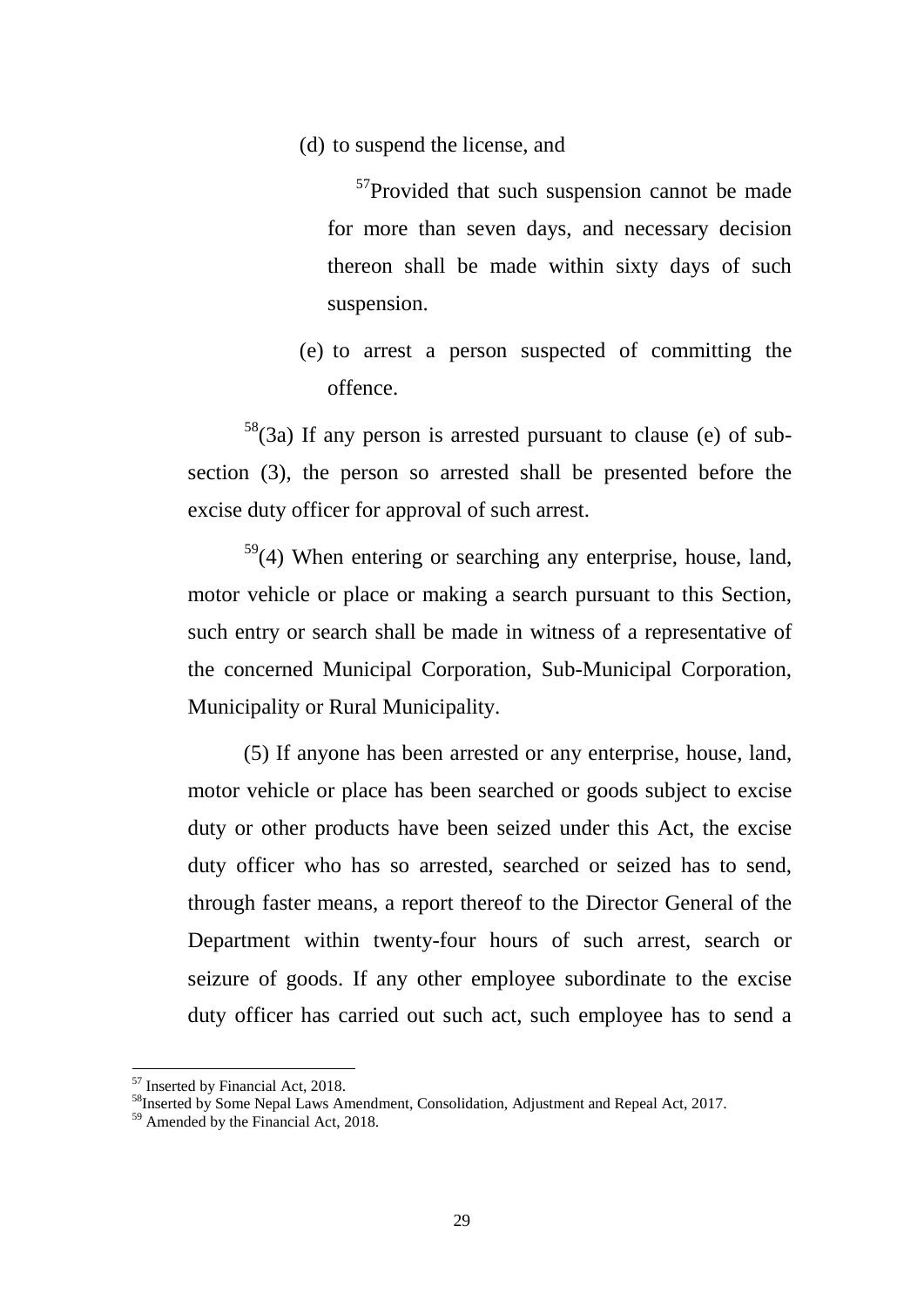report thereof to the excise duty officer or the Department within twenty-four hours of carrying out such act.

(6) The excise duty officer shall have the same powers in respect of investigation of the offense under this Act as the police is entitled to exercise pursuant to the law in force.

(7) If the excise duty officer requests the local administration or the police for assistance in search, arrest or seizure, the local administration or police has to render such assistance immediately.

13. Duty to give information of offence:  $60(1)$  $60(1)$  If any person comes to know that any one is about to commit or is committing or has already committed any act contrary to this Act, he or she may give information thereof to the Inland Revenue Office, Taxpayer Service Office or nearby police office in oral or written form. Written information so received or information received in oral form to be prepared in writing shall be forwarded to the concerned Inland Revenue Office or Taxpayer Service Office.

(2) If the informer intends to keep his or her name secret, he or she may give his or her identity in code language.

(3) When giving information, the informer shall not be compelled to disclose the source of his or her information.

 $61(4)$  $61(4)$  The Director General or the authority specified in the procedure shall provide an informant with an expense of ten thousand rupees immediately in accordance with the prescribed

<span id="page-29-0"></span> $^{60}$  Amended by the Financial Act, 2018.<br><sup>61</sup> Inserted by the Financial Act, 2018.

<span id="page-29-1"></span>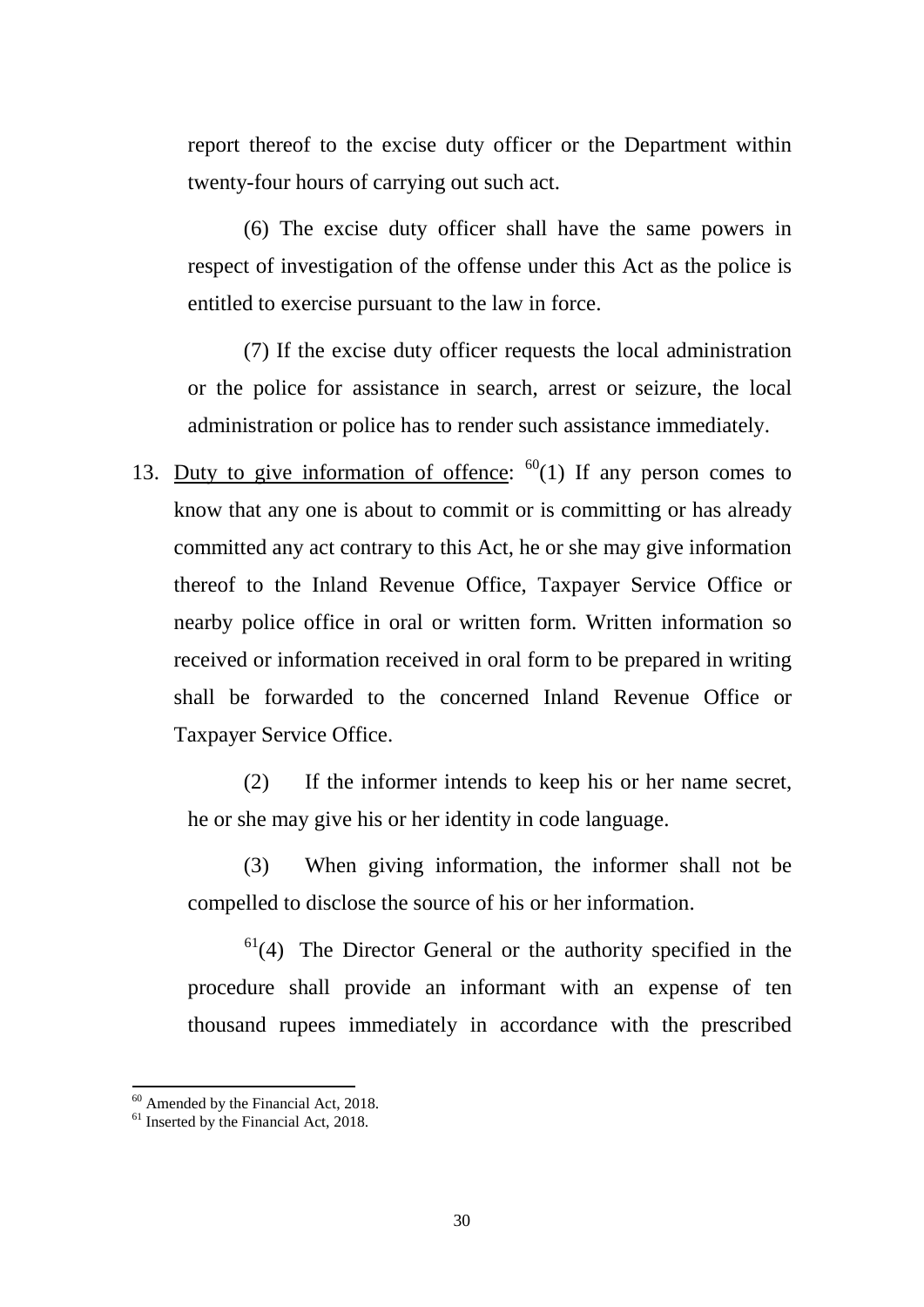procedure to the informant providing information pursuant to this Section on the basis of its truthfulness.

- 14. Reward:  $^{62}(1)$  The concerned Inland Revenue Office or Taxpayers Service Office shall provide a government employee or other person who gives information or clue about any act which is about to be or being or has been committed contrary to this Act with a reward in a sum to be set as follows from the amount other than excise duty recovered on the goods subject to excise duty seized from the offender, after final settlement of the case instituted on the basis of such information or clue:
	- (a) ten percent of the claimed amount for the informant,
	- (b) twenty percent of the claimed amount for a person who seizes and submits goods only,
	- (c) thirty percent of the claimed amount for a person who arrests and hands over the person, along with the goods,

Provided that if more than one persons provide information or clue, the reward shall be divided between them on pro rata.

(2) If any employee or police arrests a person, along with the goods seized, upon having a clue, twenty-five percent of the claimed amount shall be provided to such employee or police.

Provided that if only goods are seized, twenty-five percent of the value of the goods shall be provided as a reward. If the reward to be so provided exceeds fifteen thousand rupees per person at a time, it shall be given not in excess of that figure.

<span id="page-30-0"></span> $62$  Amended by the Financial Act, 2018.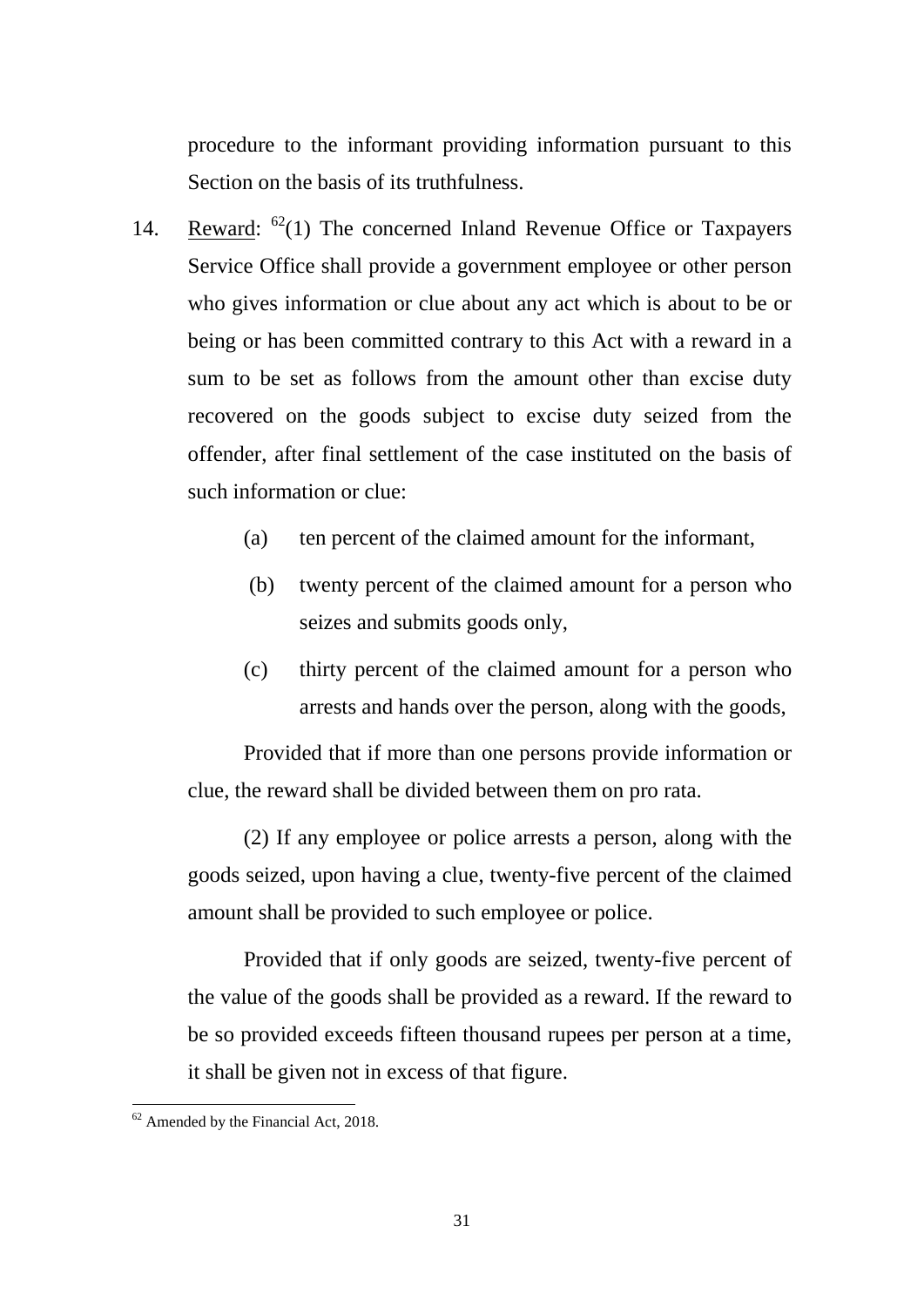- 15. Punishment for one who does not inform or render assistance: If any person who has the duty to give information that any act is about to be, being or has been committed contrary to this Act, after knowing such matter, or to render assistance when sought by  $<sup>63</sup>$  $<sup>63</sup>$  $<sup>63</sup>$ the Inland Revenue</sup> Office or Taxpayers Service Office, does not knowingly give such information or render such assistance, the person shall be punished with imprisonment for a term not exceeding three months or a fine of up to ten thousand rupees or with both, having regard to the nature of the offence.
- $6416$  $6416$ . Punishment: (1) If a person commits the following offence, the person shall be punished with imprisonment for a term not exceeding one year or a fine in a sum equivalent to the claimed amount or with both for such offence, and the claimed amount shall also be seized:
	- (a) to conceal, hide or evade the excise duty required to be paid under this Act, or
	- (b) to produce or import goods subject to excise duty without obtaining license,
	- (c) to commit any offence contrary to this Act by preparing a false account or fake document,
	- (d)  $65$  to produce, bottle, seal and sell and distribute liquor contrary to this Act or Regulation framed

 $\overline{a}$ 

<span id="page-31-0"></span><sup>&</sup>lt;sup>63</sup> Amended by the Financial Act, 2018.<br><sup>64</sup> Amended by the Financial Act, 2018.<br><sup>65</sup> Amended by the Financial Act, 2020.

<span id="page-31-1"></span>

<span id="page-31-2"></span>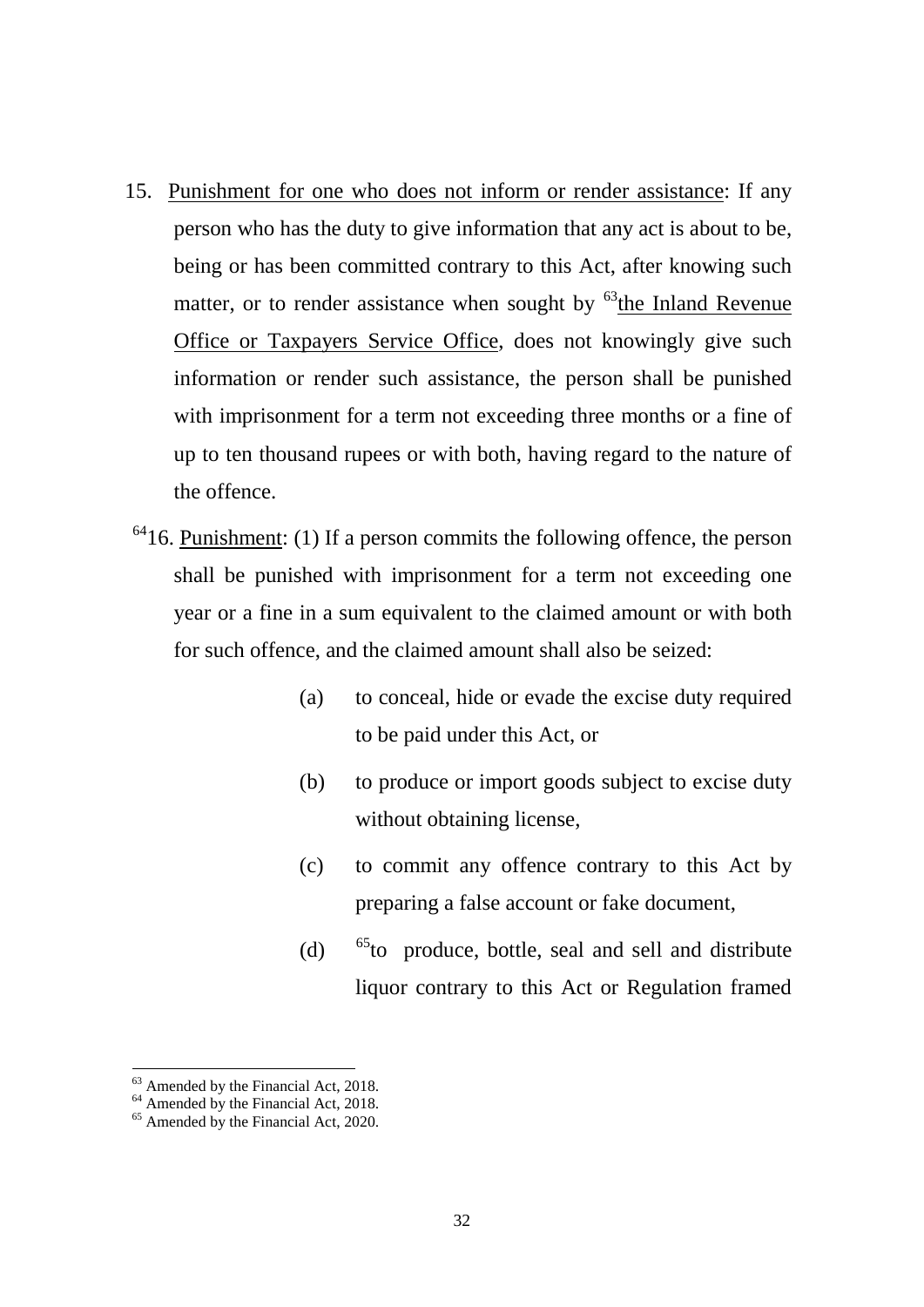under this Act or the conditions as prescribed by the Department,

(e) to counterfeit the excise duty ticket to be used in the production and importation of liquor, beer, cigarette or tobacco products and other goods subject to excise duty and use, produce, transport or store such fake ticket.

(2) If a licensee who produces or imports liquor, cigarette and tobacco product conceals, hides or evades excise duty by committing the following offence, the licensee shall be punished, for such offence, with a fine of two hundred percent of the claimed amount or one hundred thousand rupees, whichever is higher, with confiscation of the claimed amount, or imprisonment for a term not exceeding one year or both:

- (a) to conceal, hide or evade excise duty,
- (b) to produce, release, sell, distribute, store or import liquor, cigarette and tobacco products by using a fake excise duty ticket,
- (c) to produce and release in a brand which is not approved,
- $^{66}$ (c1) to produce, release, store or sell, distribute using other's brand or not opening any brand,
	- (d) to so make production by an enterprise producing liquor as rum, gin, brandy, vodka, whisky that it differs from 25 u.p. and 30 u.p.

<span id="page-32-0"></span><sup>66</sup> Inserted by the Financial Act, 2021.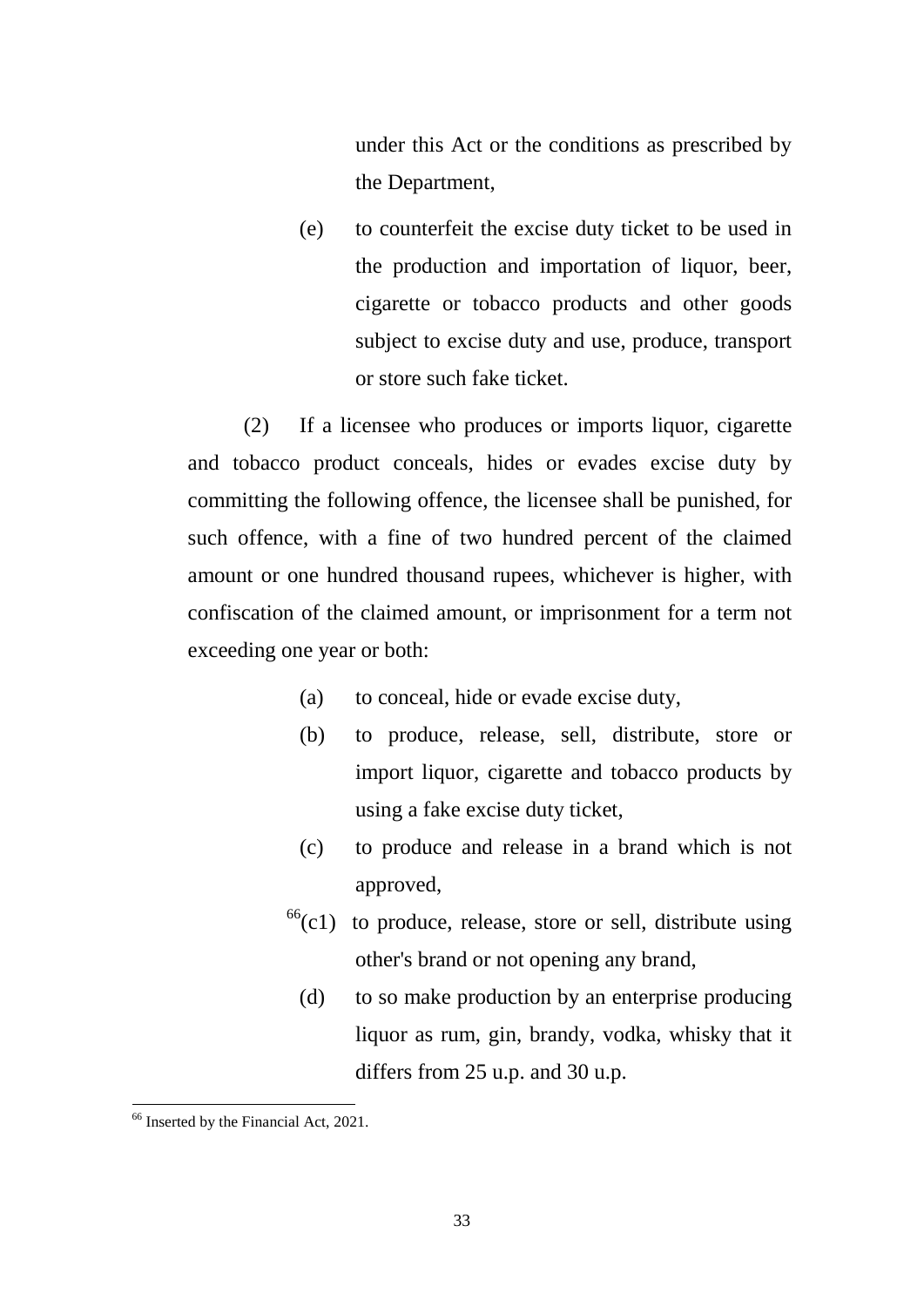(3) When determining the claimed amount pursuant to clause (e) of sub-section (1) and sub-section (2), it shall be determined by calculating the price of goods subject to excise duty on the basis of the power, quantity or size of the goods in which such ticket is used or to be used  $^{67}$  $^{67}$  $^{67}$  or value of 70 u.p. liquor in the case of non- disclosure of the brand and the applicable excise duty in addition to it. If the goods or service of which claimed amount has to be determined are already sold, the claimed amount shall be determined on the basis of the selling price of such goods or service.

(4) The excise duty officer may impose a fine as follows on any person who commits any of the following offences:

- (a) hundred percent of the amount of excise duty added if re-determination of price or determination of additional price is made pursuant to sub-section (4) of Section 7,
- (b) in the case of selling or storing goods or service subject to excise duty without obtaining license, from five thousand rupees to fifteen thousand rupees,
- (c) in the case of violation of Section 10A., 0.05 percent of applicable excise duty for each day or one thousand rupees for each return, whichever amount is higher,

<span id="page-33-0"></span><sup>&</sup>lt;sup>67</sup> Inserted by the Financial Act, 2021. **.**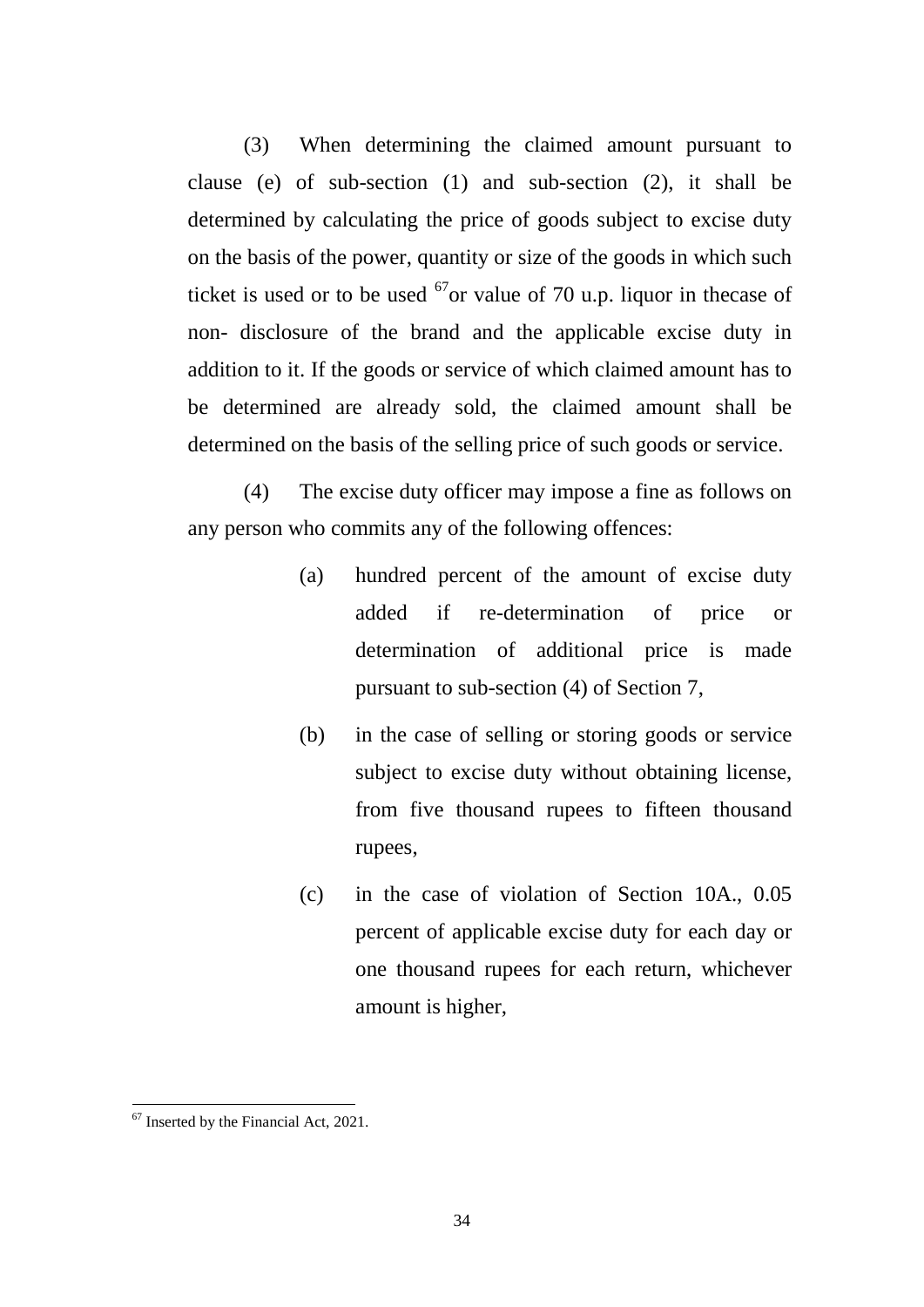- (d) in the case of a failure to maintain updated accounts pursuant to sub-section (1) of Section 10B., ten thousand rupees and a failure to allow inspection of accounts of transaction, five thousand rupees for each time,
- (e) in the case of violation of sub-section (2) of Section 10B., five thousand rupees,
- (f) in the case of violation of sub-section (3) of Section 10B., ten thousand rupees,
- (g) in the case of obstruction in monitoring pursuant to sub-section (3) of Section 10D., five thousand rupees for each time,
- (h) in the case of variation of volume of alcohol by more than one percent, which is found upon examination pursuant to Section 10G., hundred percent of the amount of revenue leakage,
- (i) in the case of a failure to meet the limit as per the prescribed limit, if any, of manufacture of goods or service subject to excise duty, hundred percent of the amount of excise duty to be added,
- (j) in the case of violation of sub-section (1) of Section 4D., ten thousand rupees for each time,
- (k) in the case of a failure to collect excise duty when selling goods and service under the self-release system or in the case of collecting less excise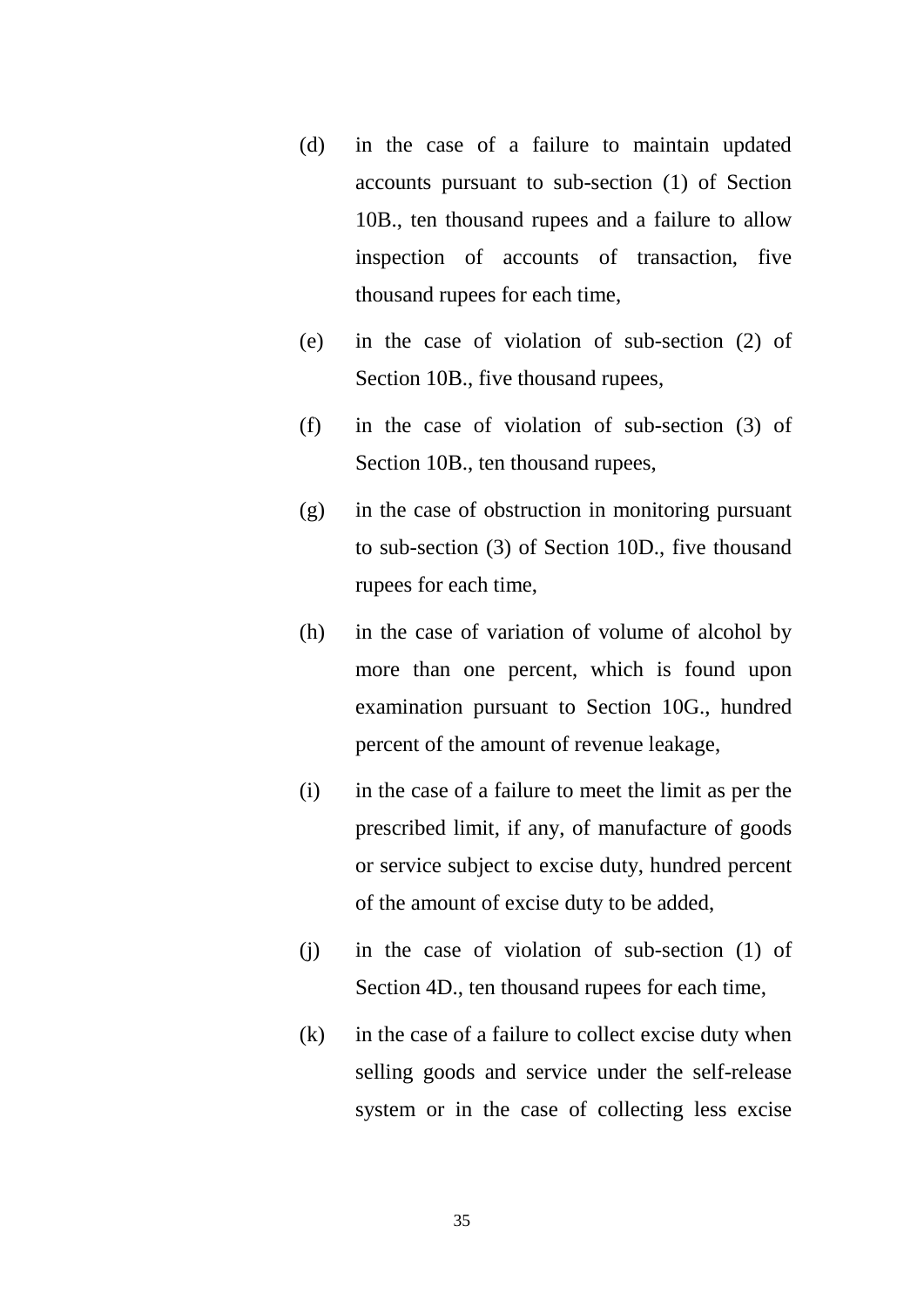duty, hundred percent of the amount of excise duty not collected or collected less after collecting the excise duty,

- (l) in the case of claiming credit of excise duty in violation of sub-section (3) of Section 3A., hundred percent of the amount of excise duty claimed as credit,
- (m) in the case of violation of sub-section (2) of Section 4D., ten thousand rupees for the first time and twenty thousand rupees for each time afterwards,
- (n) in the case of a failure by a licensee to set out the maximum retail price, date of production and batch number on liquor, cigarette and tobacco products, amount equal to the claimed amount or one hundred thousand rupees, whichever is higher, along with the confiscation of such goods,
- (o) in the case of a failure to use a shrink cap to be used for the protection of excise duty ticket on the bottle of liquor (except beer, wine, cider), amount equal to the claimed amount or one hundred thousand rupees, whichever is higher, along with the confiscation of such goods,
- (p) in the case of producing, releasing, selling or distributing liquor, cigarette or tobacco products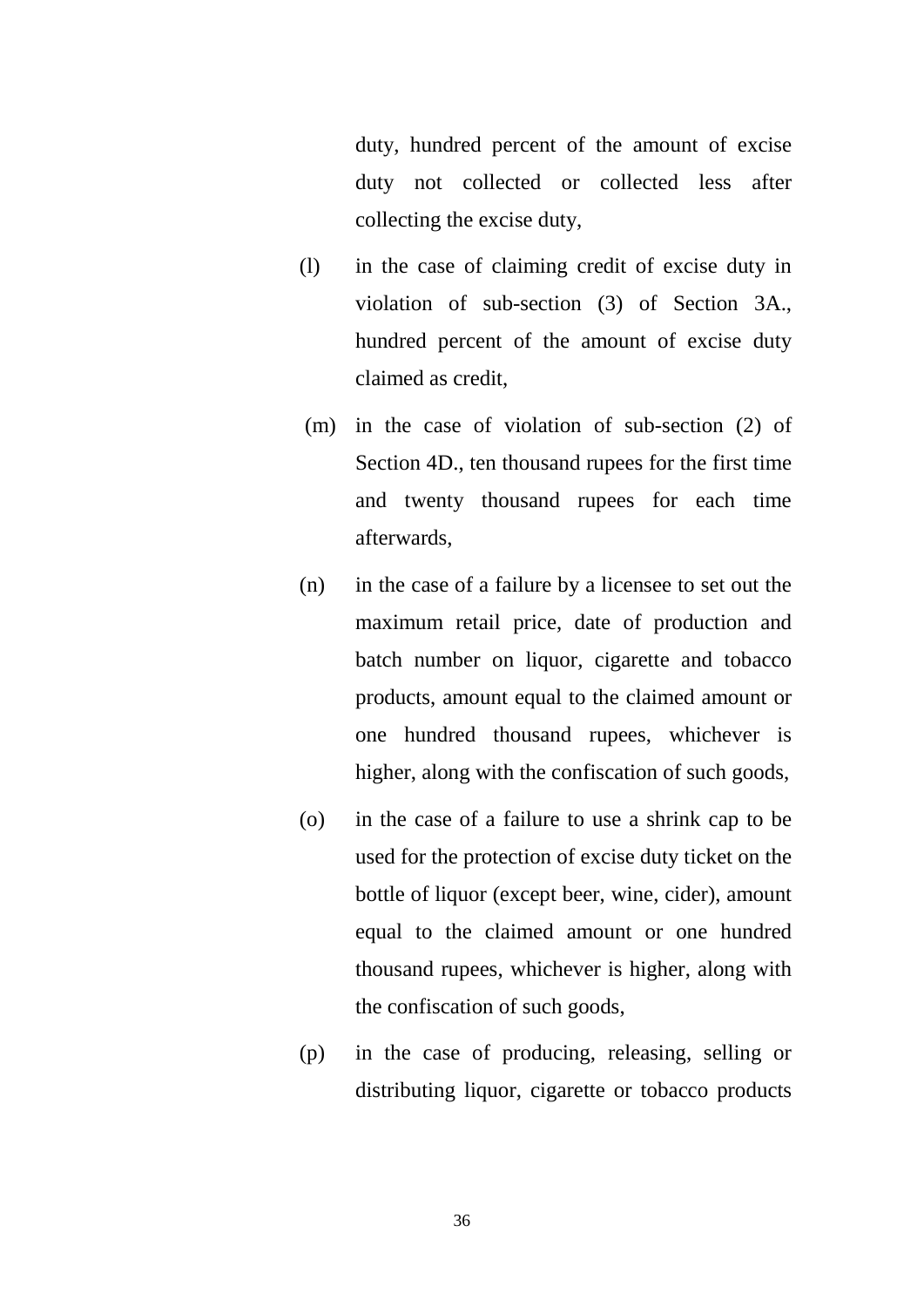without approval or by way of imitation of other's brand, amount equal to the claimed amount or one hundred thousand rupees, whichever is higher, along with the confiscation of such goods,

(q)[68](#page-36-0) ………………..

- (r) in the case of a failure by an enterprise producing wine to make fermentation in a patent steel tank or wood utensil (vat), one hundred thousand rupees for each time,
- (s) in the case of a finding upon examination of stock of a licensee producing molasses and sprit and other substance subject to excise duty which are used as raw materials of liquor, cigarette, tobacco product and liquor that stock of goods exceeds that mentioned in the purchase account or stock account specified under the Excise Duty Regulation, 2002, hundred percent of the market price of such excess goods after setting such price upon accounting such goods as incomings,
- $^{69}$ (s1) in the case of using spirit and ethanol contrary to the approval provided pursuant to this Act and the Regulation framed under this Act, amount equal to the excise duty to be imposed at a higher rate

<span id="page-36-0"></span> $^{68}$  Removed by the Financial Act, 2020.<br> $^{69}$  Inserted by the Financial Act, 2020.

<span id="page-36-1"></span>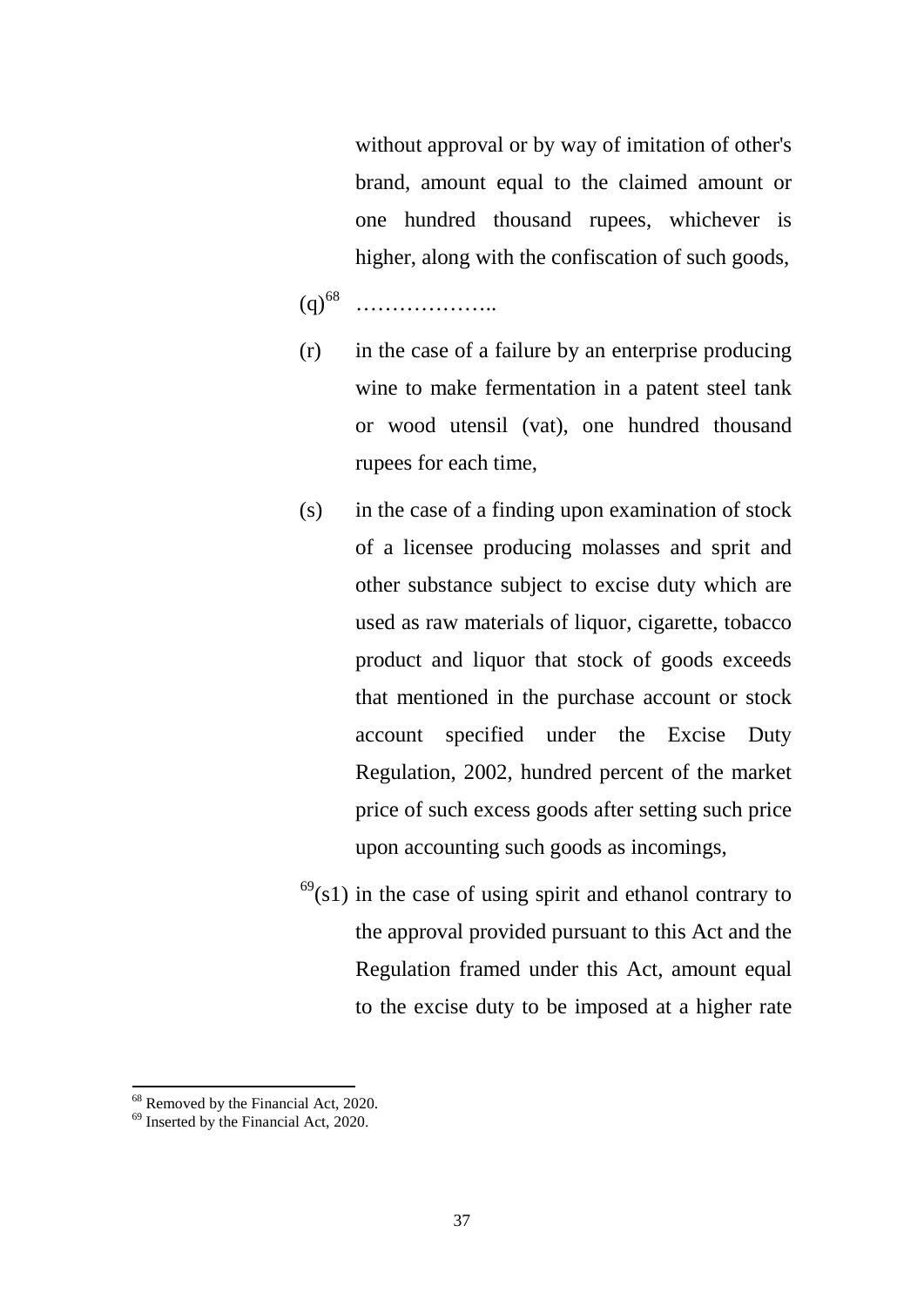for the liquor to be produced by the use of such spirit,

(t) in the case of a violation of this Act or the rules framed under this Act, other than that set forth in this Section, ten thousand rupees for each time.

(5) Any utensils used directly or indirectly with the offense, tools machines, equipment and motor vehicle used to manufacture or make goods or service shall also be confiscated.

Provided that if the person committing such offense uses a motor vehicle on hire and uses it in such act without permission of the owner of the vehicle, such vehicle shall not be confiscated, but the owner of the vehicle shall be punished with a fine of twenty-five thousand rupees and the driver shall be punished with imprisonment for a term not exceeding three months or with a fine of up to fifteen thousand rupees or with both, having regard to the nature of the offence.

(6) Notwithstanding anything contained in  $\frac{70}{\text{sub-section}}$ (5), if a motor vehicle is registered as on hire and used by its owner himself or herself, such vehicle shall be confiscated.

(7) The excise duty officer may also suspend the license granted pursuant to Section 9 for a period not exceeding ninety days, in addition to the punishment of fine mentioned in sub-section (1).

(8) A person who attempts to commit or abets the commission of an offence mentioned in sub-sections (1) and (2) shall

**.** 

<span id="page-37-0"></span> $70$  Amended by the Financial Act, 2021.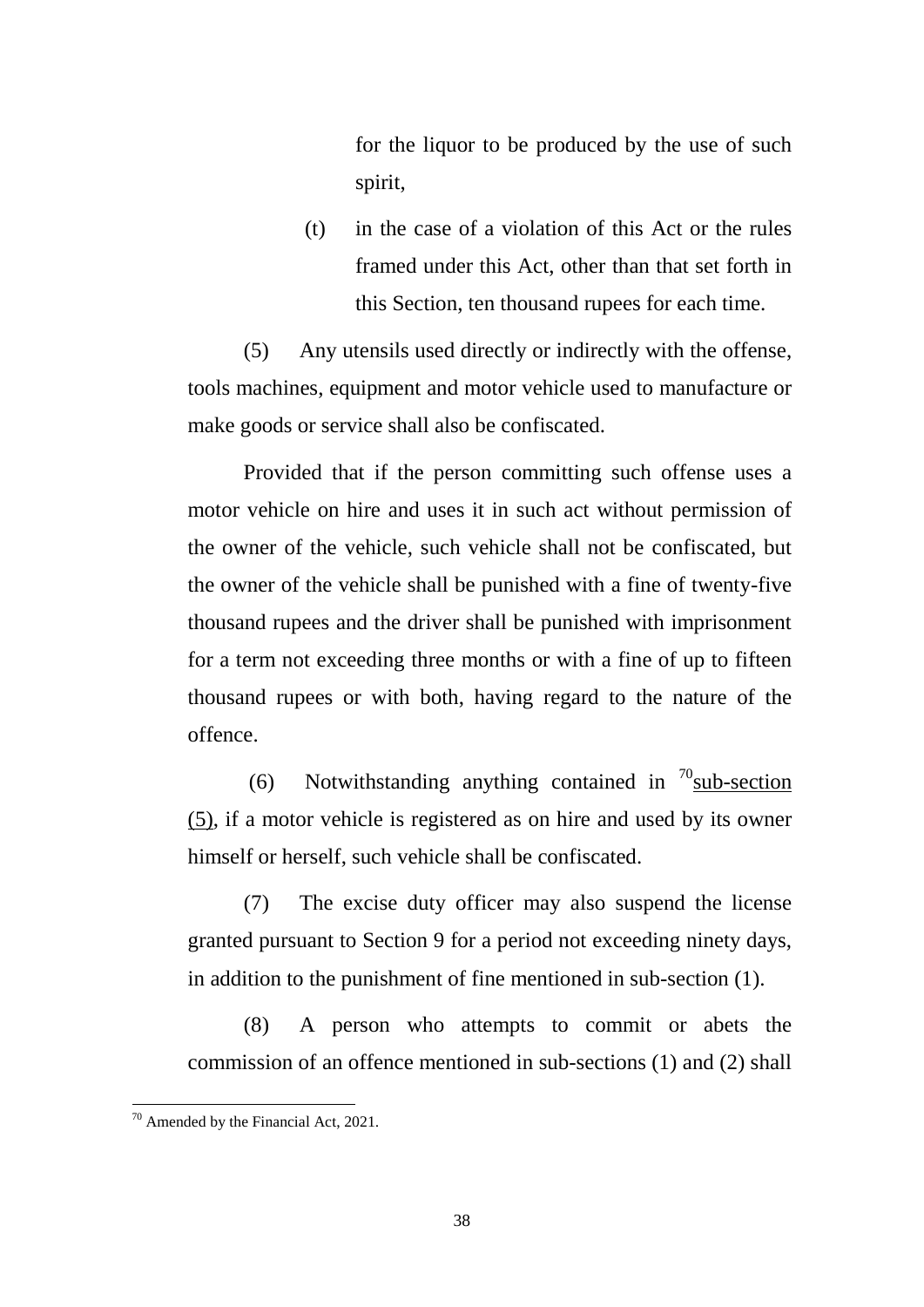be liable to half the punishment to be imposed to the principal offender.

(9) The excise duty officer may suspend the license granted pursuant to Section 9 or write to the concerned body to cancel the registration of such industry or enterprise after cancelling the license pursuant to Section 10, in addition to the punishment mentioned in  $^{71}$ sub-section (2).

17. To attach and auction property: (1) If the excise duty officer has reasonable grounds for confiscating any person's property pursuant to this Act or the rules framed hereunder, the excise duty officer may so attach such property that the title to or ownership in it is incapable of being transferred to anyone else.

(2) If it appears that the property so attached can be perished, decayed or destroyed or its value can be diminished, the excise duty officer has to immediately auction such property and credit the proceeds of the auction. If the concerned person is subsequently held entitled to have the attached property returned to him or her, only the proceeds of the auction shall be returned to him or her. The concerned person shall not be entitled to claim for the return of the property itself.

 $72$ (3) If the confiscated goods are found to be usable upon examination, the proceeds of auction shall be credited into revenue.

Provided that if those goods are found unusable upon examination, the Department shall dispose them as prescribed.

<span id="page-38-0"></span> $71$  Amended by the Financial Act, 2020

<span id="page-38-1"></span> $72$ Inserted by the Financial Act, 2018.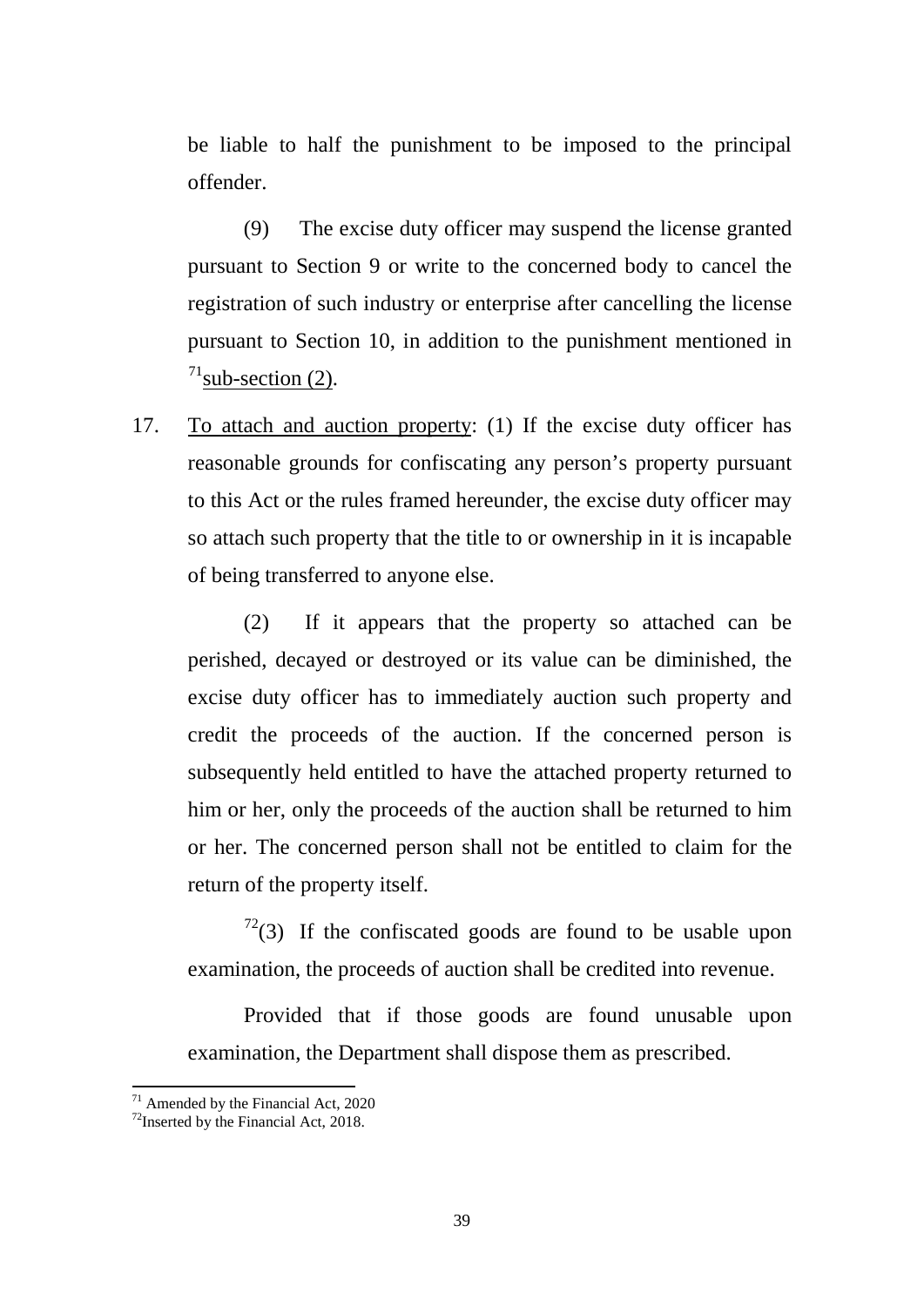- $7317A$  $7317A$ . Provision for payment by installments: If any taxpayer requests in writing to pay outstanding excise duty in installments, approval may be granted allowing payment by installments for one year.
	- 18. To have same powers as court has: (1) For the purposes of this Act, the excise duty officer shall have the same powers as a court has under the law in force in respect of summoning the presence of the concerned person, recording of statements, examining evidence, compelling production of documents, holding such person in detention or releasing on bail.

(2) When taking action under this Act, the excise duty officer has to follow the procedures referred to in the Summary Procedures Act, 2028 (1971).

 $7419$  $7419$ . Provisions on administrative review and appeal: (1) If a person is not satisfied with a decision made by the excise duty officer in respect of the assessment and recovery of excise duty, the person may apply to the Director General for administrative review within thirty days of the date of receipt of such notice.

Provided that an appeal may be made to the Revenue Tribunal against a decision made by the excise duty officer imposing imprisonment for any of the offences under sub-sections (1), (2), (3) and (4) of Section 16 within thirty-five days.

(2) If the time-limit for making application under subsection (1) expires, an application, accompanied by the reason therefor, may be made to the Director General for the extension of

<span id="page-39-0"></span> $73$ Inserted by the Financial Act, 2018.

<span id="page-39-1"></span> $74$ Amended by the Financial Act, 2018.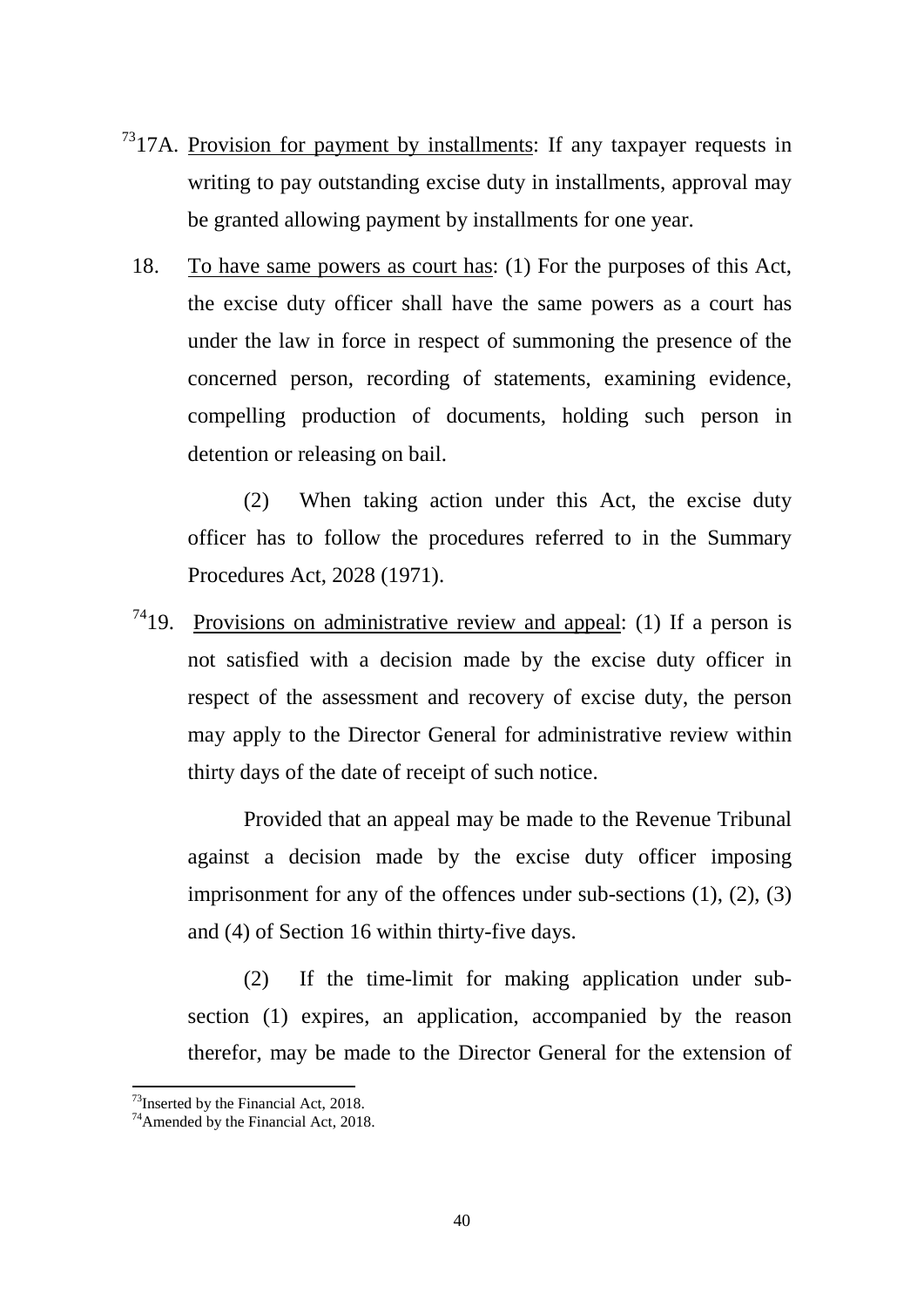the time-limit within seven days of the date that the time-limit expires, and the Director General may extend the time-limit of thirty days from the date that the time-limit expires if the reason mentioned in the application appears to be reasonable.

(3) If the applicant's claim appears to be reasonable upon investigation of the application made pursuant to sub-section (1), the Director General may void the tax assessment order by recording the explicit reason and executing a memorandum, and order the concerned excise duty officer or any other Officer to re-assess tax.

(4) The Director General shall decide the application within sixty days of the date that such application is made pursuant to subsection  $(1)$ .

(5) A person making application pursuant to sub-section (1) shall pay the undisputed amount of excise duty and the total amount of fine, and <sup>[75](#page-40-0)</sup> one fourth of the disputed amount of excise duty and fine, out of the amount of excise duty assessed.

(6) The concerned person may appeal to the Revenue Tribunal after the expiration of the specified time-limit if the Director General fails to make decision within the time-limit under sub-section (4) or within thirty-five days of the date of receipt of notice of such decision if he or she is not satisfied with the decision made.

**.** 

<span id="page-40-0"></span><sup>&</sup>lt;sup>75</sup> Amended by the Financial Act, 2019.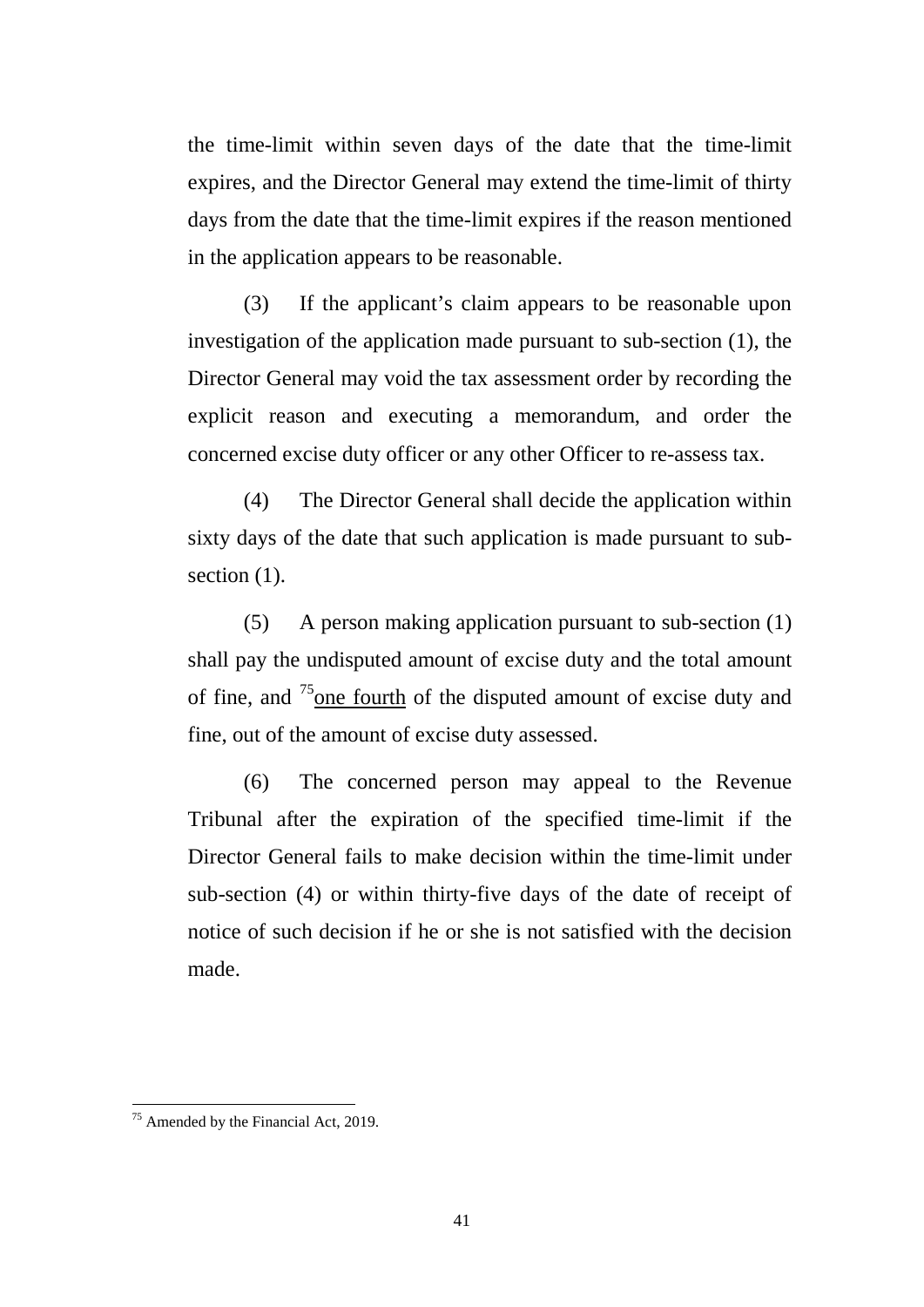$76$  (6a) The concerned person shall by paying undisputed excise amount from the assessed excise amount and submit fifty percent of the disputed excise amount and fine amount as a deposit or provide same amount of bank guarantee on filing the appeal to the Revenue Tribunal pursuant to Sub-section (6).

 $77(6b)$  $77(6b)$  In calculation of the deposit or bank guarantee pursuant to Sub-section (6a), it shall be calculated including also the twentyfive percent of excise amount submitted to the Inland Revenue Department for administrative review.

(7) A person who applies for administrative review or appeals pursuant to this Section shall register one copy of such application or appeal with the concerned office within fifteen days.

(8) The reason that application for review or appeal has been made under sub-section (1) shall not affect the execution of a decision mentioned in sub-section (1) of Section 16.

- 20. Powers that cannot be delegated: The powers conferred on the excise duty officer pursuant to Sections 15 and 16 cannot be delegated.
- 21. When confiscation proceeding may be postponed: If the excise duty officer makes decision to confiscate the property of any person pursuant to this Act or the rules framed hereunder and an appeal has been made against the decision, the appeal hearing authority may order the excise duty officer to postpone the proceeding to confiscate the property pending the settlement of the appeal.

<span id="page-41-1"></span><span id="page-41-0"></span>

<sup>&</sup>lt;sup>76</sup> Inserted by the Financial Act, 2021.<br><sup>77</sup> Inserted by the Financial Act, 2021.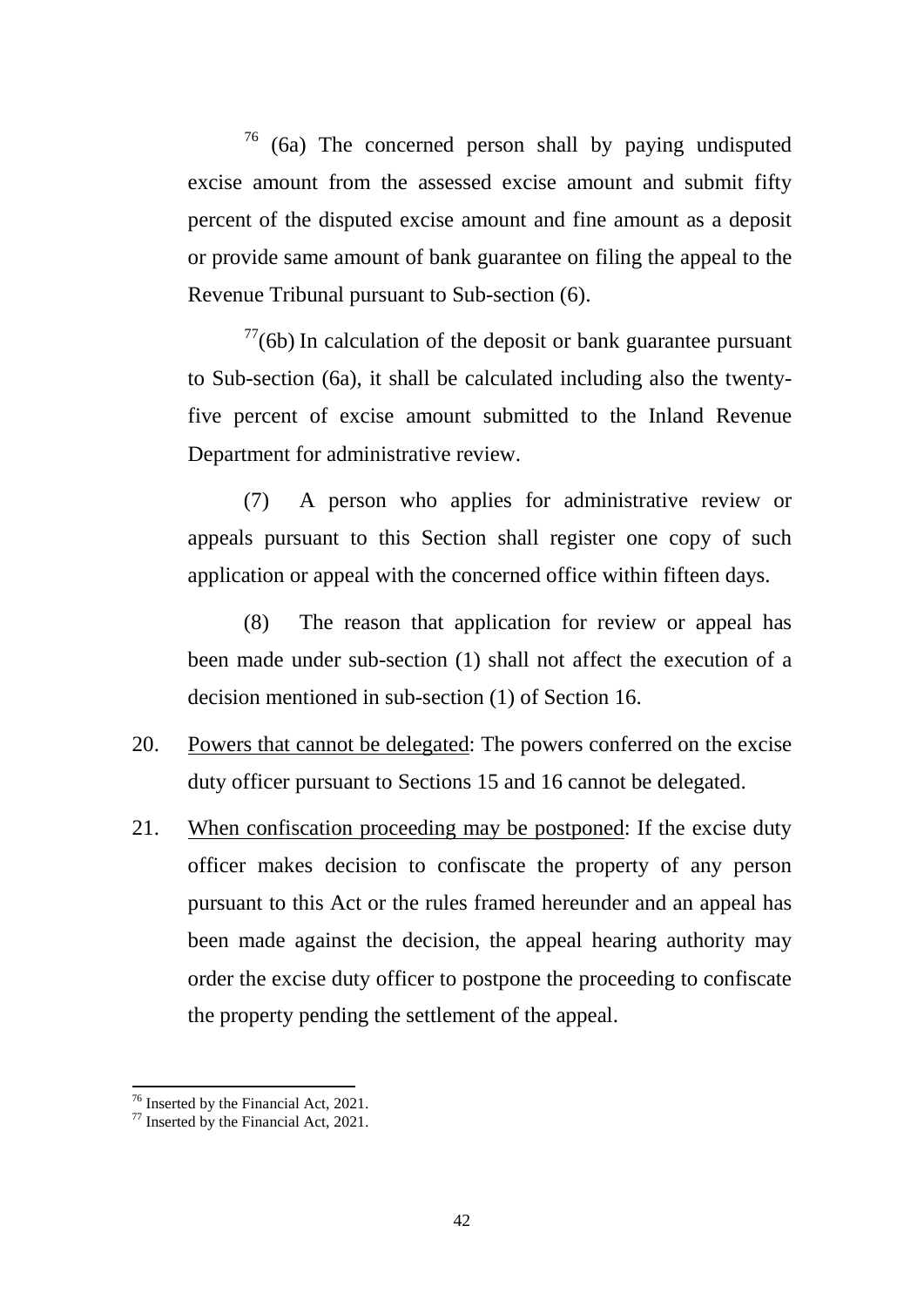Provided that the provision of this Section shall not apply to the circumstance referred to in sub-section (2) of Section 17.

- 22. Recovery of outstanding amount as government due: If any person does not pay any amount due and payable to the Government of Nepal pursuant to this Act and the rules framed hereunder, the excise duty officer shall recover such amount from such person as a governmental due.
- $7822A$  $7822A$ . To be considered as excise duty: The fee, delay charge or fine to be imposed pursuant to this Act shall be considered as excise duty applicable under this Act.
- $7923.$  $7923.$  Department to be responsible: The Department shall be responsible for the implementation and administration of this Act.
- 23A. Advance ruling: (1) If any person makes an application in writing to the Department for the avoidance of any doubt as to the application of this Act, the Department may issue its opinion through advance ruling as prescribed, and inform such person thereof in writing.

(2) Such advance ruling shall only apply to the arrangements after the date of its issue on the matter subject to advance ruling and the matters mentioned in the application.

(3) If an application is made advance ruling on a matter that is sub judice in the court and that has already been interpreted and

<span id="page-42-1"></span><span id="page-42-0"></span>

<sup>&</sup>lt;sup>78</sup> Inserted by the Financial Act, 2018.<br><sup>79</sup> Amended by the Financial Act, 2019.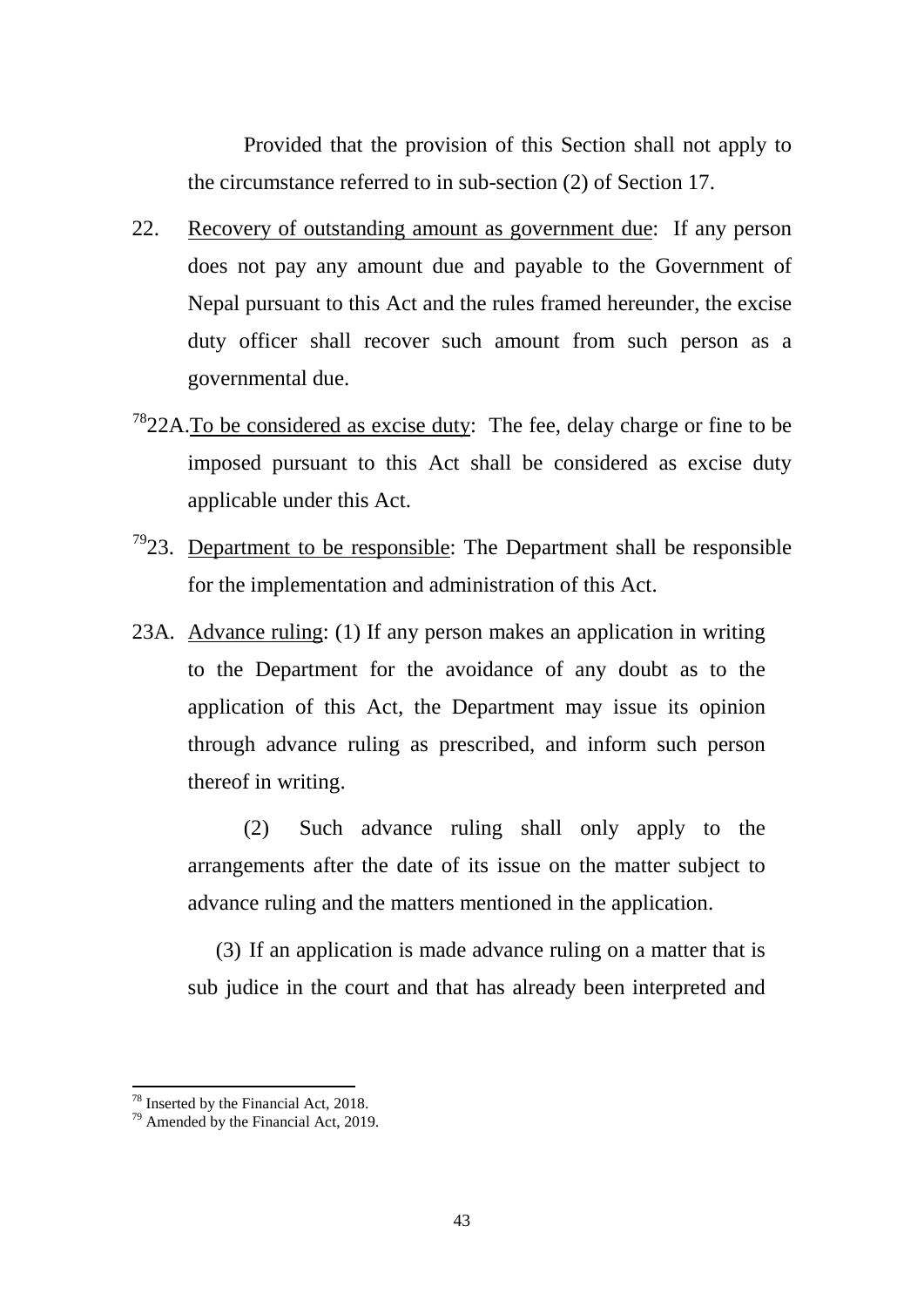ordered by the court and advance rule is issued, such advance ruling shall be considered to be ipso facto inoperative.

- <sup>80</sup>24. This Act to prevail on excise duty: Notwithstanding anything contained in the law in force, except in cases where the Financial Act amends this Act and provides for the imposition, assessment, increase, decrease, exemption, or remission of excise duty, no other Act shall make other provisions on amendments to, alteration in, the excise duty provisions referred to in this Act or other related provisions on excise duty.
- 25. Power to frame rules: The Government of Nepal may frame necessary rules in order to carry out the objectives of this Act.
- <sup>81</sup>25A.Power to make directives: The Department may make necessary directives, subject to this Act and the rules framed hereunder.
- 26. Repeal and saving: (1) The Excise Duty Act, 1959 (2051) is hereby repealed.

(2) All the acts and actions performed under the Excise Duty Act, 1959 (2051) shall be deemed to have been performed under this Act.

 $\overline{\phantom{a}}$ 

<span id="page-43-1"></span><span id="page-43-0"></span> $80$  Amended by the Financial Act, 2018.<br><sup>81</sup> Inserted by the Financial Act, 2018.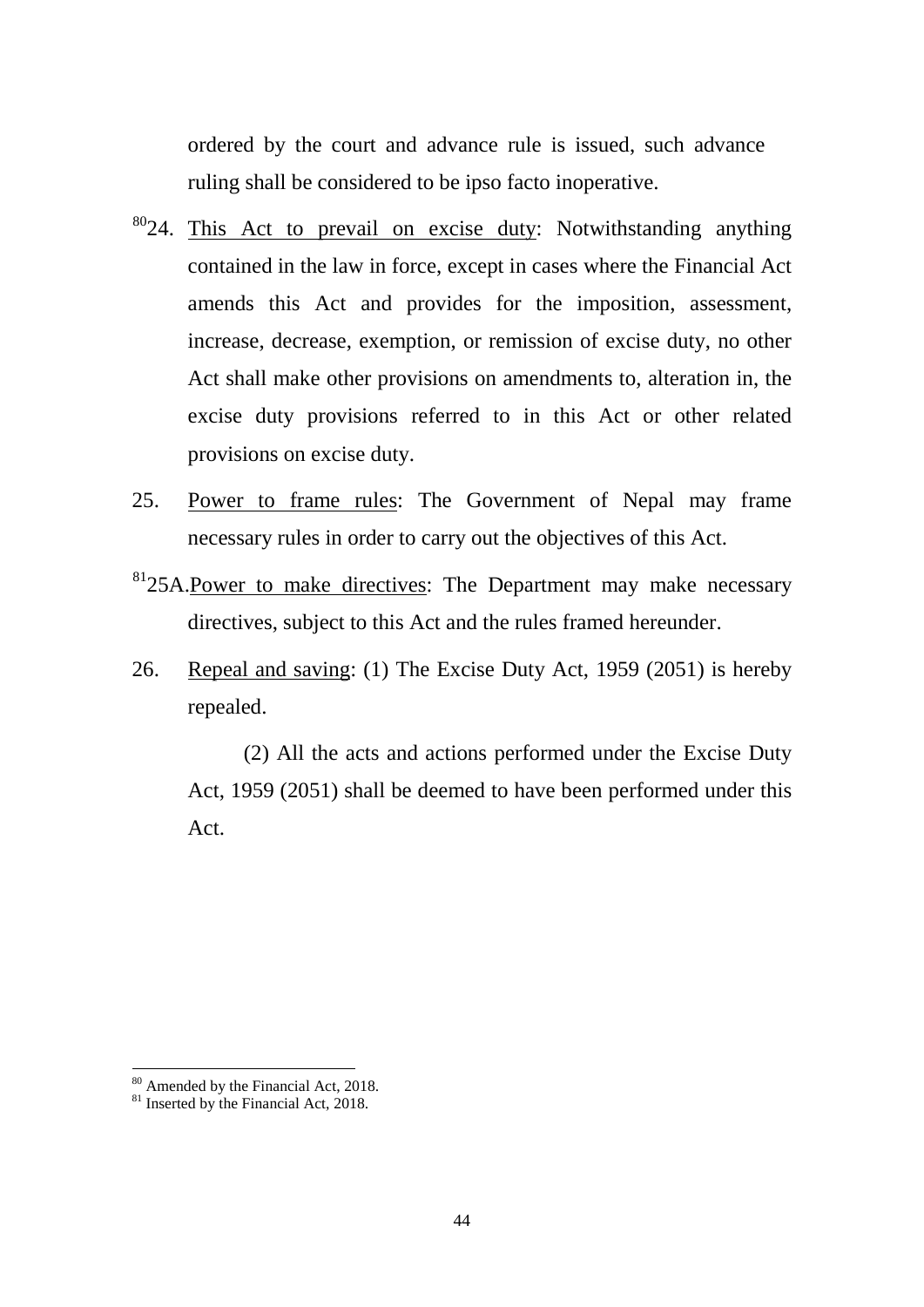## [82S](#page-44-0)chedule

## (Relating to Section 3)

## Rate of Excise Duty

| Heading | Sub-heading | Description of Goods or Service          | <b>Price Percent</b> |
|---------|-------------|------------------------------------------|----------------------|
|         |             |                                          | except excise        |
|         |             |                                          | duty rate            |
|         |             |                                          | mentioned            |
|         |             |                                          | otherwise            |
| 02.01   |             | Meat of bovine animals; fresh or chilled |                      |
|         | 0201.10.00  | carcasses and half-carcasses             | 5                    |
|         | 0201.20.00  | Other cuts with bone in                  | 5                    |
|         | 0201.30.00  | <b>Boneless</b>                          | 5                    |
| 02.02   |             | Meat of bovine animals; frozen           |                      |
|         | 0202.10.00  | carcasses and half-carcasses             | 5                    |
|         | 0202.20.00  | Other cuts with bone in                  | 5                    |
|         | 0202.30.00  | <b>Boneless</b>                          | 5                    |
| 02.03   |             | Meat of swine; fresh, chilled or frozen  |                      |
|         |             | fresh or chilled                         |                      |
|         | 0203.11.00  | carcasses and half-carcasses             | 5                    |
|         | 0203.12.00  | Back shoulders and other cuts thereof,   |                      |
|         |             | with bone in                             |                      |

<span id="page-44-0"></span><sup>&</sup>lt;sup>82</sup> Amended by the Financial Act, 2021. **.**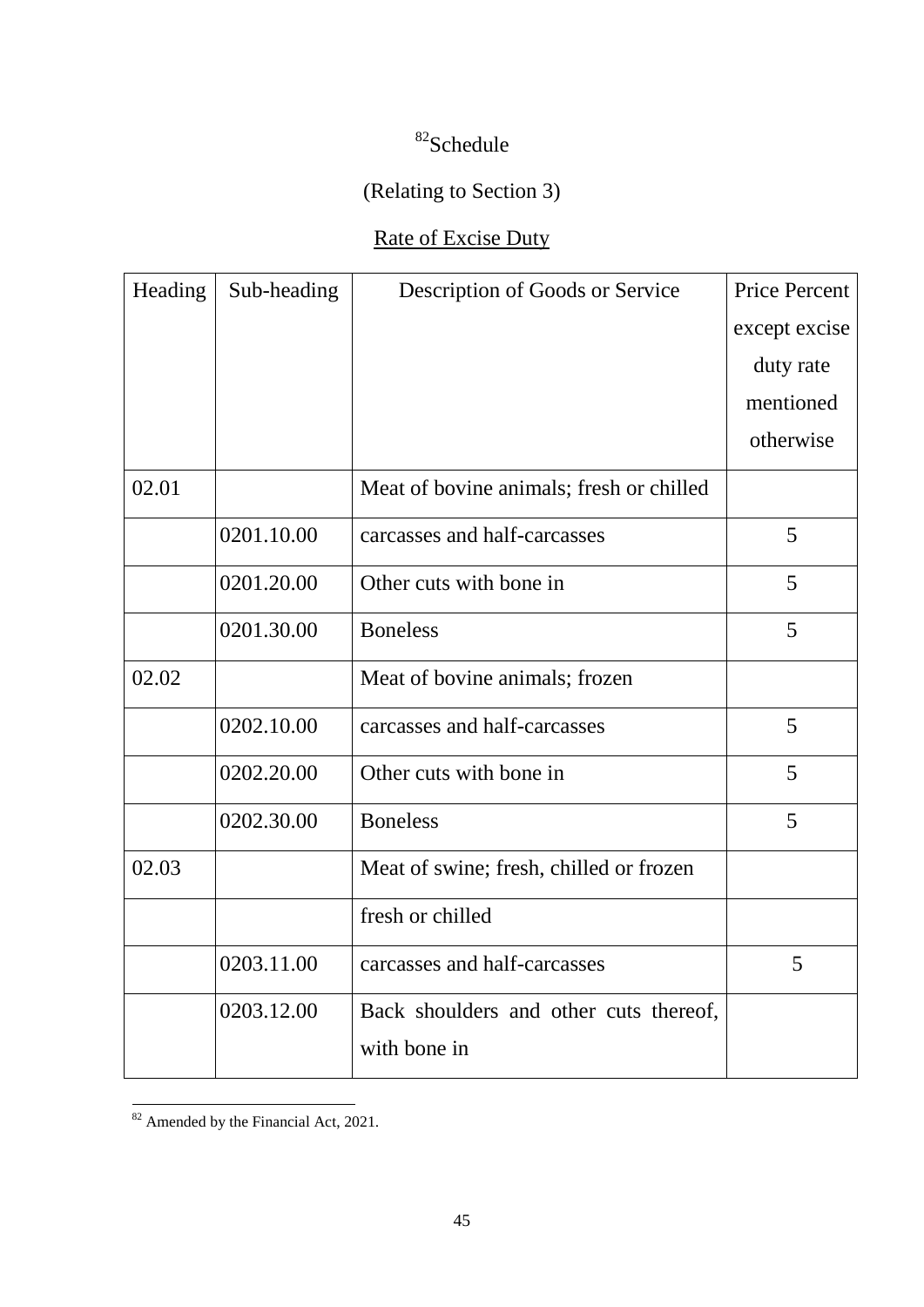|       | 0203.19.00 | Others                                                           | 5 |
|-------|------------|------------------------------------------------------------------|---|
|       |            | carcasses and half-carcasses (frozen)                            |   |
|       | 0203.21.00 | carcasses and half-carcasses                                     | 5 |
|       | 0203.22.00 | Back shoulders and other cuts thereof,<br>with bone in           | 5 |
|       | 0203.29.00 | Others                                                           | 5 |
| 02.04 |            | Meat of sheep or goats; fresh, chilled or<br>frozen              |   |
|       | 0204.10.00 | Meat of sheep; fresh or chilled, carcasses<br>and half-carcasses | 5 |
|       |            | Other meat of sheep; fresh or chilled                            |   |
|       | 0204.21.00 | carcasses and half-carcasses                                     | 5 |
|       | 0204.22.00 | other cuts thereof, with bone in                                 | 5 |
|       | 0204.23.00 | <b>Boneless</b>                                                  | 5 |
|       | 0204.30.00 | Meat of sheep; frozen, carcasses and<br>half-carcasses           | 5 |
|       |            | Other meat of sheep; frozen                                      |   |
|       | 0204.41.00 | carcasses and half-carcasses                                     | 5 |
|       | 0204.42.00 | other cuts thereof, with bone in                                 | 5 |
|       | 0204.43.00 | <b>Boneless</b>                                                  | 5 |
|       | 0204.50.00 | Meat of goats                                                    | 5 |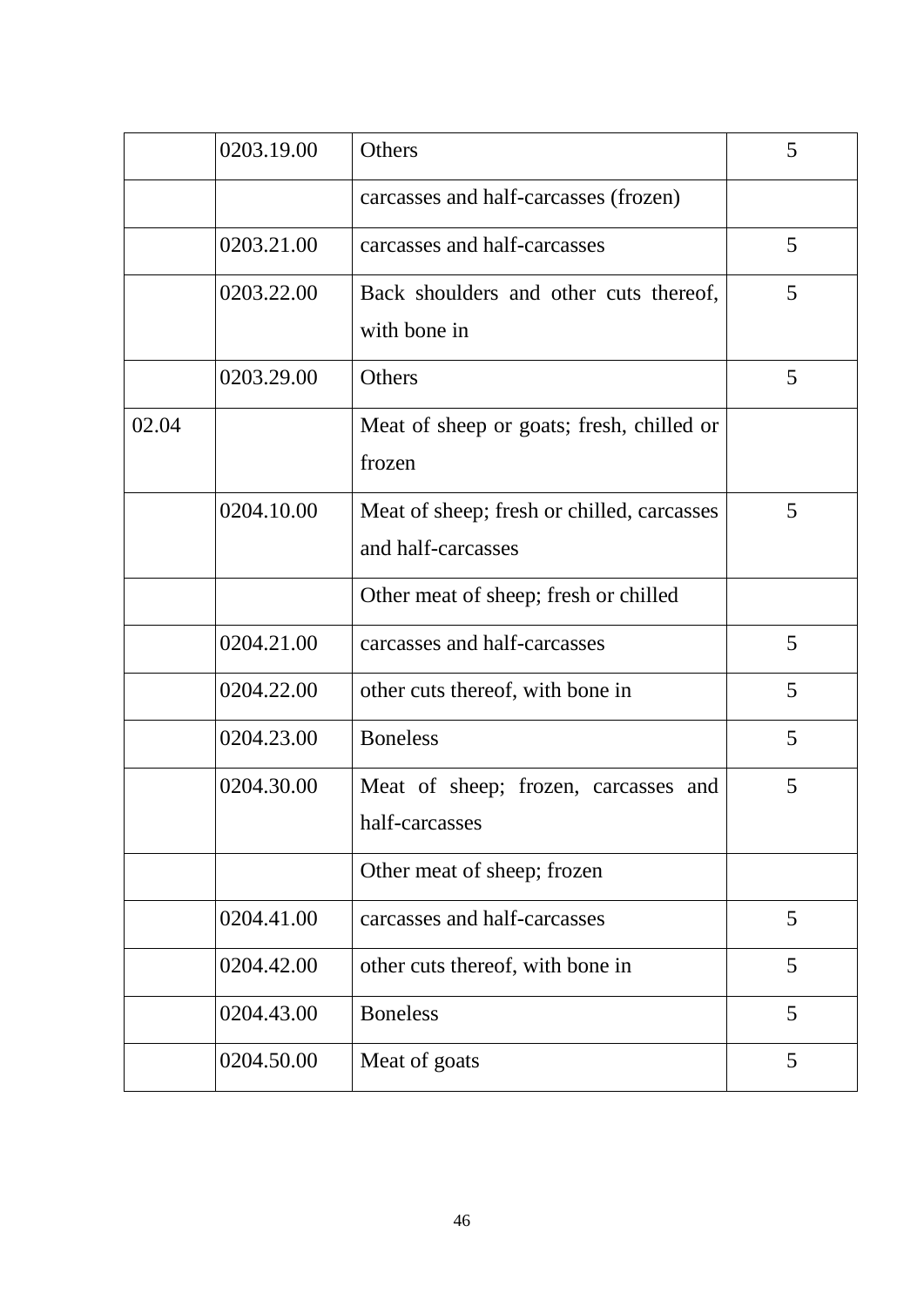| 02.05 | 0205.00.00 | Meat of horses, asses, mules or hinnies,      | 5 |
|-------|------------|-----------------------------------------------|---|
|       |            | fresh, chilled or frozen                      |   |
| 02.06 |            | Edible offal of bovine animals, swine,        |   |
|       |            | sheep, goats, horses, asses, mules or         |   |
|       |            | hinnies; fresh, chilled or frozen             |   |
|       | 0206.10.00 | bovine animals; fresh and chilled             | 5 |
|       |            | bovine animals; frozen                        |   |
|       | 0206.21.00 | Tongue                                        | 5 |
|       | 0206.22.00 | Liver                                         | 5 |
|       | 0206.29.00 | Others                                        | 5 |
|       | 0206.30.00 | Swine; fresh or chilled                       | 5 |
|       |            | Swine; frozen                                 |   |
|       | 0206.41.00 | Liver                                         | 5 |
|       | 0206.49.00 | Others                                        | 5 |
|       | 0206.80.00 | Others; fresh or chilled                      | 5 |
|       | 0206.90.00 | Others; frozen                                | 5 |
| 02.07 |            | Meat and edible offal of poultry; of the      |   |
|       |            | poultry of heading no. 01.05, (i.e. fowls     |   |
|       |            | of the species Gallus domesticus), fresh,     |   |
|       |            | chilled or frozen                             |   |
|       |            | fowls<br>species<br>Gallus<br>of<br>of<br>the |   |
|       |            | domesticus                                    |   |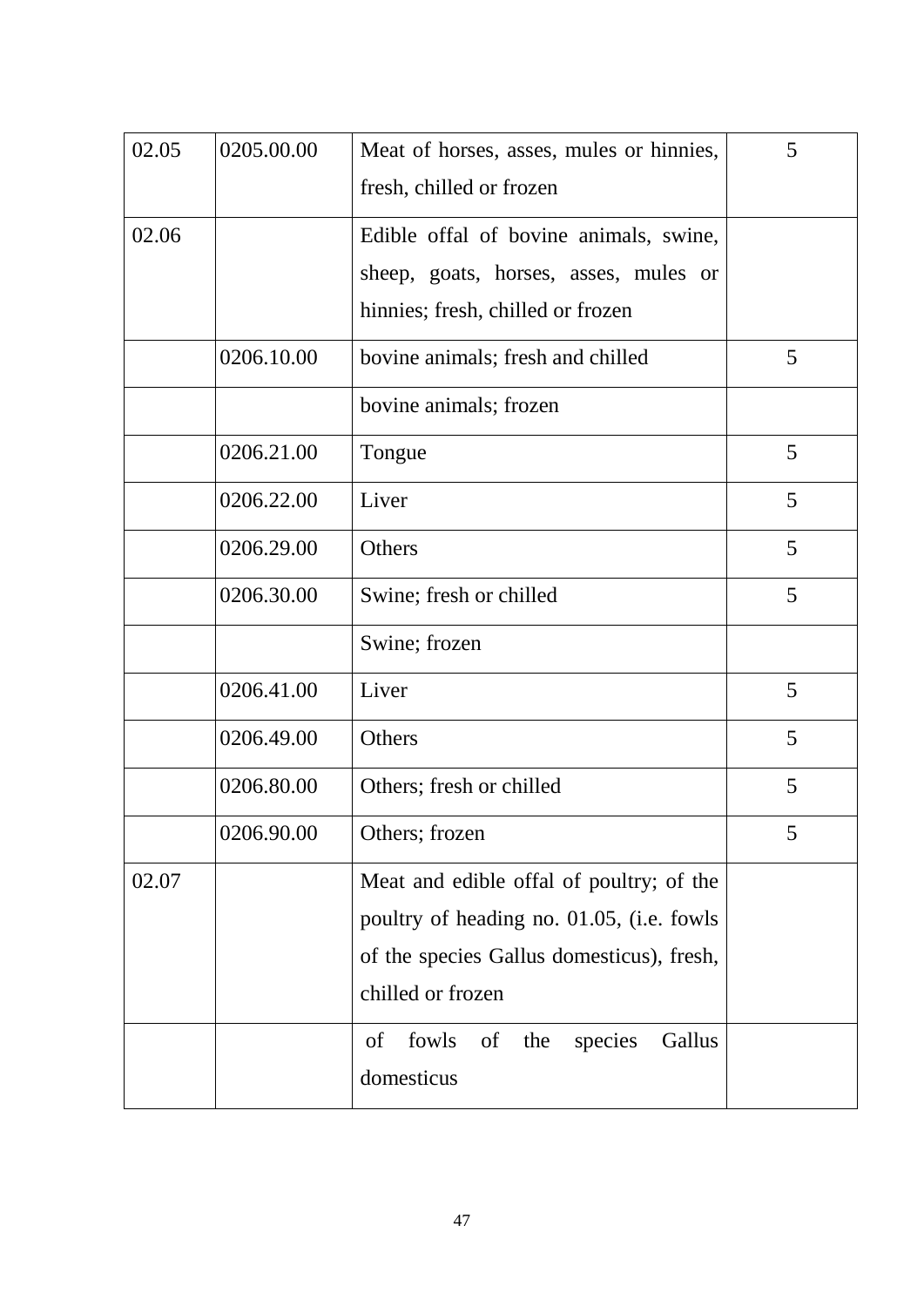| 0207.11.00 | not cut in pieces, fresh or chilled        | 5 |
|------------|--------------------------------------------|---|
| 0207.12.00 | not cut in pieces, frozen                  | 5 |
| 0207.13.00 | Cuts and offal, fresh or chilled           | 5 |
| 0207.14.00 | Cuts and offal, frozen                     | 5 |
|            | of turkeys                                 |   |
| 0207.24.00 | not cut in pieces, fresh or chilled        | 5 |
| 0207.25.00 | not cut in pieces, frozen                  | 5 |
| 0207.26.00 | Cuts and offal, fresh or chilled           | 5 |
| 0207.27.00 | Cuts and offal, frozen                     | 5 |
|            | of ducks:                                  |   |
| 0207.41.00 | not cut in pieces, fresh or chilled        | 5 |
| 0207.42.00 | not cut in pieces, frozen                  | 5 |
| 0207.43.00 | fatty livers (foie gras), fresh or chilled | 5 |
| 0207.44.00 | cuts and offal, excluding fatty livers,    | 5 |
|            | fresh or chilled                           |   |
| 0207.45.00 | Others; frozen                             | 5 |
|            | of geese                                   |   |
| 0207.51.00 | not cut in pieces, fresh or chilled        | 5 |
| 0207.52.00 | not cut in pieces, frozen                  | 5 |
| 0207.53.00 | fatty livers (foie gras), fresh or chilled | 5 |
| 0207.54.00 | cuts and offal, excluding fatty livers,    | 5 |
|            |                                            |   |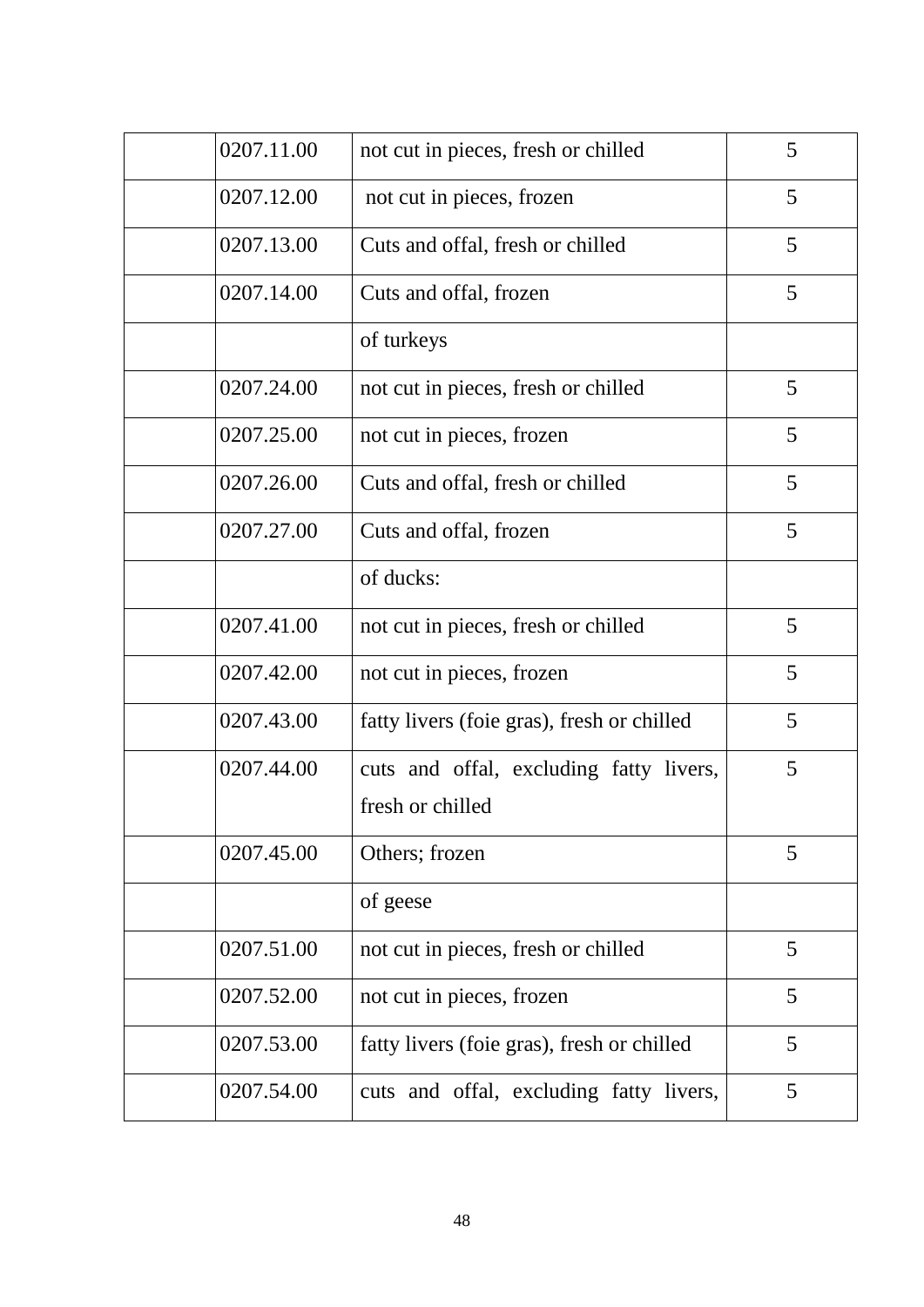|       |            | fresh or chilled                                |   |
|-------|------------|-------------------------------------------------|---|
|       | 0207.55.00 | Others; frozen                                  | 5 |
|       | 0207.60.00 | of guinea fowls                                 | 5 |
| 02.08 |            | Other meat and edible meat offal, fresh,        |   |
|       |            | chilled or frozen.                              |   |
|       | 0208.10.00 | of rabbits or hares                             | 5 |
|       | 0208.30.00 | of primates                                     | 5 |
|       | 0208.40.00 | of whales, dolphins and porpoises               | 5 |
|       |            | (mammals of the order Cetacea); of              |   |
|       |            | manatees and dugongs (mammals of the            |   |
|       |            | order Sirenia); of seals, sea lions and         |   |
|       |            | walruses (mammals of the suborder               |   |
|       |            | Pinnipedia)                                     |   |
|       | 0208.50.00 | Of reptiles (including snakes and turtles)      | 5 |
|       | 0208.60.00 | <b>Of</b><br>camels<br>and<br>other<br>camelids | 5 |
|       |            | (Camelidae)                                     |   |
|       | 0208.90.00 | Other                                           | 5 |
| 02.09 |            | Pig fat, free of lean meat, and poultry         |   |
|       |            | fat, not rendered or otherwise extracted,       |   |
|       |            | fresh, chilled, frozen, salted, in brine,       |   |
|       |            | dried or smoked.                                |   |
|       | 0202.10.00 | of pigs                                         | 5 |
|       | 0209.90.00 | Others                                          | 5 |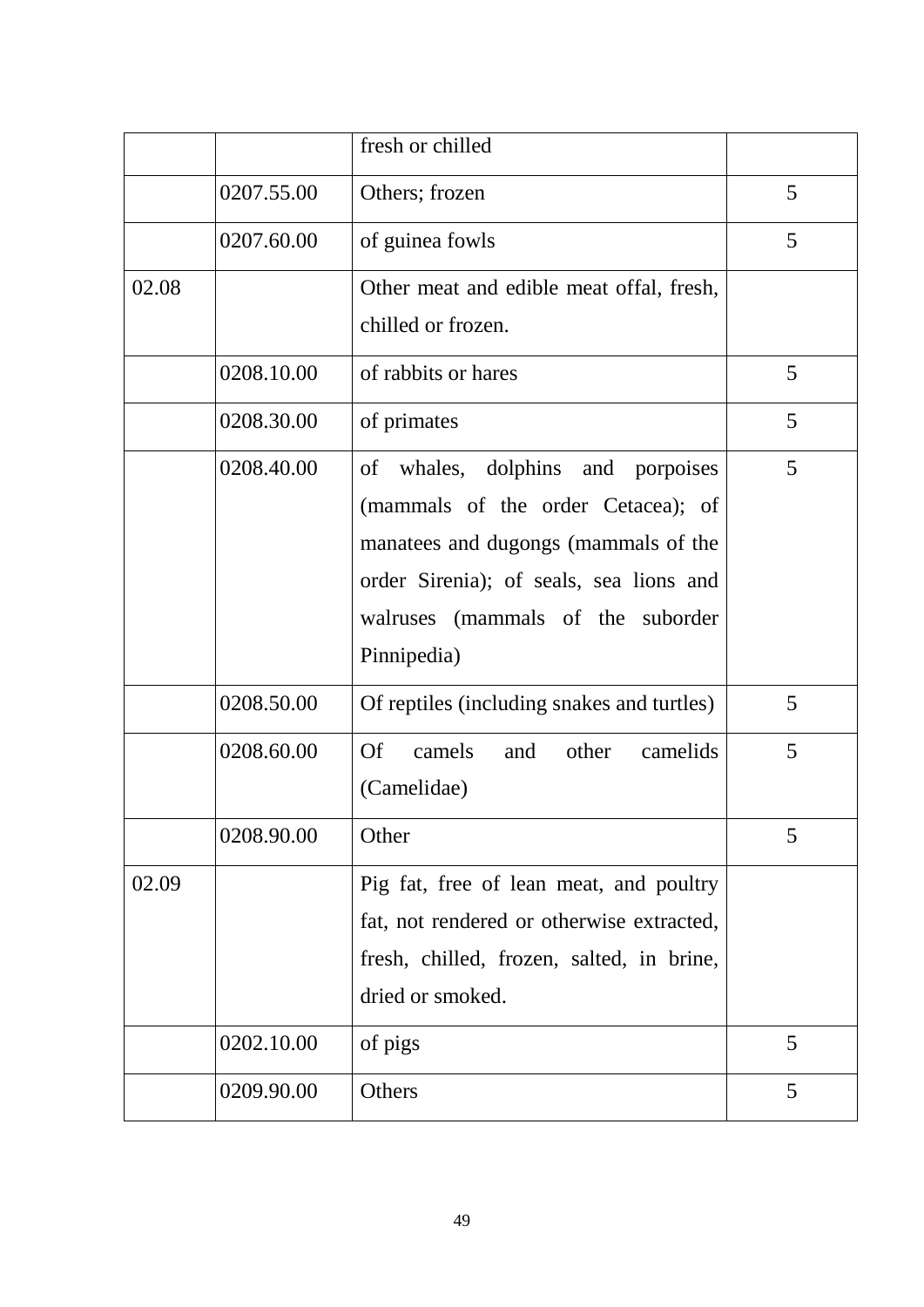| 02.10 |            | Meat and edible meat offal, salted, in<br>brine, dried or smoked; edible flours and<br>meals of meat or meat offal.                                                                                               |   |
|-------|------------|-------------------------------------------------------------------------------------------------------------------------------------------------------------------------------------------------------------------|---|
|       |            | Meat of swine:                                                                                                                                                                                                    |   |
|       | 0210.11.00 | Hams, shoulders and cuts thereof, with<br>bone in                                                                                                                                                                 | 5 |
|       | 0210.12.00 | Bellies (streaky) and cuts thereof                                                                                                                                                                                | 5 |
|       | 0210.19.00 | Other                                                                                                                                                                                                             | 5 |
|       | 0210.20.00 | Meat of bovine animals                                                                                                                                                                                            | 5 |
|       |            | Other, including edible flours and meals<br>of meat or meat offal                                                                                                                                                 |   |
|       | 0210.91.00 | of primates                                                                                                                                                                                                       | 5 |
|       | 0210.92.00 | Of whales, dolphins and porpoises<br>(mammals of the order Cetacea); of<br>manatees and dugongs (mammals of the<br>order Sirenia); of seals, sea lions and<br>(mammals of the suborder<br>walruses<br>Pinnipedia) | 5 |
|       | 0210.93.00 | of reptiles (including snakes and turtles)                                                                                                                                                                        | 5 |
|       | 0210.99.00 | Other                                                                                                                                                                                                             | 5 |
| 03.04 |            | Fish fillets and other fish meat (whether<br>or not minced), fresh, chilled or frozen                                                                                                                             |   |
|       |            | Fresh<br>chilled<br>fillets of<br>tilapias<br><b>or</b>                                                                                                                                                           |   |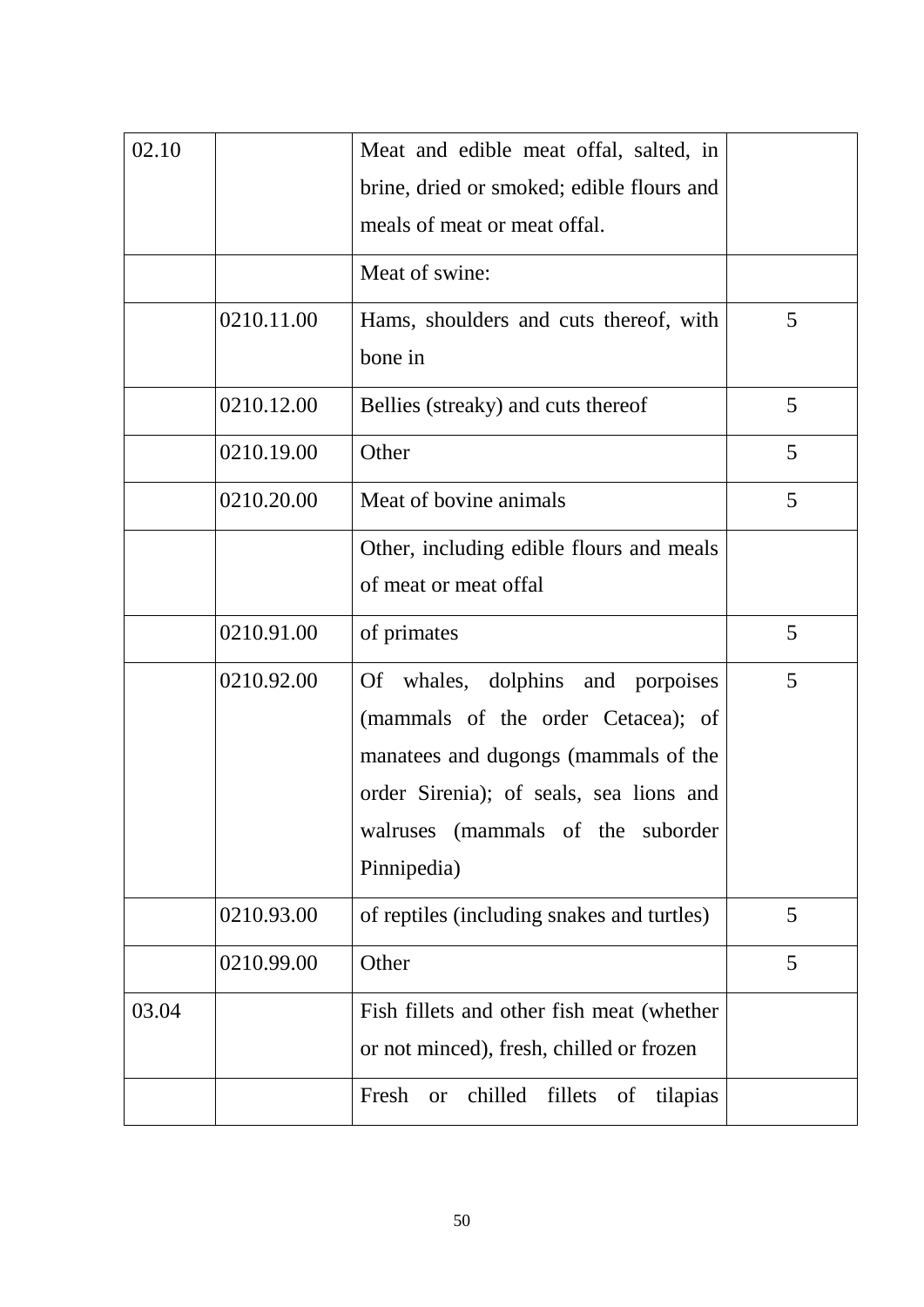|            | (Oreochromis spp.), catfish (Pangasius      |   |
|------------|---------------------------------------------|---|
|            | spp., Silurus spp., Clarias spp., Ictalurus |   |
|            | spp.), carp (Cyprinus spp., Carassius       |   |
|            | spp., Ctenopharyngodon idellus,             |   |
|            | Hypophthalmichthys spp., Cirrhinus          |   |
|            | spp., Mylopharyngodon piceus, Catla         |   |
|            | catla, Labeo spp., Osteochilus hasselti,    |   |
|            | Leptobarbus hoeveni, Megalobrama            |   |
|            | spp.), eels (Anguilla spp.), Nile perch     |   |
|            | (Lates niloticus) and snakeheads            |   |
|            | (Channa spp.)                               |   |
| 0304.31.00 | Tilapias (Oreochromis spp.)                 | 5 |
| 0304.32.00 | Catfish (Pangasius spp., Silurus spp.,      | 5 |
|            | Clarias spp., Ictalurus spp.)               |   |
| 0304.33.00 | Nile Perch (Lates niloticus)                | 5 |
| 0304.39.00 | Other                                       | 5 |
|            | Fresh or chilled fillets of other fish      |   |
| 0304.41.00 | Pacific salmon (Oncorhynchus nerka,         | 5 |
|            | Oncorhynchus<br>gorbuscha,                  |   |
|            | Oncorhynchus<br>Oncorhynchus<br>keta,       |   |
|            | tschawytscha,<br>Oncorhynchus<br>kisutch,   |   |
|            | Oncorhynchus masouand Oncorhynchus          |   |
|            | rhodurus), Atlantic salmon (Salmo salar)    |   |
|            | and Danube salmon (Hucho hucho)             |   |
|            |                                             |   |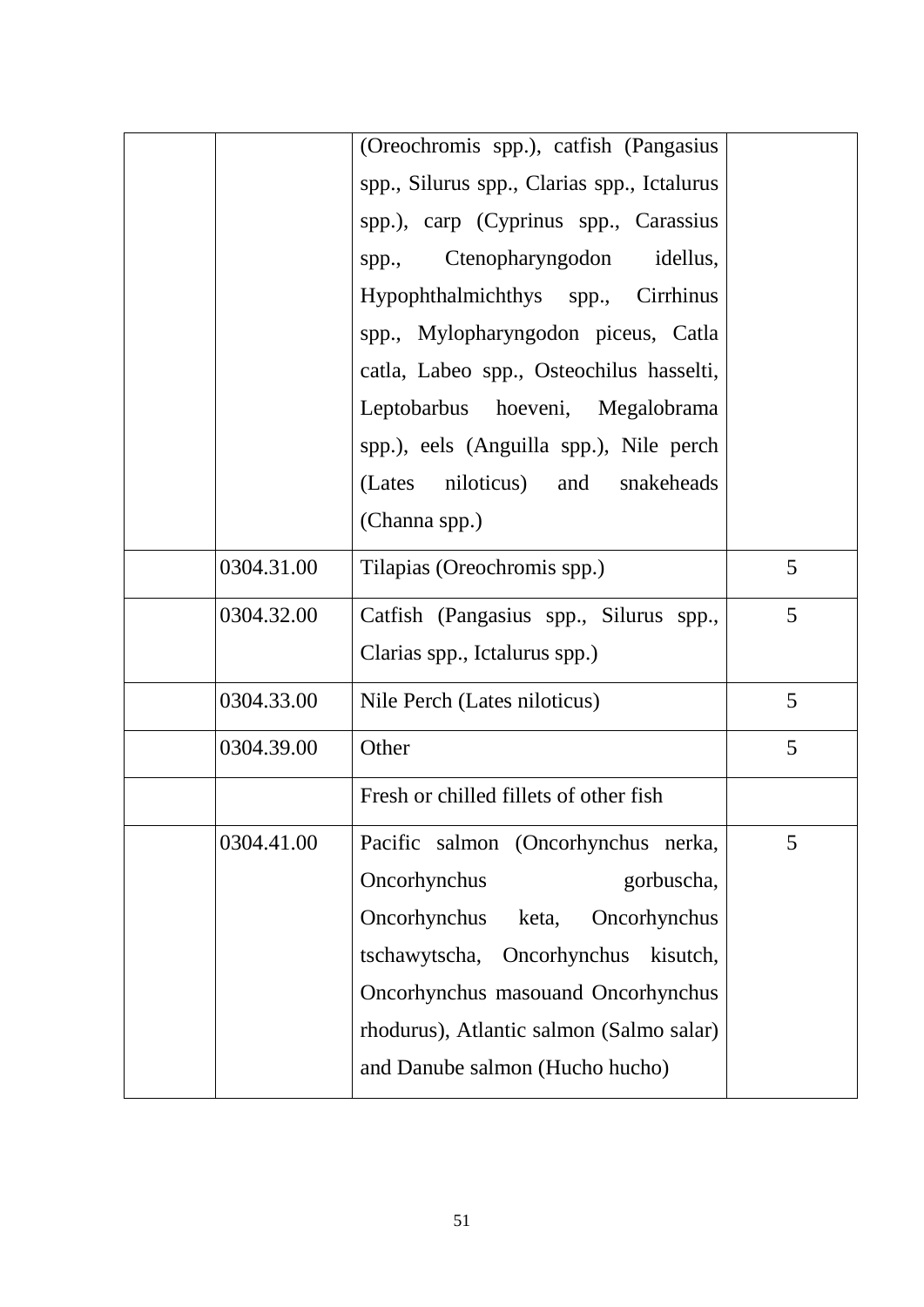| 0304.42.00 | (Salmo<br>Oncorhynchus<br>trutta,<br>rout     | 5 |
|------------|-----------------------------------------------|---|
|            | Oncorhynchus<br>clarki,<br>mykiss,            |   |
|            | Oncorhynchus<br>aguabonita,                   |   |
|            | Oncorhynchus<br>gilae,<br>Oncorhynchus        |   |
|            | apache and Oncorhynchus chrysogaster)         |   |
| 0304.43.00 | (Pleuronectidae,<br>Flat<br>fish<br>Bothidae, | 5 |
|            | Cynoglossidae,<br>Soleidae,                   |   |
|            | Scophthalmidae and Citharidae)                |   |
| 0304.44.00 | Fish of the families Bregmacerotidae,         | 5 |
|            | Euclichthyidae, Gadidae, Macrouridae,         |   |
|            | Melanonidae, Merlucciidae, Moridae            |   |
|            | and Muraenolepididae                          |   |
| 0304.45.00 | swordfish (Xiphias gladius)                   | 5 |
| 0304.46.00 | toothfish (Dissostichus spp.)                 | 5 |
| 0304.47.00 | dogfish and other sharks                      | 5 |
| 0304.48.00 | Rays and skates (Rajidae)                     | 5 |
| 0304.49.00 | Other                                         | 5 |
|            | Other, fresh or chilled                       |   |
| 0304.51.00 | Tilapias (Oreochromis spp.),<br>catfish       | 5 |
|            | (Pangasius spp., Silurus spp., Clarias        |   |
|            | spp., Ictalurus spp.), carp (Cyprinus spp.,   |   |
|            | Carassius<br>spp., Ctenopharyngodon           |   |
|            | Hypophthalmichthys<br>idellus,<br>spp.,       |   |
|            | Cirrhinus<br>Mylopharyngodon<br>spp.,         |   |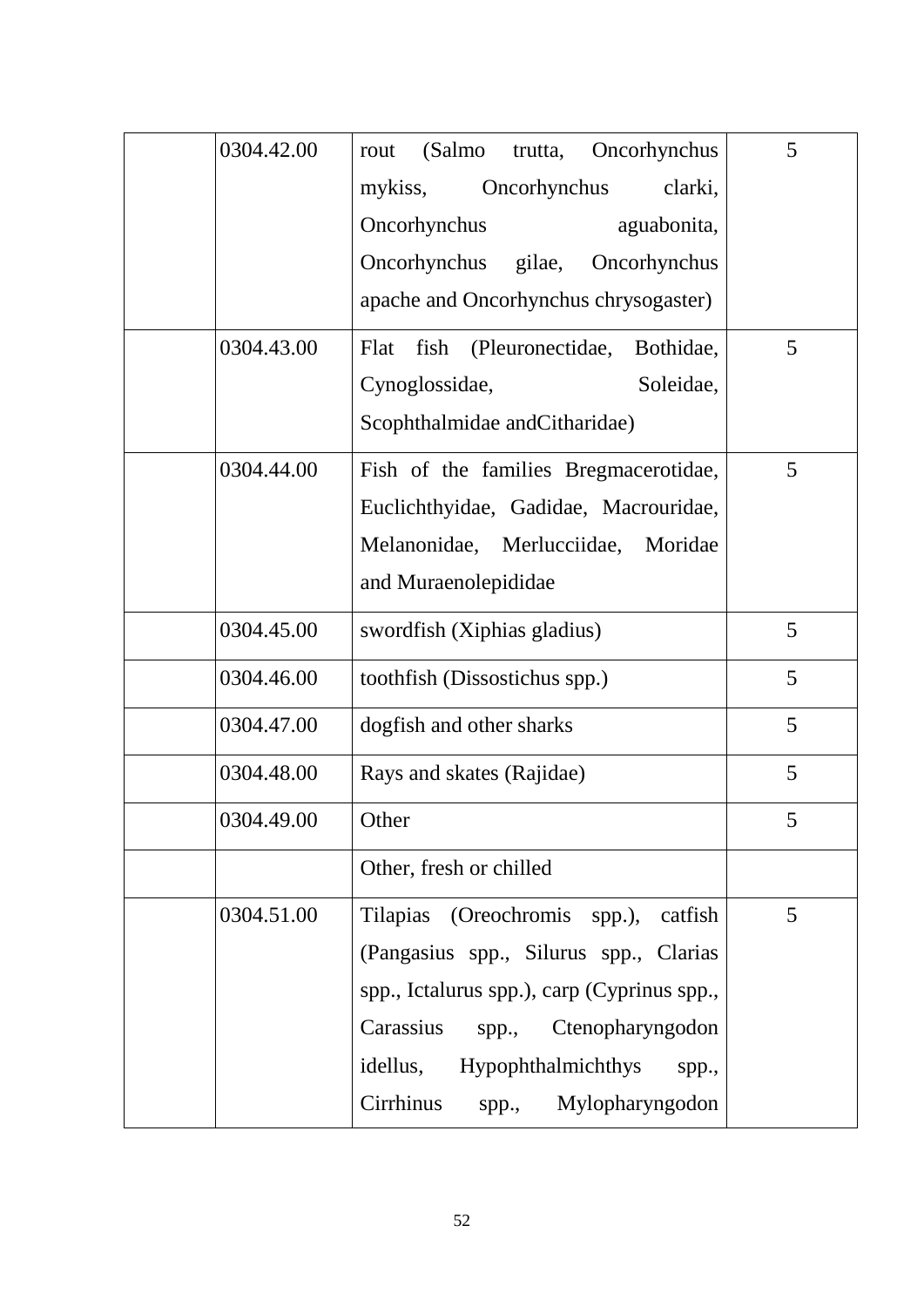|            | Catla catla,<br>Labeo<br>piceus,<br>spp., |   |
|------------|-------------------------------------------|---|
|            | hasselti, Leptobarbus<br>Osteochilus      |   |
|            | hoeveni, Megalobrama spp.),<br>eels       |   |
|            | (Anguilla spp.), Nile perch (Lates        |   |
|            | niloticus) and snakeheads (Channa spp.)   |   |
| 0304.52.00 | Salmonidae                                | 5 |
| 0304.53.00 | -Fish of the families Bregmacerotidae,    | 5 |
|            | Euclichthyidae, Gadidae, Macrouridae,     |   |
|            | Melanonidae, Merlucciidae, Moridae        |   |
|            | and Muraenolepididae                      |   |
| 0304.54.00 | Swordfish (Xiphias gladius)               | 5 |
| 0304.55.00 | toothfish (Dissostichus spp.)             | 5 |
| 0304.56.00 | dogfish and other sharks                  | 5 |
| 0304.57.00 | Rays and skates (Rajidae)                 | 5 |
| 0304.59.00 | Other                                     | 5 |
|            | Frozen fillets of tilapias (Oreochromis   |   |
|            | spp.), catfish (Pangasius spp., Silurus   |   |
|            | spp., Clarias spp., Ictalurus spp.), carp |   |
|            | (Cyprinus spp., Carassius<br>spp.,        |   |
|            | Ctenopharyngodon<br>idellus,              |   |
|            | Hypophthalmichthys spp., Cirrhinus        |   |
|            | spp., Mylopharyngodon piceus, Catla       |   |
|            | catla, Labeo spp., Osteochilus hasselti,  |   |
|            | Leptobarbus hoeveni, Megalobrama          |   |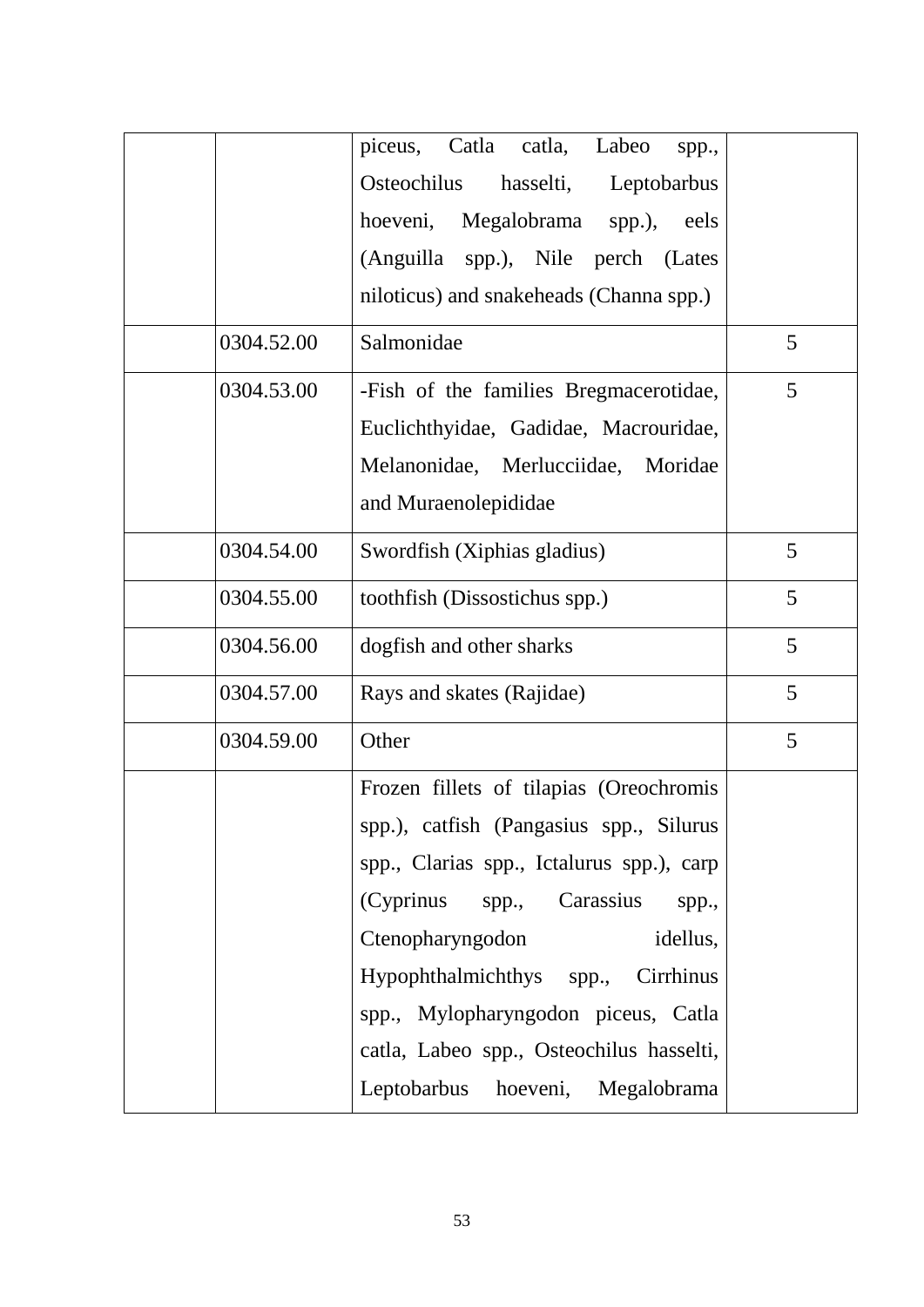|            | spp.), eels (Anguilla spp.), Nile perch<br>niloticus) and<br>snakeheads<br>(Lates                                                                                         |   |
|------------|---------------------------------------------------------------------------------------------------------------------------------------------------------------------------|---|
|            | (Channa spp.) :                                                                                                                                                           |   |
| 0304.61.00 | tilapias (Oreochromis spp.)                                                                                                                                               | 5 |
| 0304.62.00 | Catfish (Pangasius spp., Silurus spp.,<br>Clarias spp., Ictalurus spp.)                                                                                                   | 5 |
| 0304.63.00 | Nile Perch (Lates niloticus)                                                                                                                                              | 5 |
| 0304.69.00 | Other                                                                                                                                                                     | 5 |
|            | Frozen fillets of fish of the families<br>Bregmacerotidae, Euclichthyidae,<br>Gadidae, Macrouridae, Melanonidae,<br>Merlucciidae,<br>Moridae<br>and<br>Muraenolepididae : |   |
| 0304.71.00 | Cod (Gadus morhua, Gadus ogac, Gadus<br>macrocephalus)                                                                                                                    | 5 |
| 0304.72.00 | Haddock (Melanogrammus aeglefinus)                                                                                                                                        | 5 |
| 0304.73.00 | Coalfish (Pollachius virens)                                                                                                                                              | 5 |
| 0304.74.00 | ake (Merluccius spp., Urophycis spp.)                                                                                                                                     | 5 |
| 0304.75.00 | Alaska<br>Pollack<br>(Theragra)<br>chalcogramma)                                                                                                                          | 5 |
| 0304.79.00 | Other                                                                                                                                                                     | 5 |
|            | Frozen fillets of other fish:                                                                                                                                             |   |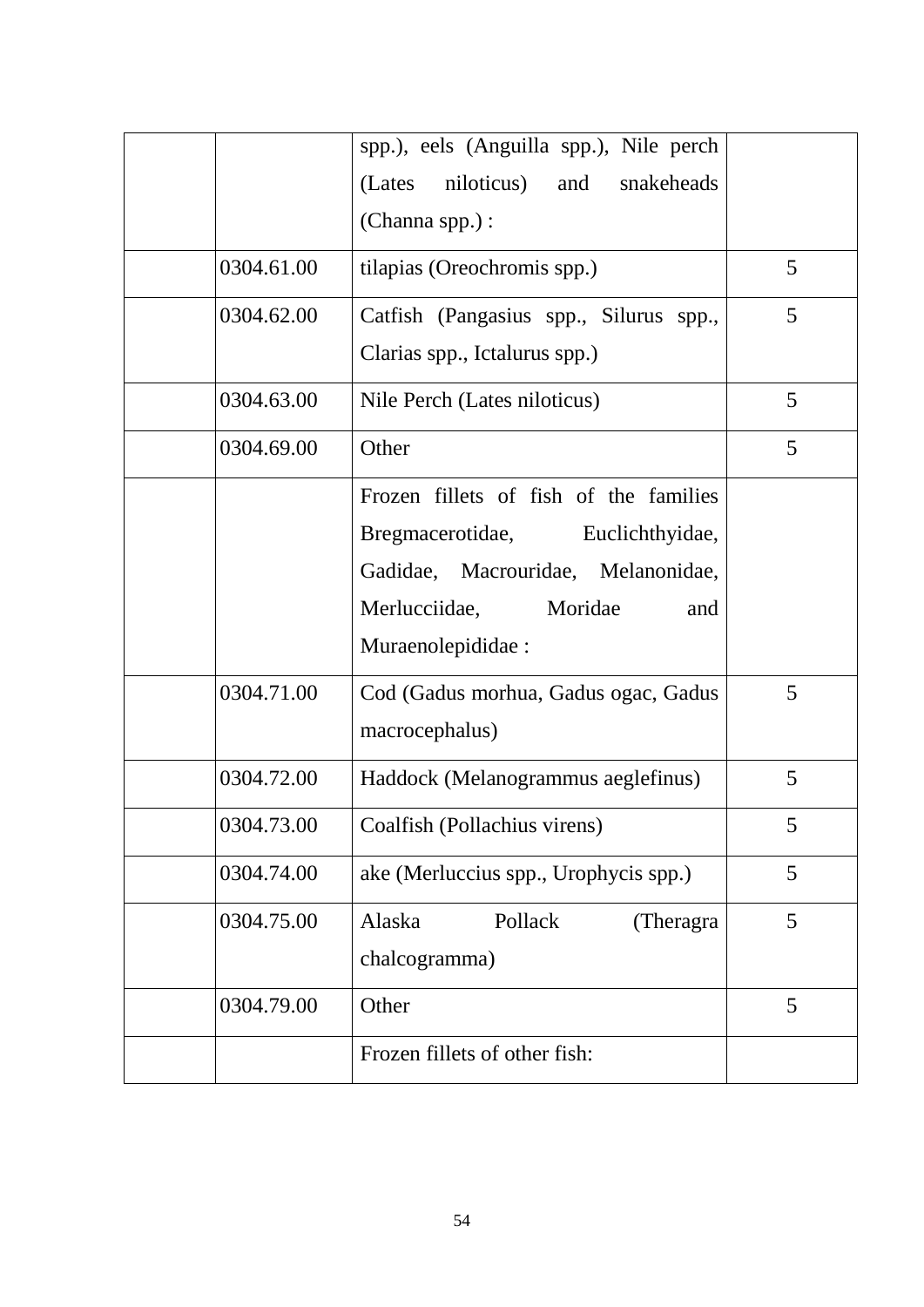| 0304.81.00 | Pacific salmon (Oncorhynchus nerka,                  | 5 |
|------------|------------------------------------------------------|---|
|            | Oncorhynchus<br>gorbuscha,                           |   |
|            | Oncorhynchus<br>keta,<br>Oncorhynchus                |   |
|            | tschawytscha, Oncorhynchus kisutch,                  |   |
|            | Oncorhynchus masouand Oncorhynchus                   |   |
|            | rhodurus), Atlantic salmon (Salmo salar)             |   |
|            | and Danube salmon (Hucho hucho)                      |   |
| 0304.82.00 | (Salmo trutta, Oncorhynchus<br>Trout                 | 5 |
|            | mykiss, Oncorhynchus<br>clarki,                      |   |
|            | Oncorhynchus<br>aguabonita,                          |   |
|            | Oncorhynchus gilae,<br>Oncorhynchus                  |   |
|            | apache and Oncorhynchus chrysogaster)                |   |
| 0304.83.00 | -Flat fish (Pleuronectidae, Bothidae,                | 5 |
|            | Cynoglossidae,<br>Soleidae,                          |   |
|            | Scophthalmidae and Citharidae)                       |   |
| 0304.84.00 | Swordfish (Xiphias gladius)                          | 5 |
| 0304.85.00 | Toothfish (Dissostichus spp.)                        | 5 |
| 0304.86.00 | (Clupea harengus,<br>Herrings<br>Clupea              | 5 |
|            | pallasii)                                            |   |
| 0304.87.00 | tunas (of the genus Thunnus), skipjack               | 5 |
|            | stripe-bellied<br>bonito<br>(Euthynnus)<br><b>or</b> |   |
|            | (Katsuwonus) pelamis)                                |   |
| 0304.88.00 | Dogfish, other sharks, rays and skates               | 5 |
|            | (Rajidae)                                            |   |
|            |                                                      |   |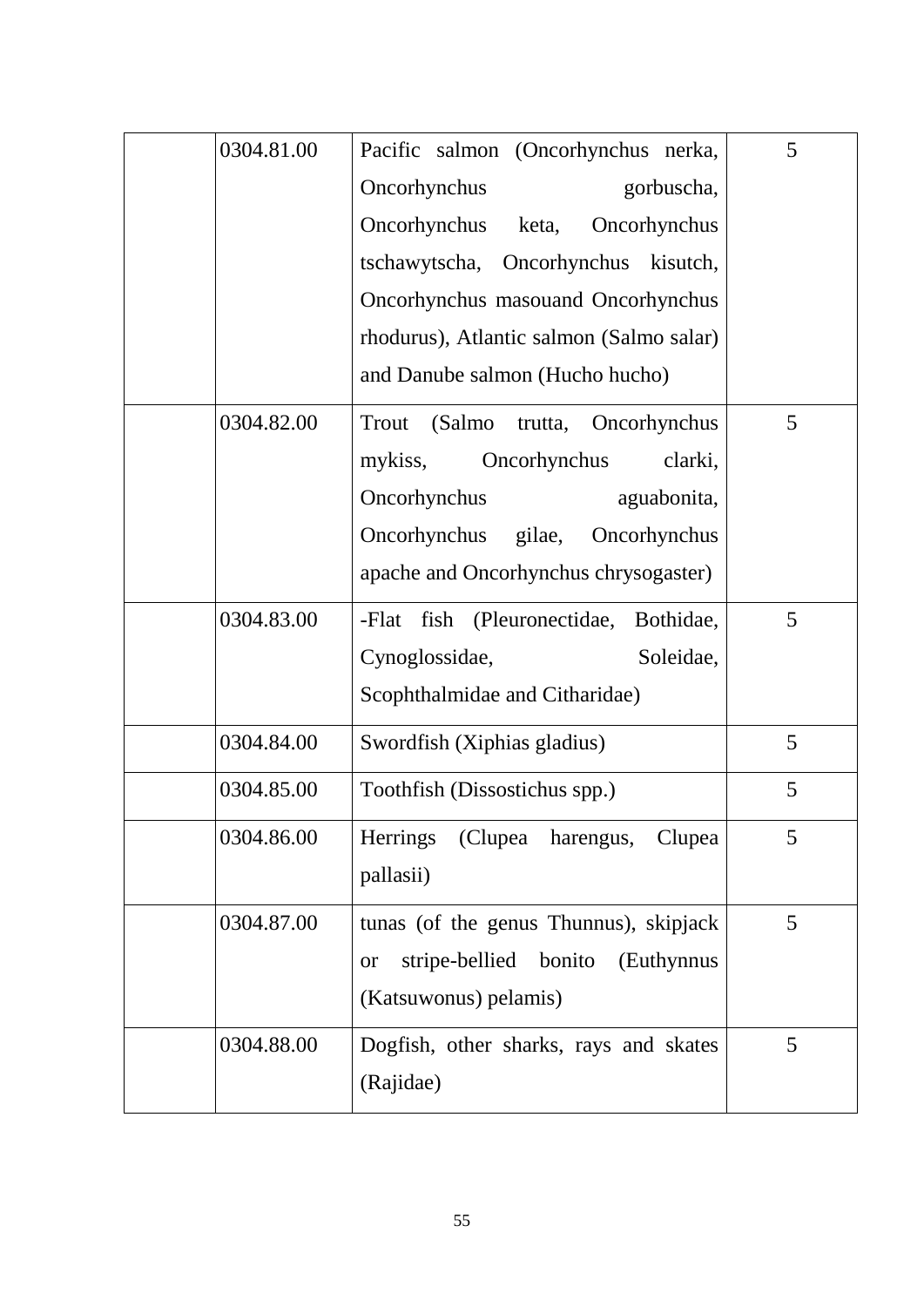| 0304.89.00 | Other                                                                                                                                                                                                                                                                                                                                                                                                                                                              | 5 |
|------------|--------------------------------------------------------------------------------------------------------------------------------------------------------------------------------------------------------------------------------------------------------------------------------------------------------------------------------------------------------------------------------------------------------------------------------------------------------------------|---|
|            | Other frozen:                                                                                                                                                                                                                                                                                                                                                                                                                                                      |   |
| 0304.91.00 | Swordfish (Xiphias gladius)                                                                                                                                                                                                                                                                                                                                                                                                                                        | 5 |
| 0304.92.00 | toothfish (Dissostichus spp.)                                                                                                                                                                                                                                                                                                                                                                                                                                      | 5 |
| 0304.93.00 | tilapias (Oreochromis spp.),<br>catfish<br>(Pangasius spp., Silurus spp., Clarias<br>spp., Ictalurus spp.), carp (Cyprinus spp.,<br>Carassius<br>spp., Ctenopharyngodon<br>Hypophthalmichthys<br>idellus,<br>spp.,<br>Cirrhinus<br>spp., Mylopharyngodon<br>piceus, Catla catla,<br>Labeo<br>spp.,<br>Osteochilus<br>hasselti, Leptobarbus<br>hoeveni, Megalobrama spp.),<br>eels<br>(Anguilla spp.), Nile perch (Lates<br>niloticus) and snakeheads (Channa spp.) | 5 |
| 0304.94.00 | alaska Pollack (Theragra chalcogramma)                                                                                                                                                                                                                                                                                                                                                                                                                             | 5 |
| 0304.95.00 | Fish of the families Bregmacerotidae,<br>Euclichthyidae, Gadidae, Macrouridae,<br>Melanonidae,<br>Merlucciidae,<br>Moridae<br>Muraenolepididae, other<br>and<br>than<br>Pollack<br>Alaska<br>(Theragra)<br>chalcogramma)                                                                                                                                                                                                                                           | 5 |
| 0304.96.00 | dogfish and other sharks                                                                                                                                                                                                                                                                                                                                                                                                                                           | 5 |
| 0304.97.00 | Rays and skates (Rajidae)                                                                                                                                                                                                                                                                                                                                                                                                                                          | 5 |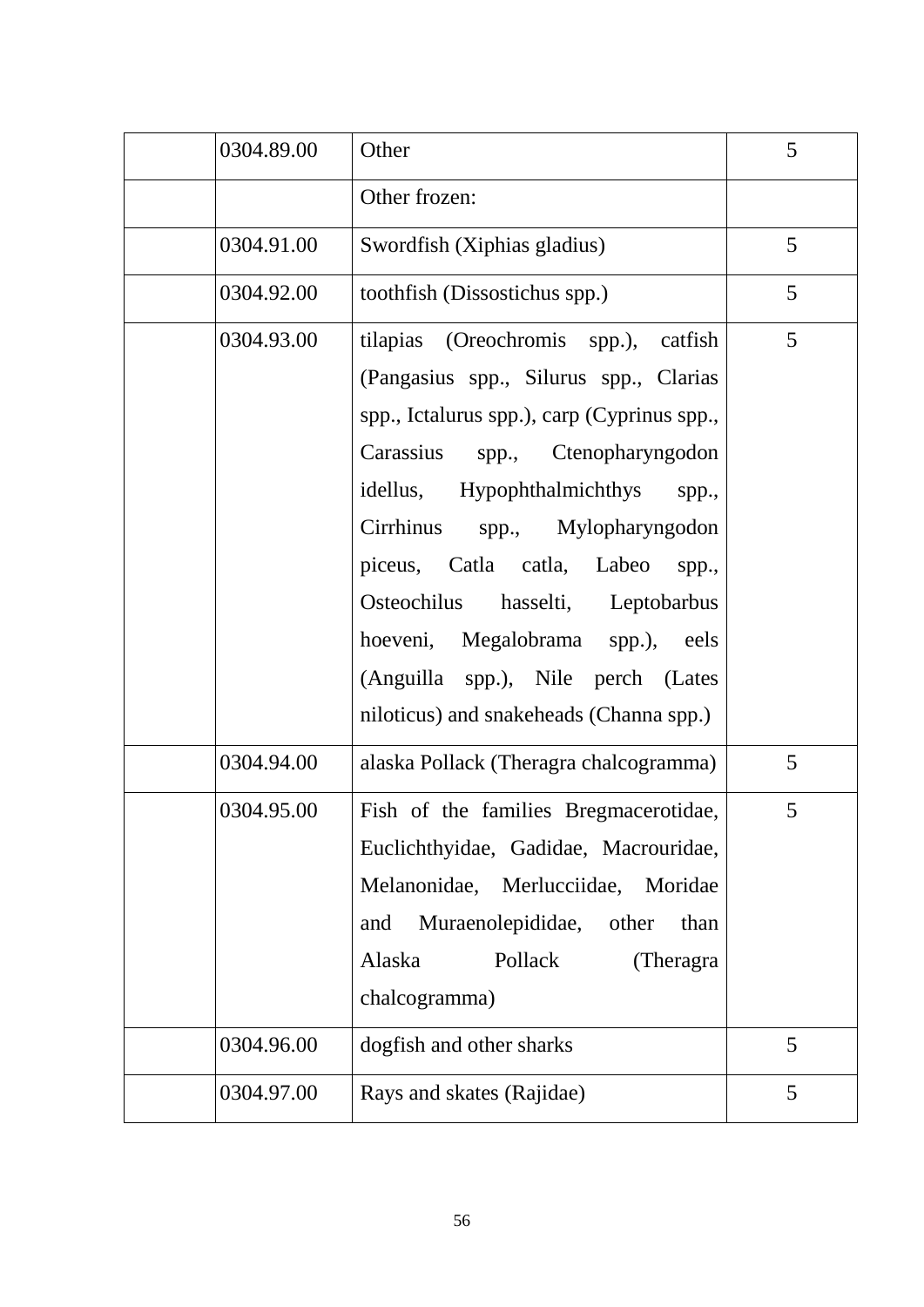|       | 0304.99.00 | Other                                                                                                                                                                                                                                                                                                                                                                                                                                                        | 5 |
|-------|------------|--------------------------------------------------------------------------------------------------------------------------------------------------------------------------------------------------------------------------------------------------------------------------------------------------------------------------------------------------------------------------------------------------------------------------------------------------------------|---|
| 03.05 |            | Fish, dried, salted or in brine: smoked<br>fish, whether or not cooked before or<br>during the smoking process; flours,<br>meals and pellets of fish, fit for human<br>consumption                                                                                                                                                                                                                                                                           |   |
|       | 0305.10.00 | Flours, meals and pellets of fish, fit for<br>human consumption                                                                                                                                                                                                                                                                                                                                                                                              | 5 |
|       | 0305.20.00 | Livers, roes and milt of fish, dried,<br>smoked, salted or in brine                                                                                                                                                                                                                                                                                                                                                                                          | 5 |
|       |            | Fish fillets, dried, salted or in brine, but<br>not Smoked                                                                                                                                                                                                                                                                                                                                                                                                   |   |
|       | 0305.31.00 | Tilapias (Oreochromis spp.), catfish<br>(Pangasius spp., Silurus spp., Clarias<br>spp., Ictalurus spp.), carp (Cyprinus spp.,<br>Carassius<br>spp., Ctenopharyngodon<br>idellus, Hypophthalmichthys<br>spp.,<br>Cirrhinus<br>spp., Mylopharyngodon<br>piceus,<br>Catla catla, Labeo spp., Osteochilus<br>hasselti, Leptobarbus<br>hoeveni,<br>Megalobrama spp.), eels (Anguilla spp.),<br>perch (Lates niloticus)<br>Nile<br>and<br>snakeheads (Channa spp.) | 5 |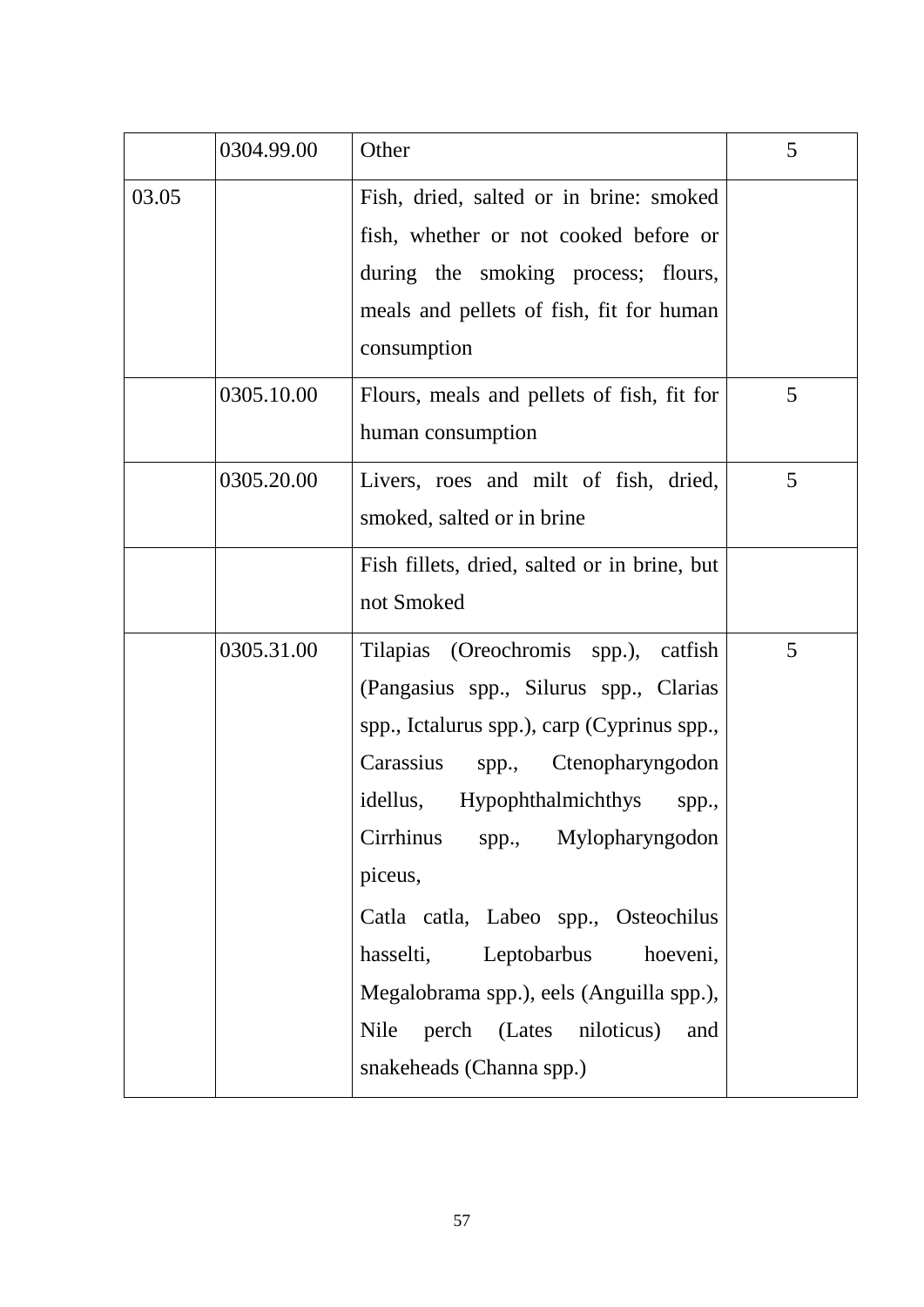| 0305.32.00 | Fish of the families Bregmacerotidae,       | 5 |
|------------|---------------------------------------------|---|
|            | Euclichthyidae,<br>Gadidae,                 |   |
|            | Macrouridae, Melanonidae, Merlucciida,      |   |
|            | Moridae and Muraenolepididae                |   |
| 0305.39.00 | Other                                       | 5 |
|            | Smoked fish, including fillets, other than  |   |
|            | edible fish offal:                          |   |
| 0305.41.00 | Pacific salmon (Oncorhynchus nerka,         | 5 |
|            | Oncorhynchus<br>gorbuscha,                  |   |
|            | Oncorhynchus<br>Oncorhynchus<br>keta,       |   |
|            | Oncorhynchus<br>tschawytscha,<br>kisutch,   |   |
|            | Oncorhynchus masouand Oncorhynchus          |   |
|            | rhodurus), Atlantic salmon (Salmo salar)    |   |
|            | and Danube salmon (Hucho hucho)             |   |
| 0305.42.00 | Herrings<br>(Clupea harengus,<br>Clupea     | 5 |
|            | pallasii)                                   |   |
| 0305.43.00 | Trout<br>(Salmo<br>Oncorhynchus<br>trutta,  | 5 |
|            | mykiss, Oncorhynchus<br>clarki,             |   |
|            | Oncorhynchus<br>aguabonita,                 |   |
|            | Oncorhynchus gilae,<br>Oncorhynchus         |   |
|            | apache and Oncorhynchus chrysogaster)       |   |
| 0305.44.00 | Tilapias (Oreochromis spp.), catfish        | 5 |
|            | (Pangasius spp., Silurus spp., Clarias      |   |
|            | spp., Ictalurus spp.), carp (Cyprinus spp., |   |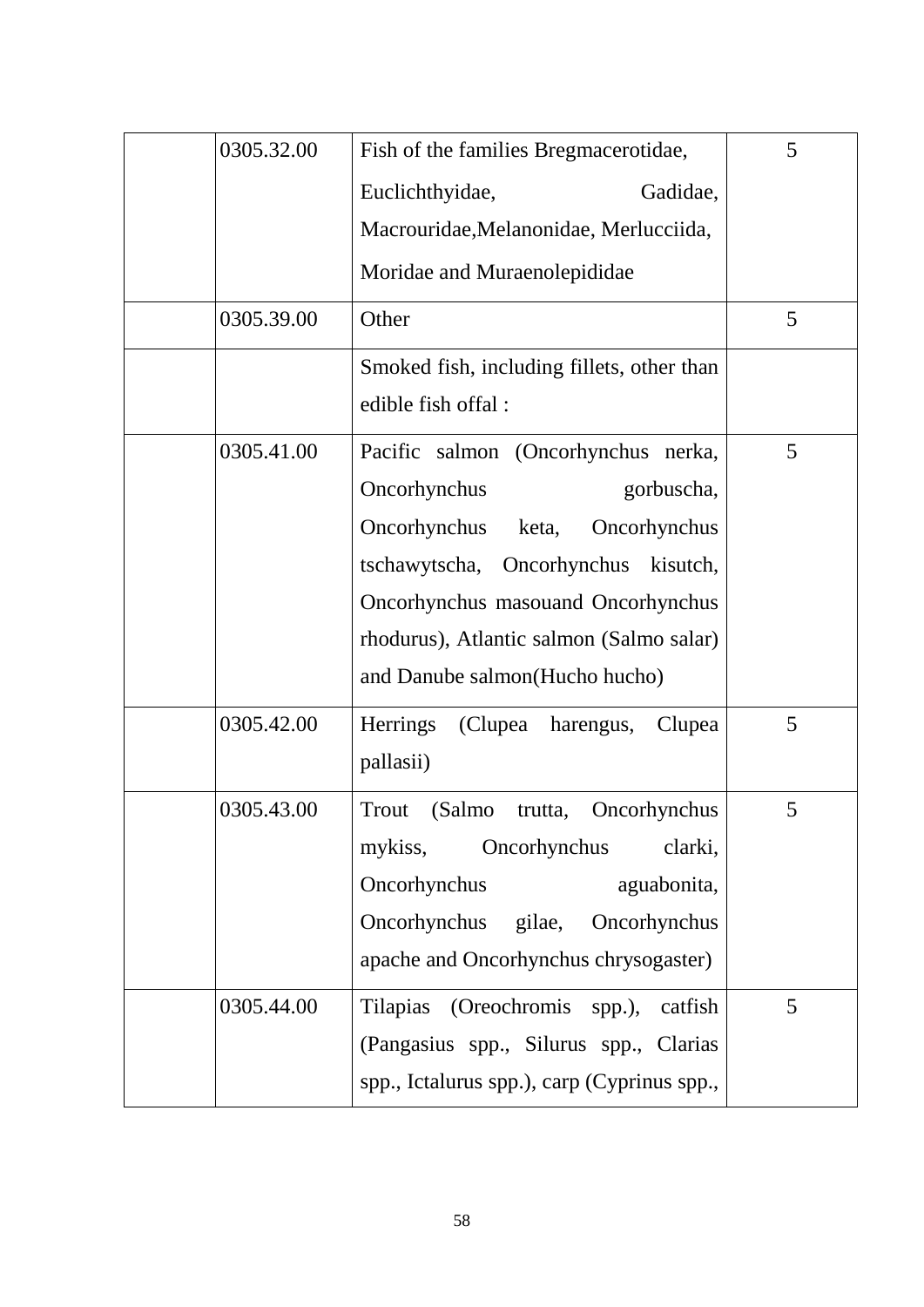| Carassius           | spp., Ctenopharyngodon                       |
|---------------------|----------------------------------------------|
| idellus,            | <b>Hypophthalmichthys</b><br>spp.,           |
| Cirrhinus           | spp., Mylopharyngodon                        |
| piceus,             |                                              |
|                     | Catla catla, Labeo spp., Osteochilus         |
| hasselti,           | Leptobarbus<br>hoeveni,                      |
|                     | Megalobrama spp.), eels (Anguilla spp.),     |
| Nile                | perch (Lates niloticus)<br>and               |
|                     | snakeheads (Channa spp.)                     |
| Other<br>0305.49.00 | 5                                            |
|                     | Dried fish, other than edible fish offal,    |
|                     | whether or not salted but not smoked:        |
| 0305.51.00<br>Cod   | 5                                            |
| 0305.52.00          | 5<br>Tilapias (Oreochromis spp.),<br>catfish |
|                     | (Pangasius spp., Silurus spp., Clarias       |
|                     | spp., Ictalurus spp.), carp (Cyprinus spp.,  |
| Carassius           | spp., Ctenopharyngodon                       |
| idellus,            | Hypophthalmichthys<br>spp.,                  |
| Cirrhinus           | spp., Mylopharyngodon                        |
| piceus,             | Catla catla,<br>Labeo<br>spp.,               |
| Osteochilus         | hasselti, Leptobarbus                        |
| hoeveni,            | Megalobrama spp.),<br>eels                   |
|                     | (Anguilla spp.), Nile perch (Lates           |
|                     | niloticus) and snakeheads (Channa spp.)      |
| 0305.53.00          | Fish of the families Bregmacerotidae,<br>5   |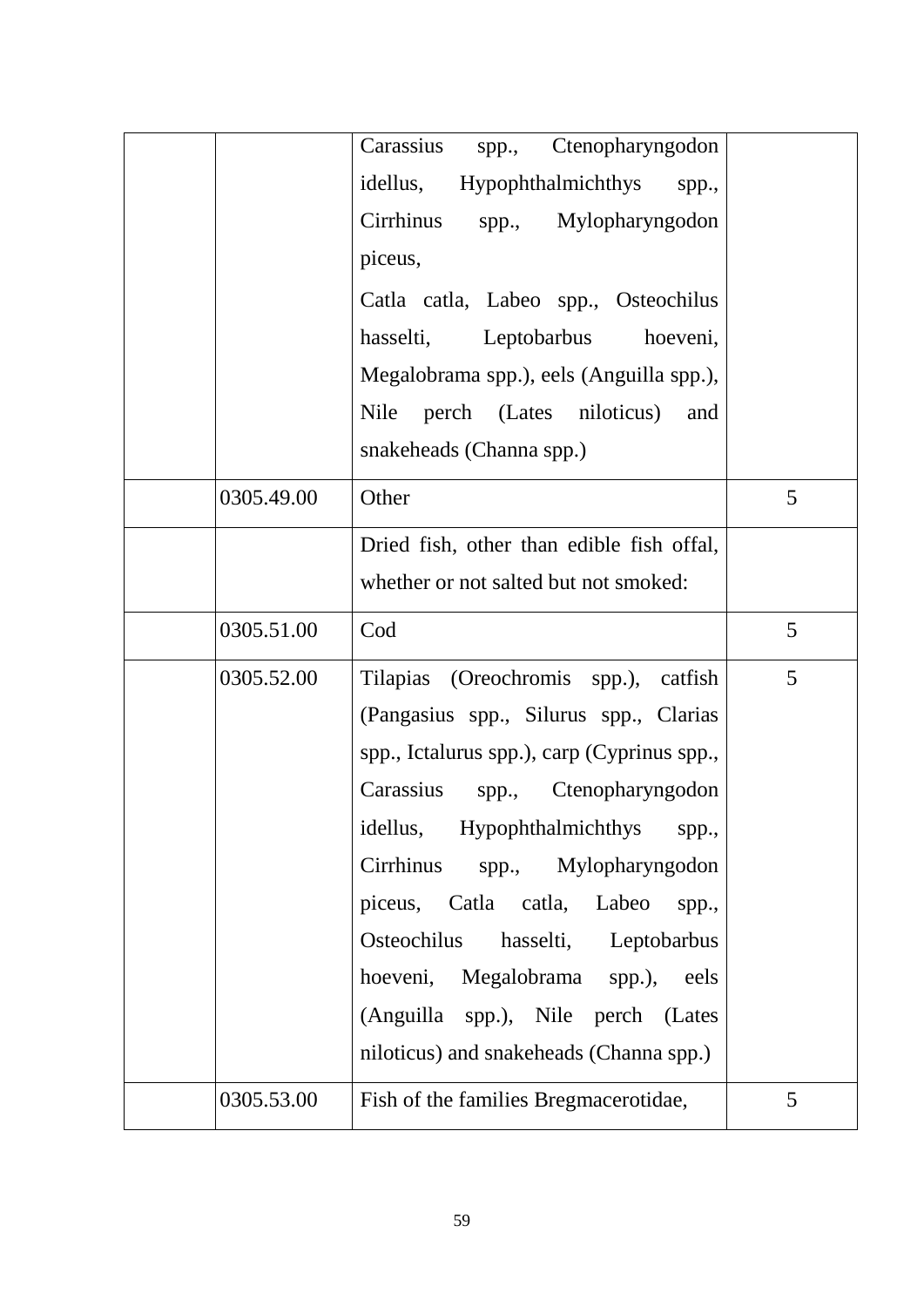|            | Euclichthyidae, Gadidae, Macrouridae,       |   |
|------------|---------------------------------------------|---|
|            | Melanonidae, Merlucciidae, Moridae          |   |
|            | and Muraenolepididae, other than cod        |   |
|            | (Gadus morhua, Gadus ogac, Gadus            |   |
|            | macrocephalus)                              |   |
| 0305.54.00 | Herrings (Clupea harengus, Clupea           | 5 |
|            | pallasii), anchovies (Engraulis spp.),      |   |
|            | sardines (Sardina pilchardus, Sardinops     |   |
|            | spp.), sardinella (Sardinella spp.),        |   |
|            | brisling or sprats (Sprattus sprattus),     |   |
|            | mackerel (Scomber scombrus, Scomber         |   |
|            | australasicus, Scomber japonicus),          |   |
|            | Indian mackerels (Rastrelliger spp.),       |   |
|            | seerfishes (Scomberomorus spp.), jack       |   |
|            | and horse mackerel (Trachurus spp.),        |   |
|            | jacks, crevalles (Caranx spp.), cobia       |   |
|            | (Rachycentron canadum),<br>silver           |   |
|            | pomfrets (Pampus spp.), Pacific saury       |   |
|            | (Cololabis saira), scads (Decapterus        |   |
|            | capelin (Mallotus<br>villosus),<br>spp.),   |   |
|            | swordfish (Xiphias gladius), Kawakawa       |   |
|            | (Euthynnus affinis), bonitos<br>(Sarda      |   |
|            | marlins, sailfishes, spearfish<br>$spp.$ ), |   |
|            | (Istiophoridae)                             |   |
| 0305.59.00 | Other                                       | 5 |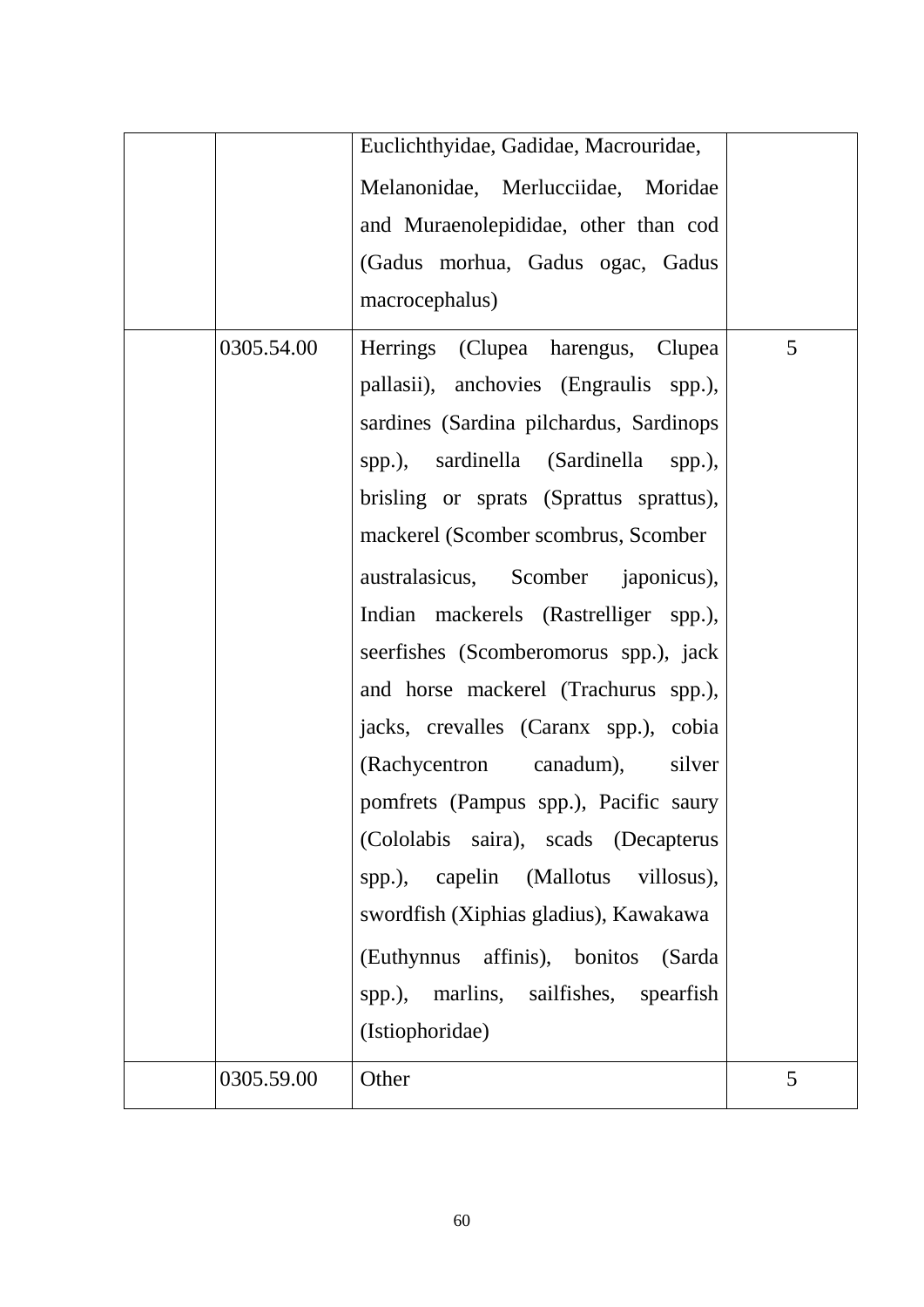|            | Fish, salted but not dried or smoked and<br>fish in brine, other than edible fish offal:                                                                                                                                                                                                                                                                                                                                                               |   |
|------------|--------------------------------------------------------------------------------------------------------------------------------------------------------------------------------------------------------------------------------------------------------------------------------------------------------------------------------------------------------------------------------------------------------------------------------------------------------|---|
| 0305.61.00 | Herrings (clupea harengue, Clupea<br>pallasii)                                                                                                                                                                                                                                                                                                                                                                                                         | 5 |
| 0305.62.00 | Cod                                                                                                                                                                                                                                                                                                                                                                                                                                                    | 5 |
| 0305.63.00 | Anchovies                                                                                                                                                                                                                                                                                                                                                                                                                                              | 5 |
| 0305.64.00 | Tilapias (Oreochromis spp.), catfish<br>(Pangasius spp., Silurus spp., Clarias<br>spp., Ictalurus spp.), carp (Cyprinus spp.,<br>Carassius spp., Ctenopharyngodon<br>idellus, Hypophthalmichthys<br>spp.,<br>Cirrhinus<br>spp., Mylopharyngodon<br>piceus, Catla catla, Labeo<br>spp.,<br>Osteochilus<br>hasselti, Leptobarbus<br>hoeveni, Megalobrama spp.),<br>eels<br>(Anguilla spp.), Nile perch (Lates<br>niloticus) and snakeheads (Channa spp.) | 5 |
| 0305.69.00 | Other                                                                                                                                                                                                                                                                                                                                                                                                                                                  | 5 |
|            | Fish fins, heads, tails, maws and other<br>edible fish offal                                                                                                                                                                                                                                                                                                                                                                                           |   |
| 0305.71.00 | Shark fins                                                                                                                                                                                                                                                                                                                                                                                                                                             | 5 |
| 0305.72.00 | Fish heads, tails and maws                                                                                                                                                                                                                                                                                                                                                                                                                             | 5 |
| 0305.79.00 | Other                                                                                                                                                                                                                                                                                                                                                                                                                                                  | 5 |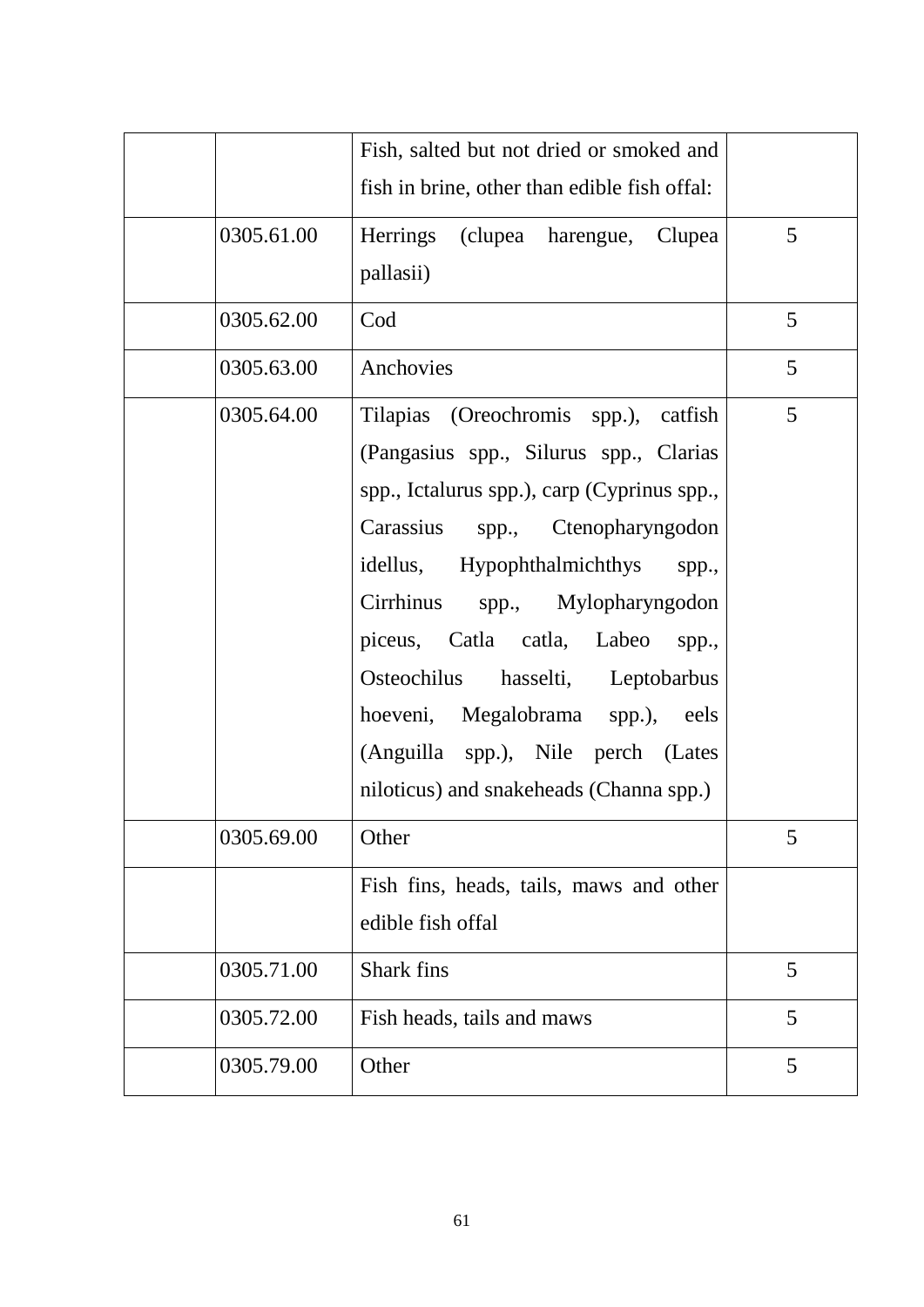| 03.06 |            | Crustaceans, whether in shell or not,       |   |
|-------|------------|---------------------------------------------|---|
|       |            | live, fresh, chilled, frozen, dried, salted |   |
|       |            | or in brine; smoked crustaceans, whether    |   |
|       |            | in shell or not, whether or not cooked      |   |
|       |            | before or during the smoking process;       |   |
|       |            | shell,<br>cooked<br>crustaceans, in<br>by   |   |
|       |            | steaming or by boiling in water, whether    |   |
|       |            | or not chilled, frozen, dried, salted or in |   |
|       |            | brine; flours, meals and pellets            |   |
|       |            | frozen:                                     |   |
|       | 0306.11.00 | Rock lobster and other sea craw fish        | 5 |
|       | 0306.12.00 | Lobsters                                    | 5 |
|       | 0306.14.00 | Crabs                                       | 5 |
|       | 0306.15.00 | Norway lobsters (Nephrops norvegicus)       | 5 |
|       | 0306.16.00 | Cold-water<br>shrimps<br>and<br>prawns      | 5 |
|       |            | (Pandalus spp., Crangon crangon)            |   |
|       | 0306.17.00 | Other shrimps and prawns                    | 5 |
|       | 0306.19.00 | Other, including flours, meals<br>and       | 5 |
|       |            | pellets of crustaceans, fit for human       |   |
|       |            | consumption                                 |   |
|       |            | Live, fresh or chilled                      |   |
|       | 0306.31.00 | Rock lobster and other sea crawfish         | 5 |
|       |            | (Palinurus spp., Panulirus spp., Jasus      |   |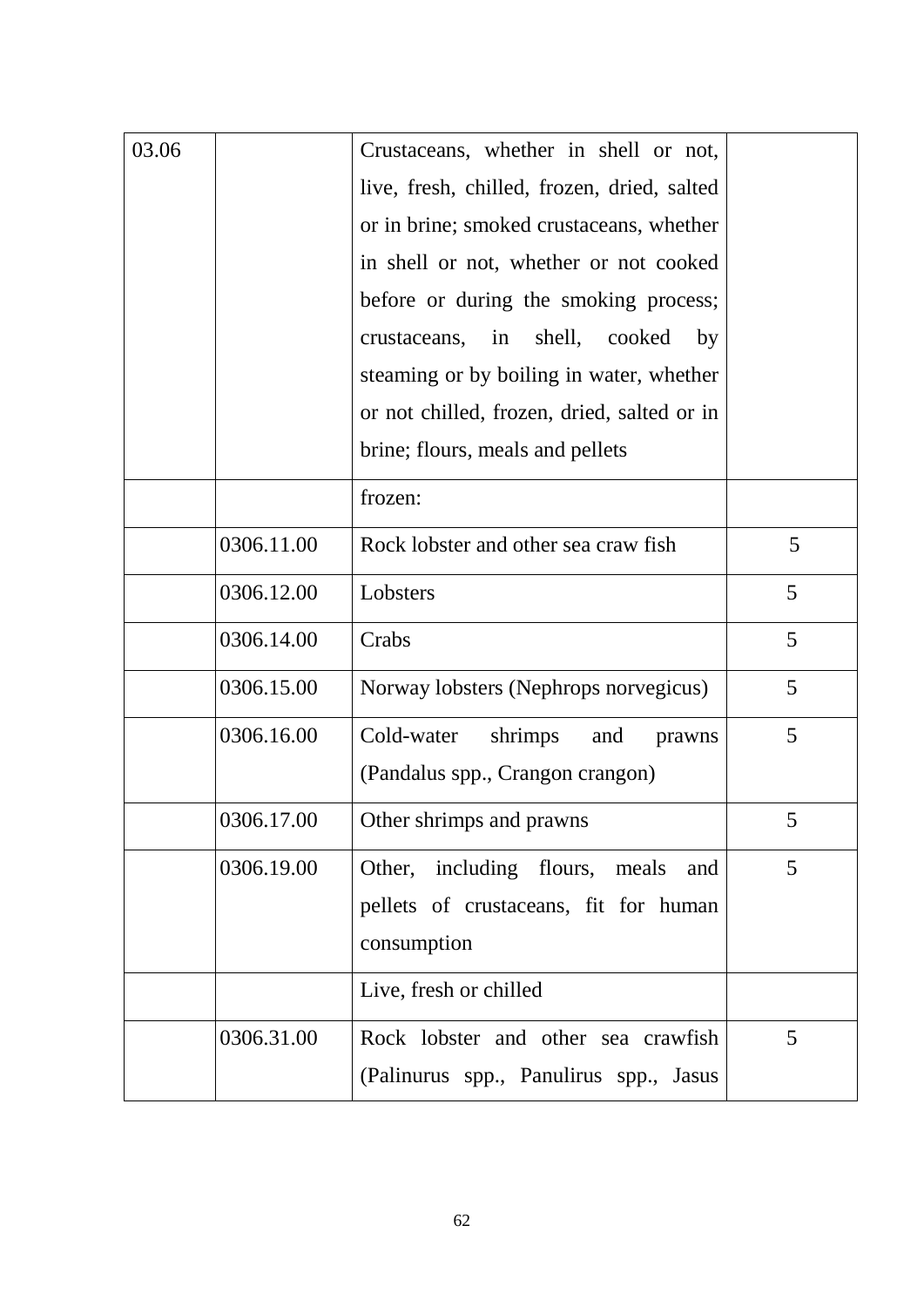|       |            | spp.)                                                                                         |   |
|-------|------------|-----------------------------------------------------------------------------------------------|---|
|       | 0306.32.00 | Lobsters (Homarus spp.)                                                                       | 5 |
|       | 0306.33.00 | Crabs                                                                                         | 5 |
|       | 0306.34.00 | Norway lobsters (Nephrops norvegicus)                                                         | 5 |
|       | 0306.35.00 | Cold-water shrimps and<br>prawns<br>(Pandalus spp., Crangon crangon)                          | 5 |
|       | 0306.36.00 | Other shrimps and prawns                                                                      | 5 |
|       | 0306.39.00 | Other, including flours, meals<br>and<br>pellets of crustaceans, fit for human<br>consumption | 5 |
|       |            | Other                                                                                         |   |
|       | 0306.91.00 | Rock lobster and other sea crawfish<br>(Palinurus spp., Panulirus spp., Jasus<br>spp.)        | 5 |
|       | 0306.92.00 | Lobsters (Homarus spp.)                                                                       | 5 |
|       | 0306.93.00 | Crabs                                                                                         | 5 |
|       | 0306.94.00 | Norway lobsters (Nephrops norvegicus)                                                         | 5 |
|       | 0306.95.00 | Shrimps and prawns                                                                            | 5 |
|       | 0306.99.00 | Other, including flours, meals<br>and<br>pellets of crustaceans, fit for human<br>consumption | 5 |
| 03.07 |            | Molluscs, whether in shell or not, live,                                                      |   |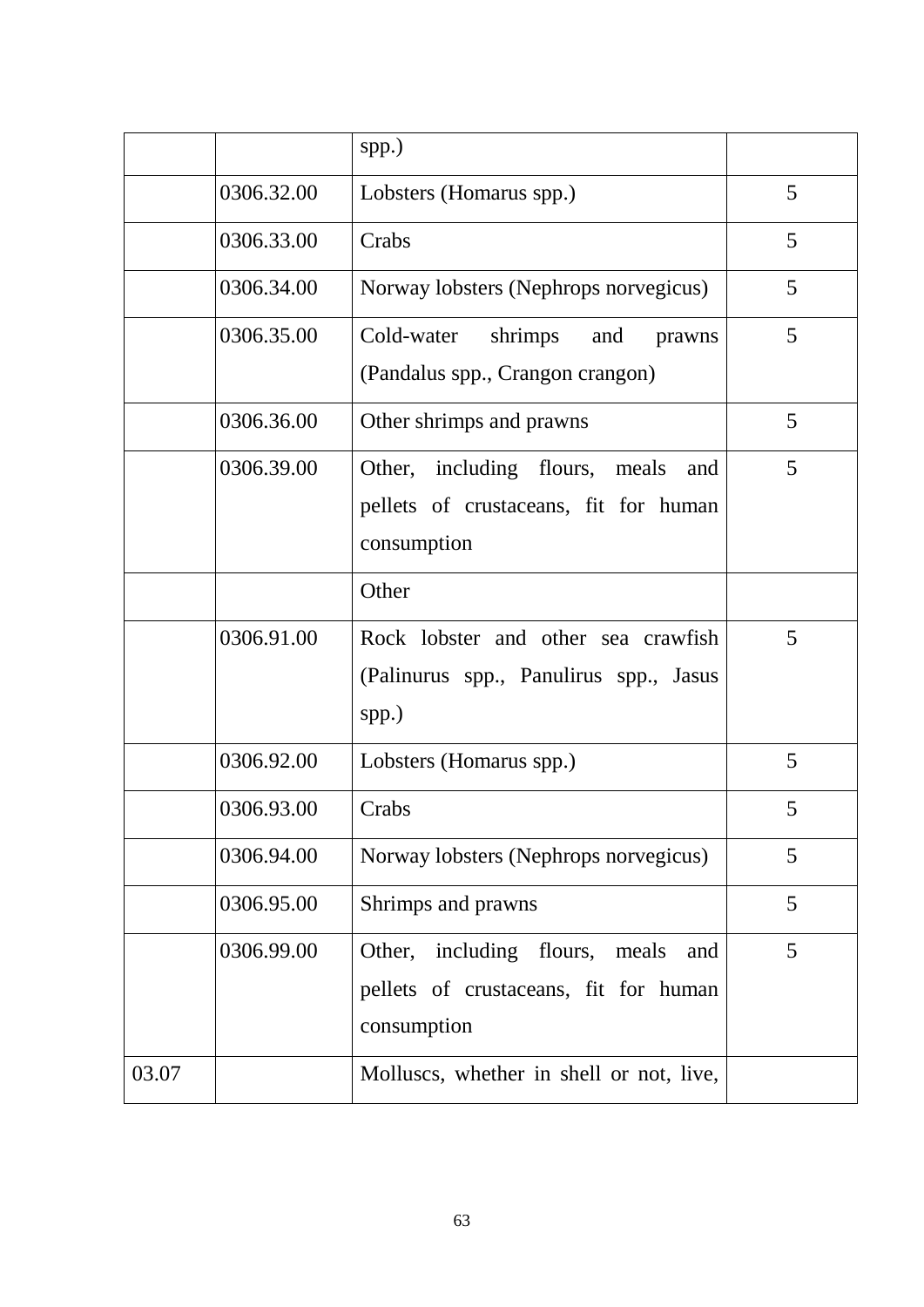|            | fresh, chilled, frozen, dried, salted or in  |   |
|------------|----------------------------------------------|---|
|            | brine; smoked molluscs, whether in shell     |   |
|            | or not, whether or not cooked before or      |   |
|            | during the smoking process; flours,          |   |
|            | meals and pellets of molluscs, fit for       |   |
|            | human consumption                            |   |
|            | Oysters:                                     |   |
| 0307.11.00 | Live, fresh or chilled                       | 5 |
| 0307.12.00 | Frozen                                       | 5 |
| 0307.19.00 | Other                                        | 5 |
|            | Scallops, including queen scallops, of       |   |
|            | Chlamys<br>the<br>genera pecten<br><b>or</b> |   |
|            | Placopecten                                  |   |
| 0307.21.00 | Live, fresh or chilled                       | 5 |
| 0307.22.00 | Frozen                                       | 5 |
| 0307.29.00 | Other                                        | 5 |
|            | Mussels:                                     |   |
| 0307.31.00 | Live, fresh or chilled                       | 5 |
| 0307.32.00 | Frozen                                       | 5 |
| 0307.39.00 | Other                                        | 5 |
|            | Cuttle fish and squid:                       |   |
| 0307.42.00 | Live, fresh or chilled                       | 5 |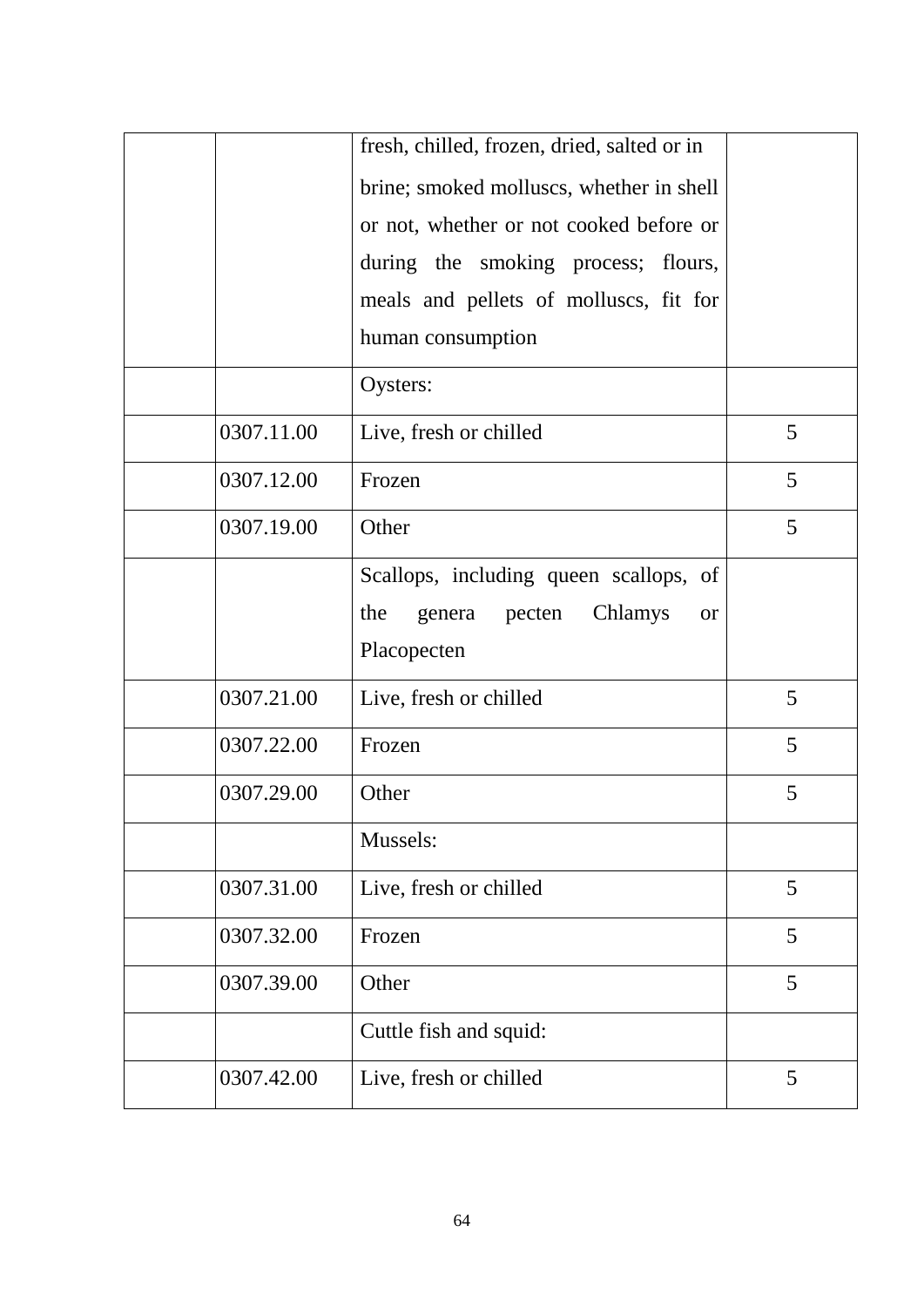| 0307.43.00 | Frozen                                                                                                                                                                                                            | 5 |
|------------|-------------------------------------------------------------------------------------------------------------------------------------------------------------------------------------------------------------------|---|
| 0307.49.00 | Other                                                                                                                                                                                                             | 5 |
|            | Octopus (Octopus spp.):                                                                                                                                                                                           |   |
| 0307.51.00 | Live, fresh or chilled                                                                                                                                                                                            | 5 |
| 0307.52.00 | Frozen                                                                                                                                                                                                            | 5 |
| 0307.59.00 | Other                                                                                                                                                                                                             | 5 |
| 0307.60.00 | Snails, other than sea snails                                                                                                                                                                                     | 5 |
|            | Clams, cockles and ark shells (families<br>Arcidae, Arcticidae, Cardiidae,<br>Donacidae, Hiatellidae, Mactridae,<br>Mesodesmatidae, Myidae, Semelidae,<br>Solecurtidae, Solenidae, Tridacnidae<br>and Veneridae): |   |
| 0307.71.00 | Live, fresh chilled                                                                                                                                                                                               | 5 |
| 0307.72.00 | Frozen                                                                                                                                                                                                            | 5 |
| 0307.79.00 | Other                                                                                                                                                                                                             | 5 |
|            | Abalone (Haliotis spp.) and stromboid<br>conchs (Strombus spp.) :                                                                                                                                                 |   |
| 0307.81.00 | Live, fresh or chilled abalone (Haliotis<br>spp.)                                                                                                                                                                 | 5 |
| 0307.82.00 | Live, fresh or chilled stromboid conchs<br>(Strombus spp.)                                                                                                                                                        | 5 |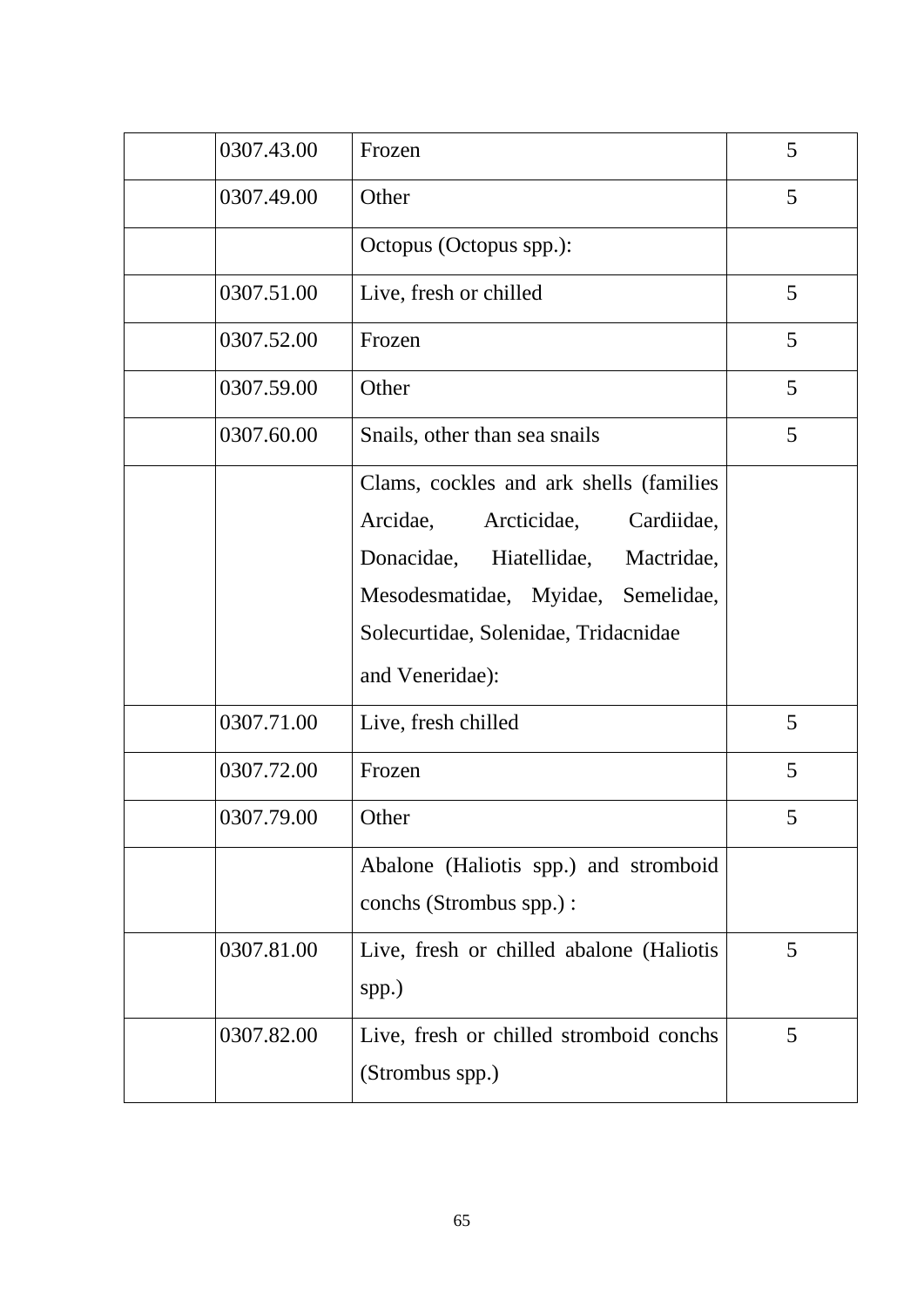|       | 0307.83.00 | Frozen abalone (Haliotis spp.)                                                                                                                                                                                                                                                                                                                                                                                                                           | 5 |
|-------|------------|----------------------------------------------------------------------------------------------------------------------------------------------------------------------------------------------------------------------------------------------------------------------------------------------------------------------------------------------------------------------------------------------------------------------------------------------------------|---|
|       | 0307.84.00 | Frozen stromboid conchs (Strombus<br>spp.)                                                                                                                                                                                                                                                                                                                                                                                                               | 5 |
|       | 0307.87.00 | Other abalone (Haliotis spp.)                                                                                                                                                                                                                                                                                                                                                                                                                            | 5 |
|       | 0307.88.00 | Other stromboid conchs (Strombus spp.)                                                                                                                                                                                                                                                                                                                                                                                                                   | 5 |
|       |            | Other,<br>including flours, meals<br>and<br>pellets, fit for human consumption:                                                                                                                                                                                                                                                                                                                                                                          |   |
|       | 0307.91.00 | Live, fresh or chilled                                                                                                                                                                                                                                                                                                                                                                                                                                   | 5 |
|       | 0307.92.00 | Frozen                                                                                                                                                                                                                                                                                                                                                                                                                                                   | 5 |
|       | 0307.99.00 | Other                                                                                                                                                                                                                                                                                                                                                                                                                                                    | 5 |
| 03.08 |            | Aquatic<br>invertebrates<br>other<br>than<br>crustaceans and molluscs, live, fresh,<br>chilled, frozen, dried, salted or in brine;<br>smoked aquatic invertebrates other than<br>crustaceans and molluscs, whether or not<br>cooked before or during the smoking<br>process; flours, meals and pellets of<br>other<br>invertebrates<br>aquatic<br>than<br>crustaceans and molluscs, fit for human<br>consumption.<br>Sea cucumbers (Stichopus japonicus, |   |
|       |            | Holothuroidea):                                                                                                                                                                                                                                                                                                                                                                                                                                          |   |
|       | 0308.11.00 | Live, fresh or chilled                                                                                                                                                                                                                                                                                                                                                                                                                                   | 5 |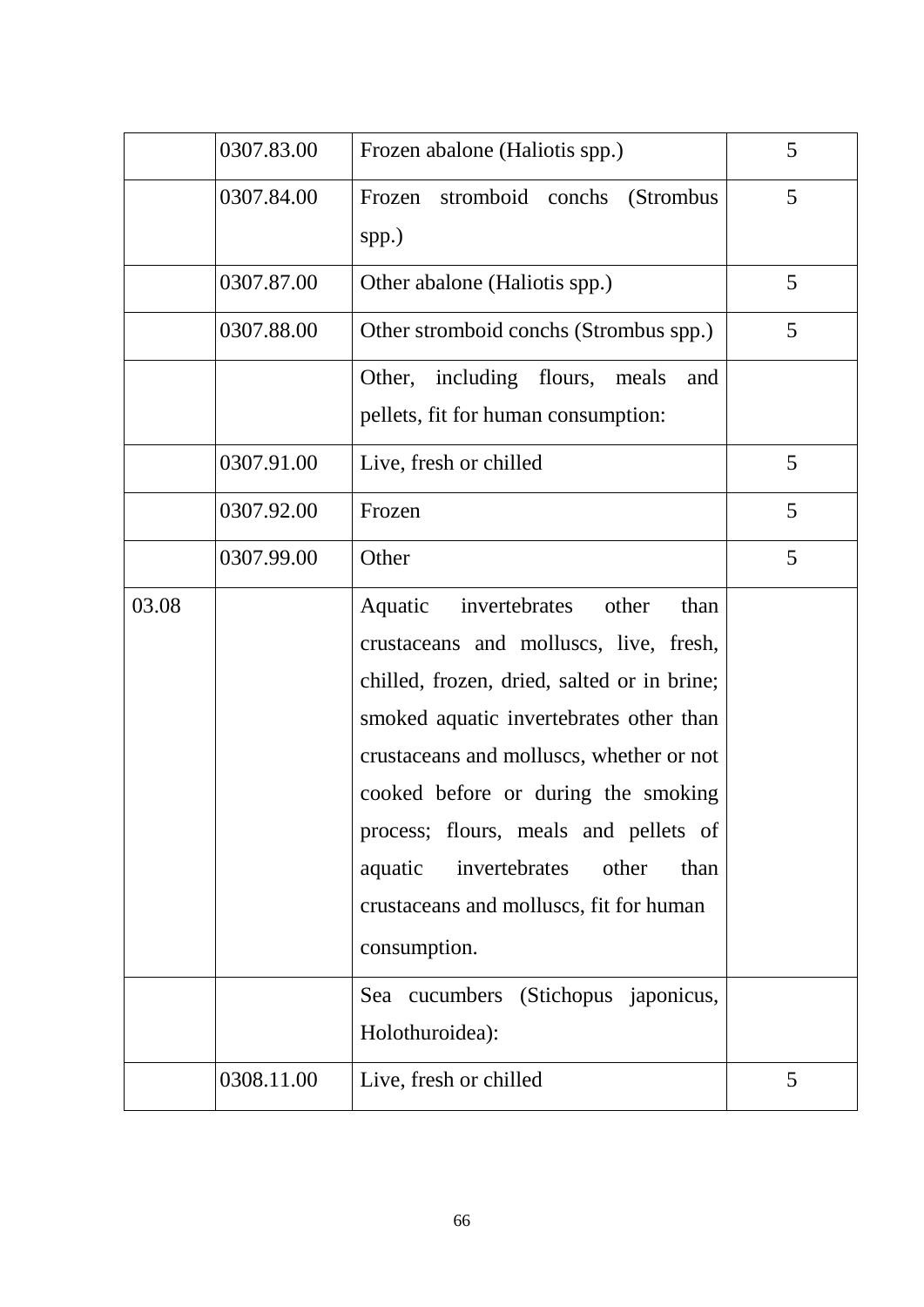|       | 0308.12.00 | Frozen                                     | 5 |
|-------|------------|--------------------------------------------|---|
|       | 0308.19.00 | Other                                      | 5 |
|       |            | Sea urchins (Strongylocentrotus spp.,      |   |
|       |            | Paracentrotus lividus, Loxechinus albus,   |   |
|       |            | Echinus esculentus) :                      |   |
|       | 0308.21.00 | Live, fresh or chilled                     | 5 |
|       | 0308.22.00 | Frozen                                     | 5 |
|       | 0308.29.00 | Other                                      | 5 |
|       | 0308.30.00 | Jellyfish (Rhopilema spp.)                 | 5 |
|       | 0308.90.00 | Other                                      | 5 |
| 08.01 |            | coconuts, Brazil nuts and cashew nuts,     |   |
|       |            | fresh or dried, whether or not shelled or  |   |
|       |            | peeled                                     |   |
|       |            | Coconuts                                   |   |
|       | 0801.11.00 | Dried                                      | 5 |
| 08.02 |            | Other nuts, fresh or dried, whether or not |   |
|       |            | shelled or peeled.                         |   |
|       |            | almond:                                    |   |
|       | 0802.11.00 | In shell                                   | 5 |
|       | 0802.12.00 | Not shelled                                | 5 |
|       |            | Hazelnut or filbert                        |   |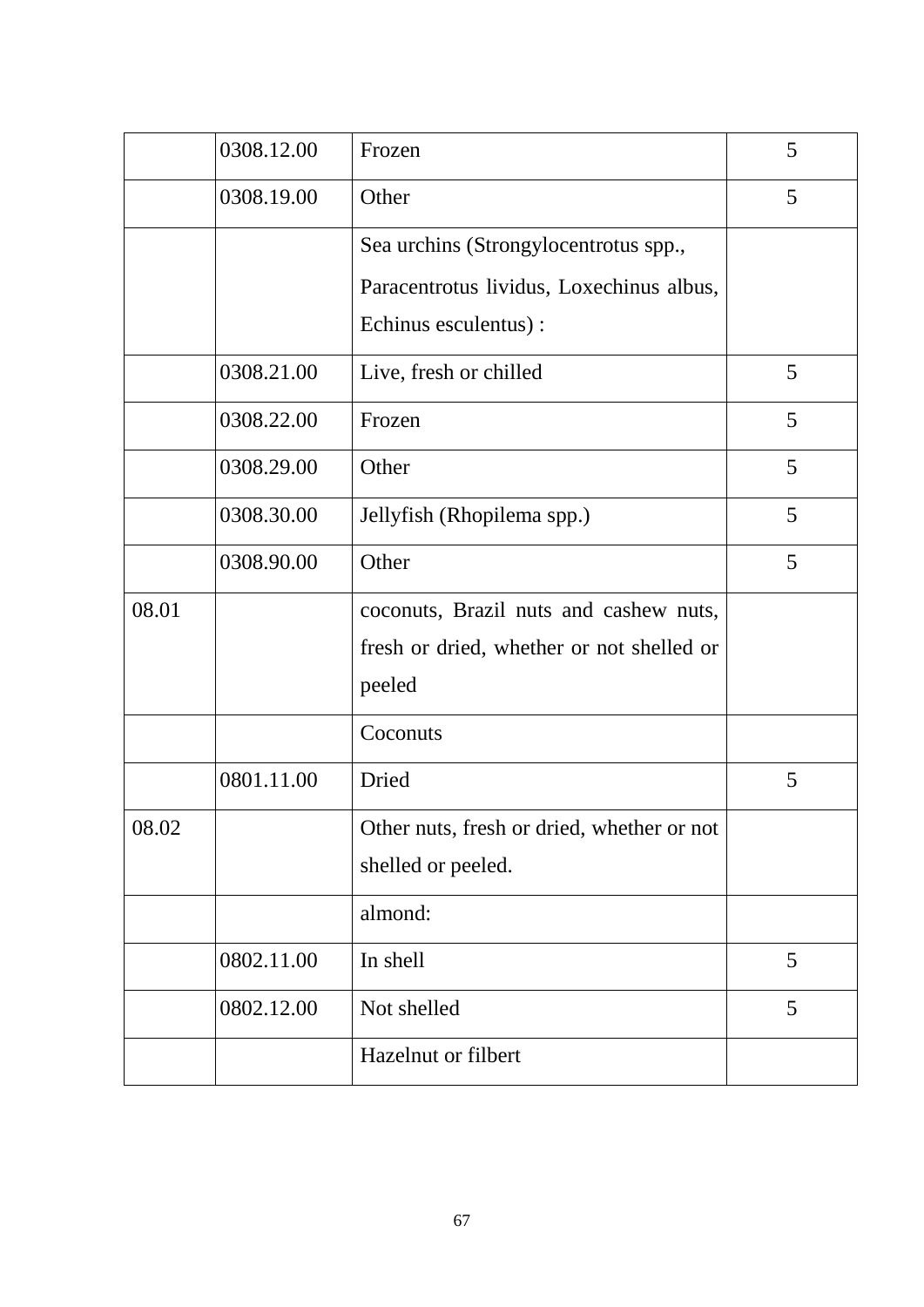|       | 0802.21.00 | In shell                                    | 5            |
|-------|------------|---------------------------------------------|--------------|
|       | 0802.22.00 | Not Shelled                                 | 5            |
|       |            | Walnuts:                                    |              |
|       | 0802.31.00 | In shell                                    | 5            |
|       | 0802.32.00 | Not Shelled                                 | 5            |
|       |            | Chestnuts (Castanea spp.):                  |              |
|       | 0802.41.00 | In shell                                    | 5            |
|       | 0802.42.00 | Not Shelled                                 | 5            |
|       |            | Pistachios:                                 |              |
|       | 0802.51.00 | In shell                                    | 5            |
|       | 0802.52.00 | Shelled                                     | 5            |
|       |            | Macadamia nuts:                             |              |
|       | 0802.61.00 | In shell                                    | 5            |
|       | 0802.62.00 | Not Shelled                                 | 5            |
|       | 0802.70.00 | Kola nuts (Cola spp.)                       | 5            |
|       | 0802.80.00 | Areca nuts                                  | Rs. 25/- per |
|       |            |                                             | kg           |
|       | 0802.90.00 | other                                       | Rs. 25/- per |
|       |            |                                             | kg           |
| 08.04 |            | pineapples,<br>Dates,<br>figs,<br>avocados, |              |
|       |            | guavas, mangoes and mangosteens; fresh      |              |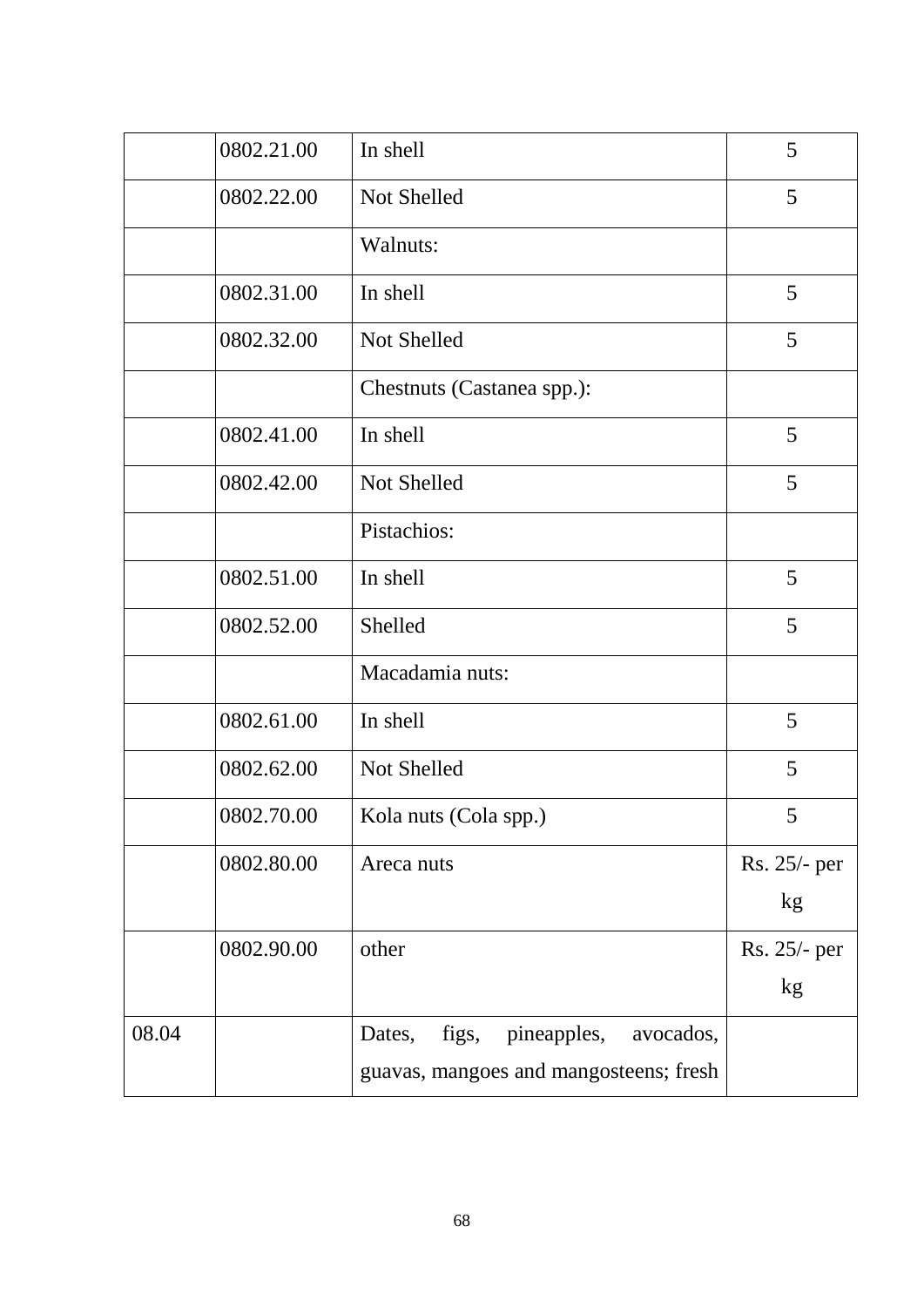|       |            | or dried                                                                                                                                                                                                         |   |
|-------|------------|------------------------------------------------------------------------------------------------------------------------------------------------------------------------------------------------------------------|---|
|       | 0804.10.00 | dates                                                                                                                                                                                                            | 5 |
|       |            | Figs:                                                                                                                                                                                                            |   |
|       | 0804.20.90 | others                                                                                                                                                                                                           | 5 |
| 08.06 |            | Grapes; fresh or dried                                                                                                                                                                                           |   |
|       | 0806.20.00 | dried                                                                                                                                                                                                            | 5 |
| 08.09 |            | Apricots, cherries, peaches (including<br>nectarines), plums and sloes, fresh                                                                                                                                    |   |
|       | 0809.10.00 | apricots                                                                                                                                                                                                         | 5 |
| 08.12 |            | Fruit and nuts, provisionally preserved<br>(for example, by sulphur dioxide gas, in<br>brine, in sulphur water or in other<br>preservative solutions), but unsuitable in<br>that state for immediate consumption |   |
|       | 0812.10.00 | <b>Cherries</b>                                                                                                                                                                                                  | 5 |
|       | 0812.90.00 | Other                                                                                                                                                                                                            | 5 |
| 08.13 |            | Fruit, dried, other than that of Headings<br>08.01 to 08.06; Mixtures of nuts or dried<br>fruits of this Chapter                                                                                                 |   |
|       | 0813.10.00 | Apricots                                                                                                                                                                                                         | 5 |
|       | 0813.20.00 | Prunes                                                                                                                                                                                                           | 5 |
|       | 0813.40.00 | Other fruit                                                                                                                                                                                                      | 5 |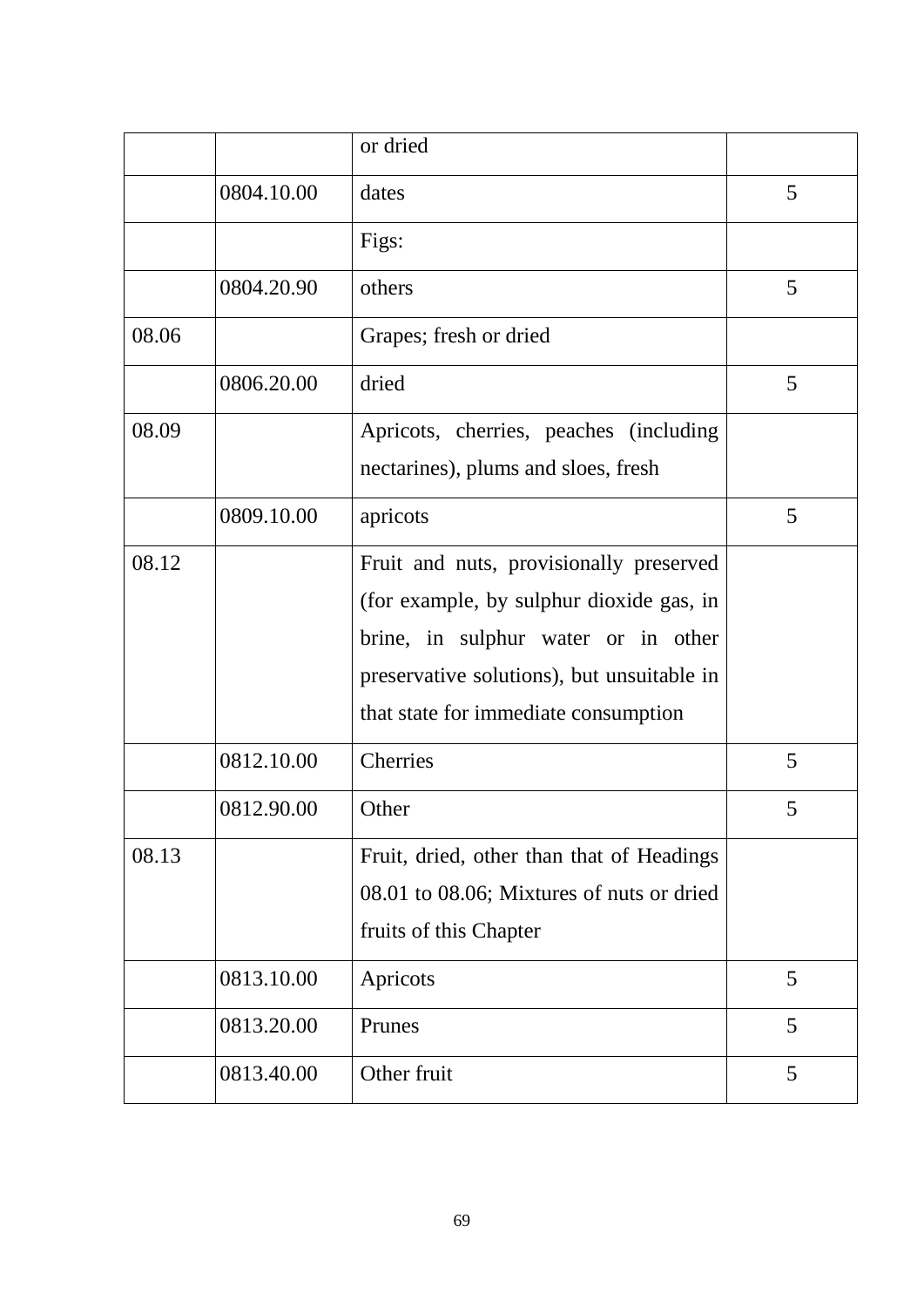|       | 0813.50.00 | Mixtures of nuts or dried fruits of this<br>Chapter             | 5               |
|-------|------------|-----------------------------------------------------------------|-----------------|
| 09.06 |            | Cinnamon and cinnamon-tree flowers                              |                 |
|       |            | Neither crushed nor ground:                                     |                 |
|       | 0906.11.00 | Cinnamon (Cunnamomum zeylanicum<br>Blume)                       | 5               |
|       | 0906.19.00 | Other                                                           | 5               |
|       | 0906.20.00 | Crushed or ground                                               | 5               |
| 14.04 |            | elsewhere<br>Vegetable products<br>not<br>specified or included |                 |
|       |            | Others:                                                         |                 |
|       | 1404.90.10 | Catechu of<br>Semi-processed<br>acacia<br>(liquid Kattha)       | $Rs. 17$ per kg |
|       | 1404.90.20 | Catechu of acacia (Kathas)                                      | Rs. 155 per     |
|       |            |                                                                 | kg              |
|       | 1404.30.90 | Leaves for rolling cigarettes                                   | 5               |
| 16.01 | 1601.00.00 | Sausages and similar products, of meat,                         | 10              |
|       |            | meat offal or blood; food preparations                          |                 |
|       |            | based on these products                                         |                 |
| 16.02 |            | Other prepared or preserved meat, meat<br>offal or blood        |                 |
|       | 1602.10.00 | Homogenised preparations                                        | 10              |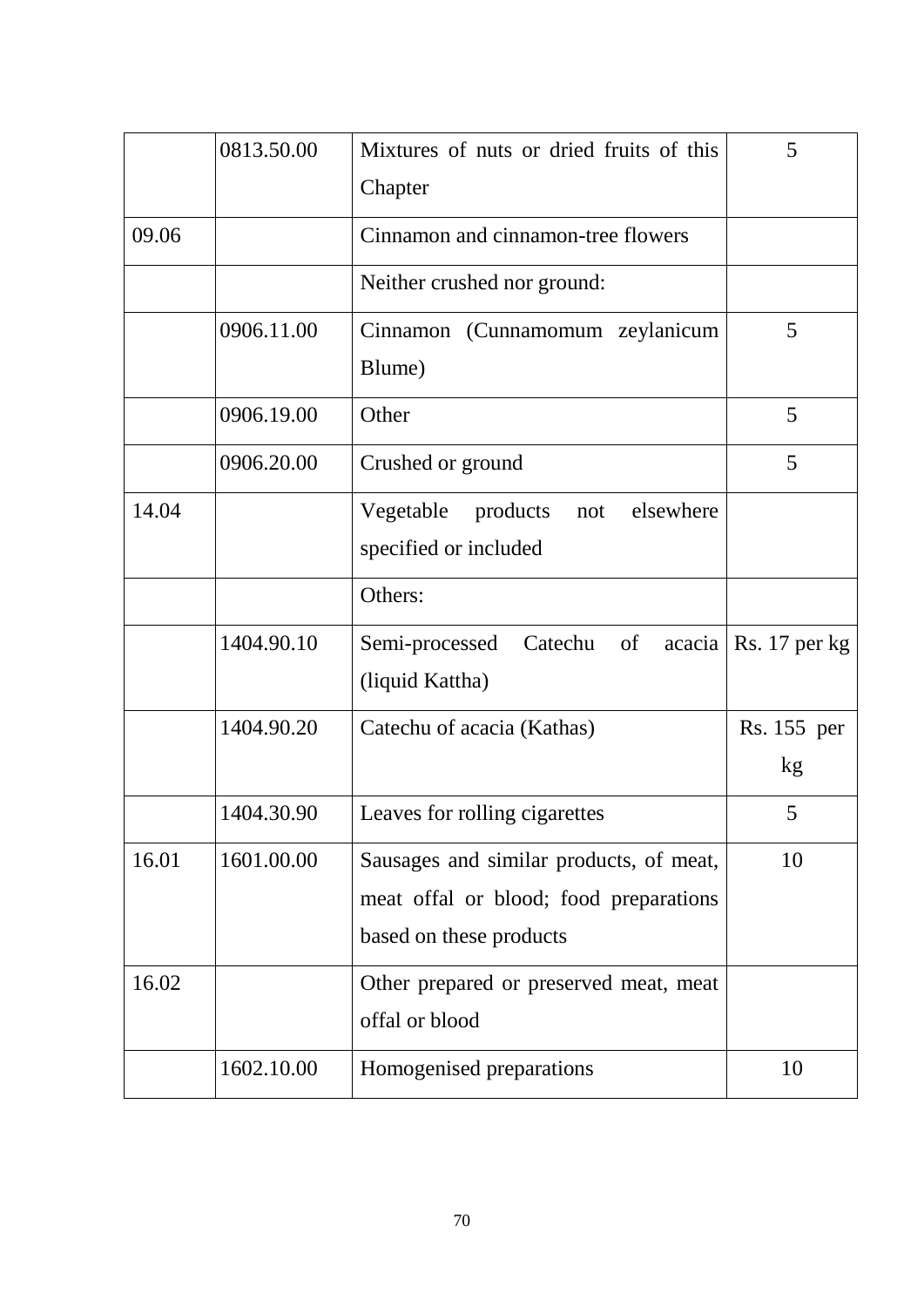|       | 1602.20.00 | Of liver of any animal                                                                          | 10 |
|-------|------------|-------------------------------------------------------------------------------------------------|----|
|       |            | Of poultry of Heading 01.05:                                                                    |    |
|       | 1602.31.00 | Of turkeys                                                                                      | 10 |
|       | 1602.32.00 | fowls of<br>species<br>Gallus<br><b>Of</b><br>the<br>domesticus                                 | 10 |
|       | 1602.39.00 | Other                                                                                           | 10 |
|       |            | Of swine:                                                                                       |    |
|       | 1602.41.00 | Hams and cuts thereof                                                                           | 10 |
|       | 1602.42.00 | Shoulders and cuts thereof                                                                      | 10 |
|       | 1602.49.00 | Other, including mixtures                                                                       | 10 |
|       | 1602.50.00 | Of bovine animals                                                                               | 10 |
|       | 1602.90.00 | Other, including preparations of blood of<br>any animal                                         | 10 |
| 16.03 | 1603.00.00 | Extracts and juices of meat, fish or<br>crustaceans, molluscs or other aquatic<br>invertebrates | 10 |
| 16.04 |            | Prepared or preserved fish; caviar and<br>caviar substitutes prepared from fish<br>eggs         |    |
|       |            | Fish, whole or in pieces, but not minced:                                                       |    |
|       | 604.11.00  | Salmon                                                                                          | 10 |
|       | 604.12.00  | Herrings                                                                                        | 10 |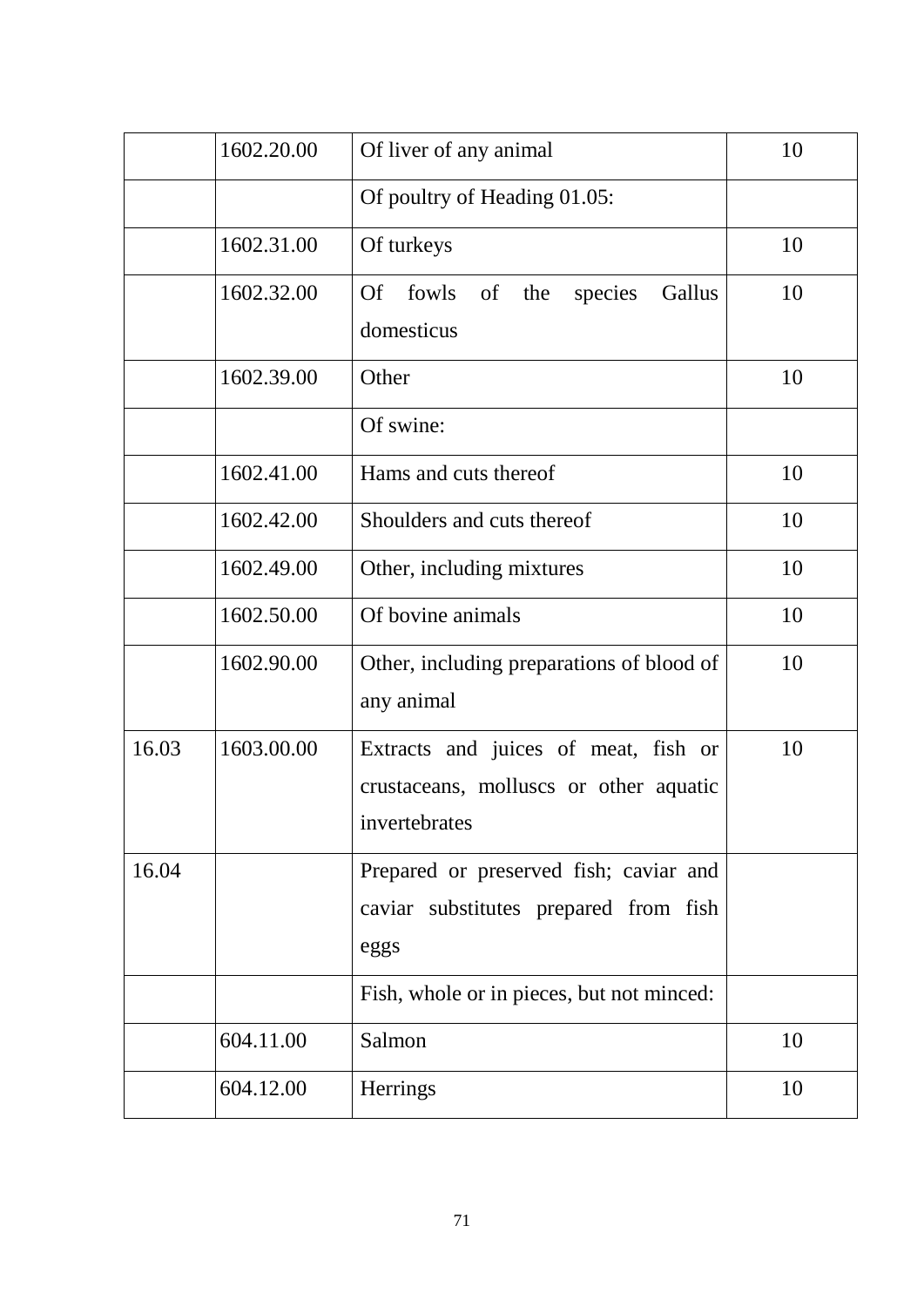|       | 604.13.00  | Sardines, sardinella and brisling or sprats | 10 |
|-------|------------|---------------------------------------------|----|
|       | 604.14.00  | Tunas, skipjack and bonito (Sarda spp.)     | 10 |
|       | 604.15.00  | Mackerel                                    | 10 |
|       | 604.16.00  | Anchovies                                   | 10 |
|       | 604.17.00  | Eels                                        | 10 |
|       | 604.18.00  | <b>Shark</b> fins                           | 10 |
|       | 604.19.00  | Other                                       | 10 |
|       | 604.20.00  | Other prepared or preserved fish            | 10 |
|       |            | Caviar and caviar substitutes:              |    |
|       | 604.31.00  | Caviar                                      | 10 |
|       | 604.32.00  | Caviar substitutes                          | 10 |
| 16.05 |            | Crustaceans, molluscs and other aquatic     |    |
|       |            | invertebrates, prepared or preserved        |    |
|       | 1605.10.00 | Crab                                        | 10 |
|       |            | Shrimps and prawns:                         |    |
|       | 1605.21.00 | Not in airtight container                   | 10 |
|       | 1605.29.00 | Other                                       | 10 |
|       | 1605.30.00 | Lobster                                     | 10 |
|       | 1605.40.00 | Other crustaceans                           | 10 |
|       |            | Molluscs:                                   |    |
|       | 1605.51.00 | Oysters                                     | 10 |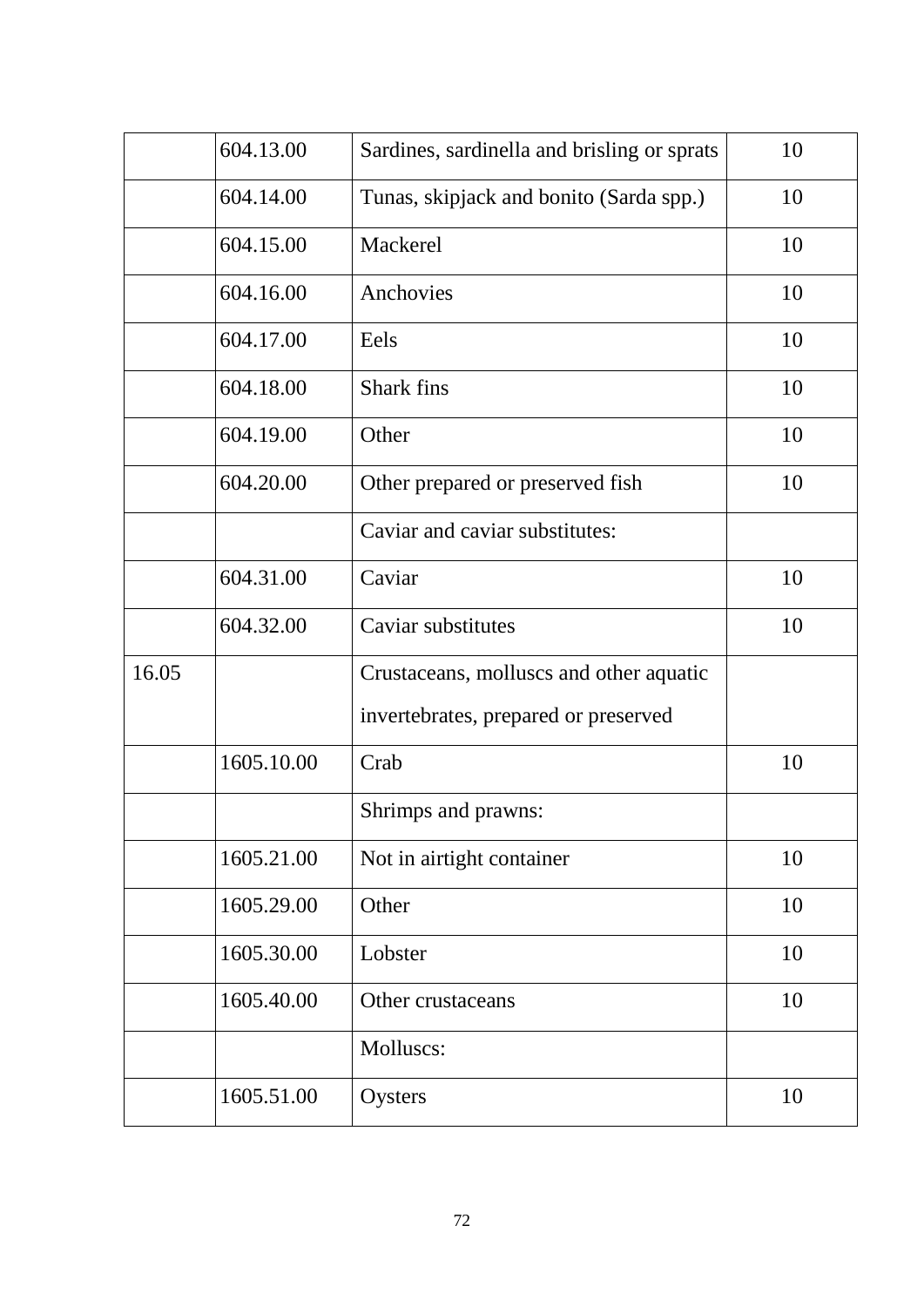|       | 1605.52.00 | Scallops, including queen scallops                                           | 10                      |
|-------|------------|------------------------------------------------------------------------------|-------------------------|
|       | 1605.53.00 | <b>Mussels</b>                                                               | 10                      |
|       | 1605.54.00 | Cuttle fish and squid                                                        | 10                      |
|       | 1605.55.00 | Octopus                                                                      | 10                      |
|       | 1605.56.00 | Clams, cockles and arkshells                                                 | 10                      |
|       | 1605.57.00 | Abalone                                                                      | 10                      |
|       | 1605.58.00 | Snails, other than sea snails                                                | 10                      |
|       | 1605.59.00 | Other                                                                        | 10                      |
|       |            | Other aquatic invertebrates:                                                 |                         |
|       | 1605.61.00 | Sea cucumbers                                                                | 10                      |
|       | 1605.62.00 | Sea urchins                                                                  | 10                      |
|       | 1605.63.00 | Jellyfish                                                                    | 10                      |
|       | 1605.69.00 | Other                                                                        | 10                      |
| 17.01 |            | Cane or beet sugar and chemically pure<br>sucrose, in solid form.            |                         |
|       |            | containing<br>Raw<br>added<br>sugar<br>not<br>flavouring or colouring matter |                         |
|       |            | Cane sugar specified in Subheading<br>Note 2 to this Chapter:                |                         |
|       | 1701.13.10 | Sakhhar (Gud and velli) (only in import)                                     | $Rs.138$ per<br>quintal |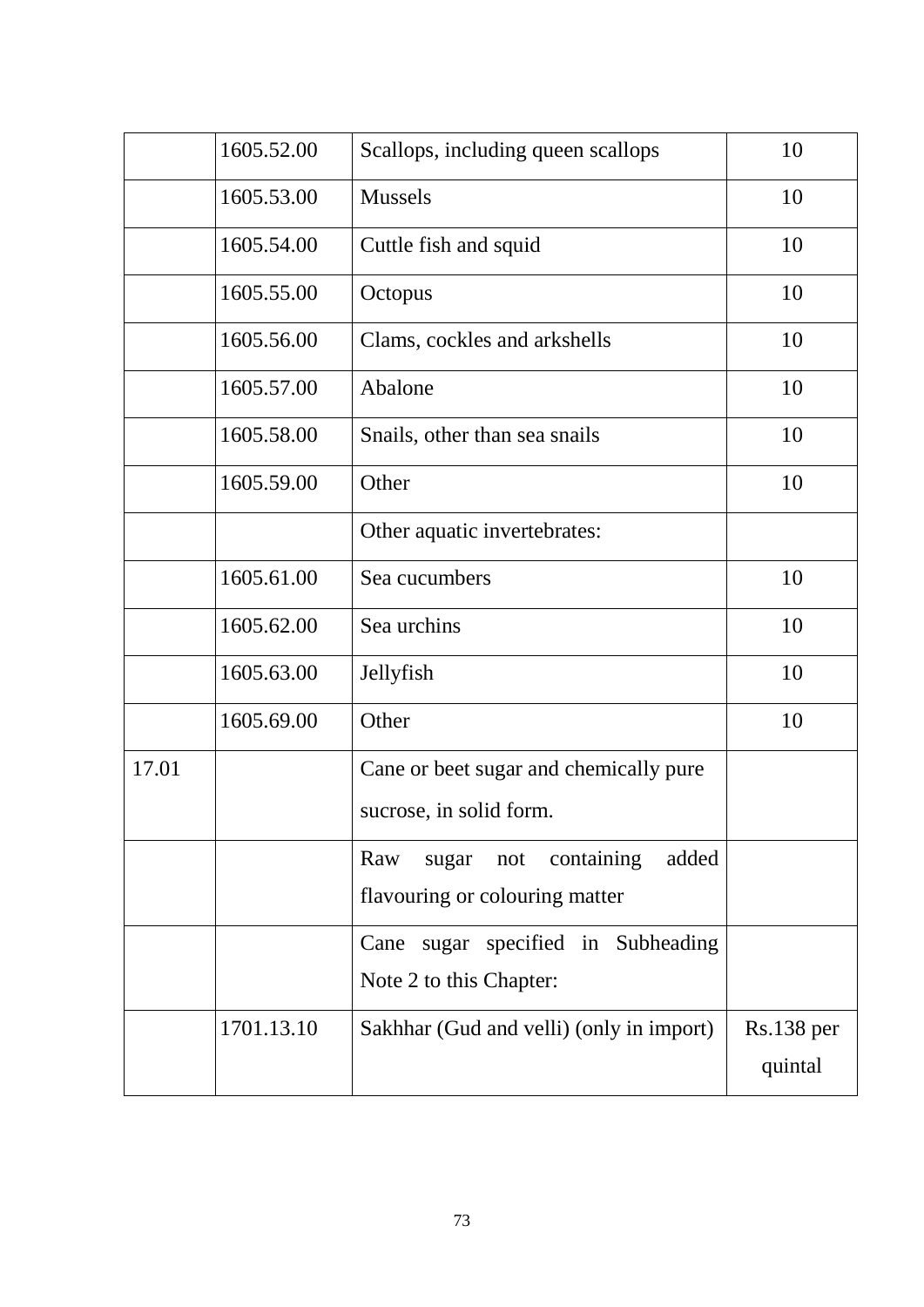|       |            | Other sugar of sugarcane                  |                   |
|-------|------------|-------------------------------------------|-------------------|
|       | 1701.14.10 | Jaggery (Gud and velli) (only in import)  | $Rs.138$ per      |
|       |            |                                           | quintal           |
| 17.03 |            | Molasses resulting from the extraction or |                   |
|       |            | refining of sugar                         |                   |
|       | 1703.10.00 | Cane molasses                             | <b>Rs.</b> 96 per |
|       |            |                                           | quntial           |
|       | 1703.90.00 | Other                                     | Rs. 96per         |
|       |            |                                           | quntial           |
| 17.04 |            | Sugar confectionery (including white      |                   |
|       |            | chocolate), not containing cocoa          |                   |
|       | 1704.10.00 | Chewing gum, whether or not sugar-        | 10                |
|       |            | coated                                    |                   |
|       | 1704.90.00 | Other                                     | 5                 |
| 18.05 | 1805.00.00 | Cocoa powder, not containing added        | 5                 |
|       |            | sugar or other sweetening matter          |                   |
| 18.06 |            | Chocolate and other food preparations     |                   |
|       |            | containing cocoa                          |                   |
|       | 1806.10.00 | Cocoa powder, containing added sugar      | 5                 |
|       |            | or other sweetening matter                |                   |
|       | 1806.20.00 | Other preparations in blocks, slabs or    | 5                 |
|       |            | bars weighing more than 2 kg or in        |                   |
|       |            | liquid, paste, powder, granular or other  |                   |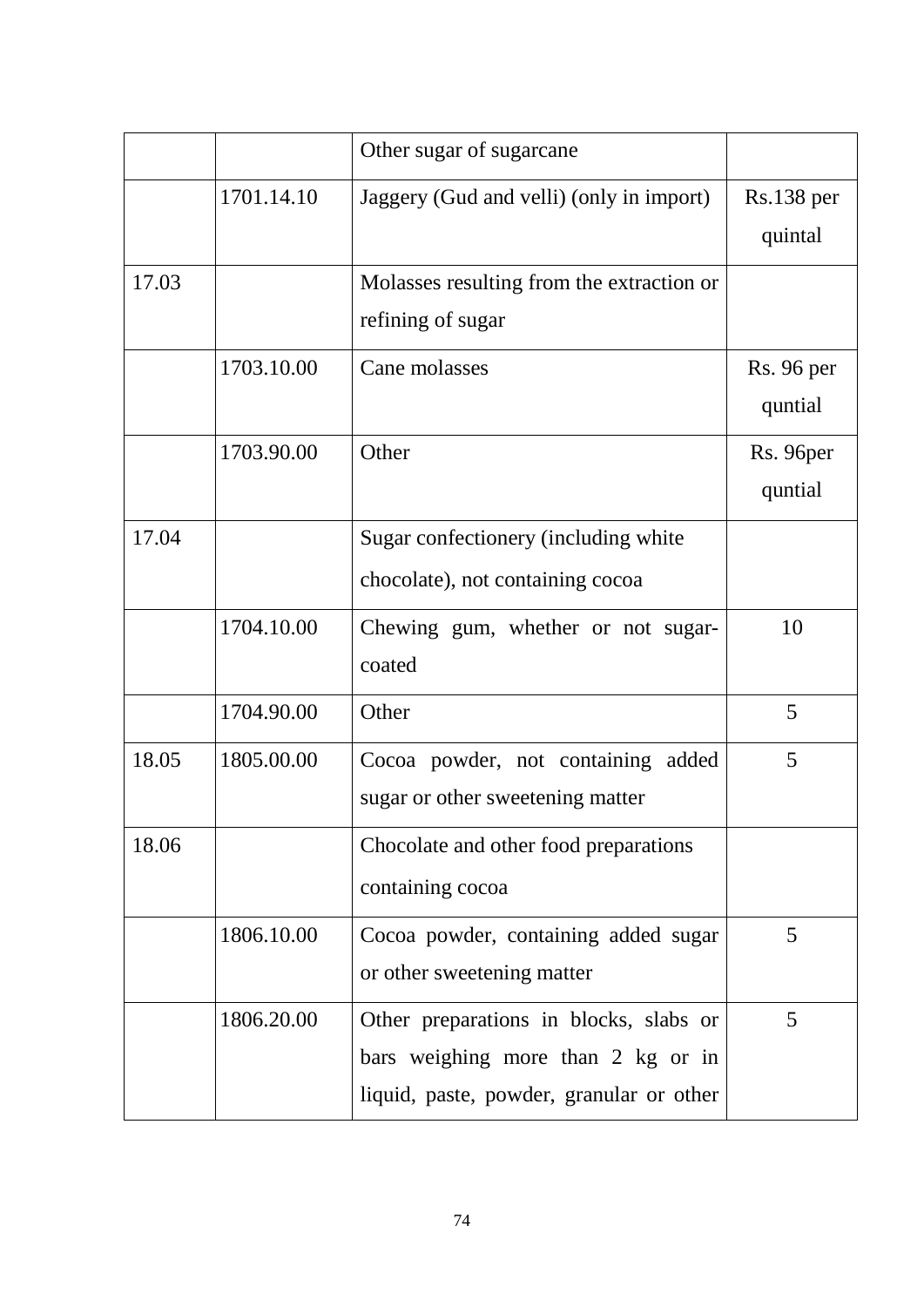|       |            | bulk form in containers or immediate                                                                                                                                                                                         |               |
|-------|------------|------------------------------------------------------------------------------------------------------------------------------------------------------------------------------------------------------------------------------|---------------|
|       |            | packings, of a content exceeding 2 kg                                                                                                                                                                                        |               |
|       |            | Other, in blocks, slabs or bars:                                                                                                                                                                                             |               |
|       | 1806.31.00 | Filled                                                                                                                                                                                                                       | 5             |
|       | 1806.32.00 | Not filled                                                                                                                                                                                                                   | 5             |
|       |            | Other                                                                                                                                                                                                                        |               |
|       | 1806.10.90 | Products under heading 19.04 having<br>more than 6 percent of coco in weight<br>or if not 6 percent but coated by<br>chocolates in calculation on<br>fully<br>defatted basis                                                 | 5             |
|       | 1806.90.90 | Other                                                                                                                                                                                                                        | 5             |
| 19.02 |            | Pasta, whether or not cooked or stuffed<br>(with meat or other Substances) or<br>otherwise prepared, such as spaghetti,<br>macaroni, noodles, lasagne, gnocchi,<br>ravioli, cannelloni; couscous, whether or<br>not prepared |               |
|       |            | Uncooked pasta, not stuffed or otherwise<br>Prepared                                                                                                                                                                         |               |
|       | 1902.11.00 | Containing eggs                                                                                                                                                                                                              | Rs. 17 per kg |
|       | 1902.19.00 | Other                                                                                                                                                                                                                        | Rs. 17 per kg |
|       | 1902.20.00 | Stuffed pasta, whether or not cooked or                                                                                                                                                                                      | Rs. 17 per kg |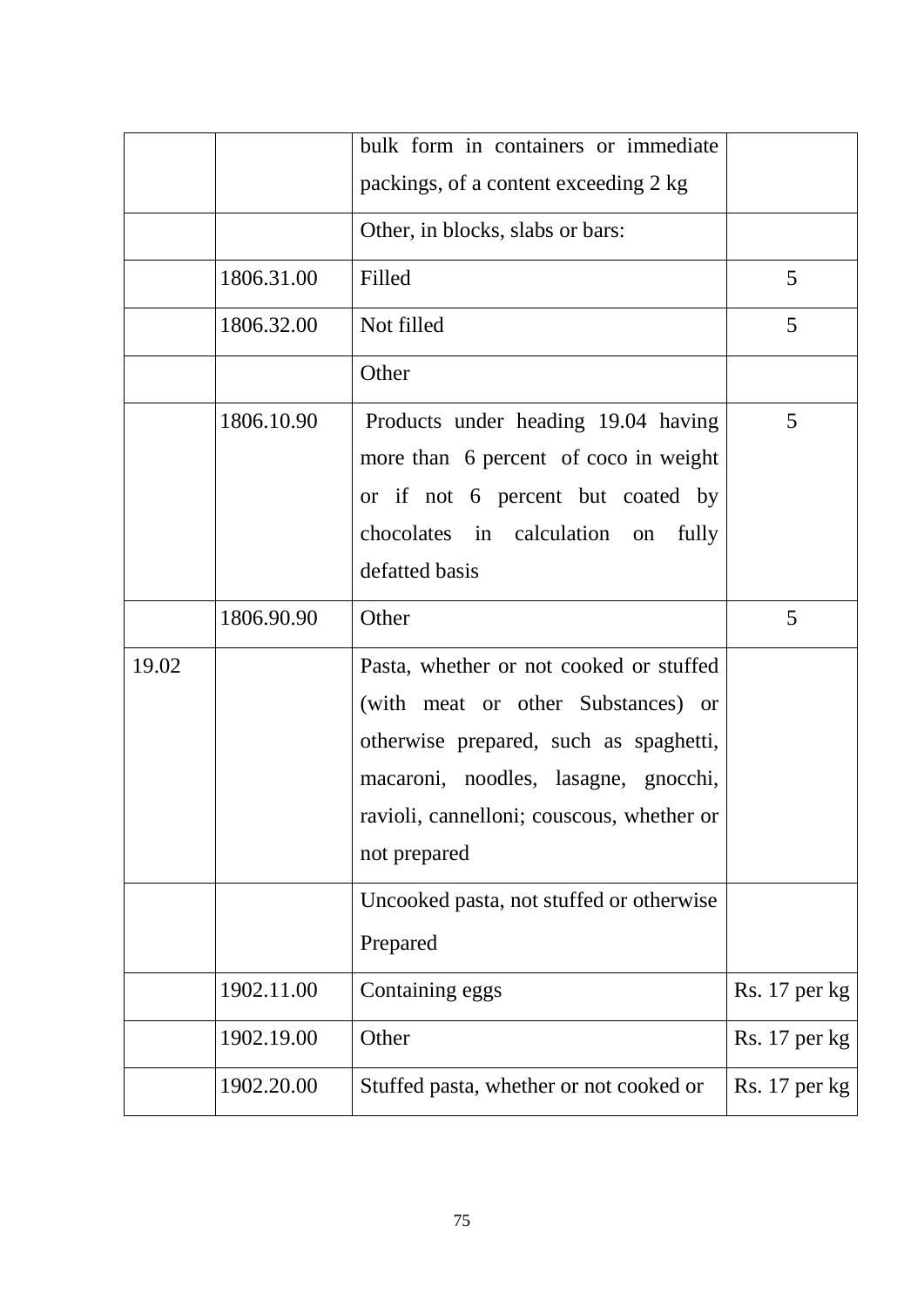|       |            | otherwise prepared                                                                                                                           |                 |
|-------|------------|----------------------------------------------------------------------------------------------------------------------------------------------|-----------------|
|       | 1902.30.00 | Other pasta                                                                                                                                  | Rs. 17 per kg   |
|       | 1902.40.00 | Couscous                                                                                                                                     | Rs. 17 per kg   |
| 19.05 |            | Substitutes<br>therefor<br>Tapioca<br>and<br>prepared from starch, in the form of<br>flakes, grains, pearls, siftings or in<br>similar forms |                 |
|       |            | Other                                                                                                                                        |                 |
|       | 1905.90.20 | kurkure, kurmure, lays, cheeseball                                                                                                           | $Rs. 17$ per kg |
|       | 1905.90.30 | chips                                                                                                                                        | 5               |
|       |            | Kurmure, food products of spicy nature<br>and other crisp savory                                                                             |                 |
|       | 1905.90.81 | Not fried                                                                                                                                    | $Rs. 17$ per kg |
|       | 1905.90.89 | others                                                                                                                                       | $Rs. 17$ per kg |
| 20.01 |            | Vegetables, fruit, nuts and other edible<br>parts of plants, prepared or preserved by<br>vinegar or acetic acid                              |                 |
|       | 2001.10.00 | Cucumbers and gherkins                                                                                                                       | 10              |
|       | 2001.90.00 | Other                                                                                                                                        | 10              |
| 20.02 |            | Tomatoes<br>prepared<br>preserved<br><b>or</b><br>otherwise than by vinegar or acetic acid                                                   |                 |
|       | 2002.10.00 | Tomatoes, whole or in pieces                                                                                                                 | 10              |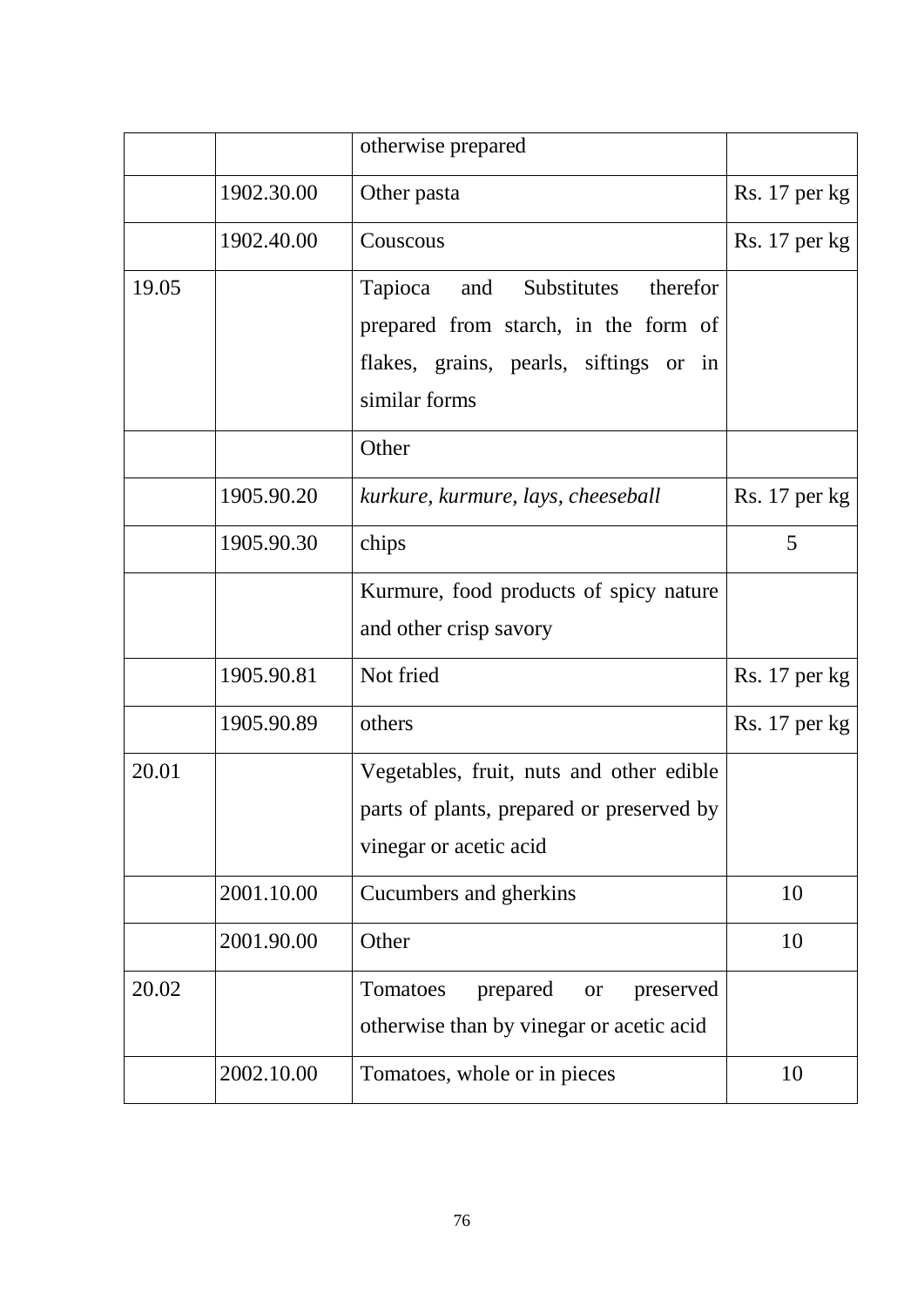|       | 2002.90.00 | Other                                                                                                                                         | 10            |
|-------|------------|-----------------------------------------------------------------------------------------------------------------------------------------------|---------------|
| 20.03 |            | Mushrooms and truffles, prepared or<br>preserved otherwise than by vinegar or<br>acetic acid                                                  |               |
|       | 2003.10.00 | Mushrooms of the genus Agaricus                                                                                                               | 10            |
|       | 2003.90.00 | Other                                                                                                                                         | 10            |
| 20.04 |            | Other vegetables prepared or preserved<br>otherwise than by vinegar or acetic acid,<br>frozen, other than products of Heading<br>20.06.       |               |
|       | 2004.10.00 | Potatoes                                                                                                                                      |               |
|       | 2004.10.10 | French fries                                                                                                                                  | 10            |
|       | 2004.10.90 | others                                                                                                                                        | 10            |
|       | 2004.90.00 | Other<br>mixtures<br>of<br>vegetables<br>and<br>vegetables                                                                                    | 10            |
| 20.05 |            | Other vegetables prepared or preserved<br>otherwise than by vinegar or acetic acid,<br>frozen, other than products of<br>not<br>Heading 20.06 |               |
|       | 2005.10.00 | Homogenised vegetables                                                                                                                        | 10            |
|       |            | Potatoes:                                                                                                                                     |               |
|       | 2005.20.10 | potato chips                                                                                                                                  | Rs. 17 per kg |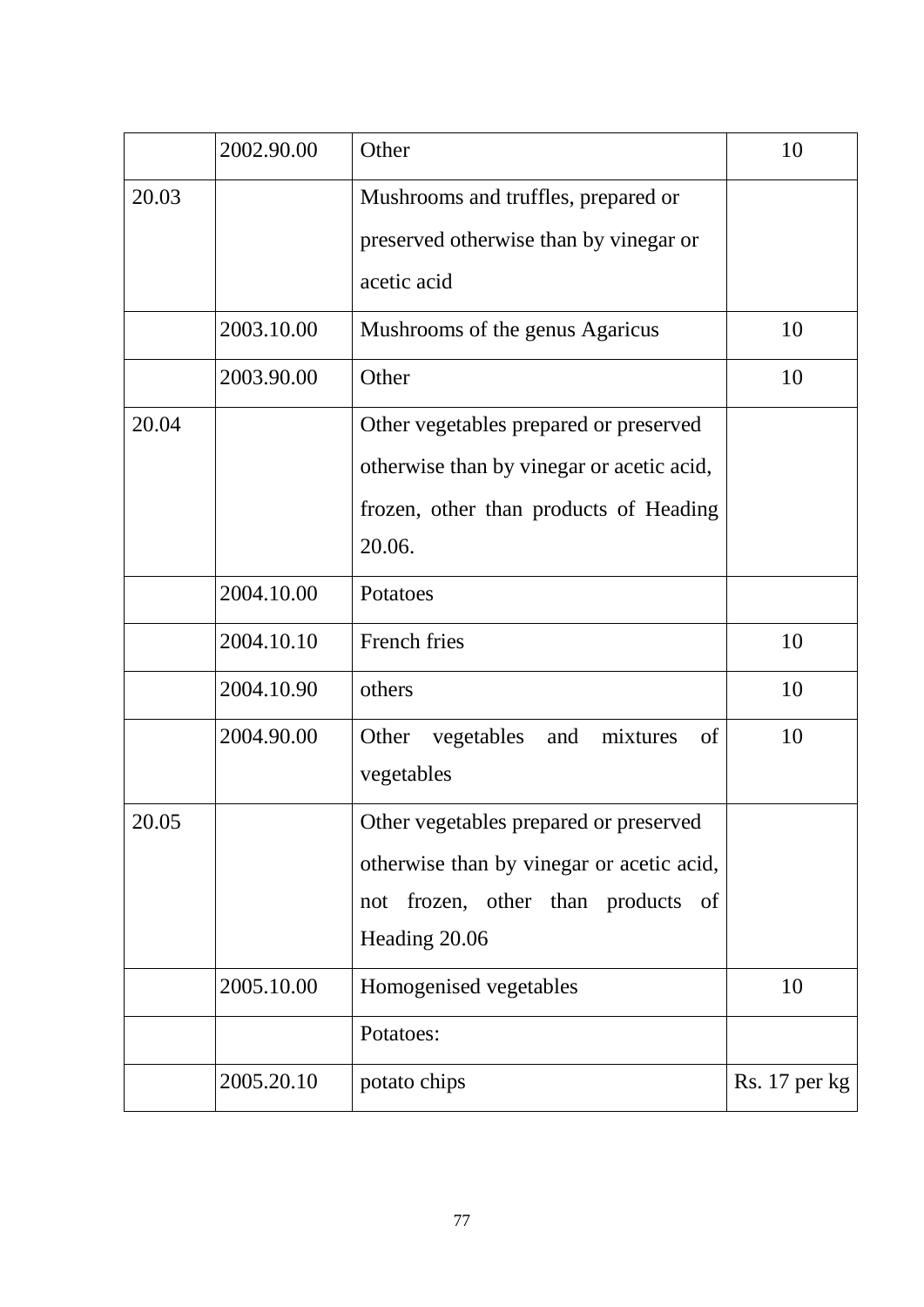|       | 2005.20.90 | Other                                                                                                                                                                            | 10 |
|-------|------------|----------------------------------------------------------------------------------------------------------------------------------------------------------------------------------|----|
|       | 2005.40.00 | Peas                                                                                                                                                                             | 10 |
|       |            | Beans (Vigna spp, Phaseolus spp.):                                                                                                                                               |    |
|       | 2005.51.00 | Beans, not shelled                                                                                                                                                               | 10 |
|       | 2005.59.00 | Other                                                                                                                                                                            | 10 |
|       | 2005.60.00 | Asparagus                                                                                                                                                                        | 10 |
|       | 2005.70.00 | Olives                                                                                                                                                                           | 10 |
|       | 2005.80.00 | Sweet corn                                                                                                                                                                       | 10 |
|       |            | Other<br>vegetables<br>and<br>mixtures<br>of<br>vegetables                                                                                                                       |    |
|       | 2005.91.00 | Bamboo shoots                                                                                                                                                                    | 10 |
|       | 2005.99.00 | Other                                                                                                                                                                            | 10 |
| 20.06 | 2006.00.00 | Vegetables, fruit, nuts, fruit-peel<br>and<br>other parts of plants, preserved by sugar<br>(drained, glace or crystallised)                                                      | 10 |
| 20.07 |            | Jams, fruit jellies, marmalades, fruit or<br>nut puree and fruit or nut pastes,<br>obtained by cooking whether or not<br>containing added sugar or<br>other<br>sweetening matter |    |
|       | 2007.10.00 | Homogenised preparations                                                                                                                                                         | 10 |
|       |            | Other:                                                                                                                                                                           |    |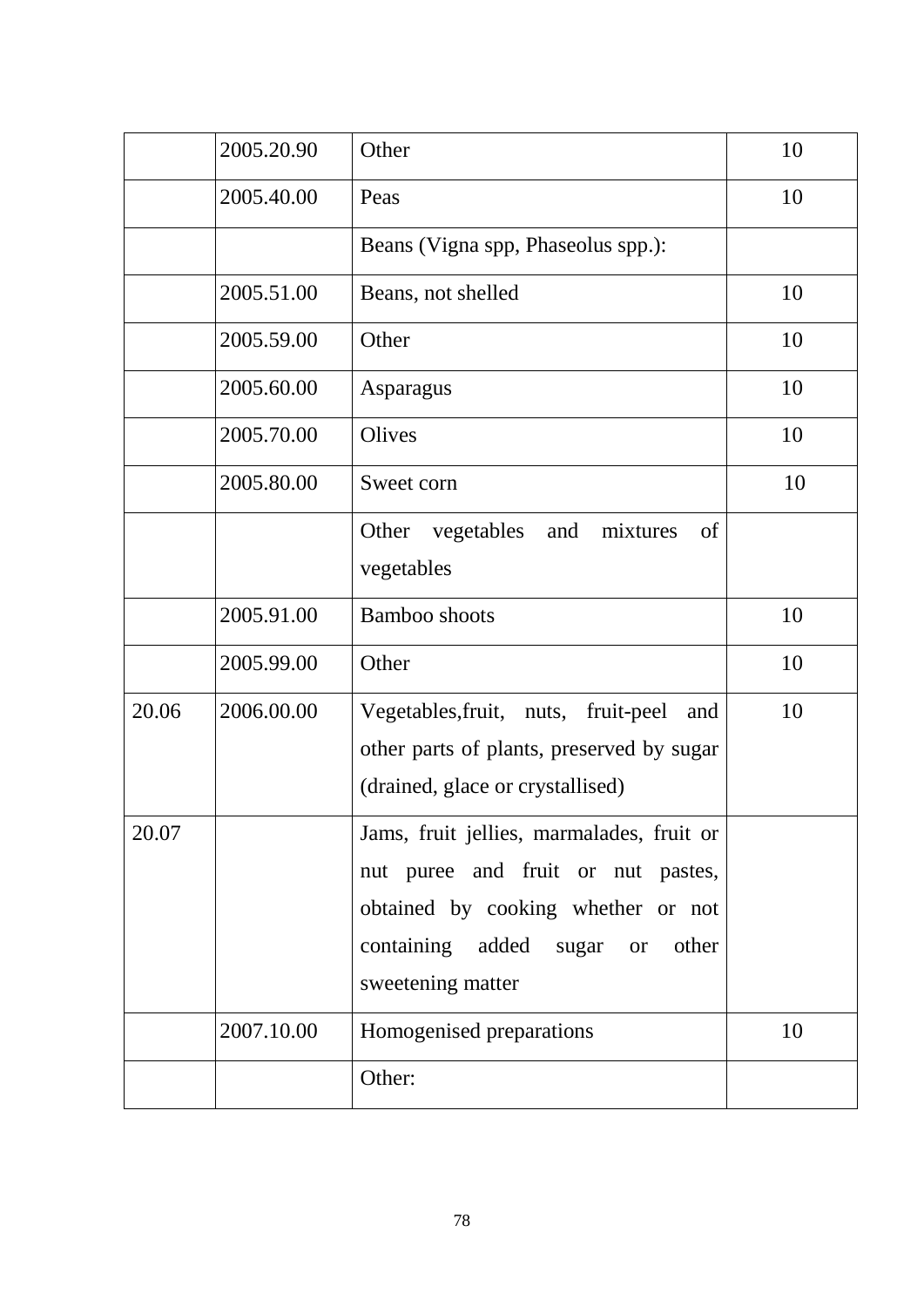|       | 2007.91.00 | Citrus fruit                                                                                                                                                                                               | 10 |
|-------|------------|------------------------------------------------------------------------------------------------------------------------------------------------------------------------------------------------------------|----|
|       | 2007.99.00 | Other                                                                                                                                                                                                      | 10 |
| 20.08 |            | Fruit, nuts and other edible parts of<br>plants, otherwise prepared or preserved,<br>whether or not containing added sugar or<br>other sweetening matter or spirit, not<br>elsewhere specified or included |    |
|       |            | Nuts, ground-nuts and other<br>seeds,<br>whether or not mixed together:                                                                                                                                    |    |
|       | 2008.11.00 | Ground-nuts                                                                                                                                                                                                | 5  |
|       |            | Other, including mixtures                                                                                                                                                                                  |    |
|       | 2008.19.10 | Dried or dried salted gram                                                                                                                                                                                 | 5  |
|       | 2008.19.20 | Dried or dried salted cashew nuts                                                                                                                                                                          | 5  |
|       | 2008.19.30 | Dried or dried salted pistachio                                                                                                                                                                            | 5  |
|       | 2008.19.40 | Dried or dried salted almond                                                                                                                                                                               | 5  |
|       | 2008.19.90 | other                                                                                                                                                                                                      | 5  |
|       | 2008.20.00 | pineapple                                                                                                                                                                                                  | 5  |
|       | 2008.30.00 | Citrus fruit                                                                                                                                                                                               | 5  |
|       | 2008.40.00 | Pears                                                                                                                                                                                                      | 5  |
|       | 2008.50.00 | Apricots                                                                                                                                                                                                   | 5  |
|       | 2008.60.00 | <b>Cherries</b>                                                                                                                                                                                            | 5  |
|       | 2008.70.00 | Peaches, including nectarines                                                                                                                                                                              | 5  |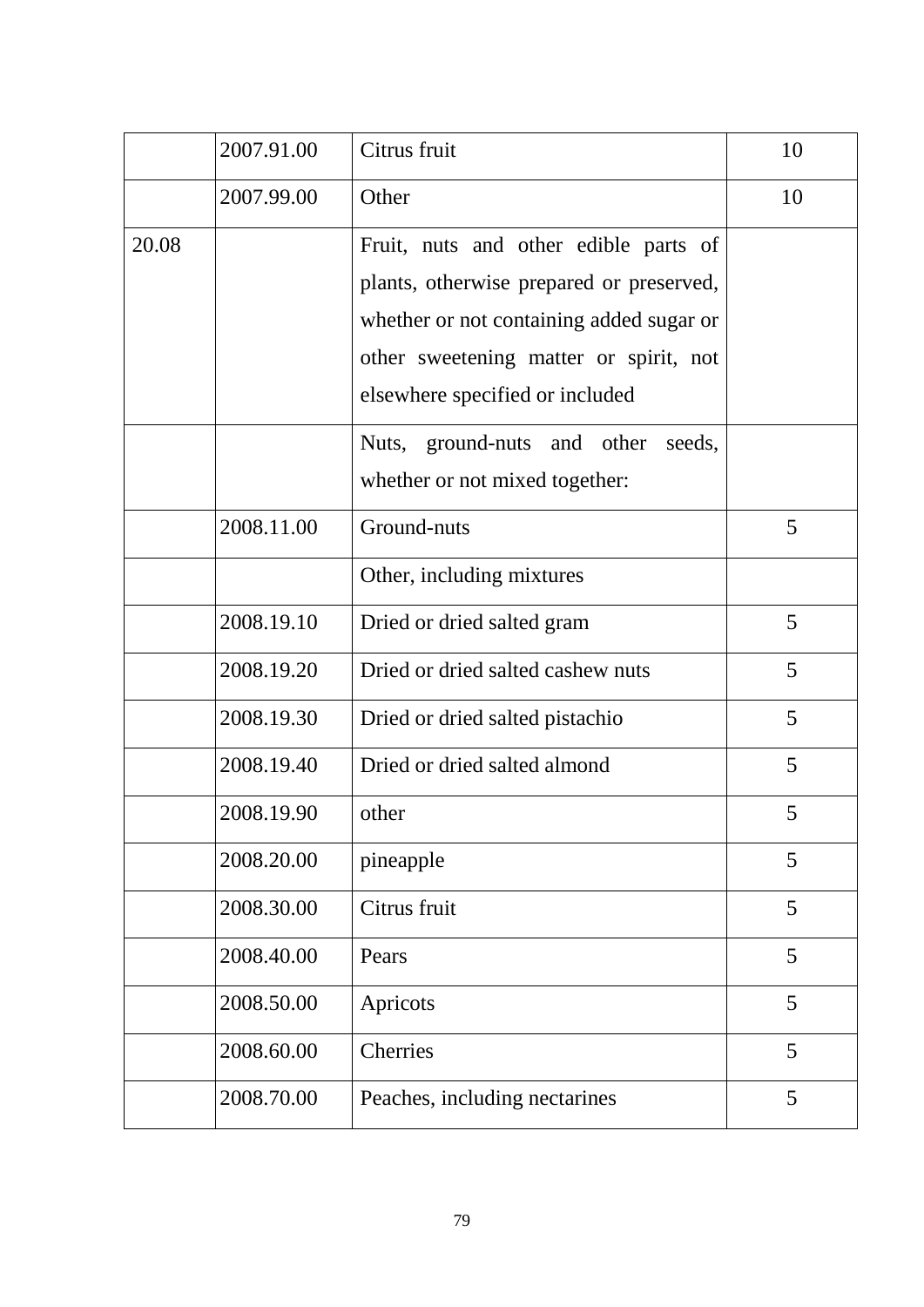|       | 2008.80.00 | Strawberries (ground berries,<br>red<br>berries)                                                                                                                                                       | 5             |
|-------|------------|--------------------------------------------------------------------------------------------------------------------------------------------------------------------------------------------------------|---------------|
|       |            | Other, including mixtures other than<br>those of Sub-Heading 2008.19:                                                                                                                                  |               |
|       | 2008.91.00 | Palm hearts                                                                                                                                                                                            | 5             |
|       | 2008.93.00 | Cranberries (Vaccinium macrocarpon,<br>Vaccinium oxycoccos, Vaccinium vitis-<br>idaea)                                                                                                                 | 5             |
|       | 2008.97.00 | <b>Mixtures</b>                                                                                                                                                                                        | 5             |
|       |            | Other                                                                                                                                                                                                  |               |
|       | 2008.99.90 | Other                                                                                                                                                                                                  | 5             |
| 20.09 |            | Fruit juices (including grape must) and<br>vegetable juices, unfermented and not<br>containing added spirit, whether or not<br>containing<br>added<br>other<br>sugar<br><b>or</b><br>sweetening matter |               |
|       |            | Orange juice:                                                                                                                                                                                          |               |
|       | 2009.11.00 | Frozen                                                                                                                                                                                                 | Rs.11 per ltr |
|       | 2009.12.00 | of a Brix value<br><b>Not</b><br>frozen,<br>not<br>exceeding 20                                                                                                                                        | Rs.11 per ltr |
|       | 2009.19.00 | Other                                                                                                                                                                                                  | Rs.11 per ltr |
|       |            | Grapefruit (including pomelo) juice                                                                                                                                                                    |               |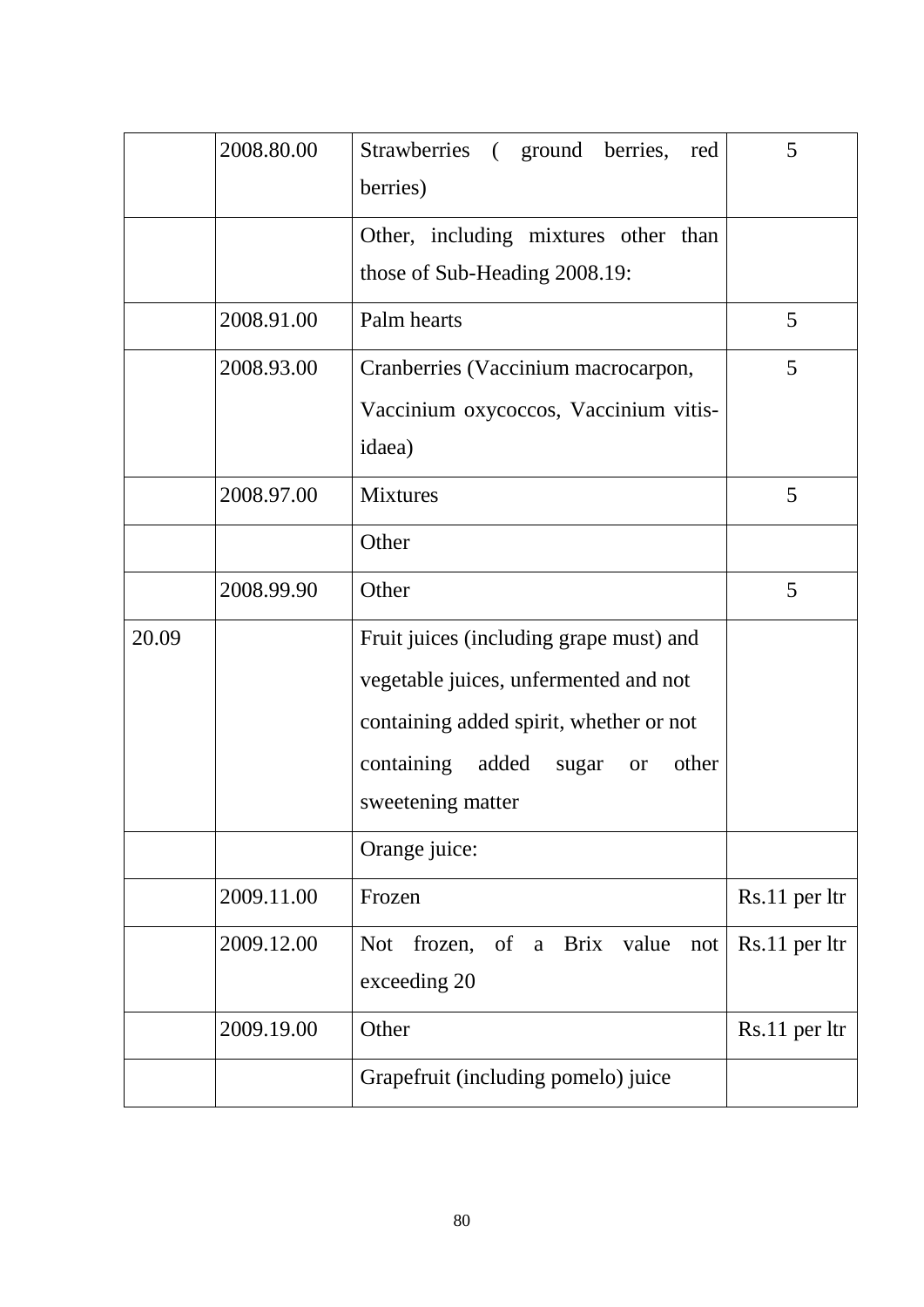| 2009.21.00 | Of a Brix value not exceeding 20                     | Rs.11 per ltr |
|------------|------------------------------------------------------|---------------|
| 2009.29.00 | Other                                                | Rs.11 per ltr |
|            | Juice of any other single citrus fruit :             |               |
| 2009.31.00 | Of a Brix value not exceeding 20                     | Rs.11 per ltr |
| 2009.39.00 | Other                                                | Rs.11 per ltr |
|            | Pineapple juice :                                    |               |
| 2009.41.00 | Of a Brix value not exceeding 20                     | Rs.11 per ltr |
| 2009.49.00 | Other                                                | Rs.11 per ltr |
| 2009.50.00 | Tomato juice                                         | Rs.11 per ltr |
|            | Grape juice (including grape must) :                 |               |
| 2009.61.00 | Of a Brix value not exceeding 30                     | Rs.11 per ltr |
| 2009.69.00 | Other                                                | Rs.11 per ltr |
|            | Apple juice :                                        |               |
| 2009.71.00 | Of a Brix value not exceeding 20                     | Rs.11 per ltr |
| 2009.79.00 | Other                                                | Rs.11 per ltr |
|            | Juice of any other single fruit or<br>vegetable:     |               |
| 2009.81.00 | Cranberry<br>(Vaccinium<br>macrocarpon,<br>Vaccinium | Rs.11 per ltr |
|            | oxycoccos, Vaccinium vitis-idaea) juice              |               |
| 2009.89.00 | Other                                                | Rs.11 per ltr |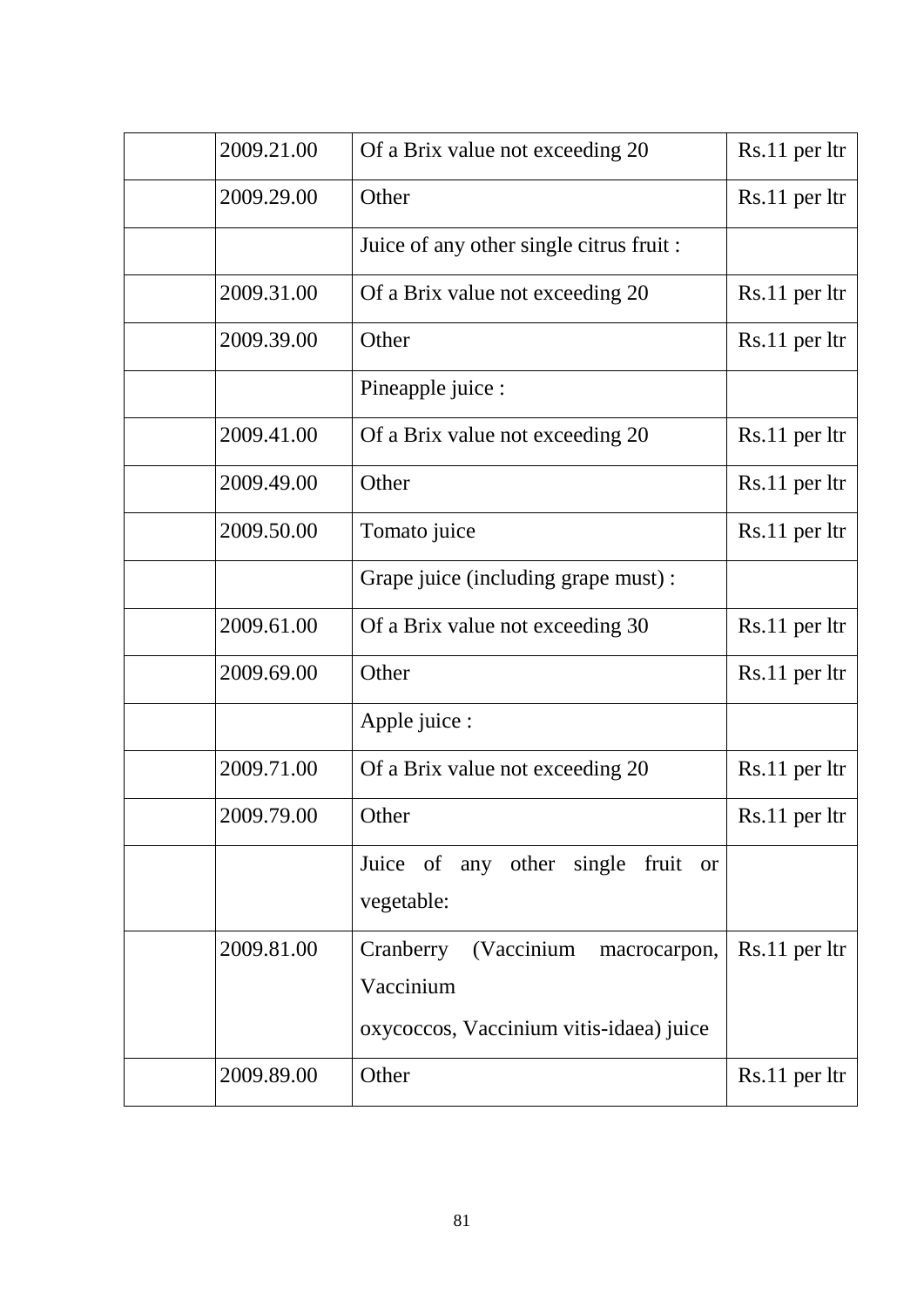|       | 2009.90.00 | Mixtures of juices                                                                                                                                                                                                                                                                | Rs.11 per ltr |
|-------|------------|-----------------------------------------------------------------------------------------------------------------------------------------------------------------------------------------------------------------------------------------------------------------------------------|---------------|
| 21.01 |            | Extracts, essences and concentrates, of<br>coffee, tea or mate and preparations with<br>a basis of these products or with a basis<br>of coffee, tea or mate; roasted chicory<br>and other roasted coffee Substitutes, and<br>extracts, essences<br>and<br>concentrates<br>thereof |               |
|       |            | Extracts, essences and concentrates of<br>coffee, and preparations with a basis of<br>these extracts, essences or concentrates<br>or with a basis of coffee                                                                                                                       |               |
|       | 2101.11.00 | Extracts, essences and concentrate                                                                                                                                                                                                                                                | 10            |
|       | 2101.12.00 | Preparations with a basis of extracts,<br>essences or concentrates or with a basis<br>of coffee                                                                                                                                                                                   | 10            |
|       | 2101.20.00 | -Extracts, essences and concentrates, of<br>tea or mate, and preparations with a<br>basis of these extracts, essences or<br>concentrates or with a basis of tea or<br>mate                                                                                                        | 10            |
|       | 2101.30.00 | asted chicory and other roasted coffee<br>Substitutes, and extracts, essences and<br>concentrates thereof                                                                                                                                                                         | 10            |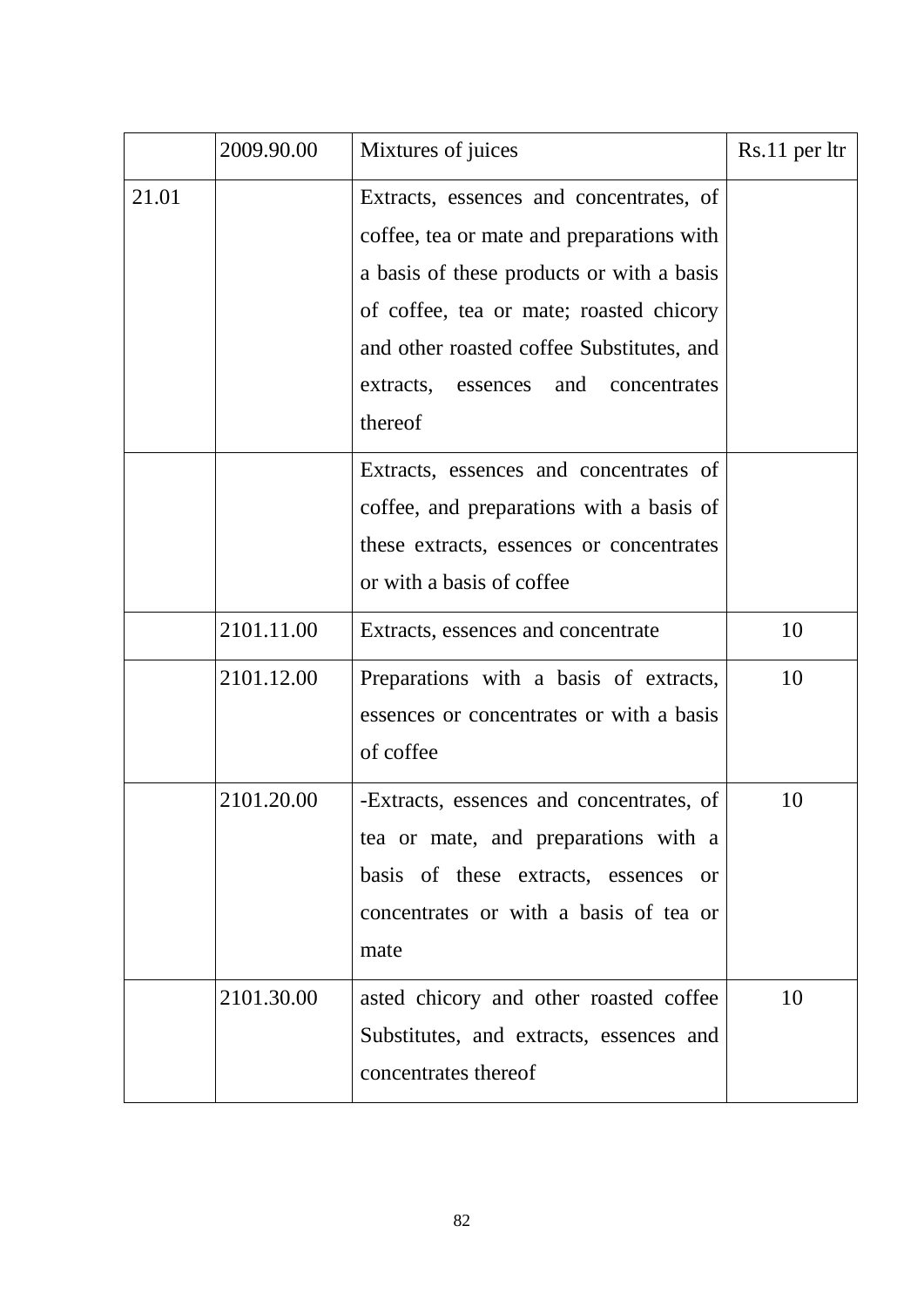| 21.05 | 2105.00.00 | ce cream and other edible ice, whether or<br>not containing cocoa. | 10              |
|-------|------------|--------------------------------------------------------------------|-----------------|
|       |            |                                                                    |                 |
| 21.06 |            | Food<br>elsewhere<br>preparations<br>not                           |                 |
|       |            | specified or included                                              |                 |
|       |            | Other                                                              |                 |
|       | 2106.90.10 | Dalmott, Papad, Salted, Bhujyia and                                | 5               |
|       |            | Chamena (titbits)                                                  |                 |
|       | 2106.90.20 | Pan Masala without Tobacco                                         | Rs 812 per kg   |
|       | 2106.90.60 | Scented areca nuts without Tobacco                                 | $Rs.281$ per kg |
| 22.02 |            | Waters, including mineral waters and                               |                 |
|       |            | aerated waters, containing added sugar                             |                 |
|       |            | or other sweetening matter or flavoured,                           |                 |
|       |            | and other non-alcoholic beverages, not                             |                 |
|       |            | including fruit or vegetable juices of                             |                 |
|       |            | Heading 20.09.                                                     |                 |
|       |            | Other                                                              |                 |
|       | 2202.91.00 | Non-alcoholic beer                                                 | Rs. 20 per ltr  |
|       |            | Other                                                              |                 |
|       | 2202.99.10 | Energy drinks                                                      | Rs. 36 per ltr  |
|       | 2202.99.90 | Other                                                              | Rs. 14 per ltr  |
| 22.03 | 2203.00.00 | Beer made from malt                                                | Rs. 198 per     |
|       |            |                                                                    | ltr             |
|       |            |                                                                    |                 |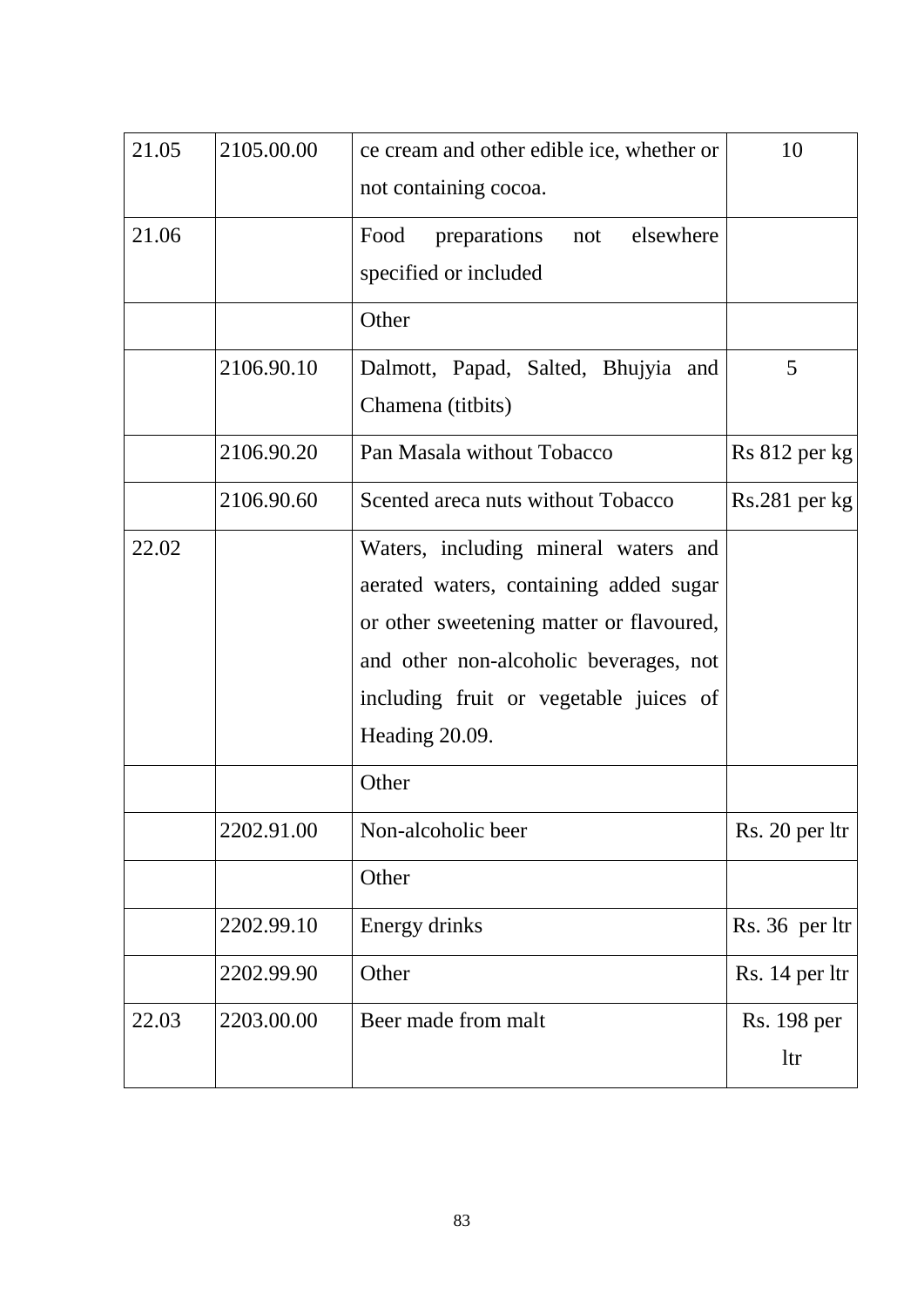| 22.04 |            | Wine of fresh grapes, including fortified |                    |
|-------|------------|-------------------------------------------|--------------------|
|       |            | wines; grape must other than that of      |                    |
|       |            | Heading 20.09.                            |                    |
|       |            | Sparkling wine                            |                    |
|       |            |                                           |                    |
|       | 2204.10.10 | Up to 12 percent alcohol (for import      | Rs. 444 per        |
|       |            | only)                                     | <b>ltr</b>         |
|       | 2204.10.20 | More than 12 percent and up to $17$       | <b>Rs.</b> 444 per |
|       |            | percent alcohol                           | <b>ltr</b>         |
|       | 2204.10.30 | More than 17 percent alcohol              | $Rs.516$ per ltr   |
|       |            | Other<br>wine;<br>with<br>grape<br>must   |                    |
|       |            | fermentation prevented or arrested by     |                    |
|       |            | the addition of alcohol:                  |                    |
|       |            | --In containers holding 2 L or less       |                    |
|       | 2204.21.10 | Up to $12$ percent alcohol (for import    | Rs. 444 per        |
|       |            | only)                                     | <b>ltr</b>         |
|       | 2204.21.20 | More than 12 percent and up to $17$       | <b>Rs.</b> 444 per |
|       |            | percent alcohol                           | <b>ltr</b>         |
|       | 2204.21.30 | More than 17 percent alcohol              | <b>Rs.</b> 516 per |
|       |            |                                           | <b>ltr</b>         |
|       |            | In containers holding more than 2 1 but   |                    |
|       |            | not more than 101                         |                    |
|       | 2204.22.10 | Up to 12 percent alcohol (for import)     | Rs. 444 per        |
|       |            | only)                                     | <b>ltr</b>         |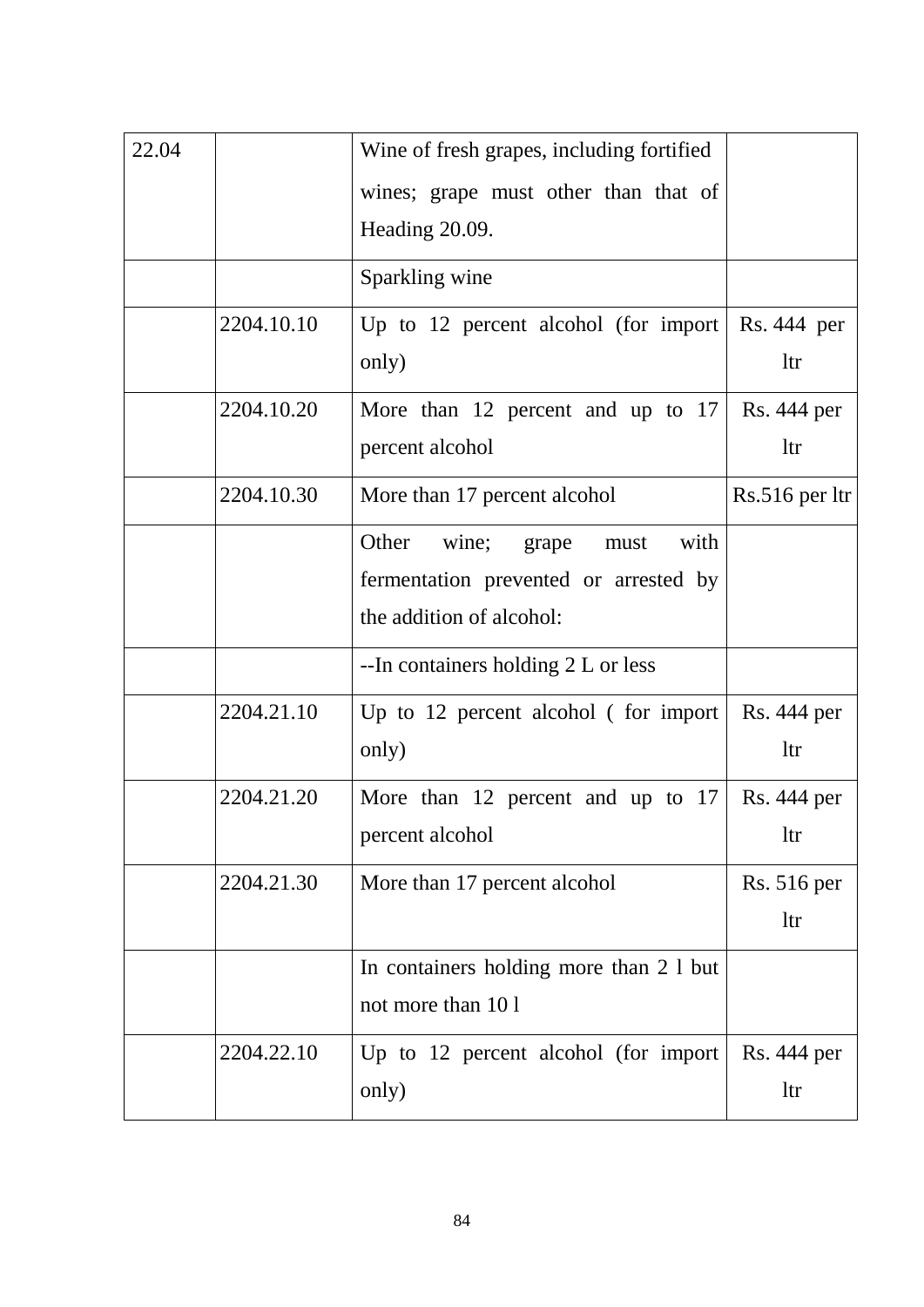|       | 2204.22.20 | More than 12 percent and up to 17                     | Rs. 444 per        |
|-------|------------|-------------------------------------------------------|--------------------|
|       |            | percent alcohol                                       | <b>ltr</b>         |
|       | 2204.22.30 | More than 17 percent alcohol                          | <b>Rs.</b> 516 per |
|       |            |                                                       | <b>ltr</b>         |
|       |            | Other                                                 |                    |
|       | 2204.29.10 | Up to $12$ percent alcohol (for import                | Rs. 444 per        |
|       |            | only)                                                 | <b>ltr</b>         |
|       | 2204.29.20 | More than 12 percent and up to 17                     | Rs. 444 per        |
|       |            | percent alcohol                                       | <b>ltr</b>         |
|       | 2204.29.30 | More than 17 percent alcohol                          | Rs. 516 per        |
|       |            |                                                       | <b>ltr</b>         |
|       |            | Other grape must:                                     |                    |
|       | 2204.30.10 | Up to 12 percent alcohol                              | Rs. 444 per        |
|       |            |                                                       | <b>ltr</b>         |
|       | 2204.30.20 | More than 12 percent and up to 17                     | Rs. 444 per        |
|       |            | percent alcohol                                       | <b>ltr</b>         |
|       | 2204.30.30 | More than 17 percent alcohol                          | Rs. 516 per        |
|       |            |                                                       | <b>ltr</b>         |
| 22.05 |            | Vermouth and other wine of fresh grapes               |                    |
|       |            | flavoured<br>with plants<br>aromatic<br><sub>or</sub> |                    |
|       |            | substances                                            |                    |
|       |            | In containers holding 2 L or less                     |                    |
|       | 2205.10.10 | Up to 12 percent alcohol (for import                  | Rs. 444 per        |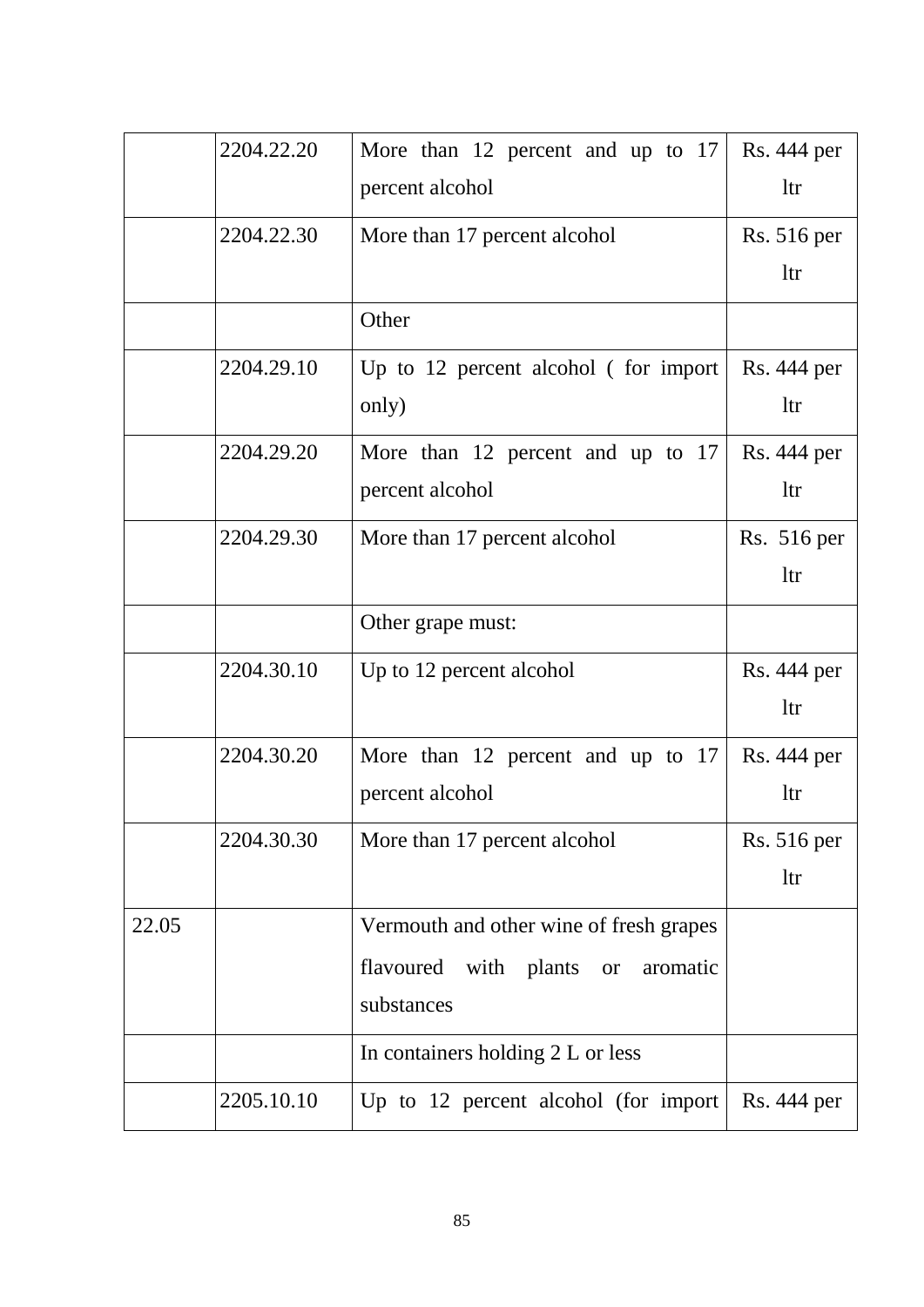|       |            | only)                                                                                                                                                                                                                  | <b>ltr</b>                |
|-------|------------|------------------------------------------------------------------------------------------------------------------------------------------------------------------------------------------------------------------------|---------------------------|
|       | 2205.10.20 | More than 12 percent and up to 17<br>percent alcohol                                                                                                                                                                   | Rs. 444 per<br><b>ltr</b> |
|       | 2205.10.30 | More than 17 percent alcohol                                                                                                                                                                                           | Rs. 516 per<br><b>ltr</b> |
|       |            | Other                                                                                                                                                                                                                  |                           |
|       | 2205.90.10 | Up to 12 percent alcohol (for import<br>only)                                                                                                                                                                          | Rs. 444 per<br><b>ltr</b> |
|       | 2205.90.20 | More than 12 percent and up to 17<br>percent alcohol                                                                                                                                                                   | Rs. 444 per<br><b>ltr</b> |
|       | 2205.90.30 | More than 17 percent alcohol                                                                                                                                                                                           | Rs. 516 per<br>ltr        |
| 22.06 |            | Other fermented beverages (for example,<br>cider, perry, mead, saké); mixtures of<br>fermented beverages and mixtures of<br>fermented beverages and non-alcoholic<br>beverages, not elsewhere specified or<br>included |                           |
|       | 2206.00.10 | Chhayang (Country Beer)                                                                                                                                                                                                | Rs. 43 per ltr            |
|       | 2206.00.20 | Champagne, sherry, mid, perry, cider $\left  \text{Rs. 516per} \right $<br>produced abroad                                                                                                                             |                           |
|       | 2206.00.30 | Cider produced domestically (shake)                                                                                                                                                                                    | Rs. 516 per 1tr           |
|       | 2206.00.40 | Liquor,<br>cocktail                                                                                                                                                                                                    | Rs. 516 per               |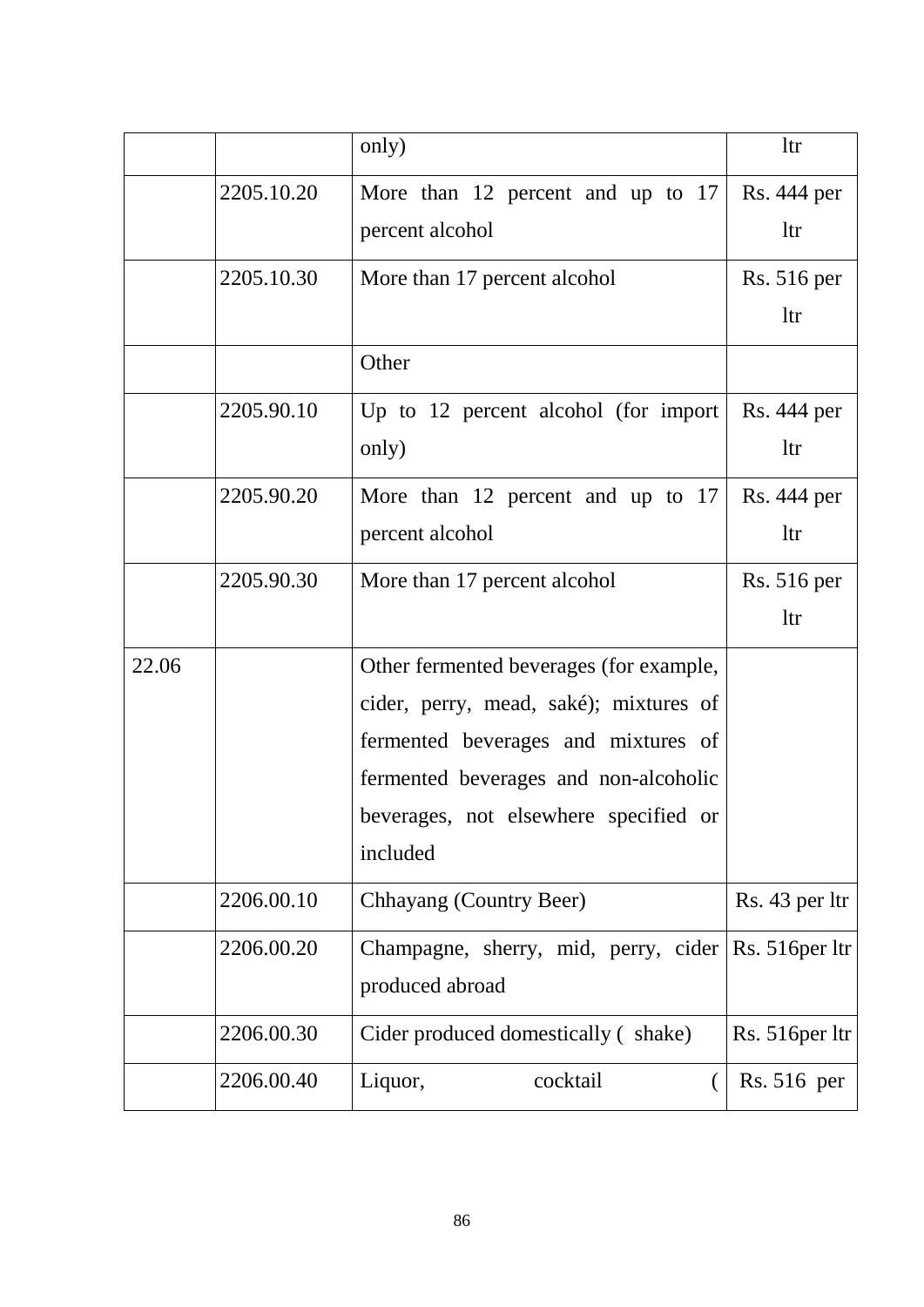|       |            | alcoholic/alcoholic/nonalcoholic             | <b>ltr</b>         |
|-------|------------|----------------------------------------------|--------------------|
|       |            | mixture) and other fermented liquor          |                    |
|       |            | having more than 17% of alcohol              |                    |
|       | 2206.00.90 | Other                                        | <b>Rs.</b> 516 per |
|       |            |                                              | <b>ltr</b>         |
| 22.07 |            | Undenatured ethyl alcohol of<br>an           |                    |
|       |            | alcoholic strength by volume of 80%          |                    |
|       |            | vol. or higher;                              |                    |
|       |            | alcohol and other<br>ethyl<br>spirits,       |                    |
|       |            | denatured, of any strength                   |                    |
|       |            | Undenatured ethyl alcohol of<br>an           |                    |
|       |            | alcoholic strength by volume of 80%          |                    |
|       |            | vol. or higher                               |                    |
|       | 2207.10.10 | Undenatured ethyl alcohol                    | Rs. 70 per ltr     |
|       | 2207.10.20 | Rectified spirit to be used as raw           | Rs. 70 per ltr     |
|       |            | material of liquor having 80 percent or      |                    |
|       |            | more volume of alcohol                       |                    |
|       | 2207.10.30 | E.N.A. (extra neutral alcohol)               | Rs. 76 per ltr     |
|       | 2207.10.40 | Enhydrous ethanol (having more than 99       | Rs. 9 per ltr      |
|       |            | percent alcohol)                             |                    |
|       | 2207.10.90 | others                                       | Rs. 76 per ltr     |
|       |            | Ethyl<br>alcohol<br>and<br>other<br>spirits, |                    |
|       |            | denatured, of any strength                   |                    |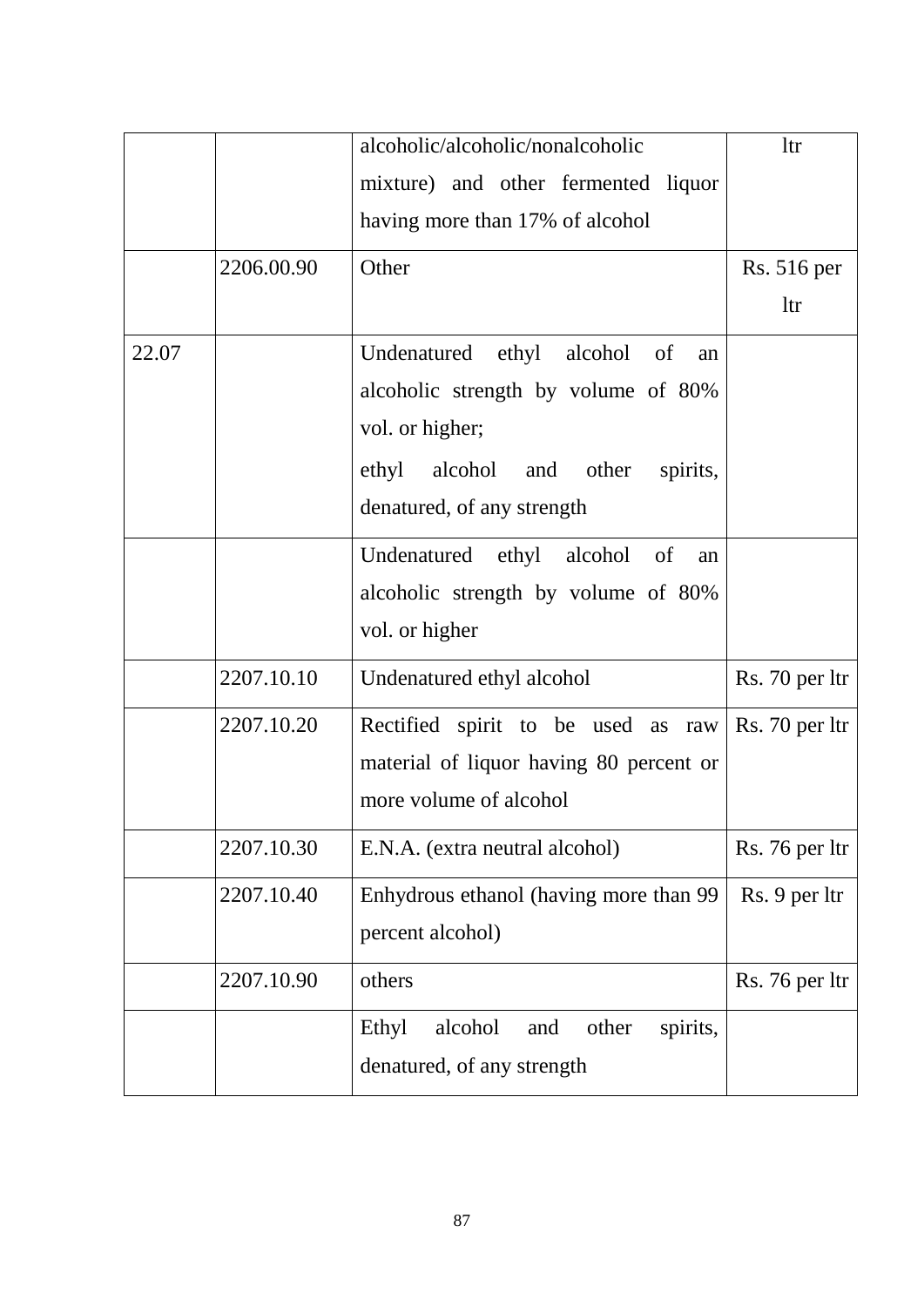|       | 2207.20.10 | Denatured spirit (having alcohol of 80 to<br>99 percent)                                                                                              | Rs. 20 per ltr                                              |
|-------|------------|-------------------------------------------------------------------------------------------------------------------------------------------------------|-------------------------------------------------------------|
|       | 2207.20.90 | others                                                                                                                                                | Rs. 76 per ltr                                              |
| 22.08 |            | Undenatured<br>ethyl<br>alcohol of<br>an<br>alcoholic strength by volume of less than<br>80% vol; spirits, liqueurs and other<br>spirituous beverages |                                                             |
|       |            | Spirits obtained by distilling grape wine<br>or grape marc:                                                                                           |                                                             |
|       | 2208.20.10 | All kinds of alcoholic fluids including<br>spirits used as raw material of wine or<br>brandy                                                          | Rs. 198 per<br><b>ltr</b>                                   |
|       |            | Other                                                                                                                                                 |                                                             |
|       | 2208.20.91 | Readymade liquor of 15 u.p. power<br>(having 48.5 percent alcohol)                                                                                    | Rs.1592/- per<br><b>ltr</b><br>$Rs.1872/-$ per<br>$LP$ ltr  |
|       | 2208.20.92 | Readymade liquor of 25 u.p. power<br>(having 42.8 percent alcohol)                                                                                    | <b>Rs.1188</b> per<br><b>ltr</b><br>Rs.1584 per<br>$LP$ ltr |
|       | 2208.20.93 | Readymade liquor of 30 u.p. power<br>(having 39.94 percent alcohol)                                                                                   | $Rs.1105$ per<br><b>ltr</b>                                 |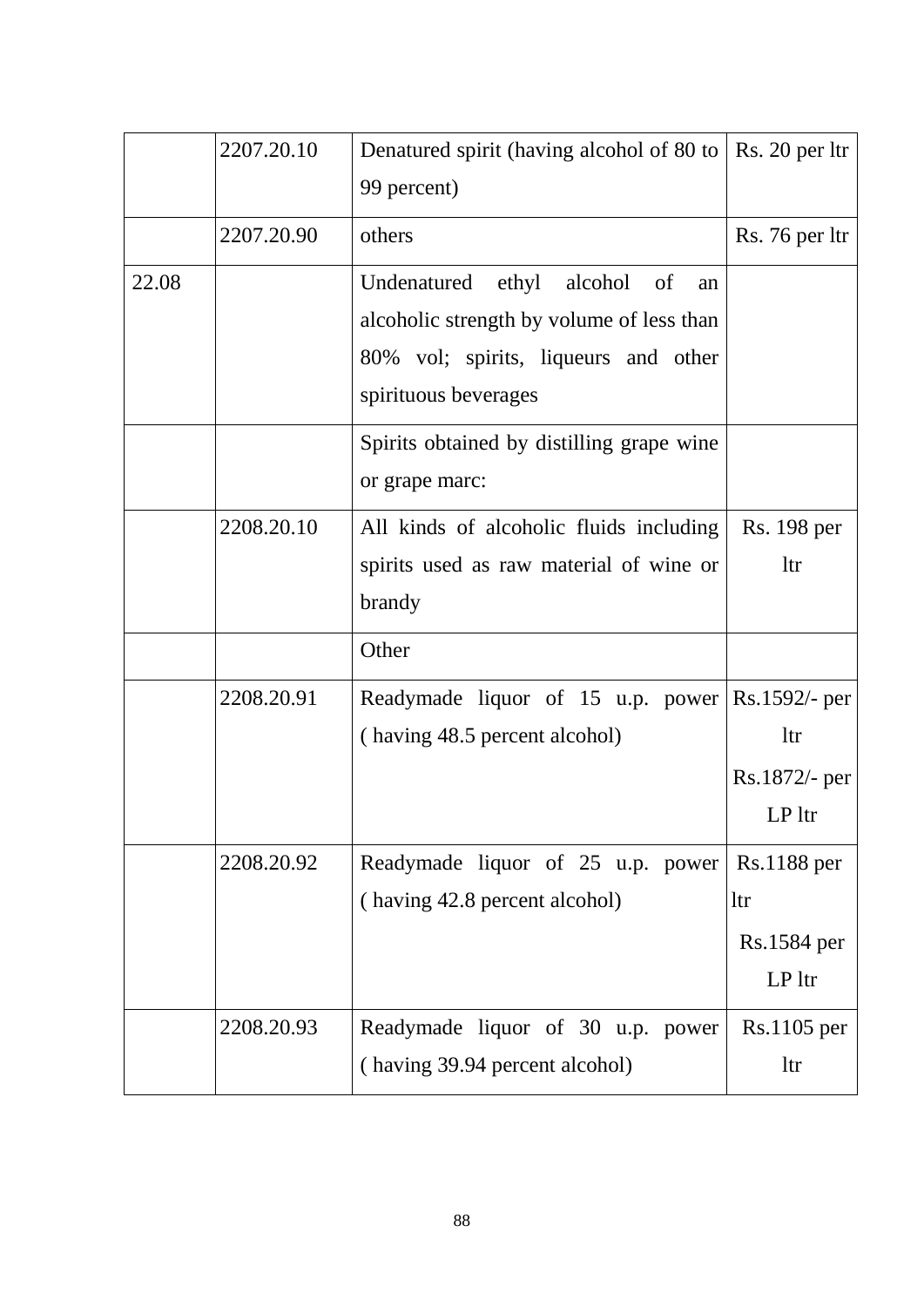|            |                                          | Rs.1578 per    |
|------------|------------------------------------------|----------------|
|            |                                          | $LP$ ltr       |
| 2208.20.99 | others                                   | Rs.1592 per    |
|            |                                          | <b>ltr</b>     |
|            |                                          | Rs.1872 per    |
|            |                                          | $LP$ ltr       |
|            | whiskeys                                 |                |
| 2208.30.10 | Spirit to use as raw material of whiskey | Rs.198 per ltr |
|            | others                                   |                |
| 2208.30.91 | Readymade liquor of 15 u.p. power        | Rs.1592 per    |
|            | (having 48.5 percent alcohol)            | <b>ltr</b>     |
|            |                                          | Rs.1872 per    |
|            |                                          | $LP$ ltr       |
| 2208.30.92 | Readymade liquor of 25 u.p. power        | Rs.1188 per    |
|            | (having 42.8 percent alcohol)            | <b>ltr</b>     |
|            |                                          | Rs.1584 per    |
|            |                                          | LP ltr         |
| 2208.30.93 | Readymade liquor of 30 u.p. power        | Rs.1105 per    |
|            | (having 39.94 percent alcohol)           | ltr            |
|            |                                          | Rs.1578 per    |
|            |                                          | $LP$ ltr       |
| 2208.30.99 | others                                   | Rs.1592 per    |
|            |                                          | ltr            |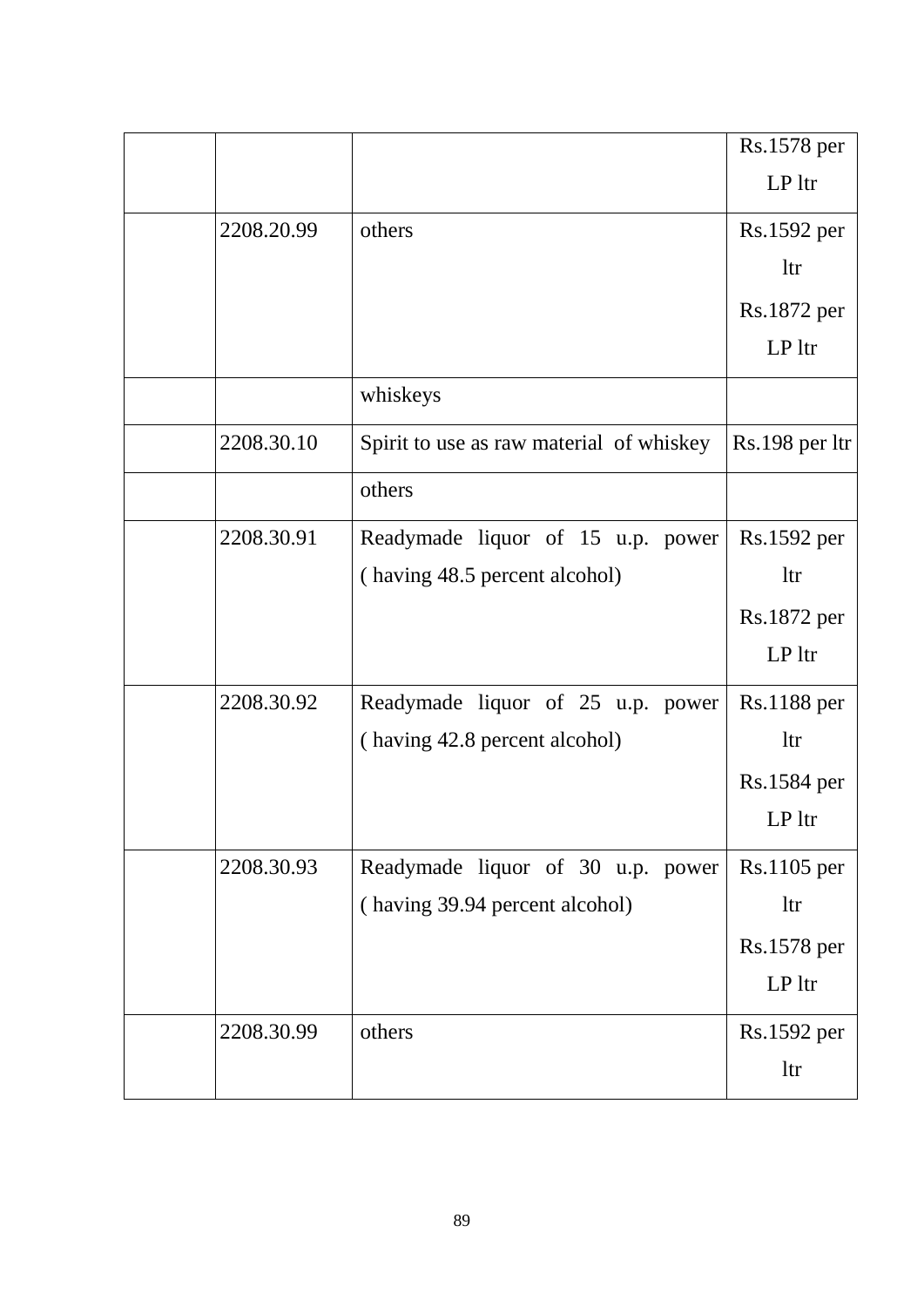|            |                                                                                   | Rs.1872 per  |
|------------|-----------------------------------------------------------------------------------|--------------|
|            |                                                                                   | $LP$ ltr     |
|            | Rum and other spirits obtained by                                                 |              |
|            | distilling fermented sugar-cane products                                          |              |
| 2208.40.10 | Alcoholic fluids including spirits used as                                        | Rs. 198 per  |
|            | raw materials of Rum and other spirits                                            | <b>ltr</b>   |
|            | obtained by distilling fermented sugar-                                           |              |
|            | cane products                                                                     |              |
|            | Other                                                                             |              |
| 2208.40.91 | Readymade liquor of 15 u.p. power                                                 | Rs.1592 per  |
|            | (having 48.5 percent alcohol)                                                     | ltr Rs.1872  |
|            |                                                                                   | per LP ltr   |
| 2208.40.92 | Readymade liquor of 25 u.p. power                                                 | Rs.1188 per  |
|            | (having 42.8 percent alcohol)                                                     | ltr Rs.1584  |
|            |                                                                                   | per LP ltr   |
| 2208.40.93 | Readymade liquor of 30 u.p. power                                                 | $Rs1105$ per |
|            | (having 39.94 percent alcohol)                                                    | ltr Rs.1578  |
|            |                                                                                   | per LP ltr   |
| 2208.40.99 | others                                                                            | Rs.1592 per  |
|            |                                                                                   | ltr Rs.1872  |
|            |                                                                                   | per LP ltr   |
|            | Gin and Geneva:                                                                   |              |
| 2208.50.10 | Alcoholic fluids including spirits used as $\left  \text{Rs.198 per lit} \right $ |              |
|            | raw materials of Gin and Geneva                                                   |              |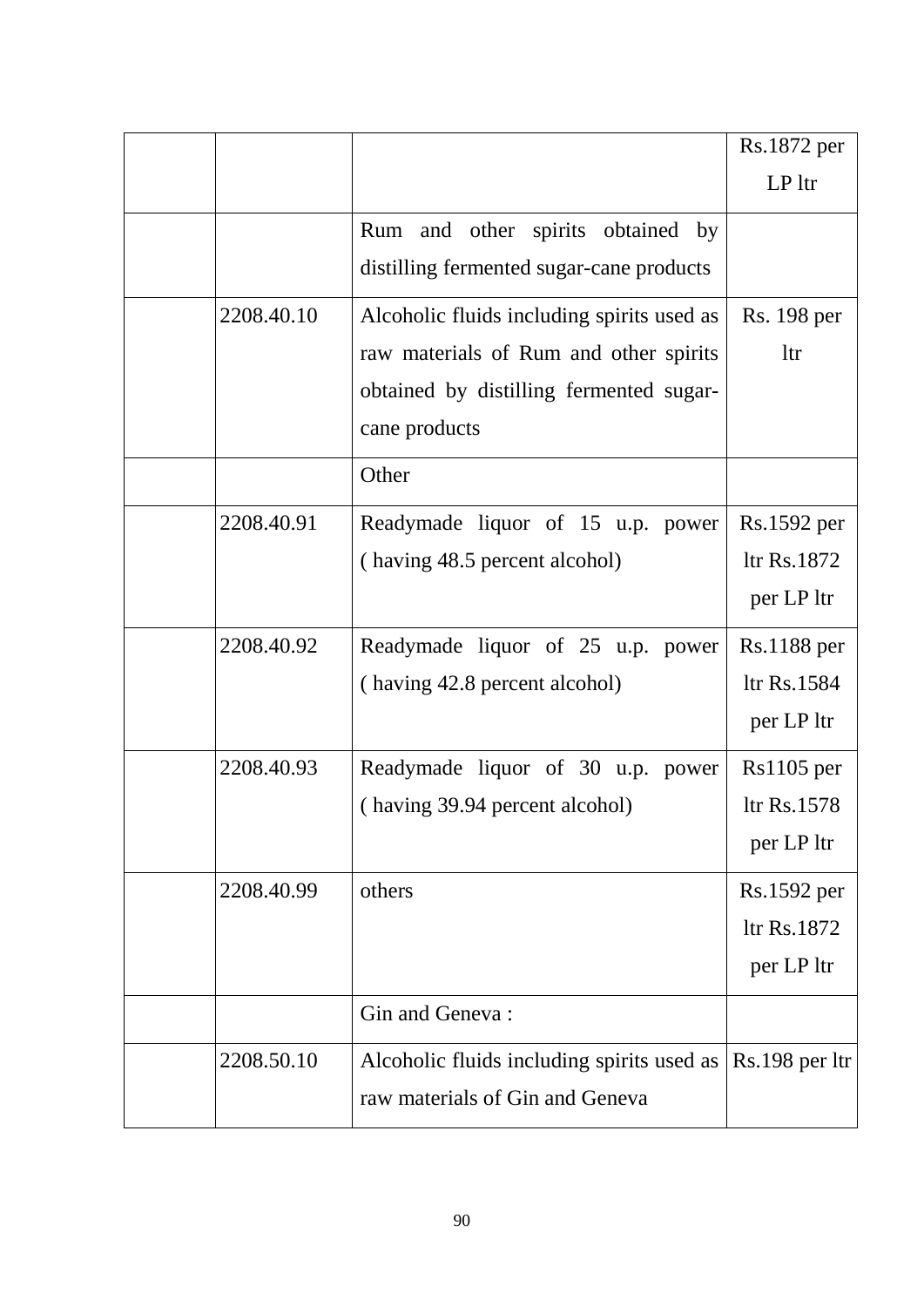|            | Other                                                     |               |
|------------|-----------------------------------------------------------|---------------|
| 2208.50.91 | Readymade liquor of 15 u.p. power                         | Rs.1592 per   |
|            | (having 48.5 percent alcohol)                             | <b>ltr</b>    |
|            |                                                           | Rs.1872 per   |
|            |                                                           | LP ltr        |
| 2208.50.92 | Readymade liquor of 25 u.p. power                         | Rs.1188 per   |
|            | (having 42.8 percent alcohol)                             | <b>ltr</b>    |
|            |                                                           | Rs.1584 per   |
|            |                                                           | $LP$ ltr      |
| 2208.50.93 | Readymade liquor of 30 u.p. power                         | $Rs.1105$ per |
|            | (having 39.94 percent alcohol)                            | <b>ltr</b>    |
|            |                                                           | Rs.1578 per   |
|            |                                                           | $LP$ ltr      |
| 2208.50.99 | other                                                     | Rs.1592 per   |
|            |                                                           | <b>ltr</b>    |
|            |                                                           | Rs.18720 per  |
|            |                                                           | $LP$ ltr      |
|            | Vodka                                                     |               |
| 2208.60.10 | Alcoholic fluids including spirits used as Rs.198 per ltr |               |
|            | raw materials of Vodka                                    |               |
|            | Other                                                     |               |
| 2208.60.91 | Readymade liquor of 15 u.p. power                         | Rs.1592 per   |
|            | (having 48.5 percent alcohol)                             | <b>ltr</b>    |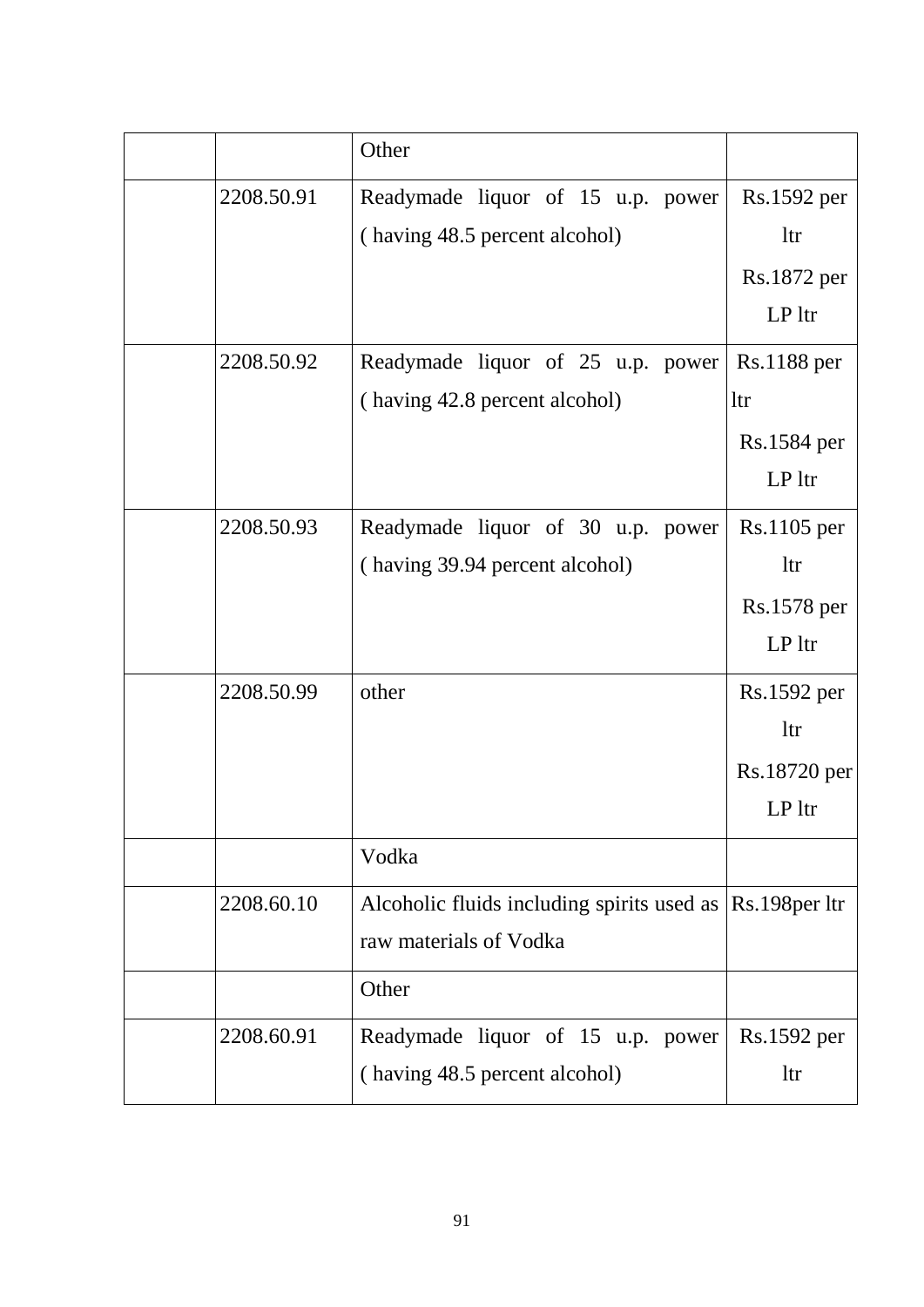|            |                                               | Rs.1872 per     |
|------------|-----------------------------------------------|-----------------|
|            |                                               | LP ltr          |
| 2208.60.92 | Readymade liquor of 25 u.p. power Rs.1188 per |                 |
|            | (having 42.8 percent alcohol)                 | <b>ltr</b>      |
|            |                                               | Rs.1584 per     |
|            |                                               | $LP$ ltr        |
| 2208.60.93 | Readymade liquor of 30 u.p. power             | $Rs.1105$ per   |
|            | (having 39.94 percent alcohol)                | <b>ltr</b>      |
|            |                                               | Rs.1578 per     |
|            |                                               | $LP$ ltr        |
| 2208.60.99 | other                                         | Rs.1592 per     |
|            |                                               | <b>ltr</b>      |
|            |                                               | Rs.1872 per     |
|            |                                               | $LP$ ltr        |
|            | Liquors and cordials                          |                 |
| 2208.70.10 | Alcoholic fluids including spirits used as    | Rs.198 per 1tr  |
|            | raw materials of Liqueurs and cordials        |                 |
|            | Other                                         |                 |
| 2208.70.91 | Readymade liquor of 15 u.p. power             | Rs.1592 per     |
|            | (having 48.5 percent alcohol)                 | <b>ltr</b>      |
|            |                                               | Rs.1872 per     |
|            |                                               | LP <sup>1</sup> |
| 2208.70.92 | Readymade liquor of 25 u.p. power             | Rs.1188 per     |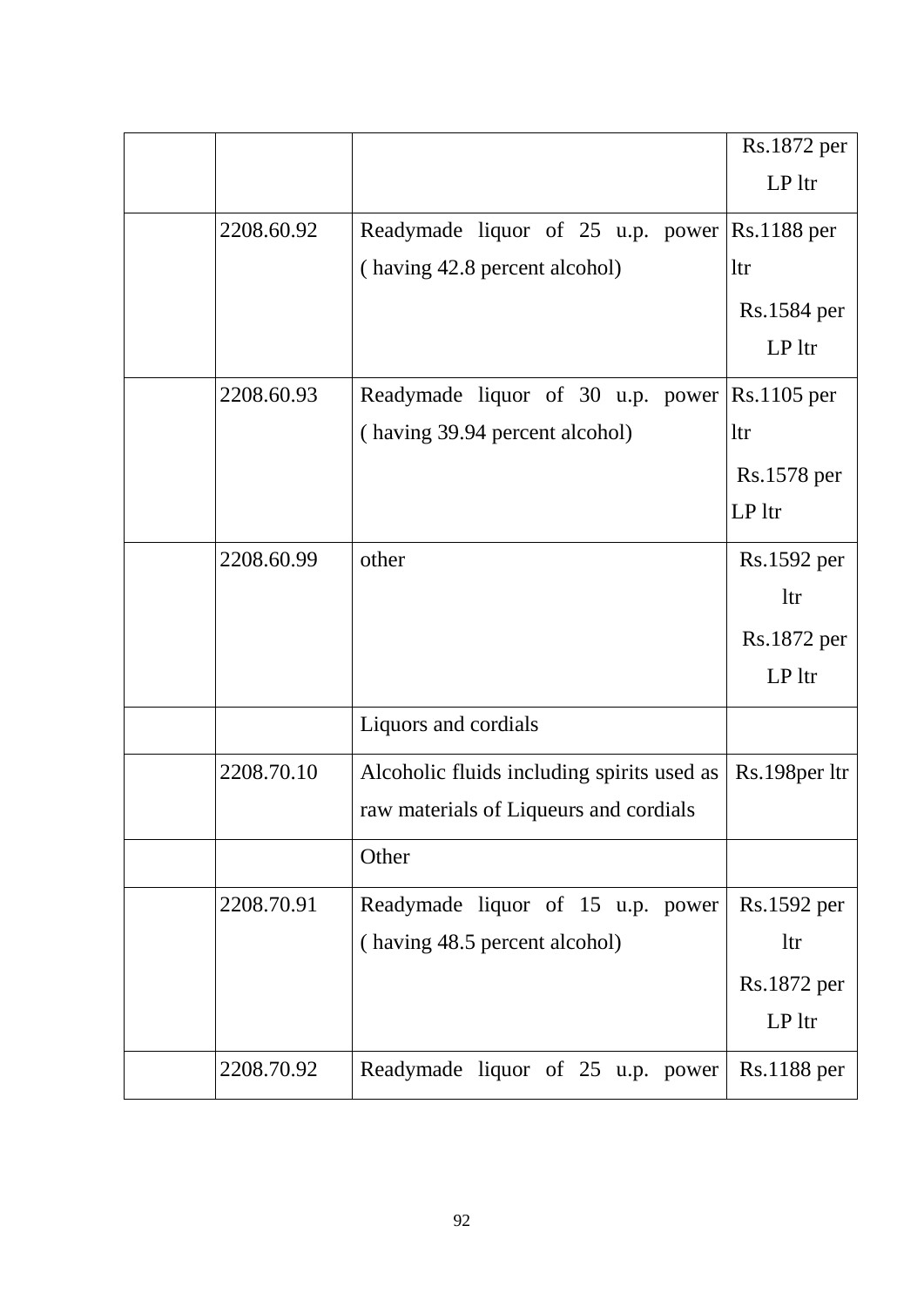|  |            | (having 42.8 percent alcohol)                                                     | ltr         |
|--|------------|-----------------------------------------------------------------------------------|-------------|
|  |            |                                                                                   | Rs.1584 per |
|  |            |                                                                                   | $LP$ ltr    |
|  | 2208.70.93 | Readymade liquor of 30 u.p. power $\left \text{Rs.1105}\right\rangle$ per         |             |
|  |            | (having 39.94 percent alcohol)                                                    | <b>ltr</b>  |
|  |            |                                                                                   | Rs.1578 per |
|  |            |                                                                                   | $LP$ ltr    |
|  | 2208.70.99 | Other                                                                             | Rs.1592 per |
|  |            |                                                                                   | ltr         |
|  |            |                                                                                   | Rs.1872per  |
|  |            |                                                                                   | $LP$ ltr    |
|  |            | other                                                                             |             |
|  | 2208.90.10 | Alcoholic fluids including spirits used as $\left  \text{Rs.198 per lit} \right $ |             |
|  |            | raw materials of liquor                                                           |             |
|  |            | Other                                                                             |             |
|  | 2208.90.91 | liquor of 15 u.p. power (having $48.5$ Rs.1592 per                                |             |
|  |            | percent alcohol)                                                                  | ltr         |
|  |            |                                                                                   | Rs.1872 per |
|  |            |                                                                                   | $LP$ ltr    |
|  | 2208.90.92 | liquor of 25 u.p. power (having $42.8 \text{ Rs}.1188 \text{ per}$ )              |             |
|  |            | percent alcohol)                                                                  | <b>ltr</b>  |
|  |            |                                                                                   | Rs.1584 per |
|  |            |                                                                                   | $LP$ ltr    |
|  |            |                                                                                   |             |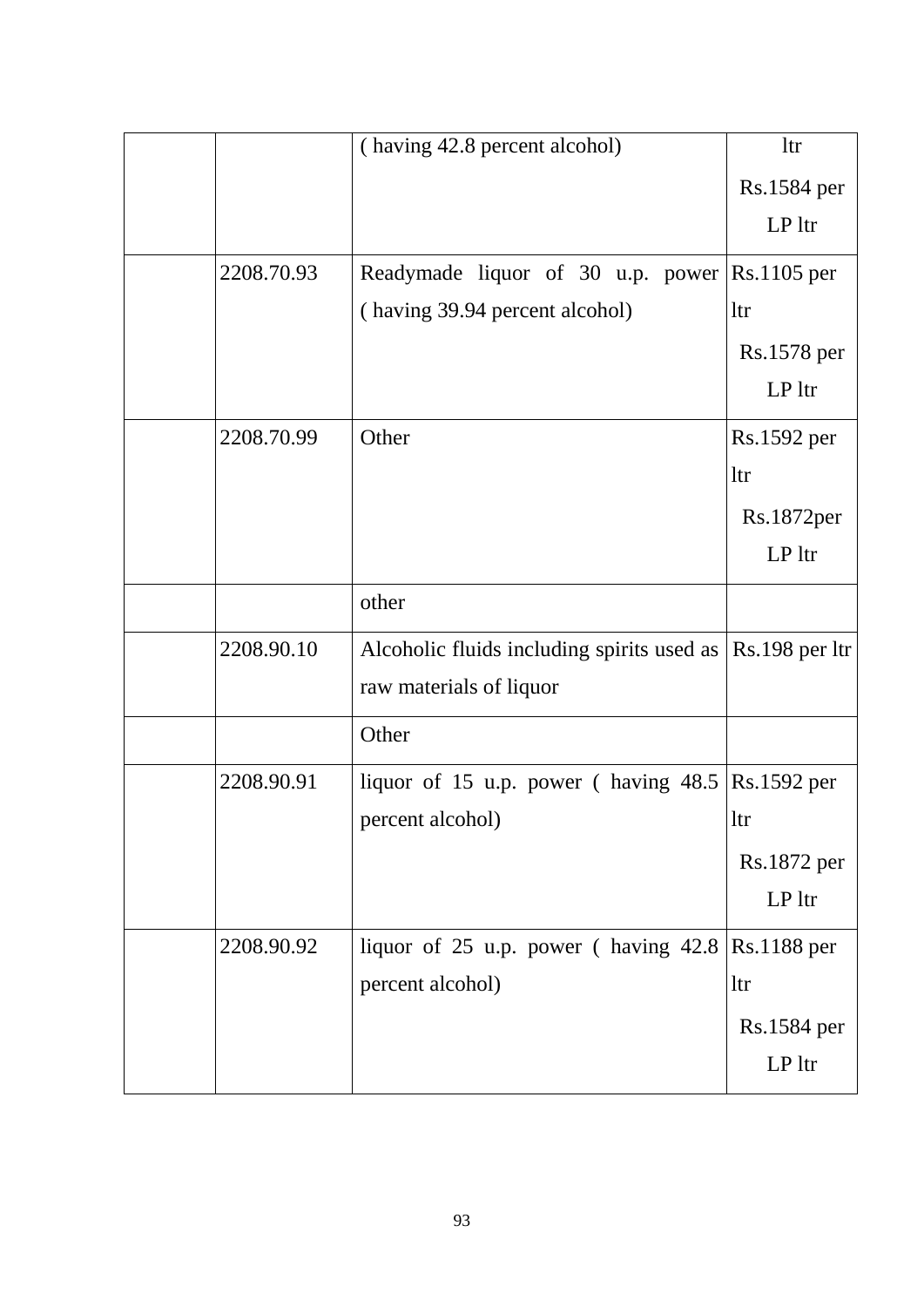| 2208.90.93  | liquor of 30 u.p. power (having 39.94)                | Rs.1105 per            |
|-------------|-------------------------------------------------------|------------------------|
|             | percent alcohol)                                      | <b>ltr</b>             |
|             |                                                       | Rs.1578 per            |
|             |                                                       | $LP$ ltr               |
| 2208.90.94  | liquor of 40 u.p. power (having 34.23)                | $Rs.555$ per ltr       |
|             | percent alcohol)                                      | Rs.924 per             |
|             |                                                       | $LP$ ltr               |
| 2208.90.95  | liquor of 50 u.p. power (having $28.53$ )             | Rs.450 per ltr         |
|             | percent alcohol)                                      | Rs.900 per             |
|             |                                                       | LP ltr                 |
| 2208.90.96  | liquor of 70 u.p. power (having $17.12$ Rs.42 per ltr |                        |
|             | percent alcohol)                                      | $Rs.138$ per           |
|             |                                                       | $LP$ ltr               |
| 2208.90.99  | other                                                 | Rs.1592 per            |
|             |                                                       | <b>ltr</b>             |
|             |                                                       | Rs.1872 <sub>per</sub> |
|             |                                                       | $LP$ ltr               |
| <u>Note</u> | Provided that for the imported liquor,                |                        |
|             | even if up to one percent is varied to the            |                        |
|             | above mentioned rate, such rate shall be              |                        |
|             | applicable and if variation is more than              |                        |
|             | percent, excise duty shall be<br>one                  |                        |
|             | imposed and collected in accordance                   |                        |
|             | with the closest highest rate.                        |                        |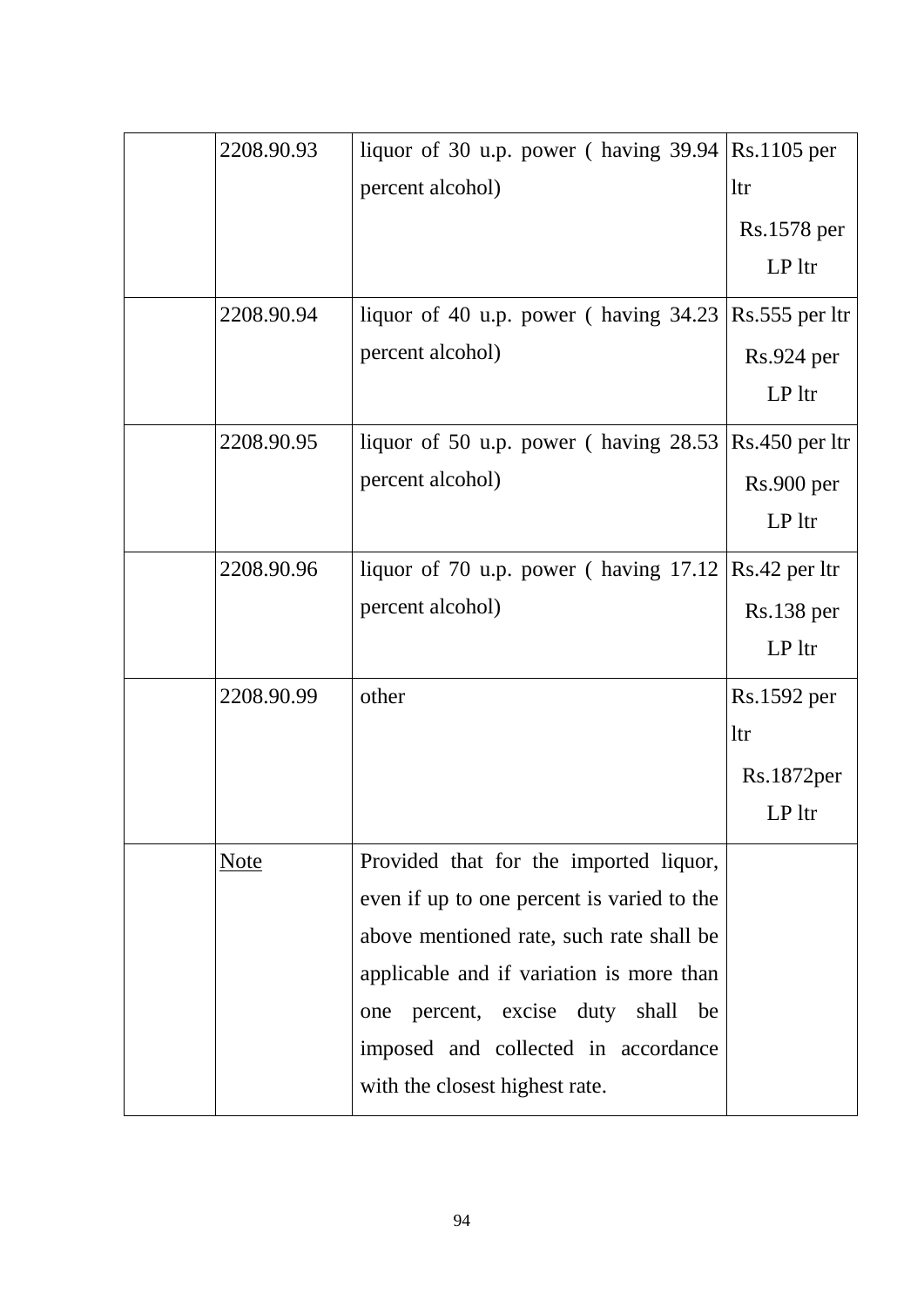| 23.09 |            | Ready made goods used as food of<br>animals                                                       |                    |
|-------|------------|---------------------------------------------------------------------------------------------------|--------------------|
|       | 2309.00.10 | Food for dog or cat kept for retail sale                                                          | 10                 |
| 24.01 |            | Unmanufactured tobacco; tobacco refuse                                                            |                    |
|       | 2401.10.00 | Tobacco, not stemmed/stripped                                                                     | $Rs.118$ per<br>kg |
|       | 2401.20.00 | Tobacco,<br>partly<br>wholly<br><b>or</b><br>stemmed/stripped                                     | $Rs.118$ per<br>kg |
|       | 2401.30.00 | Tobacco refuse                                                                                    | $Rs.118$ per<br>kg |
| 24.02 |            | cheroots,<br>cigarillos<br>Cigars,<br>and<br>cigarettes, of tobacco or of tobacco<br>substitutes. |                    |
|       | 2402.10.00 | cheroots<br>cigarillos, $\vert$ Rs.21 per<br>Cigars,<br>and<br>containing tobacco                 | stick              |
|       |            | Cigarettes containing tobacco                                                                     |                    |
|       | 2402.20.10 | Not filtered                                                                                      | Rs.618per m        |
|       |            | Filtered                                                                                          |                    |
|       | 2402.20.21 | in a length up to 70 mm.                                                                          | Rs.1418 per<br>m.  |
|       | 2402.20.22 | in a length from 70 mm. up to 75 mm.                                                              | Rs.1843 per<br>m   |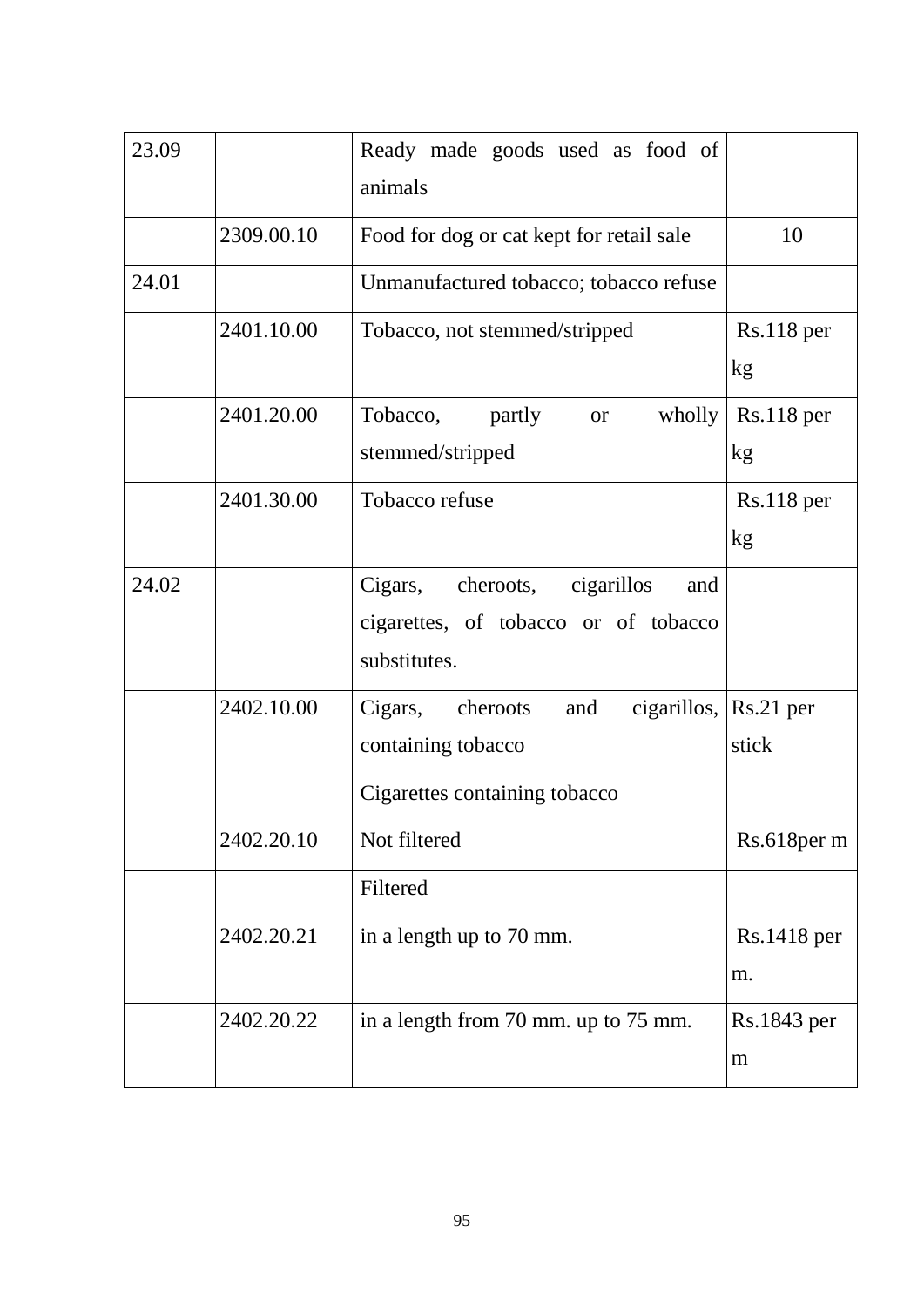|       | 2402.20.23 | in a length from 75 mm. up to 85 mm.               | Rs.2400 per |
|-------|------------|----------------------------------------------------|-------------|
|       |            |                                                    | m           |
|       | 2402.20.24 | in a length more than 85 mm.                       | Rs.3393 per |
|       |            |                                                    | m           |
|       |            | Other                                              |             |
|       | 2402.90.10 | Readymade beedi                                    | Rs.94 per m |
|       | 2402.90.20 | All kinds of cigar                                 | $Rs.21$ per |
|       |            |                                                    | stick       |
|       | 2402.90.90 | Other                                              | Rs.21 per   |
|       |            |                                                    | stick       |
| 24.03 |            | manufactured<br>Other<br>tobacco<br>and            |             |
|       |            | manufactured<br>tobacco<br>substitutes;            |             |
|       |            | "reconstituted"<br>"homogenised"<br><b>or</b>      |             |
|       |            | tobacco; tobacco extracts and essences             |             |
|       |            | Smoking<br>tobacco,<br>whether<br><b>or</b><br>not |             |
|       |            | containing tobacco substitutes in any              |             |
|       |            | proportion:                                        |             |
|       | 2403.11.00 | tobacco<br>specified<br>Water<br>pipe<br>in        | Rs.1668 per |
|       |            | Subheading Note 1 to this Chapter                  | kg          |
|       |            | Other                                              |             |
|       | 2403.19.10 | Pipe Tobacco                                       | Rs.1668 per |
|       |            |                                                    | kg          |
|       | 2403.19.20 | Processed Tobacco for Cigarette and                | Rs. 343 per |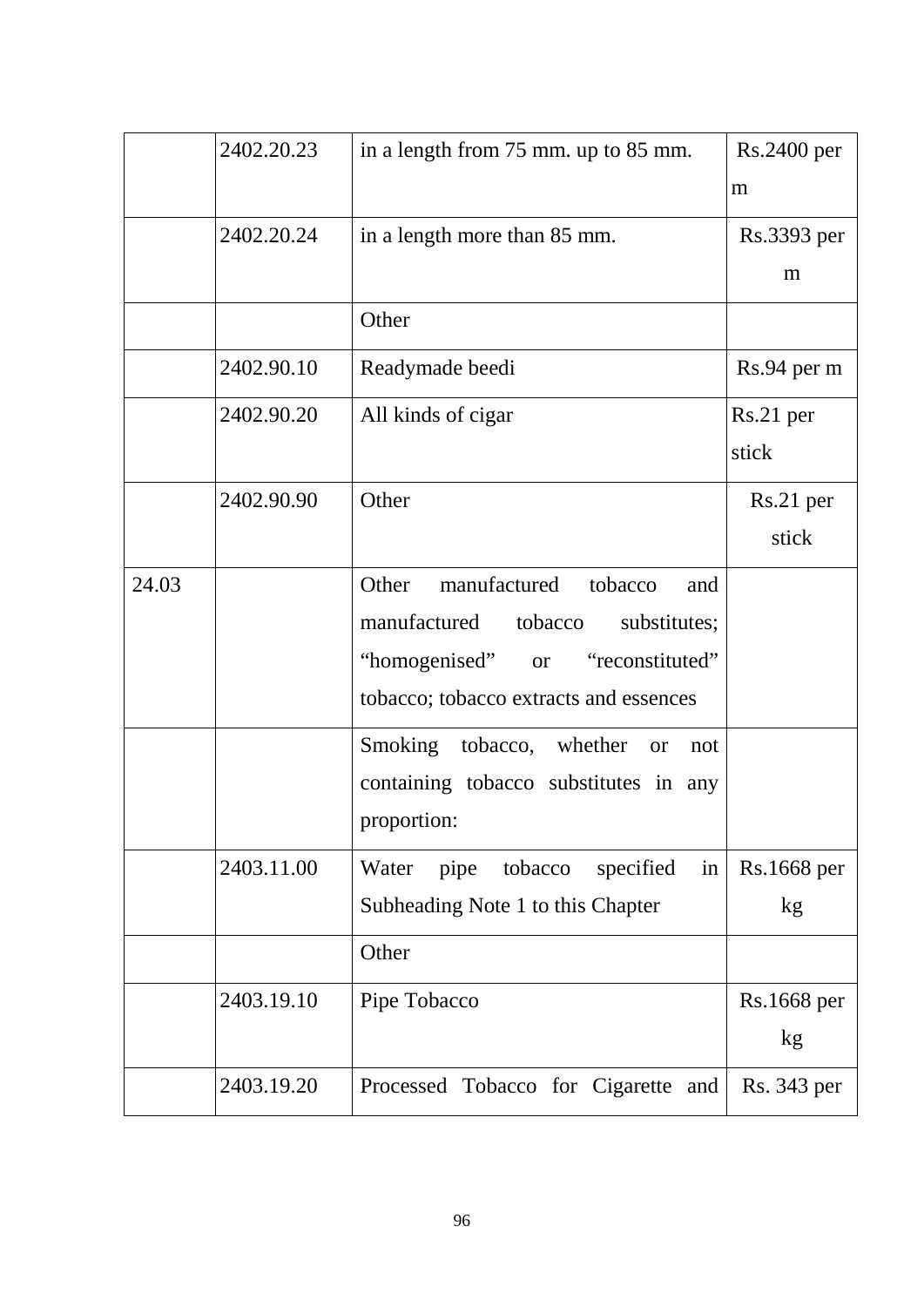|       |            | <b>Beedies</b>                                       | kg              |
|-------|------------|------------------------------------------------------|-----------------|
|       | 2403.19.90 | Other                                                | Rs. 343 per     |
|       |            |                                                      | kg              |
|       |            | Other                                                |                 |
|       | 2403.91.00 | "reconstituted"<br>"Homogenised"<br><b>or</b>        | Rs. 418 per     |
|       |            | tobacco                                              | kg              |
|       |            | Other                                                |                 |
|       | 2403.99.10 | Jarda, Khaini, Snuff, Ghutka and similar             | Rs. 812 per     |
|       |            | preparations containing chewing tobacco              | kg              |
|       | 2403.99.20 | Packed chewing tobacco, to be mixed in  Rs. 418 per  |                 |
|       |            | lime, put up for retail sale                         | kg              |
|       | 2403.99.30 | Cut tobacco, dust tobacco not for retail Rs. 418 per |                 |
|       |            | sale                                                 | kg              |
|       |            | other                                                |                 |
|       |            | other                                                |                 |
|       | 2403.99.91 | Hukka falvour                                        | Rs.1200 per     |
|       |            |                                                      | kg              |
|       | 2403.99.99 | other                                                | $Rs.418$ per kg |
| 25.15 |            | Marble, travertine, ecaussine and other              |                 |
|       |            | Calcareous<br>monumental or<br>building              |                 |
|       |            | stone of an apparent specific gravity of             |                 |
|       |            | 2.5 or more, and alabaster, whether or               |                 |
|       |            | not roughly trimmed or merely cut, by                |                 |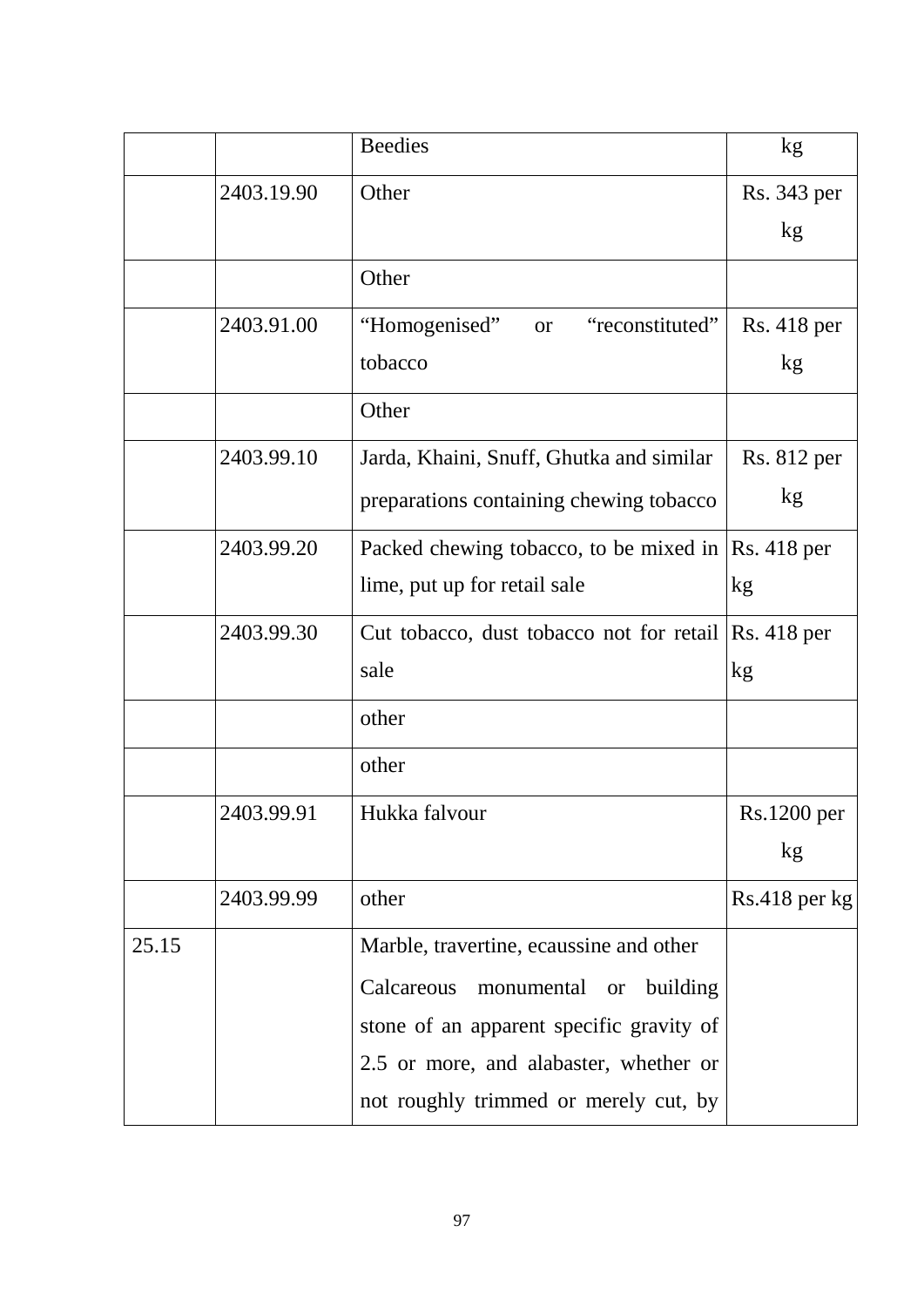|       |            | sawing or otherwise, into blocks or slabs<br>of a rectangular (including square) shape                                                                                                                                           |    |
|-------|------------|----------------------------------------------------------------------------------------------------------------------------------------------------------------------------------------------------------------------------------|----|
|       |            | Marble and travertine                                                                                                                                                                                                            |    |
|       | 2515.12.00 | Merely cut, by sawing or otherwise, into<br>blocks or slabs of a<br>rectangular<br>(including square) shape                                                                                                                      | 5  |
|       | 2515.20.00 | Ecaussine<br>calcareous<br>other<br>and<br>monumental or building stone; alabaster                                                                                                                                               | 5  |
| 25.16 |            | Granite, porphyry, basalt, sandstone and<br>other monumental or building stone,<br>whether or not roughly trimmed or<br>merely cut, by sawing or otherwise, into<br>blocks or slabs of a rectangular<br>(including square) shape |    |
|       |            | Granite:                                                                                                                                                                                                                         |    |
|       | 2516.12.00 | Merely cut, by sawing or otherwise, into<br>blocks<br>or slabs of a rectangular<br>(including square) shape                                                                                                                      | 15 |
|       |            | Sandstone                                                                                                                                                                                                                        |    |
|       | 2516.20.10 | Merely cut, or uncut rectangular shape (<br>pebbles), up to 2.5 inch                                                                                                                                                             | 15 |
|       | 2516.20.20 | Merely cut, or uncut pebbles of more<br>than 2.5 inch                                                                                                                                                                            | 15 |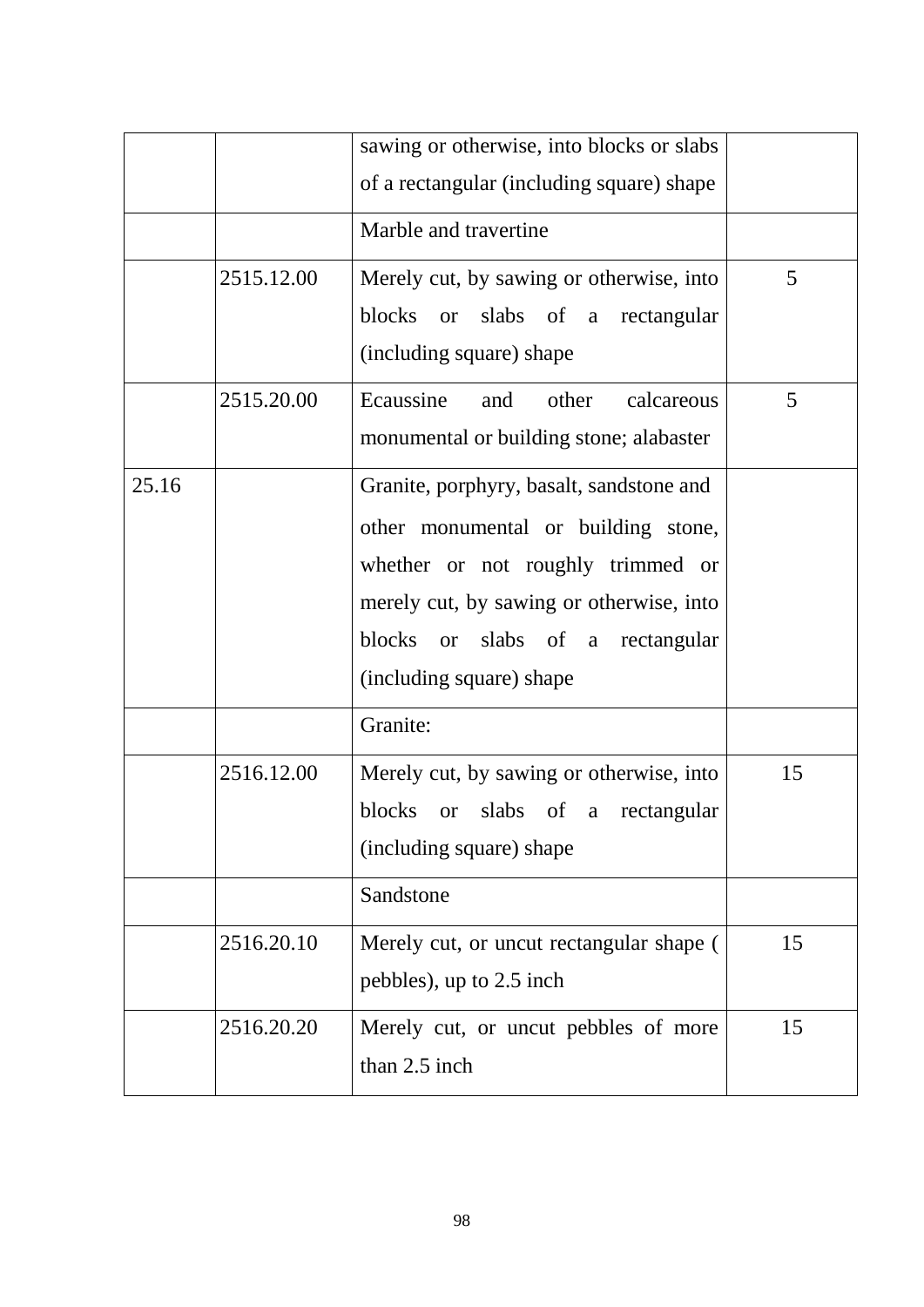|       | 2516.20.30 | Merely cut, or uncut pebbles<br>and<br>mixture of sand, sandstone                                                                                                                                                                                                    | 15                                 |
|-------|------------|----------------------------------------------------------------------------------------------------------------------------------------------------------------------------------------------------------------------------------------------------------------------|------------------------------------|
|       | 2516.90.00 | Other monumental or building stone                                                                                                                                                                                                                                   | 15                                 |
| 25.23 |            | Portland cement, aluminous cement, slag<br>supersulphate<br>cement,<br>cement<br>and<br>similar hydraulic cements, whether or<br>not coloured or in the form of clinkers.                                                                                            |                                    |
|       |            | Portland cement:                                                                                                                                                                                                                                                     |                                    |
|       | 2523.21.00 | White cement, whether or not artificially<br>Coloured                                                                                                                                                                                                                | $Rs.220$ per<br>MT                 |
|       | 2523.29.00 | Other (brown Portland cement)                                                                                                                                                                                                                                        | Rs.220~per<br><b>MT</b>            |
|       | 2523.30.00 | Aluminous cement                                                                                                                                                                                                                                                     | $Rs.220~\mathrm{per}$<br><b>MT</b> |
|       | 2523.90.00 | Other hydraulic cements                                                                                                                                                                                                                                              | $Rs.220$ per<br><b>MT</b>          |
| 32.08 |            | Paints and varnishes (including enamels<br>lacquers)<br>based<br>synthetic<br>and<br>on<br>polymers or chemically modified natural<br>polymers, dispersed or dissolved in a<br>medium;<br>solutions<br>non-aqueous<br><b>as</b><br>defined in Note 4 to this Chapter |                                    |
|       | 3208.10.00 | <b>Based on polyesters</b>                                                                                                                                                                                                                                           | $\overline{7}$                     |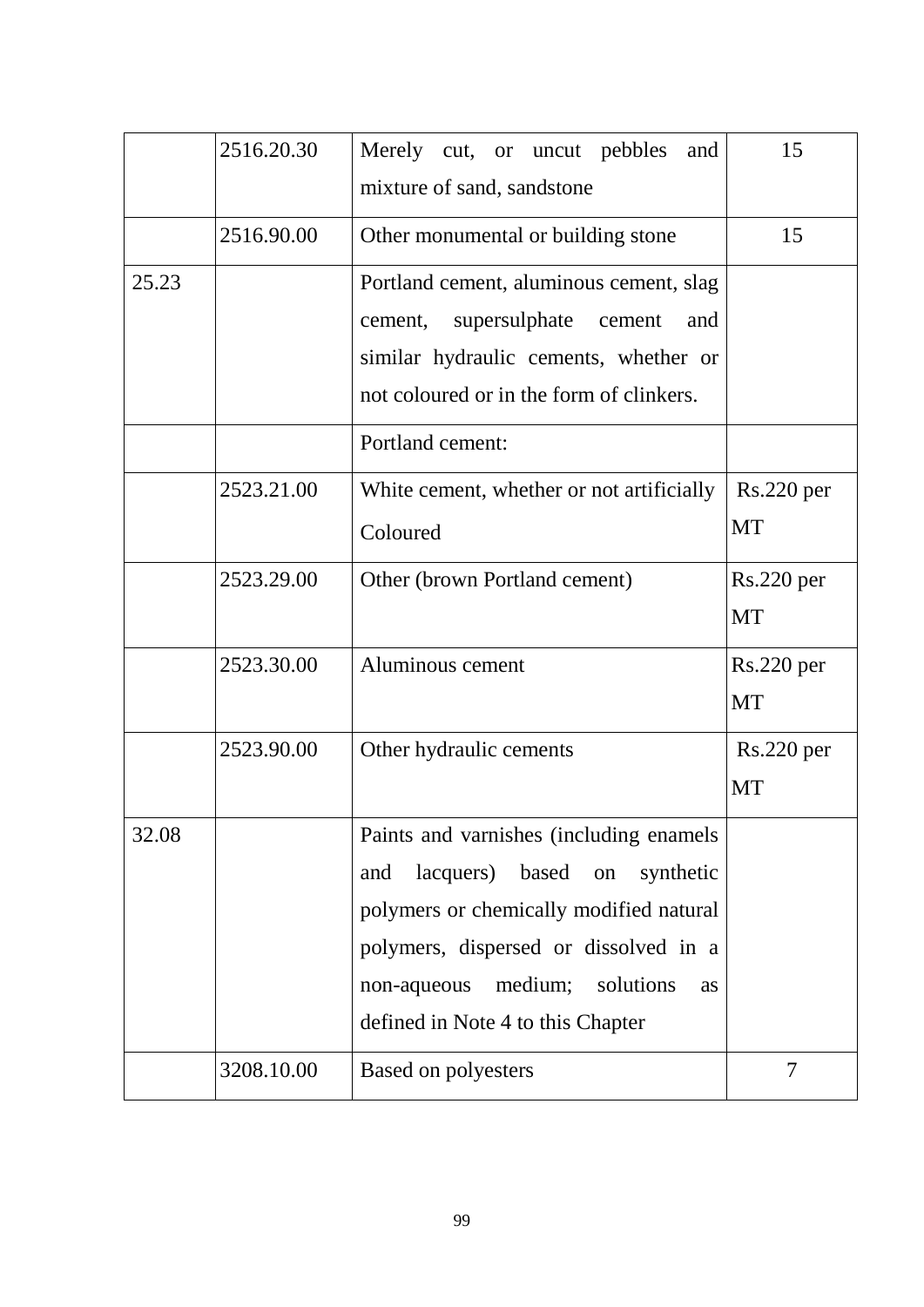|       | 3208.20.00 | Based on acrylic or vinyl polymers                                                                                                                                                                                  | 7              |
|-------|------------|---------------------------------------------------------------------------------------------------------------------------------------------------------------------------------------------------------------------|----------------|
|       | 3208.90.00 | Other                                                                                                                                                                                                               | 7              |
| 32.09 |            | Paints and varnishes (including enamels<br>lacquers) based<br>synthetic<br>and<br>on<br>polymers or chemically modified natural<br>polymers, dispersed or dissolved in an<br>aqueous medium                         |                |
|       | 3209.10.00 | acrylic emulsion                                                                                                                                                                                                    | 7              |
|       | 3209.10.90 | other                                                                                                                                                                                                               | $\overline{7}$ |
|       | 3209.90.00 | Other                                                                                                                                                                                                               | 7              |
| 32.10 |            | Other paints and varnishes (including<br>enamels, lacquers and<br>distempers);<br>prepared water pigments of a kind used<br>for finishing leather                                                                   |                |
|       | 3210.00.10 | Thermoplastic road marking material                                                                                                                                                                                 | 7              |
|       | 3210.00.90 | other                                                                                                                                                                                                               | 7              |
| 32.14 |            | Glaziers' putty, grafting putty, resin<br>cements, caulking compounds and other<br>mastics; painters' fillings; non-refractory<br>surfacing preparation for facades, indoor<br>walls, floors, ceilings or the like. |                |
|       | 3214.10.00 | Glaziers' putty, grafting putty, resin<br>cements, caulking compounds and other                                                                                                                                     | 5              |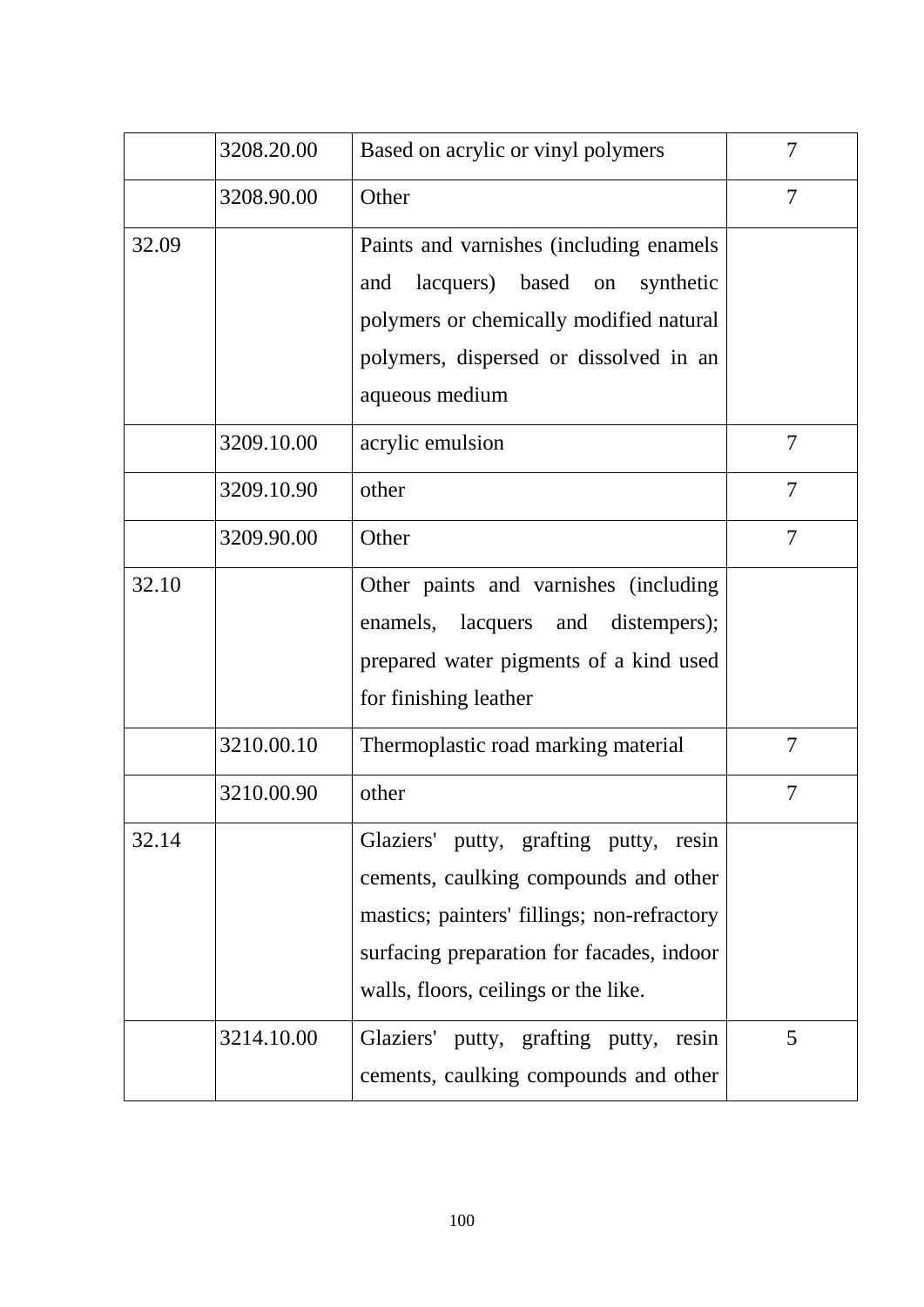|       |            | mastics; painters' fillings                                                                                                                                                                                                                                                                            |        |
|-------|------------|--------------------------------------------------------------------------------------------------------------------------------------------------------------------------------------------------------------------------------------------------------------------------------------------------------|--------|
|       | 3214.90.00 | other                                                                                                                                                                                                                                                                                                  | 5      |
| 33.02 |            | Mixtures of odoriferous substances and<br>mixtures (including alcoholic solutions)<br>with a basis of one or more of these<br>substances, of a kind used as raw<br>materials in industry; other preparations<br>based on odoriferous substances, of a<br>kind used for the manufacture of<br>beverages |        |
|       |            | To be used in food and drink industry:                                                                                                                                                                                                                                                                 |        |
|       | 3302.10.10 | Odour refresh substances used in<br>alcoholic solution                                                                                                                                                                                                                                                 | 5      |
| 33.03 | 3303.00.00 | Perfumes and toilet waters                                                                                                                                                                                                                                                                             | $\tau$ |
| 33.04 |            | Beauty or make-up preparations and<br>preparations for the care of the skin<br>(other than medicaments), including<br>tan preparations;<br>sunscreen<br>sun<br><b>or</b><br>manicure or pedicure preparations                                                                                          |        |
|       | 3304.10.00 | Lip make-up preparations                                                                                                                                                                                                                                                                               | 5      |
|       | 3304.20.00 | Eye make-up preparations                                                                                                                                                                                                                                                                               | 5      |
|       |            | Manicure or pedicure preparations                                                                                                                                                                                                                                                                      |        |
|       | 3304.10.30 | Nail polish                                                                                                                                                                                                                                                                                            | 5      |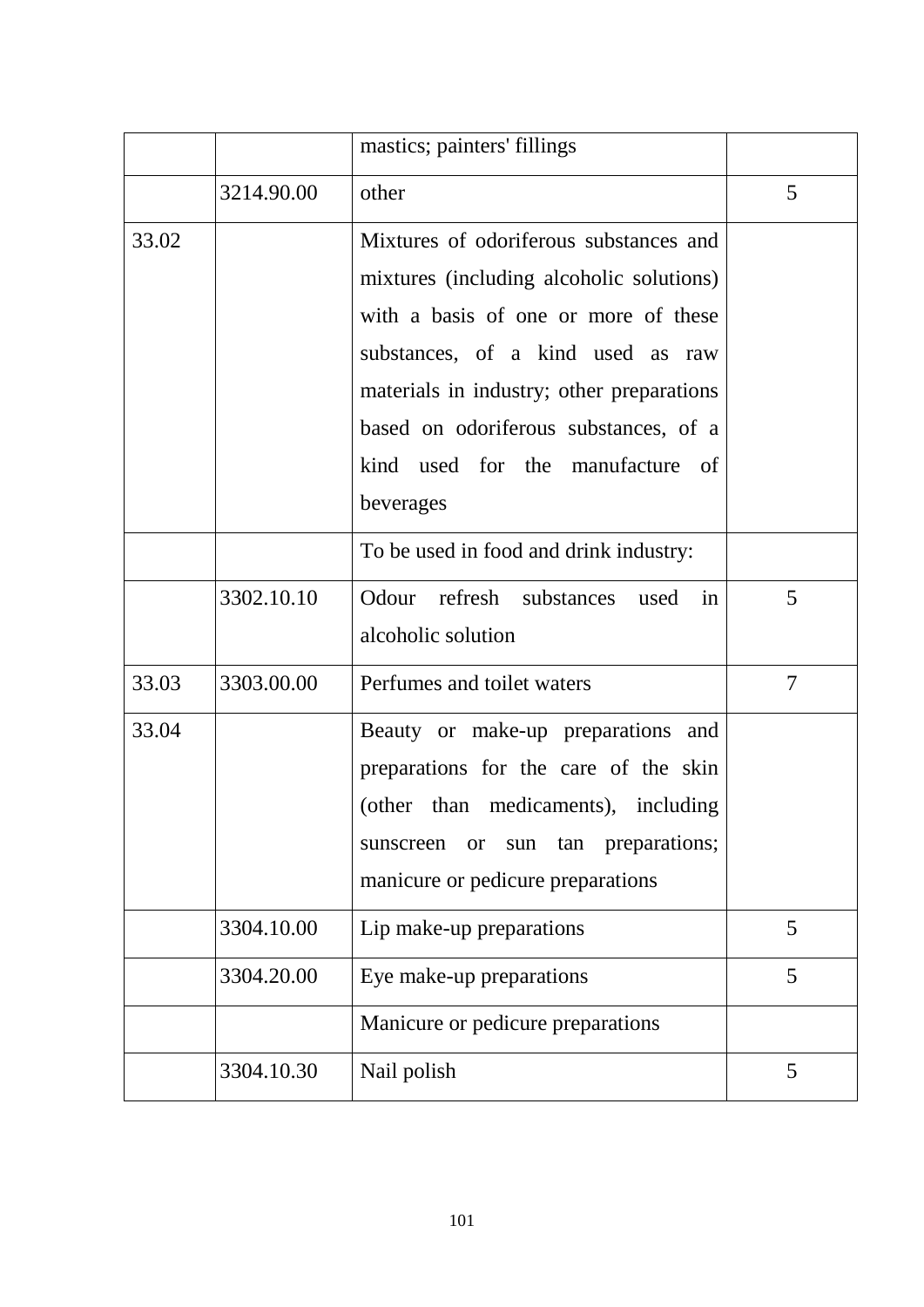|       | 3304.90.30 | Other                                    | 5  |
|-------|------------|------------------------------------------|----|
|       | 3304.91.00 | Powders, whether or not compressed       | 5  |
|       |            | Other                                    |    |
|       | 3304.99.10 | Facial cream                             | 5  |
|       | 3304.99.20 | Nal polish                               | 5  |
|       | 3304.99.30 | <b>Body</b> lotion                       | 5  |
|       | 3304.99.90 | other                                    | 5  |
| 33.05 |            | Preparations for use on the hair         |    |
|       | 3305.10.00 | Shampoo                                  | 5  |
|       | 3305.20.00 | Preparations for permanent waving or     | 5  |
|       |            | Straightening                            |    |
|       | 3305.30.00 | Hair lacquers                            | 5  |
|       |            | Other                                    |    |
|       | 3305.90.10 | Hair oil                                 | 10 |
|       | 3305.90.20 | Hair colour                              | 10 |
|       | 3305.90.30 | Hair cream                               | 10 |
|       | 3305.90.40 | Hair conditioner                         | 10 |
|       | 3305.90.90 | other                                    | 10 |
| 33.06 |            | Preparations for oral or dental hygiene, |    |
|       |            | including denture fixative pastes and    |    |
|       |            | powders; yarn used to clean between the  |    |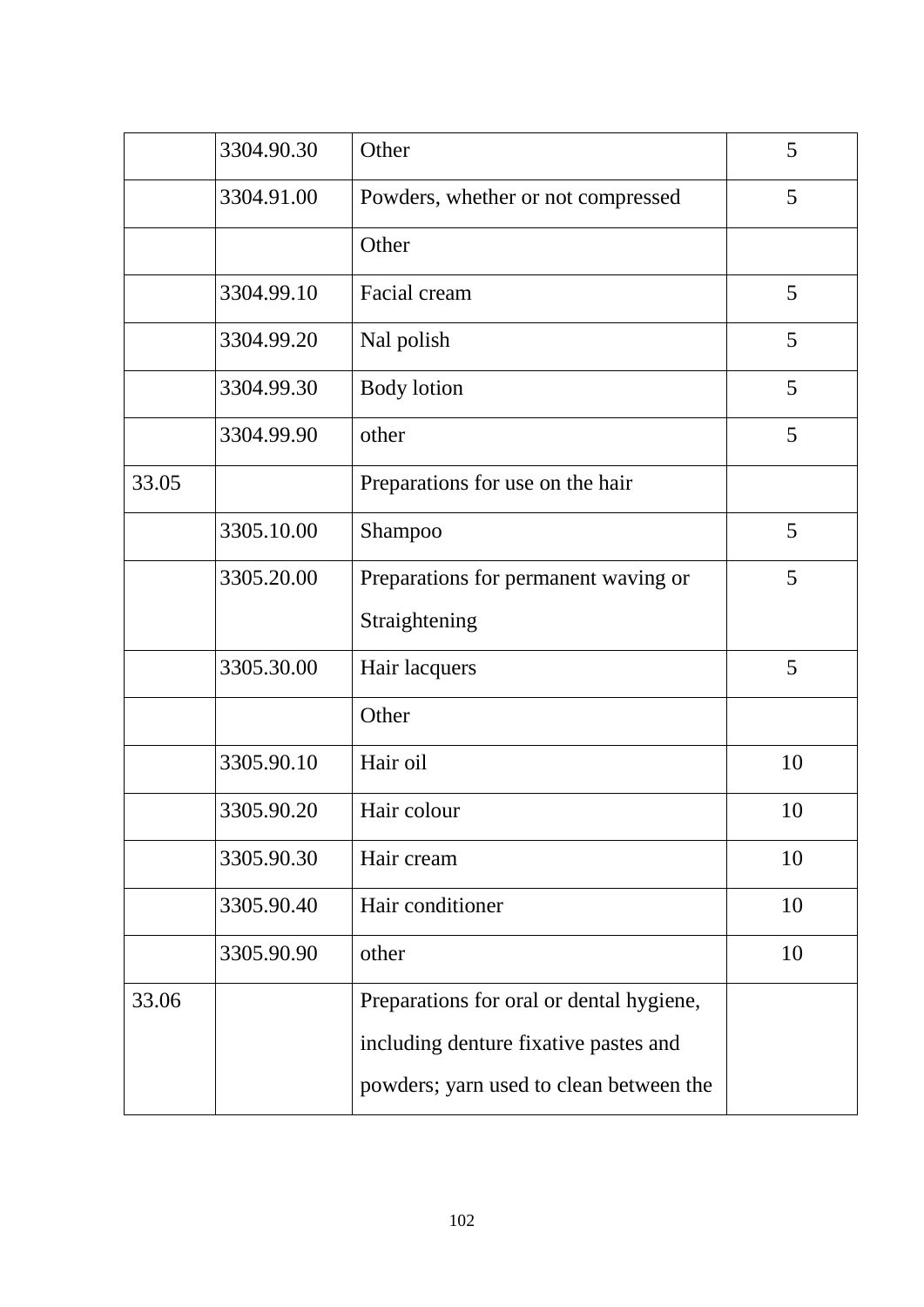|       |            | teeth (dental floss), in individual retail<br>packages                                                                                                                                                                                                                                                                |    |
|-------|------------|-----------------------------------------------------------------------------------------------------------------------------------------------------------------------------------------------------------------------------------------------------------------------------------------------------------------------|----|
|       | 3306.10.00 | Dentifrices                                                                                                                                                                                                                                                                                                           | 5  |
|       | 3306.20.00 | Yarn used to clean between the teeth<br>(dental floss)                                                                                                                                                                                                                                                                | 5  |
|       | 3306.90.00 | Other                                                                                                                                                                                                                                                                                                                 | 5  |
| 33.07 |            | Pre-shave, shaving or after-shave<br>reparations, personal deodorants, bath<br>preparations, depilatories and other<br>toilet<br>perfumery, cosmetic<br><b>or</b><br>preparations, not elsewhere specified or<br>included; prepared room deodorizers,<br>whether or not perfumed or having<br>disinfectant properties |    |
|       | 3307.10.00 | Pre-save, saving<br>after-save<br><sub>or</sub><br>preparations                                                                                                                                                                                                                                                       | 5  |
|       | 3307.20.00 | Personal deodorants and antiperspirants                                                                                                                                                                                                                                                                               | 10 |
|       | 3307.30.00 | Perfumed bath salts and other bath<br>preparations                                                                                                                                                                                                                                                                    | 5  |
|       |            | perfuming<br>Preparations<br>for<br><b>or</b><br>deodorizing<br>including<br>rooms,<br>odoriferous preparations used during<br>religious rites:                                                                                                                                                                       |    |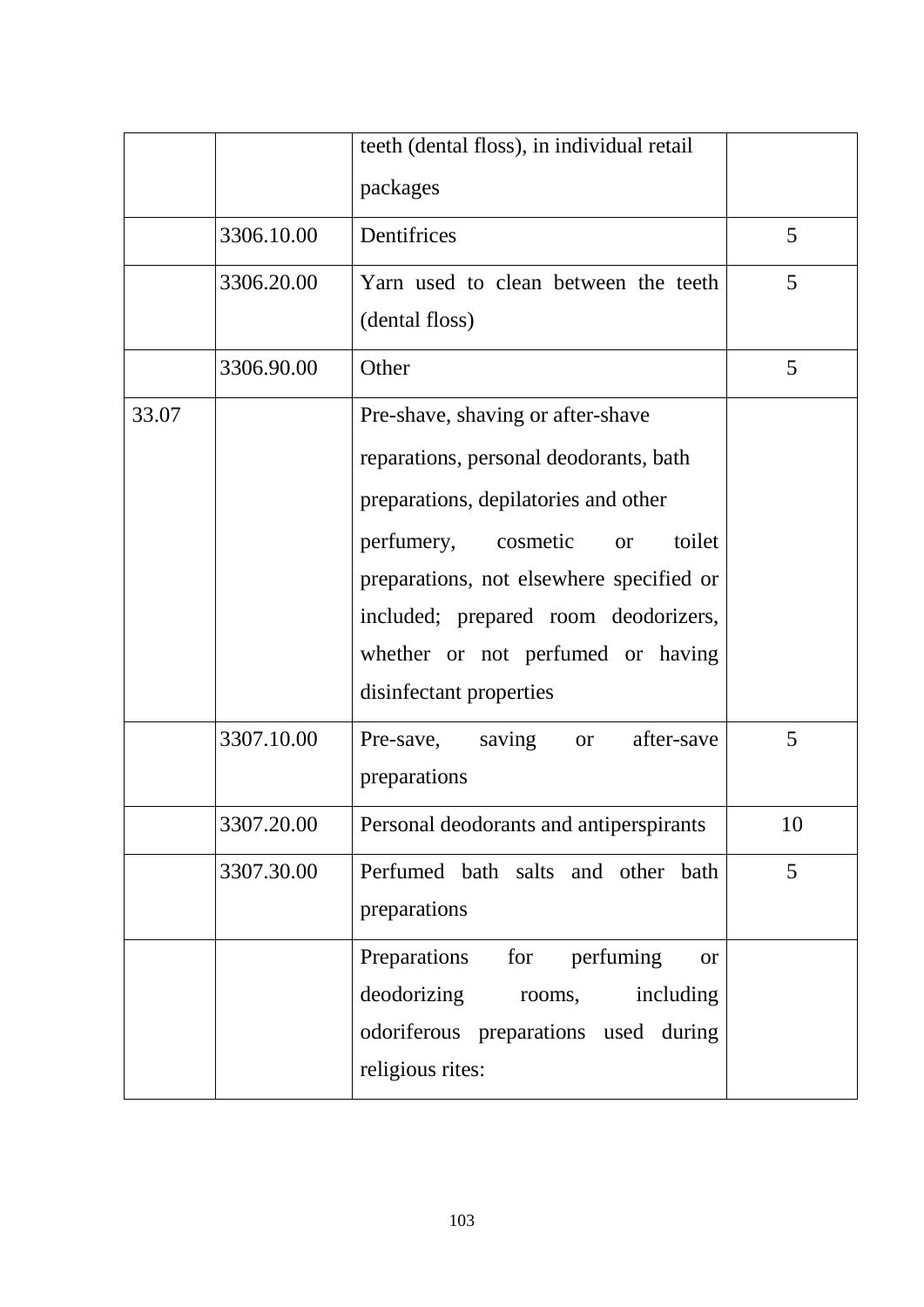|       | 3307.49.00 | other                                                                                                                                                                                                                                                                                                                                                                                                                                                        | 10 |
|-------|------------|--------------------------------------------------------------------------------------------------------------------------------------------------------------------------------------------------------------------------------------------------------------------------------------------------------------------------------------------------------------------------------------------------------------------------------------------------------------|----|
|       | 3307.90.00 | Other                                                                                                                                                                                                                                                                                                                                                                                                                                                        | 5  |
| 34.01 |            | Soap; organic surface-active products<br>and preparations for use as soap, in the<br>form of bars, cakes, moulded pieces or<br>shapes, whether or not containing soap;<br>organic surface-active products<br>and<br>preparations for washing the skin, in the<br>form of liquid or cream and put up for<br>retail sale, whether or not containing<br>soap; paper, wadding, felt and non-<br>wovens, impregnated, coated or covered<br>with soap or detergent |    |
|       | 3401.11.00 | For toilet use (including medicated<br>products)                                                                                                                                                                                                                                                                                                                                                                                                             | 5  |
|       | 3401.19.00 | Other                                                                                                                                                                                                                                                                                                                                                                                                                                                        | 5  |
|       |            | Soap in other forms                                                                                                                                                                                                                                                                                                                                                                                                                                          |    |
|       | 3401.20.20 | Soap noodles                                                                                                                                                                                                                                                                                                                                                                                                                                                 | 5  |
|       | 3401.20.90 | other                                                                                                                                                                                                                                                                                                                                                                                                                                                        | 5  |
|       | 3401.30.00 | Organic surface-active products and<br>preparations for washing the skin, in the<br>form of liquid or cream and put up for<br>retail sale, whether or not containing                                                                                                                                                                                                                                                                                         | 5  |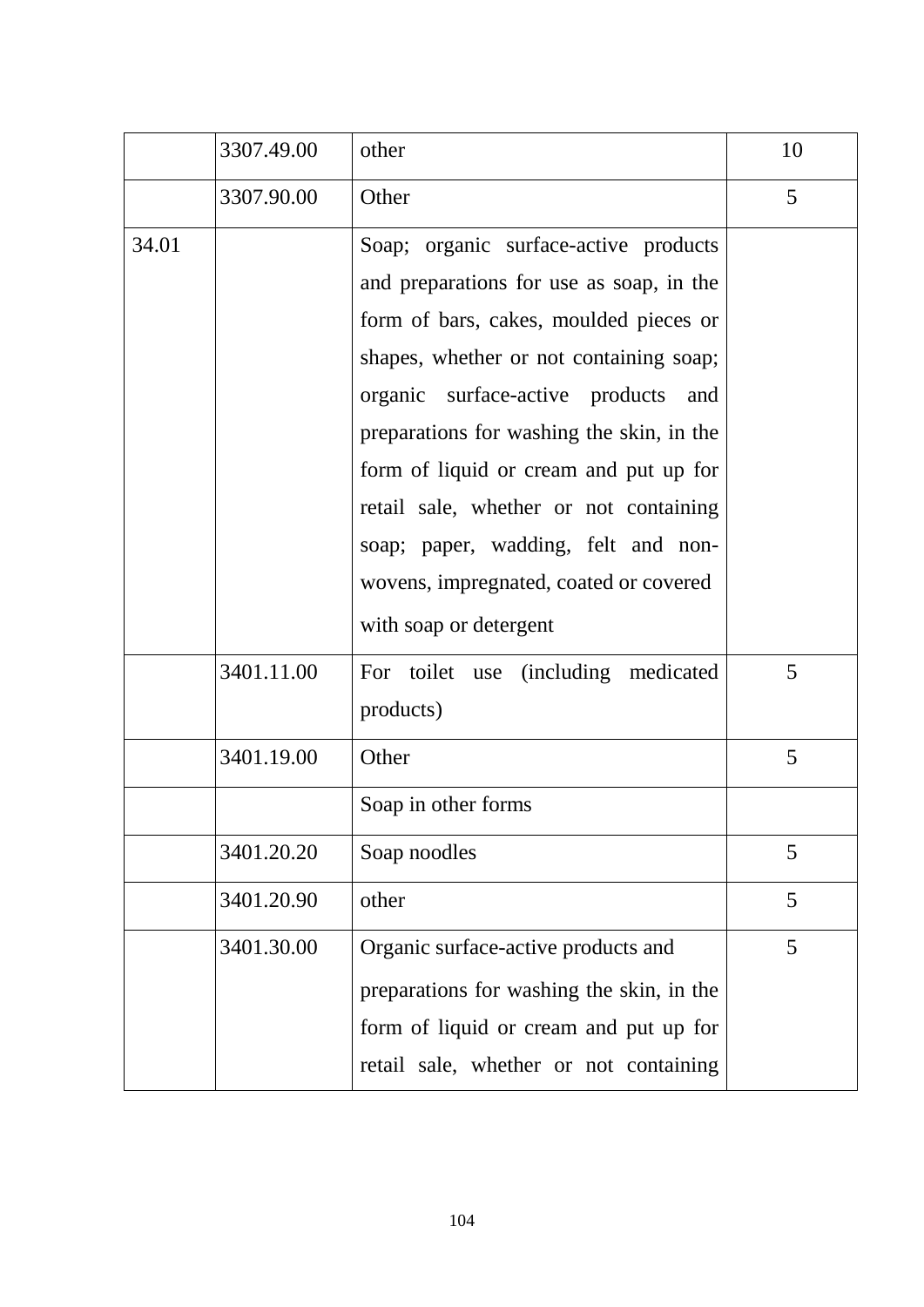|       |            | soap                                                                                                                                                                                                                                                                |                           |
|-------|------------|---------------------------------------------------------------------------------------------------------------------------------------------------------------------------------------------------------------------------------------------------------------------|---------------------------|
| 34.02 |            | Organic surface-active agents (other than<br>surface-active preparations,<br>soap);<br>washing preparations (including<br>auxiliary washing preparations)<br>and<br>cleaning preparations, whether or not<br>containing soap, other than those of<br>Heading 34.01. |                           |
|       |            | Organic surface-active agents, whether<br>or not put up for retail sale:                                                                                                                                                                                            |                           |
|       | 3402.11.00 | Anionic                                                                                                                                                                                                                                                             | 5                         |
|       | 3402.12.00 | Cationic                                                                                                                                                                                                                                                            | 5                         |
|       | 3402.13.00 | Non-ionic                                                                                                                                                                                                                                                           | 5                         |
|       | 3402.19.00 | Other                                                                                                                                                                                                                                                               | 5                         |
|       |            | Preparations put up for retail sale                                                                                                                                                                                                                                 |                           |
|       | 3402.20.10 | Detergent powder                                                                                                                                                                                                                                                    | 5                         |
|       | 3402.20.90 | Other                                                                                                                                                                                                                                                               | 5                         |
|       |            | Other                                                                                                                                                                                                                                                               |                           |
|       | 3402.90.90 | Other                                                                                                                                                                                                                                                               | 5                         |
| 38.14 | 3814.00.00 | Organic<br>composite<br>solvents<br>thinners, not elsewhere specified or<br>included; prepared paint or varnish<br>removers                                                                                                                                         | and $\vert$ Rs.22 per ltr |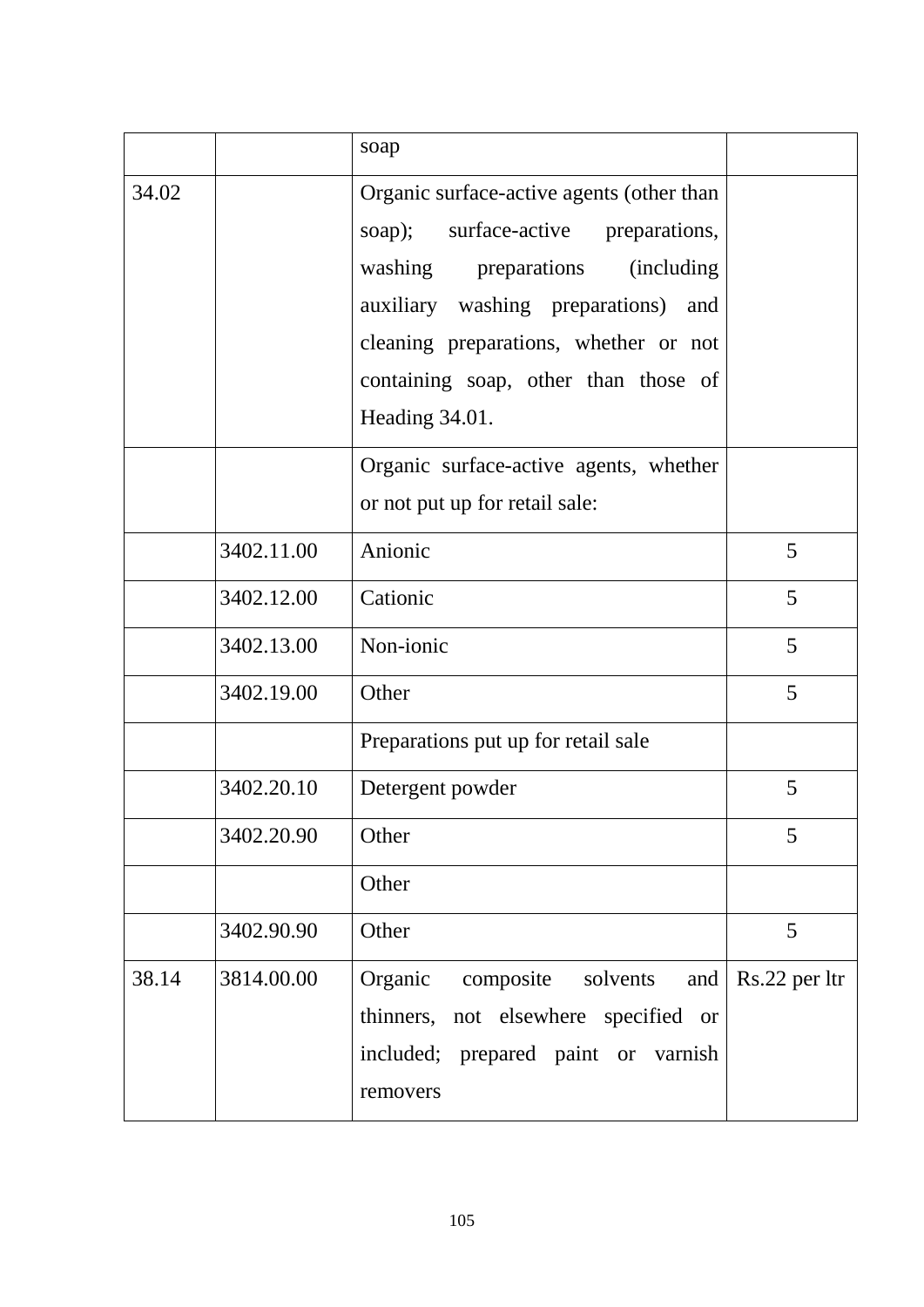| 39.17 |            | Tubes, pipes and hoses of plastic (long)<br>stretchable tubes) and their installations<br>like joints, elbows, planz |   |
|-------|------------|----------------------------------------------------------------------------------------------------------------------|---|
|       | 3917.00.10 | Sausage casing of non-bubble protein or<br>cellular objects                                                          | 5 |
|       |            | Tubes, pipes and hoses of plastic (long)<br>stretchable tubes), strong                                               |   |
|       | 3917.00.21 | Of polymer of ethylene                                                                                               | 5 |
|       | 3917.00.22 | Of polymer of propylene                                                                                              | 5 |
|       | 3917.00.23 | Of polymer of vinyl chloride                                                                                         | 5 |
|       | 3917.00.29 | Of other plastics                                                                                                    | 5 |
|       |            | Other tubes, pipes and hoses of plastic<br>(long stretchable tubes)                                                  |   |
|       | 3917.00.31 | Tubes, pipes and hoses of plastic (long<br>stretchable tubes) having minimum burst<br>pressure of 27.6 mpa           | 5 |
|       | 3917.00.32 | Other, reinforced or not mixed with<br>other substance, except fitting (goods)<br>like equipment, spare parts)       | 5 |
|       | 3917.00.33 | Other, reinforced or not mixed with<br>other substance, including fitting (goods)<br>like equipment, spare parts)    | 5 |
|       | 3917.00.39 | Other                                                                                                                | 5 |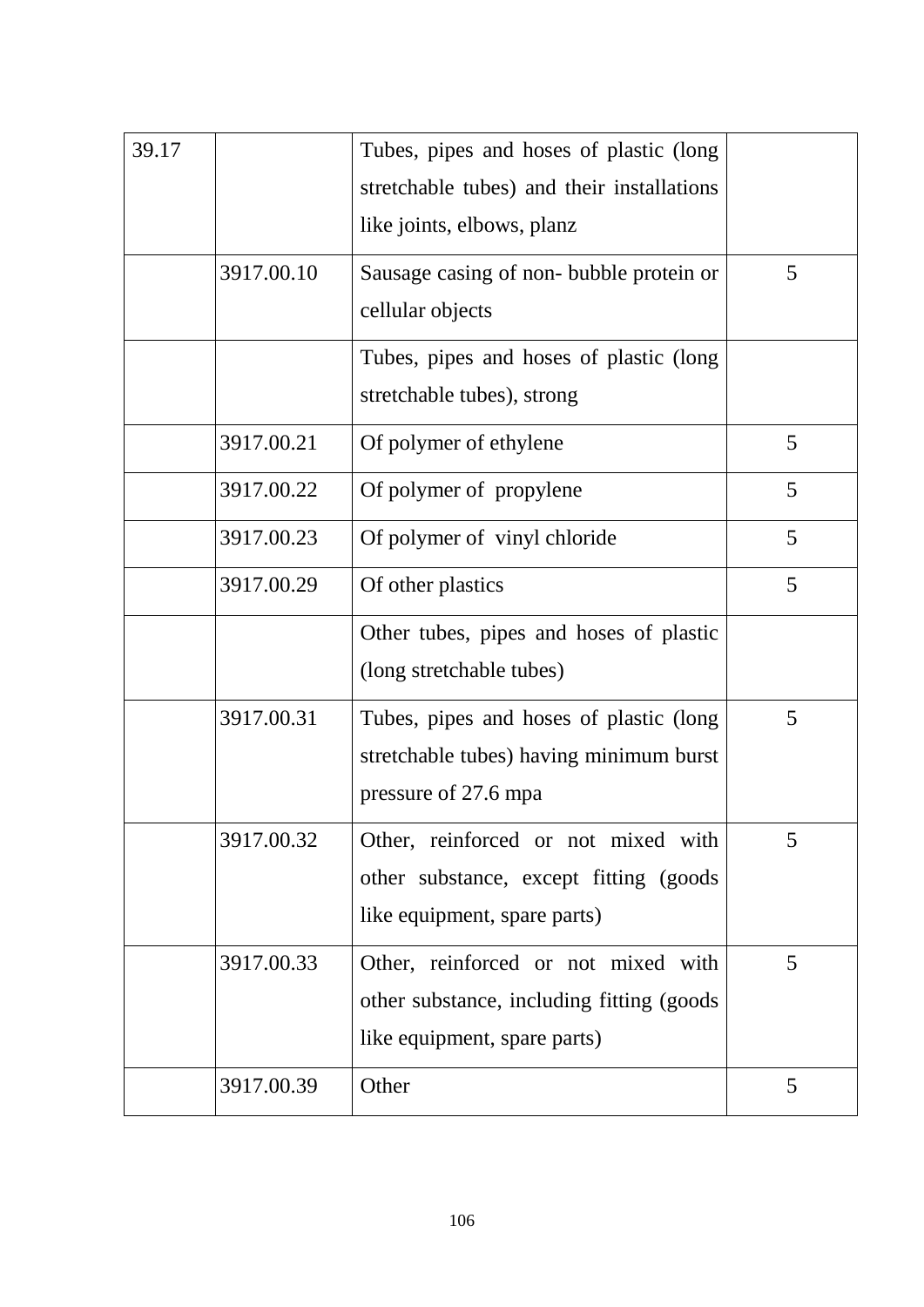|       | 3917.00.40 | fittings (goods like equipment, spare<br>parts)                                                                               | 5 |
|-------|------------|-------------------------------------------------------------------------------------------------------------------------------|---|
| 39.20 |            | Other plates, sheets, film, foil and strip,<br>plastics, non-cellular<br>of<br>and<br>not<br>reinforced, laminated, supported |   |
|       |            | Of polymers of ethylene                                                                                                       |   |
|       | 3920.10.10 | Printed                                                                                                                       | 5 |
|       | 3920.10.90 | Other                                                                                                                         | 5 |
|       |            | Of polymers of propylene                                                                                                      |   |
|       | 3920.20.10 | Printed                                                                                                                       | 5 |
|       | 3920.20.90 | Other                                                                                                                         | 5 |
|       |            | Of polymers of styrene                                                                                                        |   |
|       | 3920.30.10 | Printed                                                                                                                       | 5 |
|       | 3920.30.90 | Other                                                                                                                         | 5 |
|       |            | Of polymers of Vinyl chloride:                                                                                                |   |
|       |            | Containing by weight not less than 6%<br>of Plasticisers                                                                      |   |
|       | 3920.43.10 | of polymers                                                                                                                   | 5 |
|       | 3920.43.90 | Other                                                                                                                         | 5 |
|       |            | Other                                                                                                                         |   |
|       | 3920.49.10 | Printed                                                                                                                       | 5 |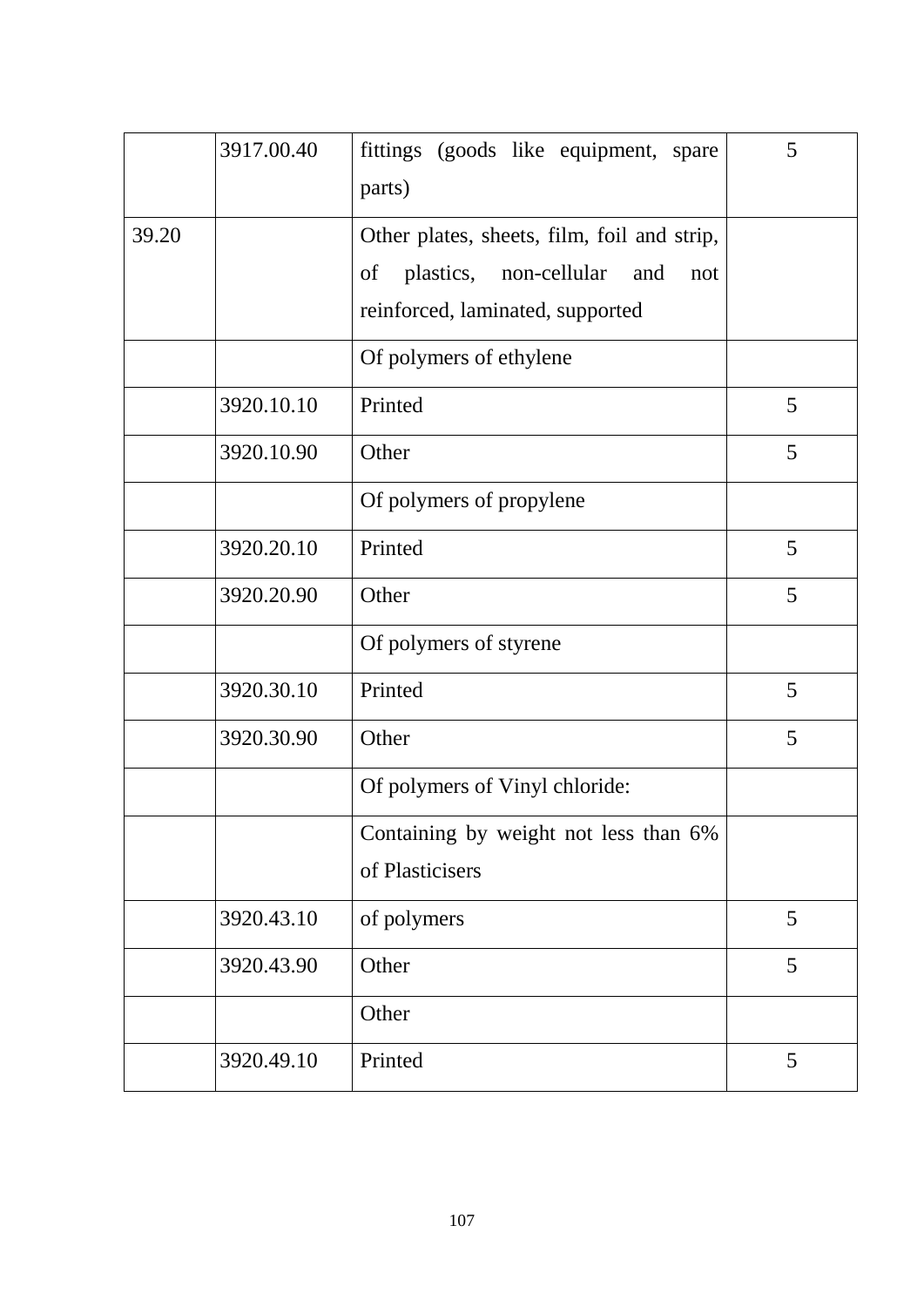| 3920.49.90 | Other                                        | 5 |
|------------|----------------------------------------------|---|
|            | Of acrylic polymers:                         |   |
|            | Of poly(methyl methacrylate)                 |   |
| 3920.51.10 | Of polymers                                  | 5 |
| 3920.51.90 | Other                                        | 5 |
|            | Other                                        |   |
| 3920.59.10 | printed                                      | 5 |
| 3920.59.90 | Other                                        | 5 |
|            | $-Of$<br>polycarbonates,<br>alkyd<br>resins, |   |
|            | polyallyl esters or other polyesters:        |   |
|            | Of polycarbonates                            |   |
| 3920.61.10 | Printed                                      | 5 |
| 3920.61.90 | Other                                        | 5 |
|            | Of poly(ethylene terephthalate)              |   |
| 3920.62.10 | Printed                                      | 5 |
| 3920.62.90 | Other                                        | 5 |
|            | Of unsaturated polyesters                    |   |
| 3920.63.10 | Printed                                      | 5 |
| 3920.63.90 | Other                                        | 5 |
|            | Of other polyesters                          |   |
| 3920.69.10 | Printed                                      | 5 |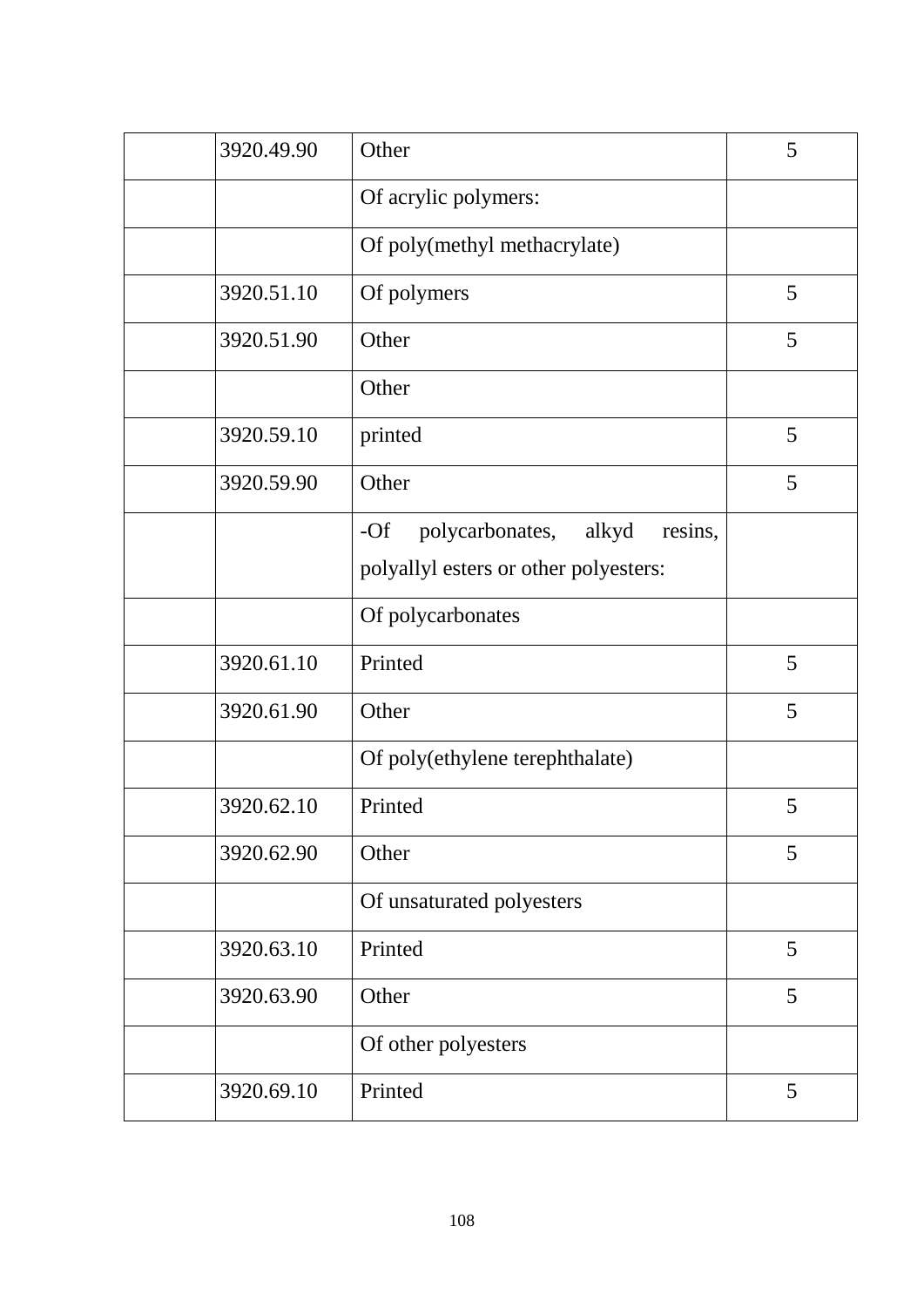| 3920.69.90 | Other                                    | 5 |
|------------|------------------------------------------|---|
|            | Of cellulose or its chemical derivatives |   |
|            | Of regenerated cellulose                 |   |
| 3920.71.10 | printed                                  | 5 |
| 3920.71.90 | Other                                    | 5 |
|            | Of cellulose acetate                     |   |
| 3920.73.10 | Printed                                  | 5 |
| 3920.73.90 | Other                                    | 5 |
|            | Of other cellulose derivatives           |   |
| 3920.79.10 | Printed                                  | 5 |
| 3920.79.90 | Other                                    | 5 |
|            | Of other plastics:                       |   |
|            | Of poly vinyl butyral                    |   |
| 3920.91.10 | printed                                  | 5 |
| 3920.91.90 | Other                                    | 5 |
|            | Of polyamides                            |   |
| 3920.92.10 | Printed                                  | 5 |
| 3920.92.90 | Other                                    | 5 |
|            | Of amino-resins                          |   |
| 3920.93.10 | Printed                                  | 5 |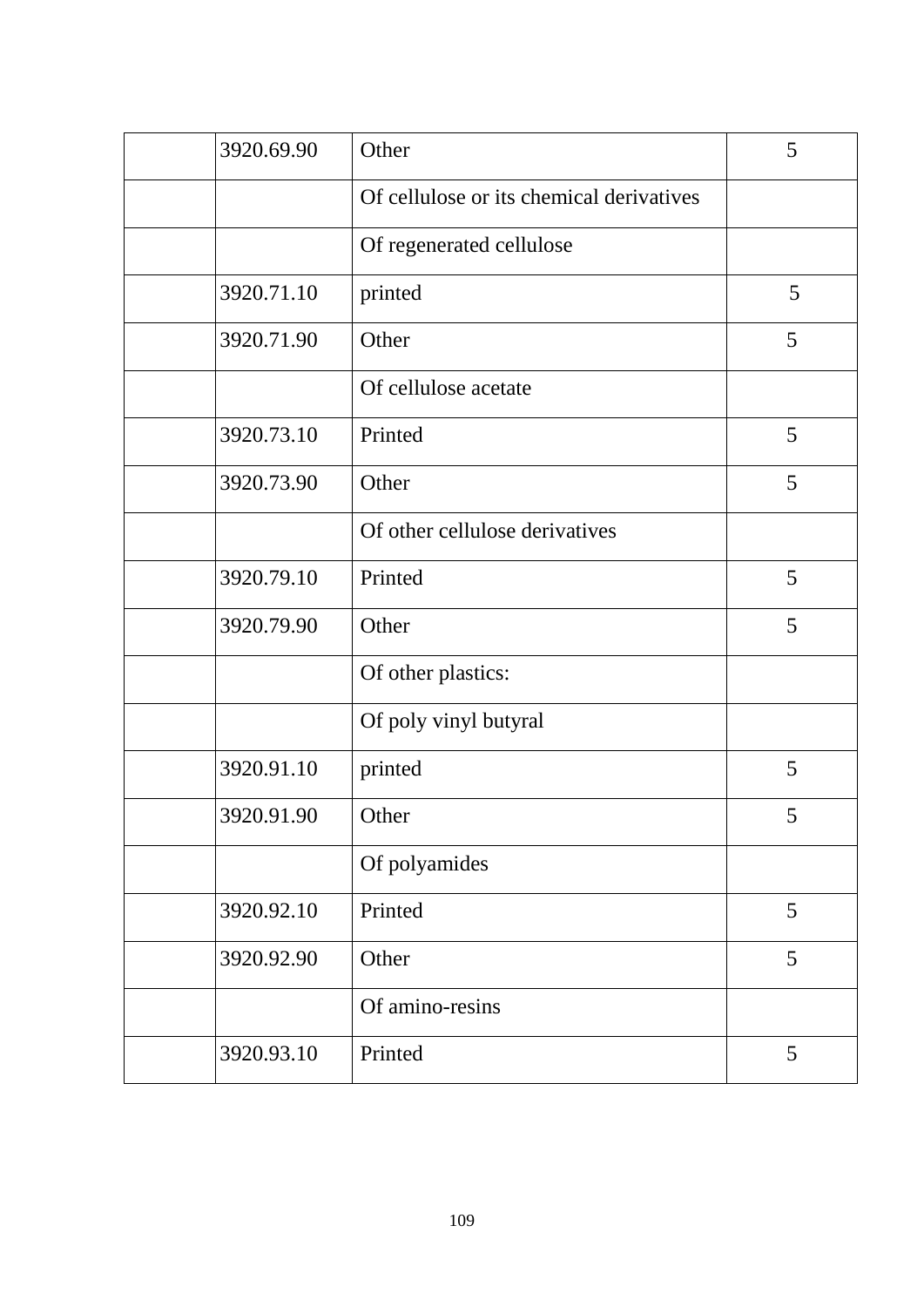|       | 3920.93.90 | Other                                                      | 5 |
|-------|------------|------------------------------------------------------------|---|
|       |            | Of phenolic resins                                         |   |
|       | 3920.94.10 | Printed                                                    | 5 |
|       | 3920.94.90 | Other                                                      | 5 |
|       |            | Of other plastics:                                         |   |
|       | 3920.99.10 | Printed                                                    | 5 |
|       | 3920.99.90 | Other                                                      | 5 |
| 39.21 |            | Other plates, sheets, film, foil and strip,<br>of Plastics |   |
|       |            |                                                            |   |
|       |            | Cellular:                                                  |   |
|       |            | Of polymers of styrene                                     |   |
|       | 3921.11.10 | printed                                                    | 5 |
|       | 3921.11.90 | other                                                      | 5 |
|       |            | Of polymers of vinyl chloride                              |   |
|       | 3921.12.10 | printed                                                    | 5 |
|       | 3921.12.90 | other                                                      | 5 |
|       |            | Of polyurethanes                                           |   |
|       | 3921.13.10 | printed                                                    | 5 |
|       | 3921.13.90 | other                                                      | 5 |
|       |            | Of regenerated cellulose                                   |   |
|       | 3921.14.10 | printed                                                    | 5 |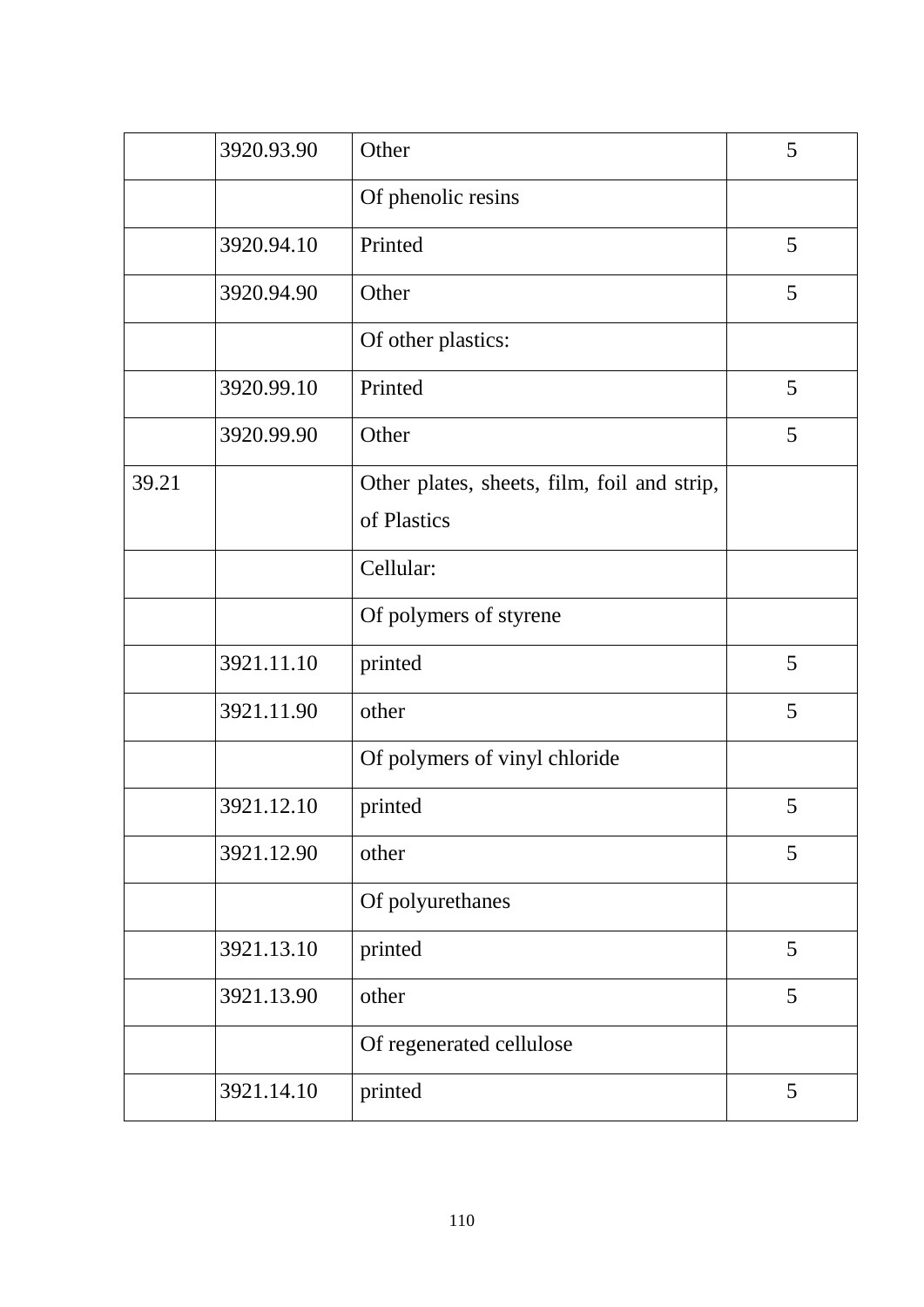|       | 3921.14.90 | other                                       | 5 |
|-------|------------|---------------------------------------------|---|
|       |            | Of other plastics                           |   |
|       | 3921.19.10 | printed                                     | 5 |
|       | 3921.19.90 | other                                       | 5 |
|       |            | other                                       |   |
|       |            | Other                                       |   |
|       | 3921.90.10 | Printed                                     | 5 |
|       |            | Other                                       |   |
|       | 3921.90.91 | thermacoal                                  | 5 |
|       | 3921.90.92 | decorative laminate sheets like sunmica     | 5 |
|       |            | and formica                                 |   |
|       | 3921.90.99 | other                                       | 5 |
| 39.22 |            | Baths, shower-baths, sinks, wash-basins,    |   |
|       |            | bidets, lavatory pans, seats and covers,    |   |
|       |            | flushing cisterns and similar sanitary      |   |
|       |            | ware, of plastics                           |   |
|       | 3922.10.00 | Baths, shower-baths, sinks and wash-        | 5 |
|       |            | basins                                      |   |
|       | 3922.20.00 | Lavatory seats and covers                   | 5 |
|       | 3922.90.00 | Other                                       | 5 |
| 39.23 |            | Articles for the conveyance or packing      |   |
|       |            | of goods, of plastics; stoppers, lids, caps |   |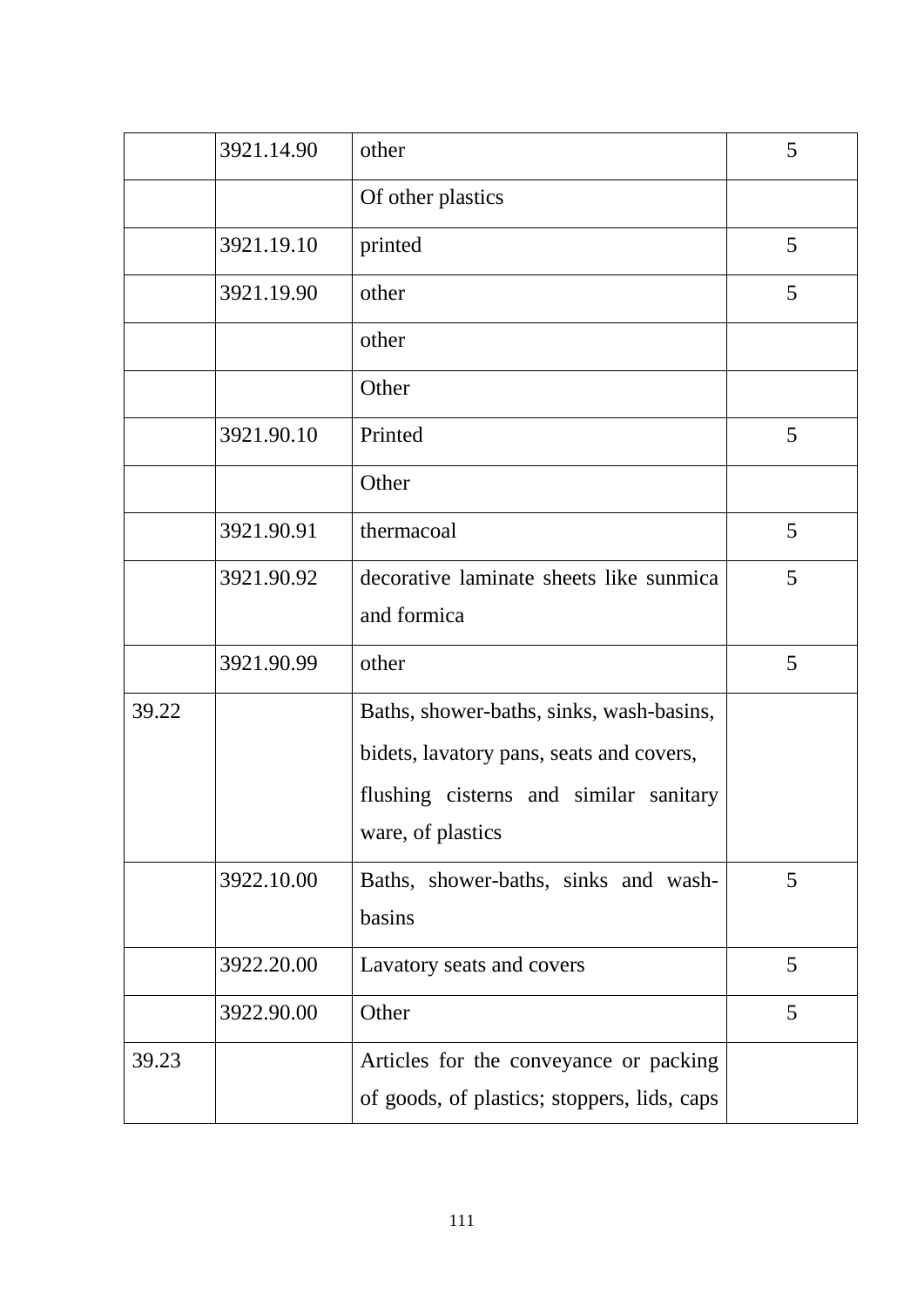|       |            | and other closures, of plastics                                                                           |   |
|-------|------------|-----------------------------------------------------------------------------------------------------------|---|
|       |            | Boxes, cases, crates and similar articles:                                                                |   |
|       | 3923.10.10 | Packing tubes of plastic                                                                                  | 5 |
|       | 3923.10.20 | Egg crates                                                                                                | 5 |
|       | 3923.10.90 | Other                                                                                                     | 5 |
|       |            | Sacks and bags (including cones):                                                                         |   |
|       | 3923.21.00 | Of polymers of ethylene                                                                                   | 5 |
|       | 3923.29.00 | Of other plastics                                                                                         | 5 |
|       |            | Carboys, bottles, flasks and<br>similar<br>articles:                                                      |   |
|       | 3923.30.10 | Pet bottle (bottle pre-form)                                                                              | 5 |
|       | 3923.30.90 | Other                                                                                                     | 5 |
|       | 3923.50.00 | Stoppers, lids, caps and other closures                                                                   | 5 |
|       |            | other                                                                                                     |   |
|       | 3923.90.10 | composite LPG gas cylinder                                                                                | 5 |
|       | 3923.90.90 | other                                                                                                     | 5 |
| 39.24 |            | kitchenware,<br>Tableware,<br>other<br>household articles and hygienic or toilet<br>articles, of plastics |   |
|       |            | Tableware and kitchenware:                                                                                |   |
|       | 3924.10.10 | Infant feeding bottles                                                                                    | 5 |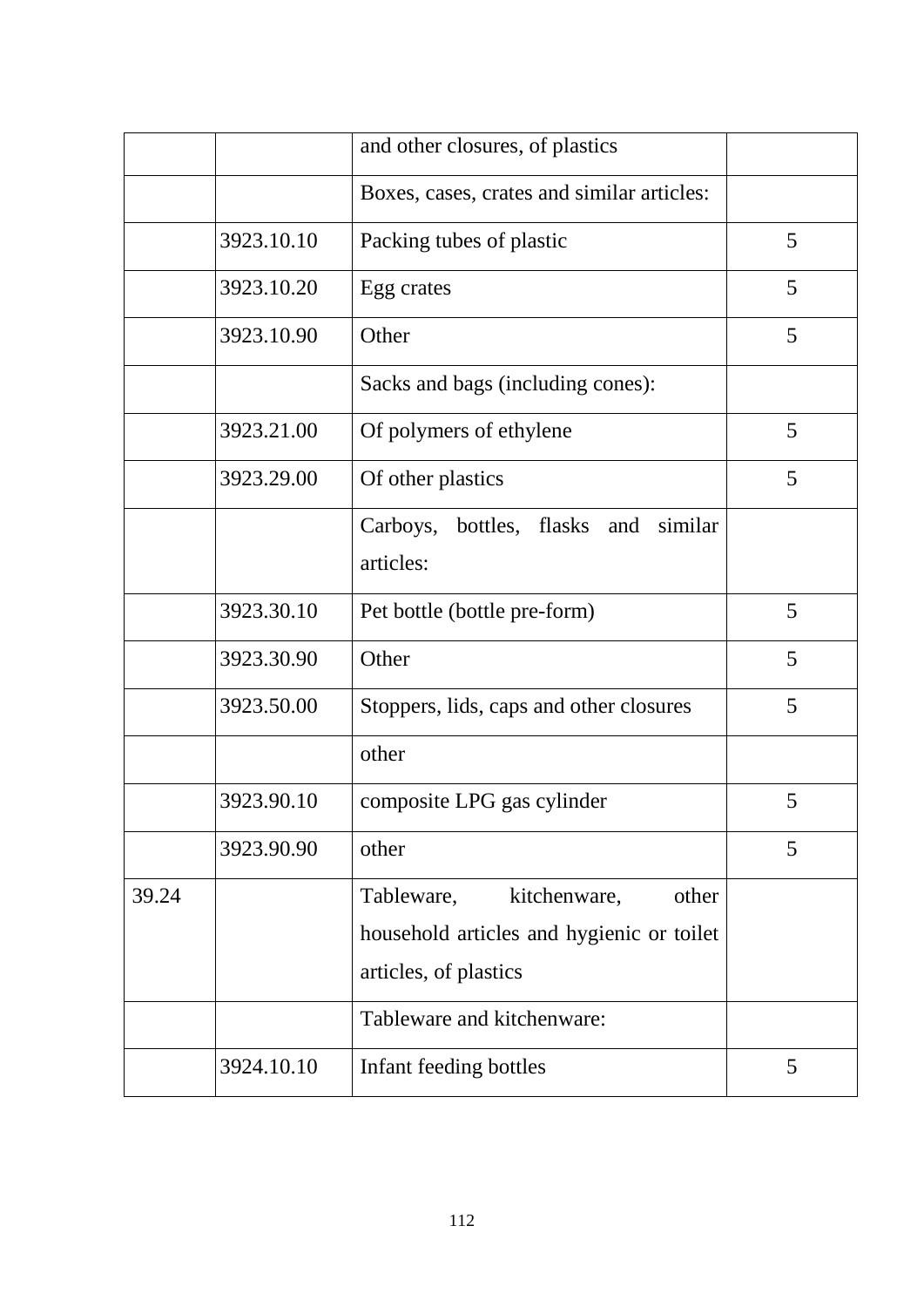|       | 3924.10.20 | Melamine ware                                | 5 |
|-------|------------|----------------------------------------------|---|
|       |            |                                              |   |
|       | 3924.10.90 | Other                                        | 5 |
|       | 3924.90.90 | Other                                        | 5 |
| 39.25 |            | Builders'<br>plastics,<br>wares of<br>not    |   |
|       |            | elsewhere specified or included              |   |
|       | 3925.10.00 | Reservoirs, tanks, vats and similar          | 5 |
|       |            | containers, of a capacity exceeding 300      |   |
|       |            | L.                                           |   |
|       | 3925.20.00 | Doors, windows and their frames and          | 5 |
|       |            | thresholds for doors                         |   |
|       | 3925.30.00 | Shutters, blinds (including venetian         | 5 |
|       |            | blinds) and similar articles and parts       |   |
|       |            | thereof                                      |   |
|       |            | other                                        |   |
|       | 3925.90.20 | puff sandwich Wall and roof panel            | 5 |
|       | 3925.90.30 | Aluminum composite panel                     | 5 |
|       | 3925.90.90 | Other                                        | 5 |
| 39.26 |            | Other articles of plastics and articles of   |   |
|       |            | other materials of Headings 39.01 to         |   |
|       |            | 39.14                                        |   |
|       | 3926.10.00 | Office or school supplies                    | 5 |
|       |            | Articles<br>clothing<br>of<br>apparel<br>and | 5 |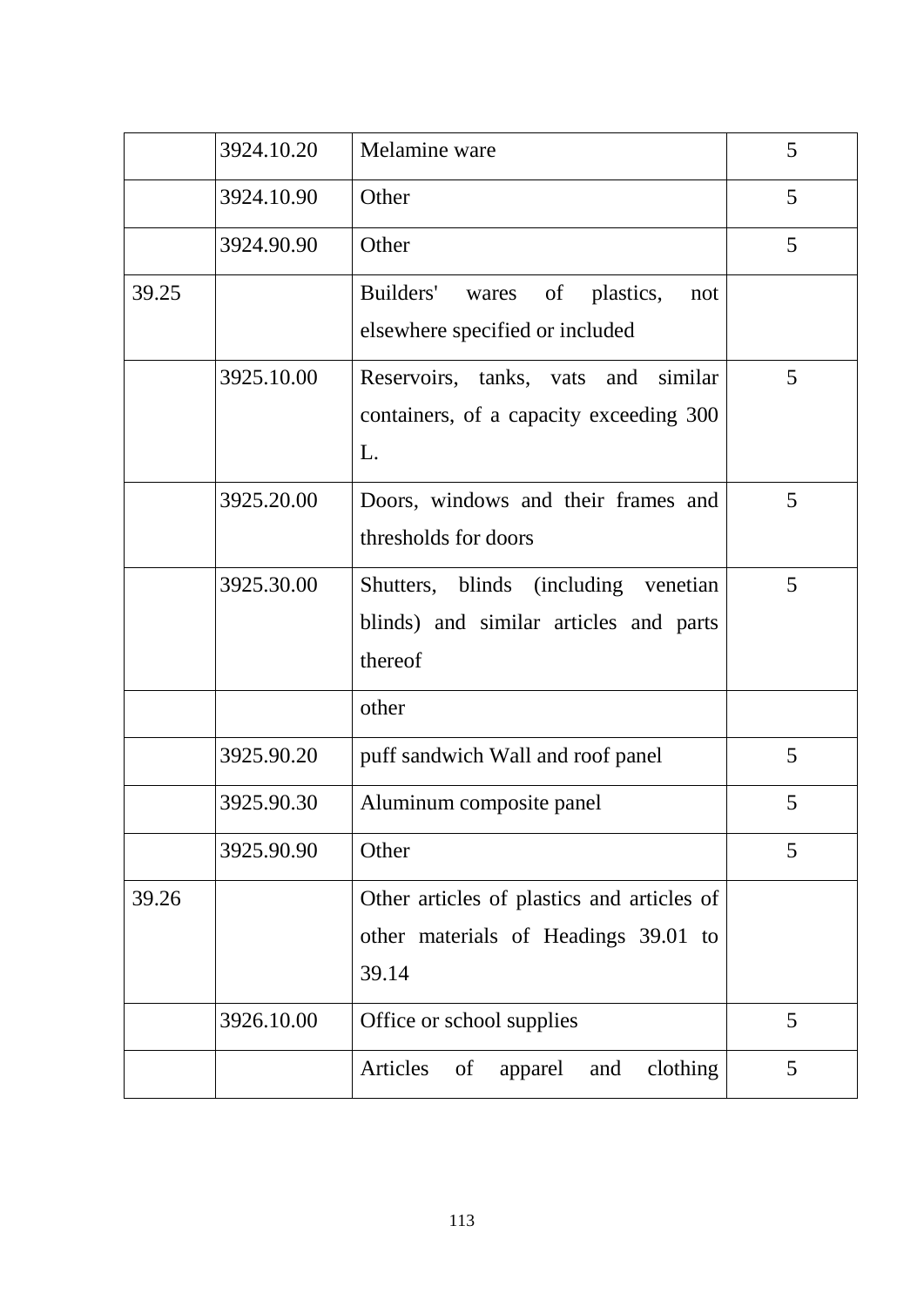|       |            | accessories (including gloves, mittens<br>and mitts)   |   |
|-------|------------|--------------------------------------------------------|---|
|       |            | gloves                                                 |   |
|       | 3926.20.19 | other                                                  | 5 |
|       |            | gown                                                   |   |
|       | 3926.20.29 | other                                                  | 5 |
|       |            | apron                                                  |   |
|       | 3926.20.39 | other                                                  | 5 |
|       | 3926.20.90 | other                                                  | 5 |
|       | 3926.30.00 | Fittings for furniture, coachwork or the               | 5 |
|       |            | like                                                   |   |
|       | 3926.40.00 | Statuettes and other ornamental articles               | 5 |
|       |            | Other                                                  |   |
|       | 3926.90.90 | Other                                                  | 5 |
|       | 3926.90.91 | <b>Tarpaulin and Tents</b>                             | 5 |
|       | 3926.90.92 | Label and tags                                         | 5 |
|       | 3926.90.94 | Cloth hangers                                          | 5 |
|       | 3926.90.95 | Turf of artificial plastic grass                       | 5 |
|       | 3926.90.99 | Other                                                  | 5 |
| 44.12 |            | Plywood, veneered panels and similar<br>laminated wood |   |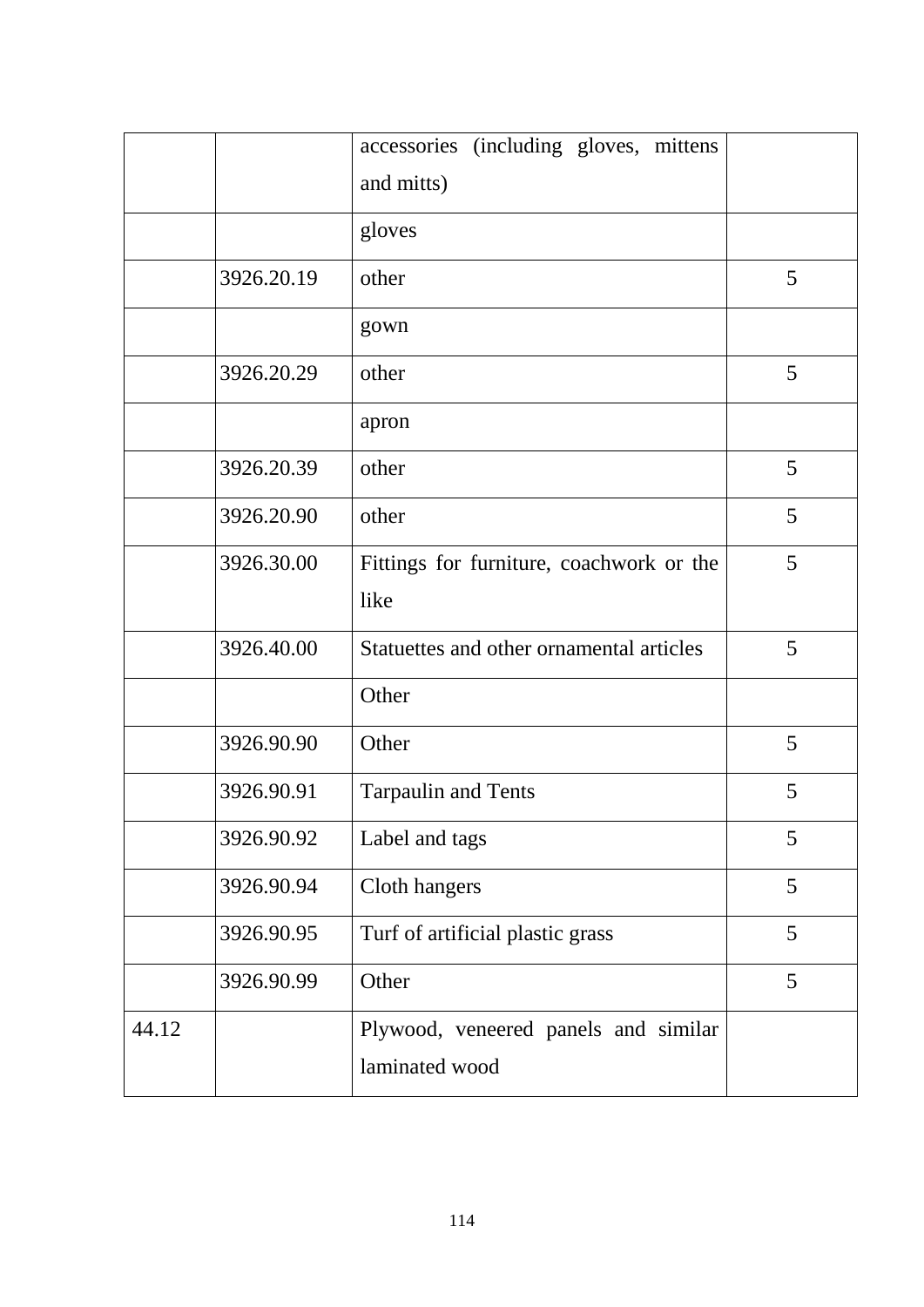| 4412.10.00 | Of bamboo                                                                                                                                                                                                                                                                                                                                                                                                                                                                                                                                                         | 5 |
|------------|-------------------------------------------------------------------------------------------------------------------------------------------------------------------------------------------------------------------------------------------------------------------------------------------------------------------------------------------------------------------------------------------------------------------------------------------------------------------------------------------------------------------------------------------------------------------|---|
|            | Other plywood, consisting solely of<br>sheets of wood (other than bamboo),<br>each ply not exceeding 6 mm thickness                                                                                                                                                                                                                                                                                                                                                                                                                                               |   |
| 4412.31.00 | With at least one outer ply of tropical<br>wood                                                                                                                                                                                                                                                                                                                                                                                                                                                                                                                   | 5 |
| 4412.33.00 | Other, with at least one outer ply of non-<br>coniferous wood of the species alder<br>(Alnus spp.), ash (Fraxinus spp.), beech<br>(Fagus spp.), birch (Betula spp.), cherry<br>(Prunus spp.), chestnut (Castanea spp.),<br>elm<br>(Ulmus spp.), eucalyptus<br>(Eucalyptus spp.), hickory (Carya spp.),<br>horse chestnut (Aesculus spp.), lime<br>(Tilia spp.), maple (Acer spp.), oak<br>(Quercus spp.), plane tree (Platanus<br>spp.), poplar and aspen (Populus spp.),<br>robinia (Robinia spp.), tulipwood<br>(Liriodendron spp.) or walnut (Juglans<br>spp.) | 5 |
| 4412.34.00 | Other, with at least one outer ply of non-<br>coniferous wood not specified under<br>subheading 4412.33.00                                                                                                                                                                                                                                                                                                                                                                                                                                                        | 5 |
| 4412.39.00 | Other, with<br>both<br>plies<br>outer<br>of<br>coniferous wood                                                                                                                                                                                                                                                                                                                                                                                                                                                                                                    | 5 |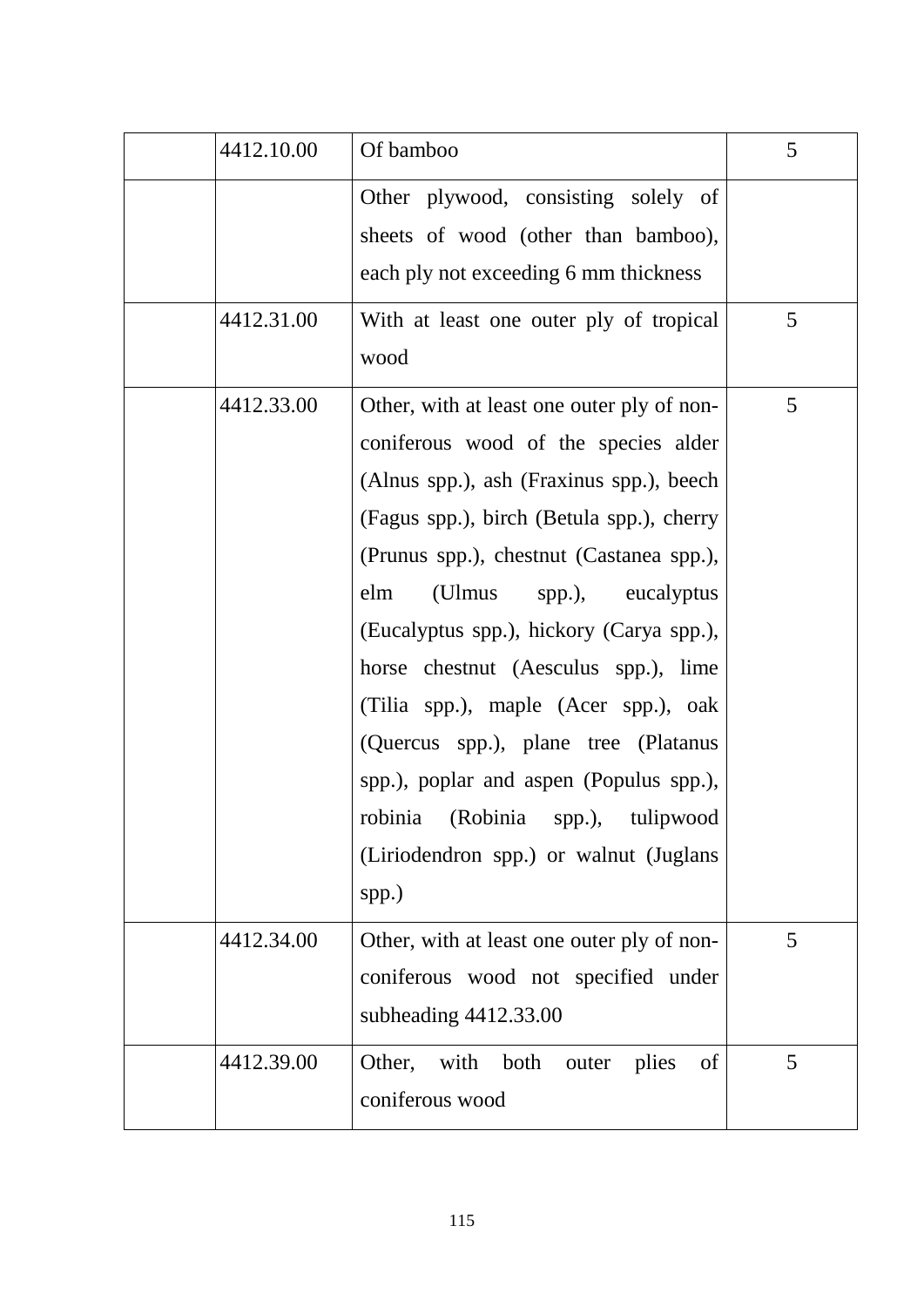|       |            | other                                                                                                               |    |
|-------|------------|---------------------------------------------------------------------------------------------------------------------|----|
|       | 4412.94.00 | Blockboard, laminboard and battenboard                                                                              | 5  |
|       | 4412.99.00 | other                                                                                                               | 5  |
| 63.05 |            | Sacks and bags, of a kind used for the<br>packing of goods                                                          |    |
|       |            | Of man-made textile materials                                                                                       |    |
|       | 6305.33.00 | Other, of polyethylene or polypropylene<br>strip or the like                                                        | 5  |
| 64.04 |            | Footwear with outer soles of rubber,<br>plastics, leather or composition leather<br>and uppers of textile materials |    |
|       |            | Footwear with outer soles of rubber or<br>plastics:                                                                 |    |
|       |            | Sports footwear; tennis shoes, basketball<br>shoes, gym shoes, training shoes and the<br>like                       |    |
|       | 6404.11.10 | Canvas shoes having the upper parts of<br>cotton                                                                    | 10 |
| 64.05 |            | Other footwear                                                                                                      |    |
|       |            | With uppers of textile materials                                                                                    |    |
|       | 6405.20.10 | Cotton textile materials (canvas shoes of<br>cotton)                                                                | 10 |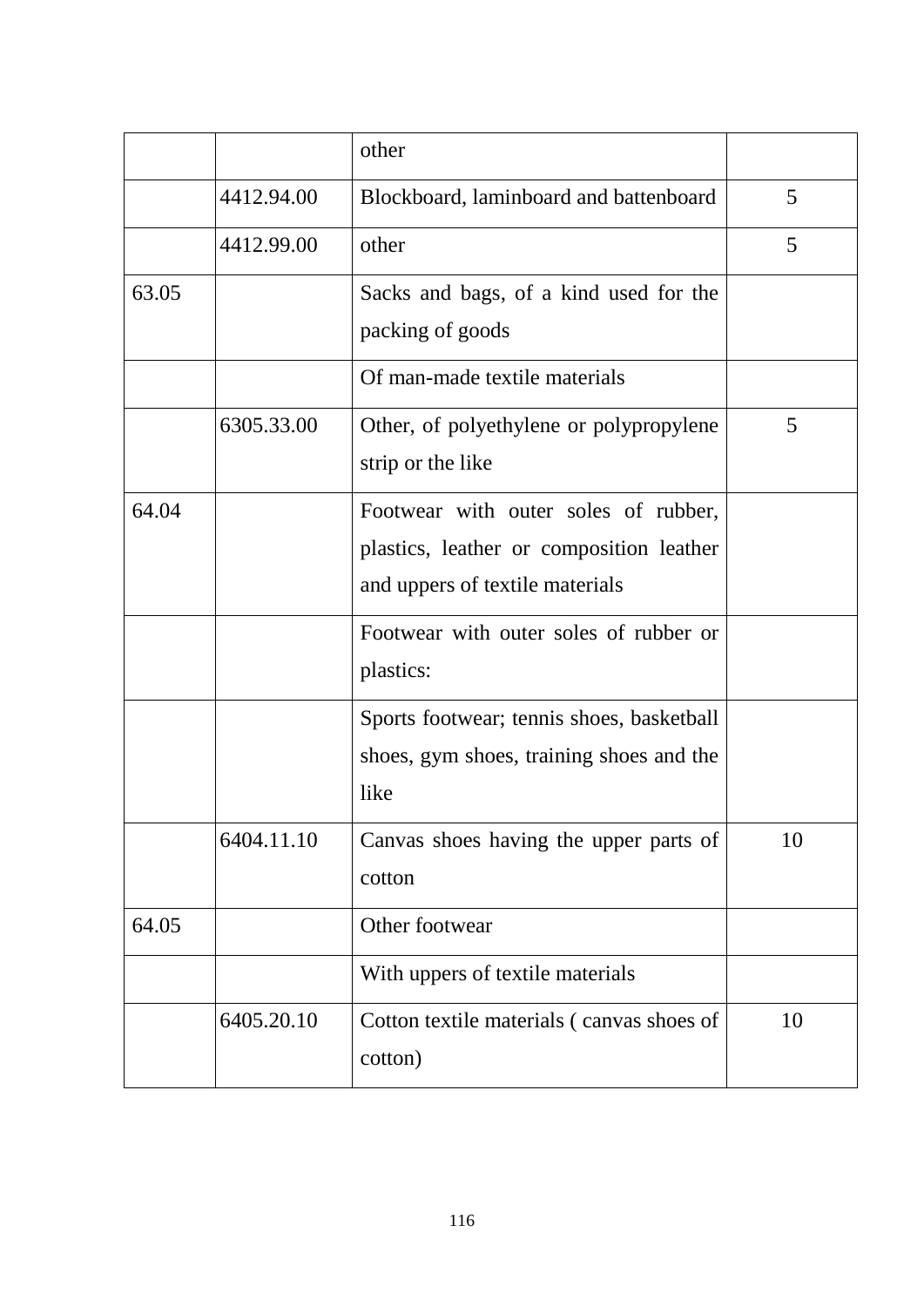| 67.02 |            | Artificial flowers, foliage and fruit and  |    |
|-------|------------|--------------------------------------------|----|
|       |            | parts thereof; articles made of artificial |    |
|       |            | flowers, foliage or fruit                  |    |
|       | 6702.10.00 | Of plastics                                | 10 |
|       | 6702.90.00 | Of other materials                         | 10 |
| 68.02 |            | Worked monumental or building stone        |    |
|       |            | (except slate) and articles thereof, other |    |
|       |            | than goods of Heading 68.01; mosaic        |    |
|       |            | cubes and the like, of natural stone       |    |
|       |            | (including slate), whether or not on a     |    |
|       |            | backing; artificially coloured granules,   |    |
|       |            | chippings and powder, of natural stone     |    |
|       |            | (including slate)                          |    |
|       |            | Other monumental or building stone and     |    |
|       |            | articles thereof, simply cut or sawn, with |    |
|       |            | a flat or even surface:                    |    |
|       | 6802.21.00 | Marble, travertine and alabaster           | 5  |
|       | 6802.23.00 | Granite                                    | 15 |
|       | 6802.29.00 | Other stone                                | 5  |
|       |            | Other                                      |    |
|       | 6802.91.00 | Marble, travertine and alabaster           | 5  |
|       | 6802.92.00 | Other calcareous stone                     | 5  |
|       | 6802.93.00 | Granite                                    | 15 |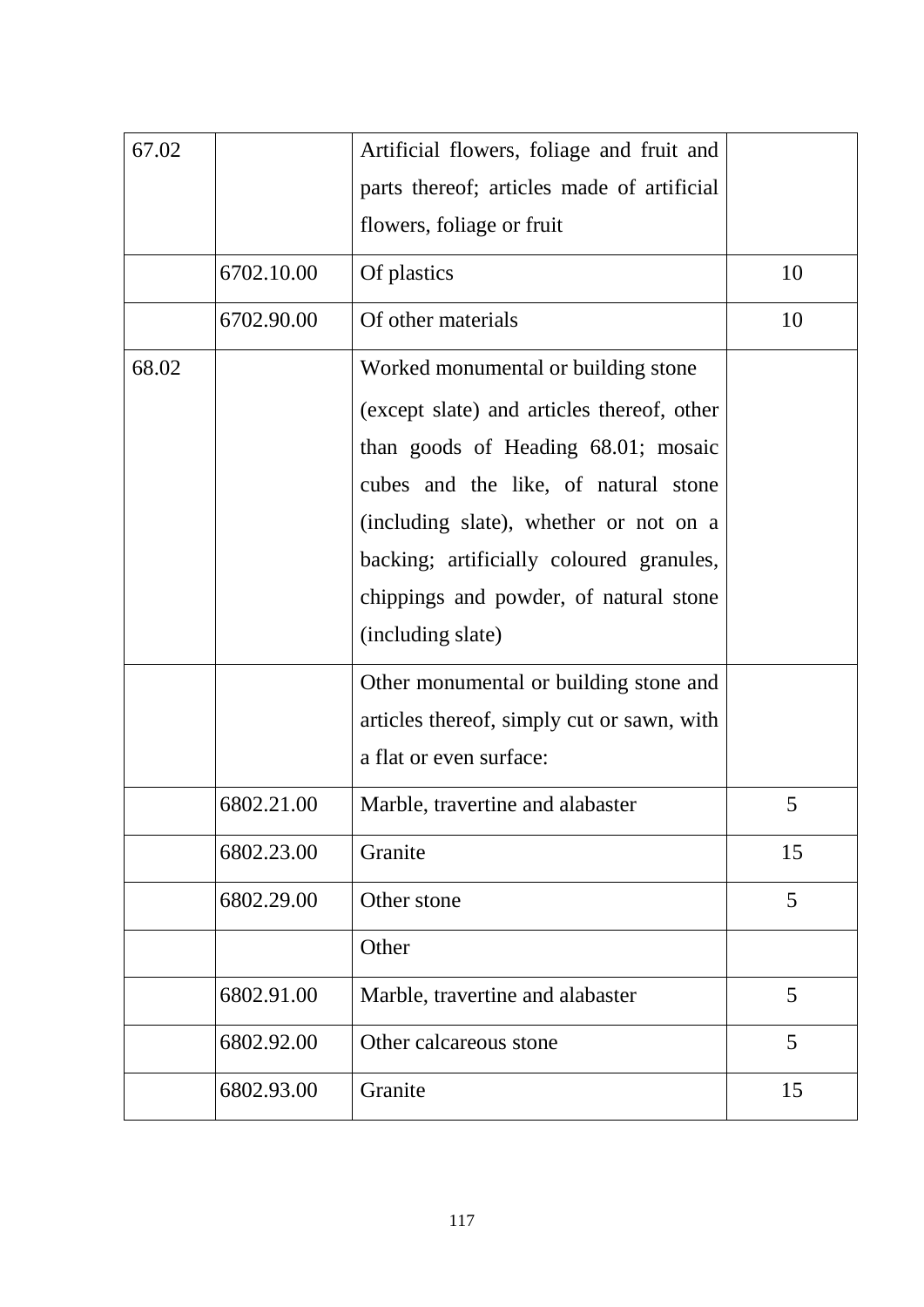|       | 6802.99.00 | Other stone                                                                                                                                                                                                                                                                                                         | 5 |
|-------|------------|---------------------------------------------------------------------------------------------------------------------------------------------------------------------------------------------------------------------------------------------------------------------------------------------------------------------|---|
| 68.13 |            | Friction material and articles thereof (for<br>example, sheets, rolls, strips, segments,<br>discs, washers, pads), not mounted, for<br>brakes, for clutches or the like, with a<br>basis of asbestos, of other mineral<br>substances or of cellulose, whether or<br>not combined with textile or other<br>materials |   |
|       |            | Containing asbestos                                                                                                                                                                                                                                                                                                 |   |
|       | 6813.20.10 | Brake linings and pads                                                                                                                                                                                                                                                                                              | 5 |
|       | 6813.20.90 | other                                                                                                                                                                                                                                                                                                               | 5 |
|       |            | Not containing asbestos:                                                                                                                                                                                                                                                                                            |   |
|       | 6813.81.00 | Brake linings and pads                                                                                                                                                                                                                                                                                              | 5 |
|       | 6813.89.00 | Other                                                                                                                                                                                                                                                                                                               | 5 |
| 69.07 |            | Ceramic flags and paving, hearth or wall<br>tiles; ceramic mosaic cubes and the like,<br>whether or not on a backing; finishing<br>ceramics                                                                                                                                                                         |   |
|       |            | Flags and paving, hearth or wall tiles,<br>other than those of subheadings 6907.30<br>and 6907.40 :                                                                                                                                                                                                                 |   |
|       | 6907.21.00 | Of a water absorption coefficient by                                                                                                                                                                                                                                                                                | 5 |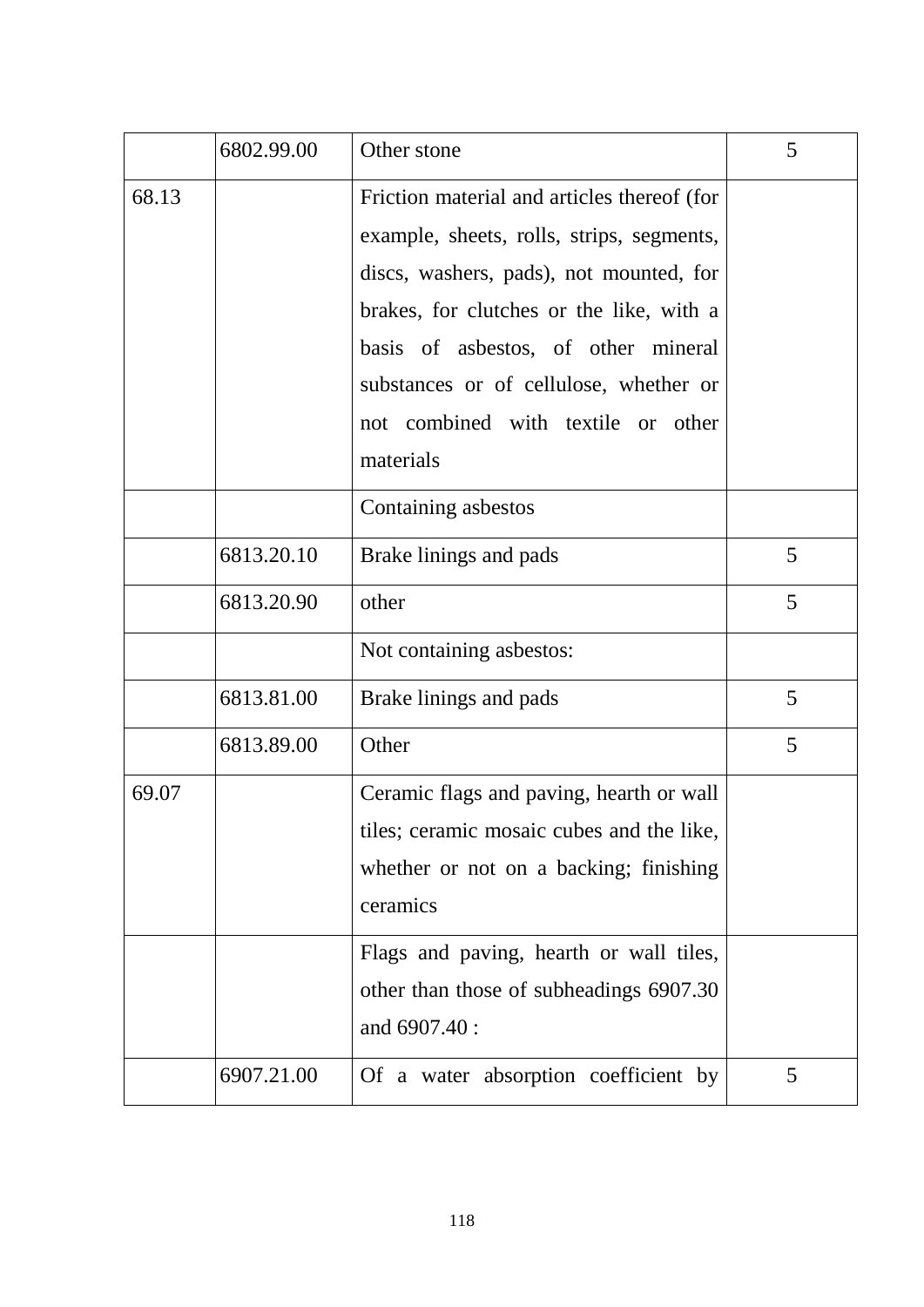|       |            | weight not exceeding 0.5 %                                                                                                                                    |   |
|-------|------------|---------------------------------------------------------------------------------------------------------------------------------------------------------------|---|
|       | 6907.22.00 | Of a water absorption coefficient by<br>weight exceeding $0.5\%$<br>but<br>not<br>exceeding 10 %                                                              | 5 |
|       | 6907.23.00 | Of a water absorption coefficient by<br>weight exceeding 10 %                                                                                                 | 5 |
|       | 6907.30.00 | Mosaic cubes and the like, other than<br>those of subheading 6907.40                                                                                          | 5 |
|       | 6907.40.00 | Finishing ceramics                                                                                                                                            | 5 |
| 70.03 |            | Cast glass and rolled glass, in sheets or<br>profiles, whether or not having an<br>absorbent, reflecting or non-reflecting<br>layer, but not otherwise worked |   |
|       |            | Non-wired sheets:                                                                                                                                             |   |
|       | 7003.12.00 | Coloured throughout the mass (body<br>tinted), opacified, flashed or having an<br>absorbent, reflecting or non-reflecting<br>layer                            | 5 |
|       | 7003.19.00 | Other                                                                                                                                                         | 5 |
|       | 7003.20.00 | Wired sheets                                                                                                                                                  | 5 |
|       | 7003.30.00 | Profiles                                                                                                                                                      | 5 |
| 70.04 |            | Drawn glass and blown glass, in sheets,<br>whether or not having an absorbent,                                                                                |   |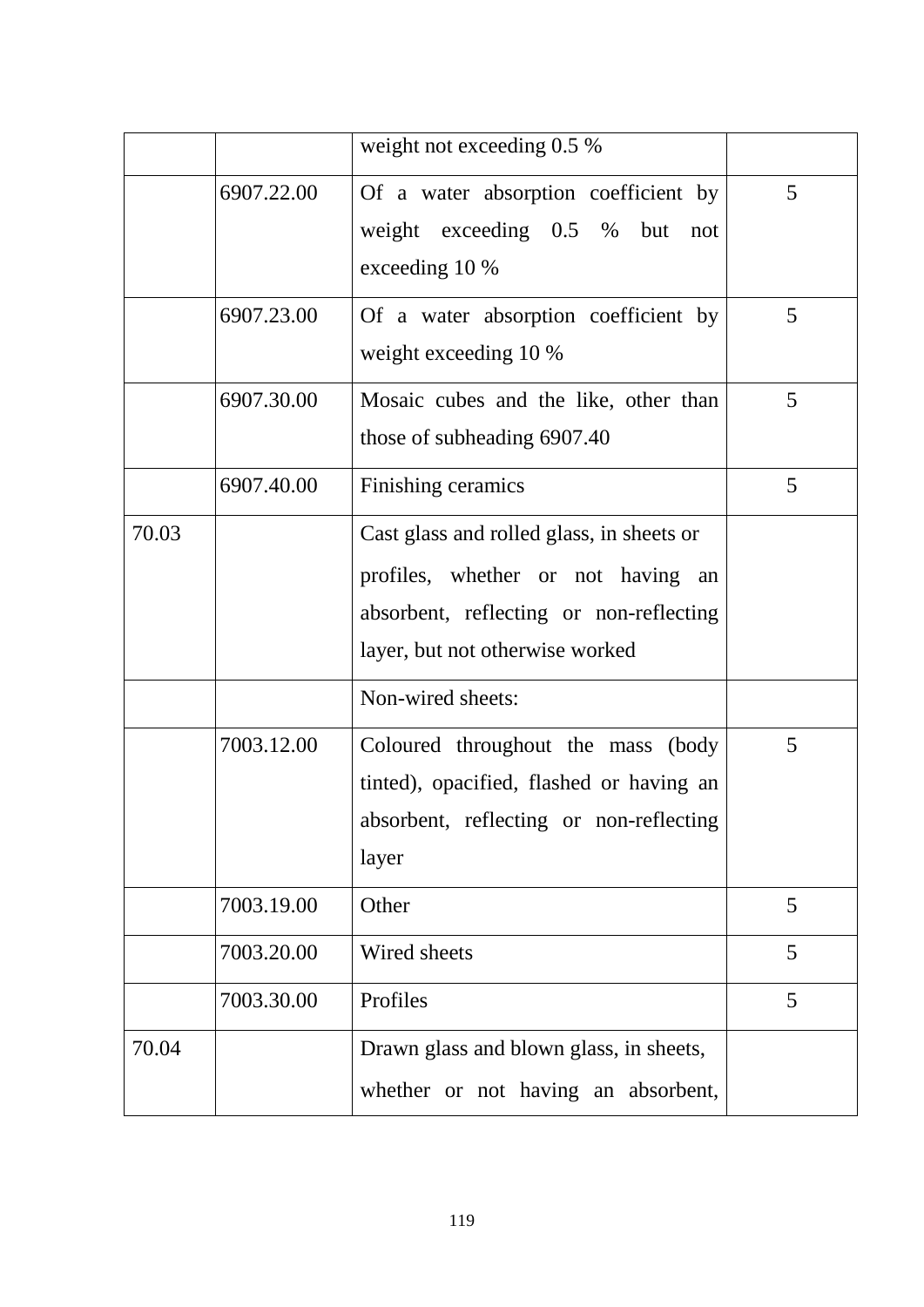|       |            | reflecting or non-reflecting layer, but not |   |
|-------|------------|---------------------------------------------|---|
|       |            | otherwise worked                            |   |
|       | 7004.20.00 | Glass, coloured throughout the mass         | 5 |
|       |            | (body tinted), opacified, flashed or        |   |
|       |            | having an absorbent, reflecting or non-     |   |
|       |            | reflecting layer                            |   |
|       | 7004.90.00 | Other                                       | 5 |
| 70.05 |            | Float glass and surface ground<br>or        |   |
|       |            | polished glass, in sheets, whether or not   |   |
|       |            | having an absorbent, reflecting or non      |   |
|       |            | reflecting layer, but not otherwise         |   |
|       |            | worked                                      |   |
|       | 7005.10.00 | Non-wired glass, having an absorbent,       | 5 |
|       |            | reflecting or non-reflecting layer          |   |
|       |            | Other non-wired glass:                      |   |
|       | 7005.21.00 | Coloured throughout the mass (body          | 5 |
|       |            | tinted), opacified, flashed or merely       |   |
|       |            | surface ground                              |   |
|       | 7005.29.00 | Other                                       | 5 |
|       | 7005.30.00 | Wired glass                                 | 5 |
| 70.06 | 7006.00.00 | Glass of Heading 70.03, 70.04 or 70.05,     | 5 |
|       |            | bent, edge-worked,<br>drilled,<br>engraved, |   |
|       |            | enamelled or otherwise worked, but not      |   |
|       |            | framed or fitted with other materials       |   |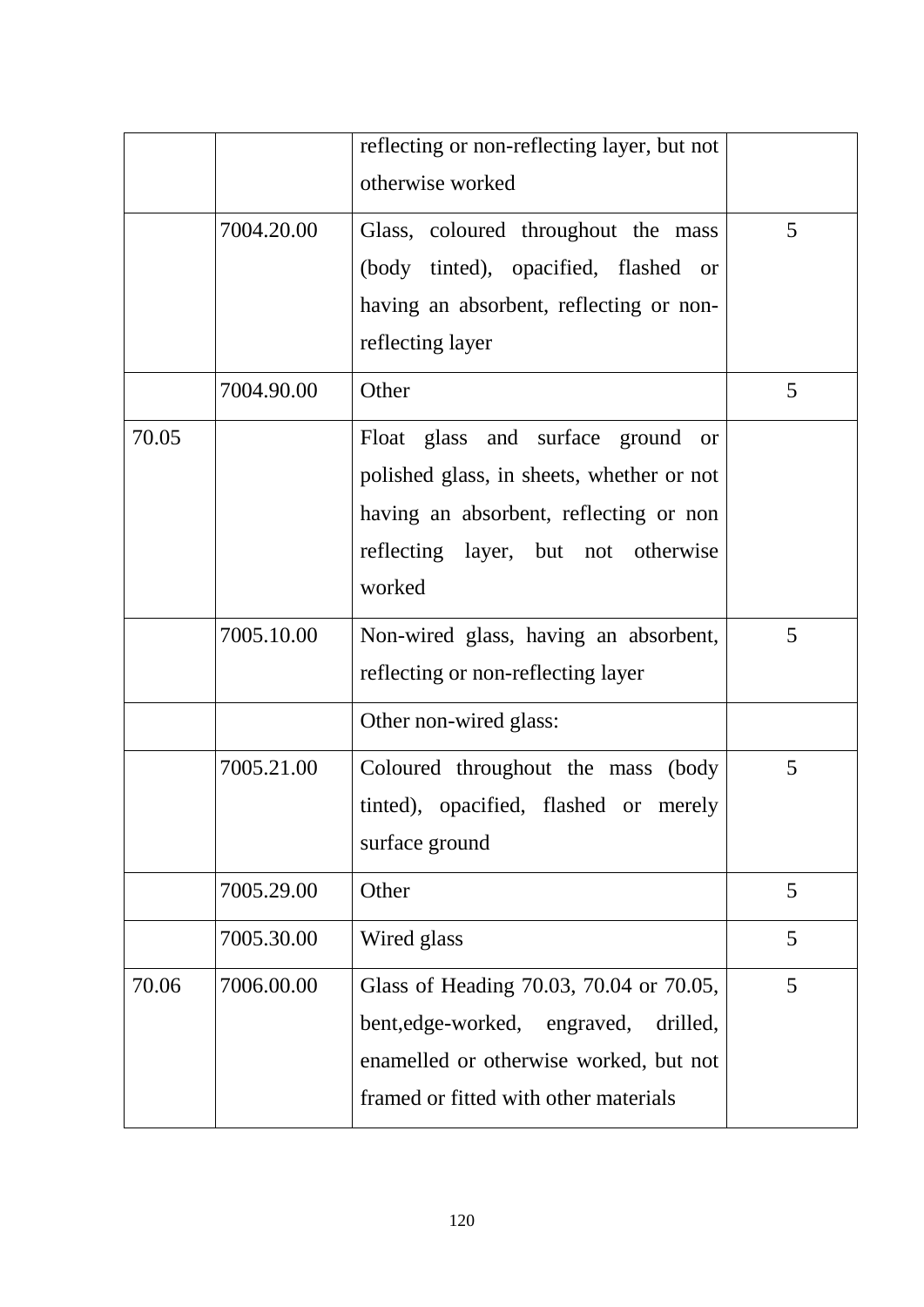| 70.07 |            | Safety glass, consisting of toughened<br>(tempered) or laminated glass                                             |   |
|-------|------------|--------------------------------------------------------------------------------------------------------------------|---|
|       |            | Toughened (tempered) safety glass                                                                                  |   |
|       | 7007.11.00 | <b>Of</b><br>size<br>shape suitable<br>and<br>for<br>incorporation in vehicles, aircraft,<br>spacecraft or vessels | 5 |
|       | 7007.19.00 | Other                                                                                                              | 5 |
|       |            | Laminated safety glass:                                                                                            |   |
|       | 7007.21.00 | and shape suitable<br><b>Of</b><br>size<br>for<br>incorporation in vehicles, aircraft,<br>spacecraft or vessels    | 5 |
|       | 7007.29.00 | Other                                                                                                              | 5 |
| 70.08 | 7008.00.00 | Multiple-walled insulating units of glass                                                                          | 5 |
| 70.09 |            | Glass mirrors, whether or not framed,<br>including rear-view mirrors                                               |   |
|       | 7009.10.00 | Rear-view mirrors for vehicles                                                                                     | 5 |
|       |            | Other                                                                                                              |   |
|       | 7009.91.00 | Unframed                                                                                                           | 5 |
|       | 7009.92.00 | Framed                                                                                                             | 5 |
| 72.07 |            | Semi-finished products of iron or non-<br>alloy steel                                                              |   |
|       |            | Containing by weight less than 0.25% of                                                                            |   |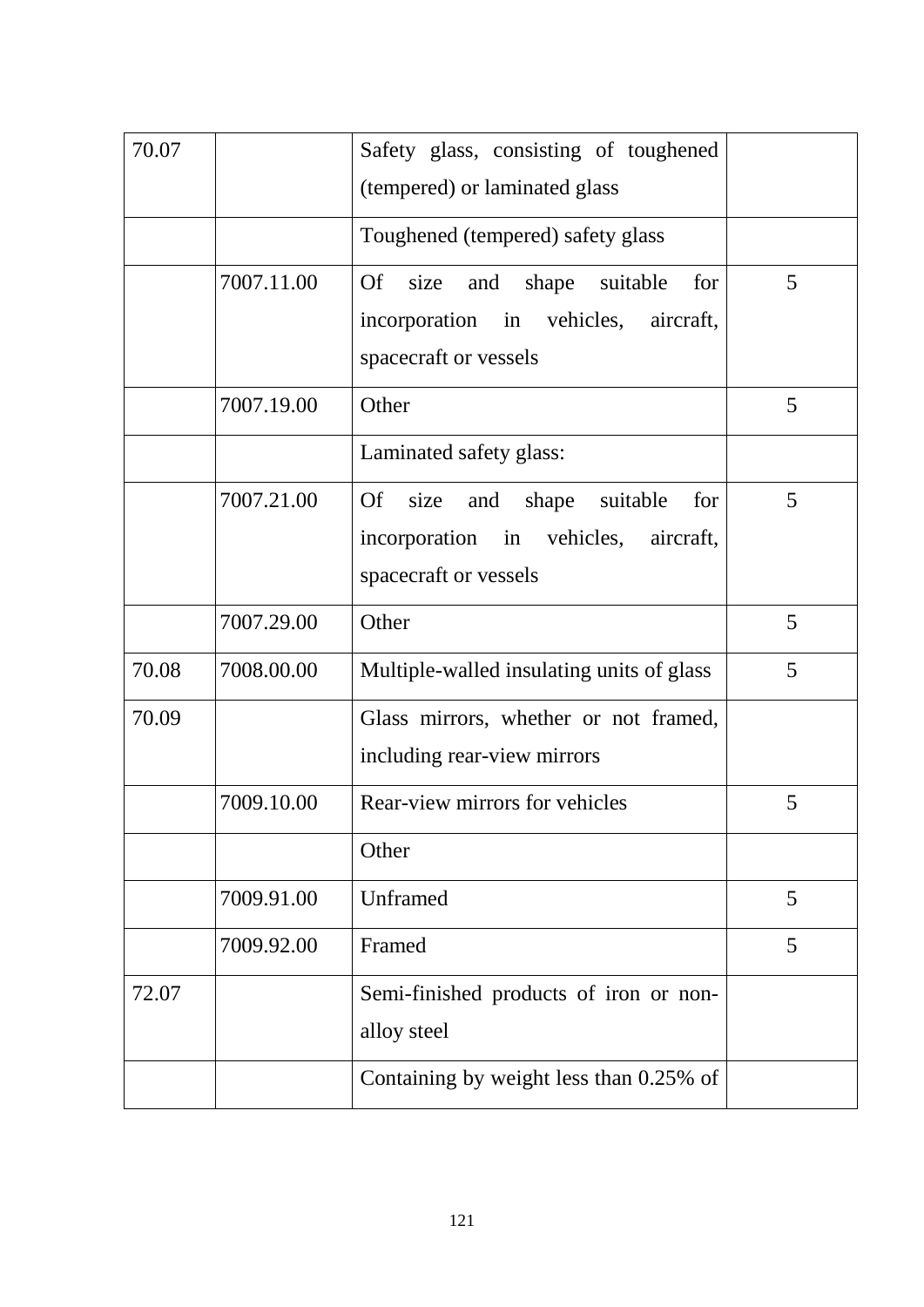|       |            | carbon                                                                                                                                        |                           |
|-------|------------|-----------------------------------------------------------------------------------------------------------------------------------------------|---------------------------|
|       | 7207.11.00 | Of rectangular (including square) cross-<br>Section, the width measuring less than<br>twice the thickness                                     | Rs. 2500 per<br><b>MT</b> |
|       | 7207.12.00 | Other, of rectangular (other than square)<br>cross-Section                                                                                    | Rs. 2500 per<br>MT        |
|       | 7207.19.00 | other                                                                                                                                         | Rs. 2500 per<br><b>MT</b> |
|       | 7207.20.00 | Containing by weight 0.25% or more of<br>carbon                                                                                               | Rs. 2500 per<br><b>MT</b> |
| 72.09 |            | Flat-rolled products of iron or nonalloy<br>steel, of a width of 600 mm or more,<br>cold-rolled (cold-reduced), not clad,<br>plated or coated |                           |
|       |            | In coils, not further<br>worked<br>than<br>coldrolled (cold-reduced                                                                           |                           |
|       | 7209.15.00 | Of a thickness of 3 mm or more                                                                                                                | Rs. 2200 per<br>MT        |
|       | 7209.16.00 | Of a thickness exceeding 1 mm but less<br>than 3 mm                                                                                           | Rs. 2200 per<br><b>MT</b> |
|       | 7209.17.00 | Of a thickness of 0.5 mm or more but<br>not exceeding 1 mm                                                                                    | Rs. 2200 per<br><b>MT</b> |
|       | 7209.18.00 | Of a thickness of less than 0.5 mm                                                                                                            | Rs. 2200 per              |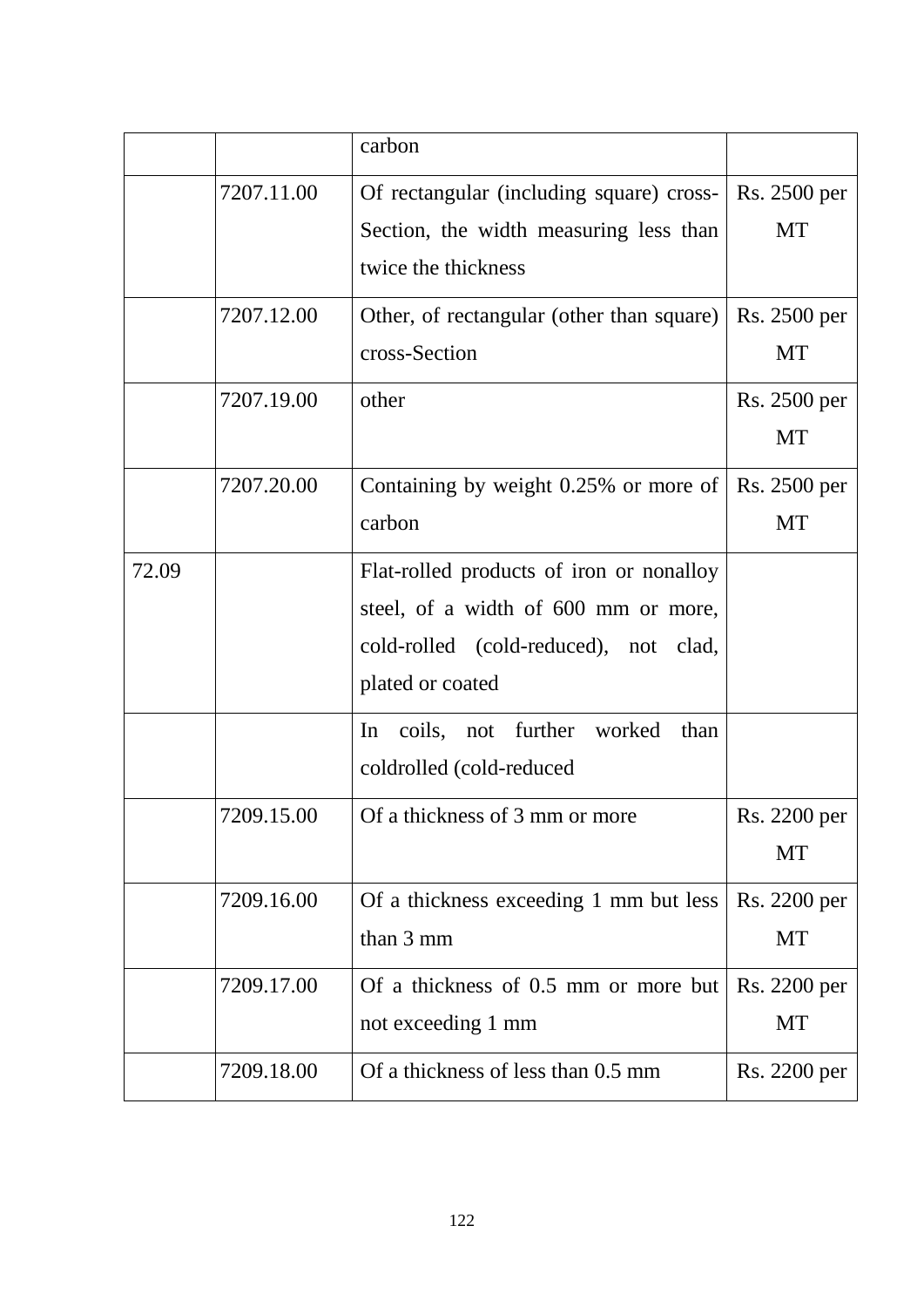|       |            |                                                                                                                                                                       | <b>MT</b>                 |
|-------|------------|-----------------------------------------------------------------------------------------------------------------------------------------------------------------------|---------------------------|
|       |            | Not in coils, not further worked than<br>cold-rolled (cold-reduced)                                                                                                   |                           |
|       | 7209.25.00 | Of a thickness of 3 mm or more                                                                                                                                        | Rs. 2200 per<br>MT        |
|       | 7209.26.00 | Of a thickness exceeding 1 mm but less<br>than 3 mm                                                                                                                   | Rs. 2200 per<br><b>MT</b> |
|       | 7209.27.00 | Of a thickness of 0.5 mm or more but<br>not exceeding 1 mm                                                                                                            | Rs. 2200 per<br><b>MT</b> |
|       | 7209.28.00 | Of a thickness of less than 0.5 mm                                                                                                                                    | Rs. 2200 per<br><b>MT</b> |
|       | 7209.90.00 | Other                                                                                                                                                                 | Rs. 2200 per<br>MT        |
| 72.11 |            | Flat-rolled products of iron or nonalloy<br>steel, of a width of less than 600 mm,<br>not clad, plated or coated                                                      |                           |
|       |            | Not further worked than hot-rolled                                                                                                                                    |                           |
|       | 7211.13.00 | Rolled on four faces or in a closed box<br>pass, of a width exceeding 150 mm and<br>a thickness of not less than 4 mm, not in<br>coils and without patterns in relief | Rs. 2200 per<br>MT        |
|       | 7211.14.00 | Other, of a thickness of $4.75$ mm or<br>more                                                                                                                         | Rs. 2200 per<br>MT        |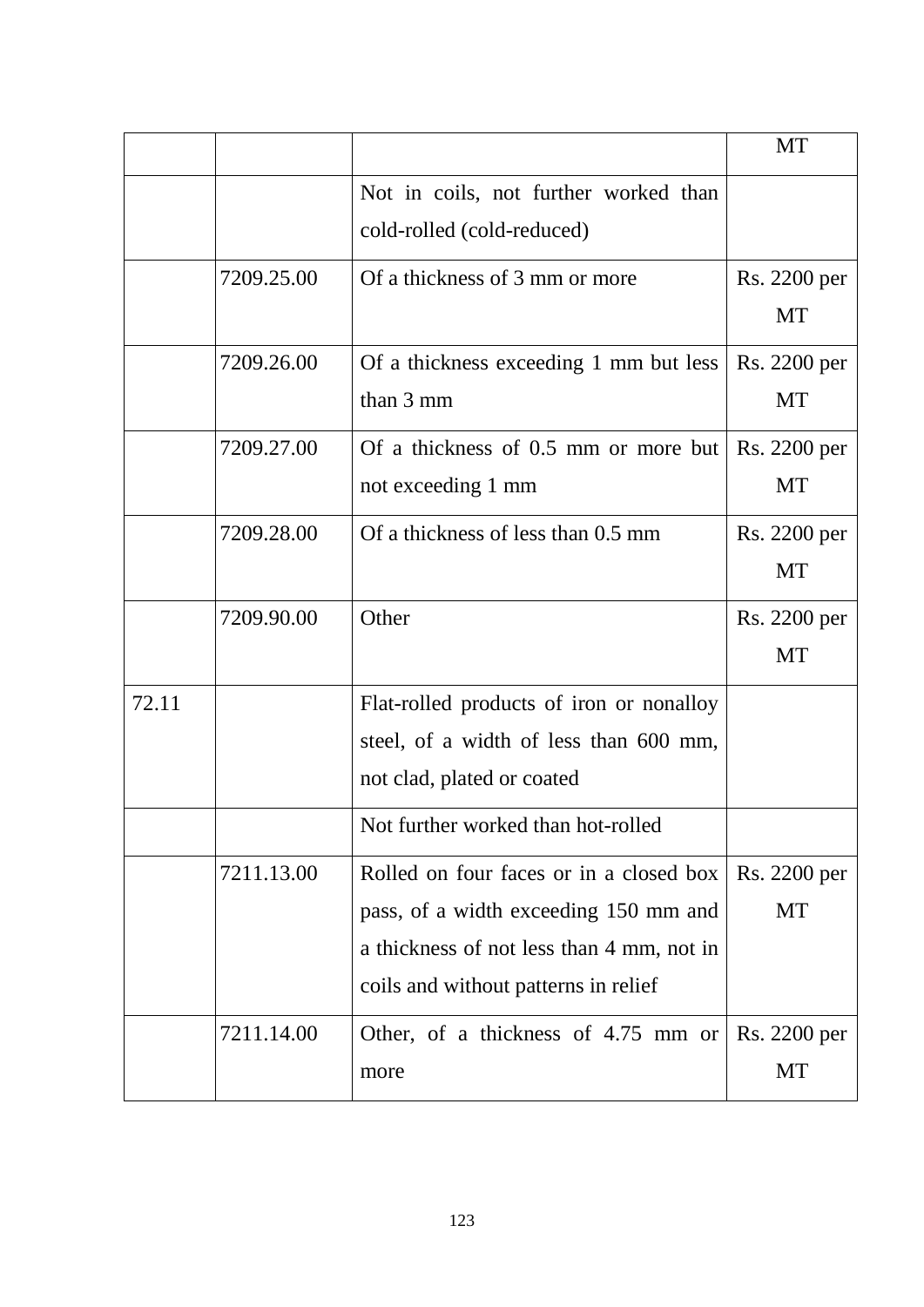| 7211.19.00 | Other                                        | Rs. 2200 per                                                                            |
|------------|----------------------------------------------|-----------------------------------------------------------------------------------------|
|            |                                              | MT                                                                                      |
|            | further worked than coldrolled<br><b>Not</b> |                                                                                         |
|            | (cold-reduced)                               |                                                                                         |
| 7211.23.00 |                                              | Rs. 2200 per                                                                            |
|            | carbon                                       | <b>MT</b>                                                                               |
| 7211.29.00 | Other                                        | Rs. 2200 per                                                                            |
|            |                                              | <b>MT</b>                                                                               |
| 7211.90.00 | Other                                        | Rs. 2200 per                                                                            |
|            |                                              | <b>MT</b>                                                                               |
|            | Bars and rods, hot-rolled, in irregularly    |                                                                                         |
|            | wound coils, of iron or non-alloy steel      |                                                                                         |
| 7213.10.00 | Containing indentations, ribs, grooves or    | Rs.2500 per                                                                             |
|            |                                              |                                                                                         |
|            | rolling process                              |                                                                                         |
| 7213.20.00 | Other, of free-cutting steel<br>(having      | $Rs.2500$ per                                                                           |
|            | higher quantity of suplhur)                  | MT                                                                                      |
|            | Of circular cross-Section measuring less     |                                                                                         |
|            | than 14 mm in diameter :                     |                                                                                         |
| 7213.91.10 | Not more than 8 mm                           | Rs.2500 per                                                                             |
|            |                                              | MT                                                                                      |
| 7213.91.90 | Other                                        | Rs.2500 per                                                                             |
|            |                                              | <b>MT</b>                                                                               |
|            |                                              | Containing by weight less than $0.25\%$ of<br>other deformations produced during the MT |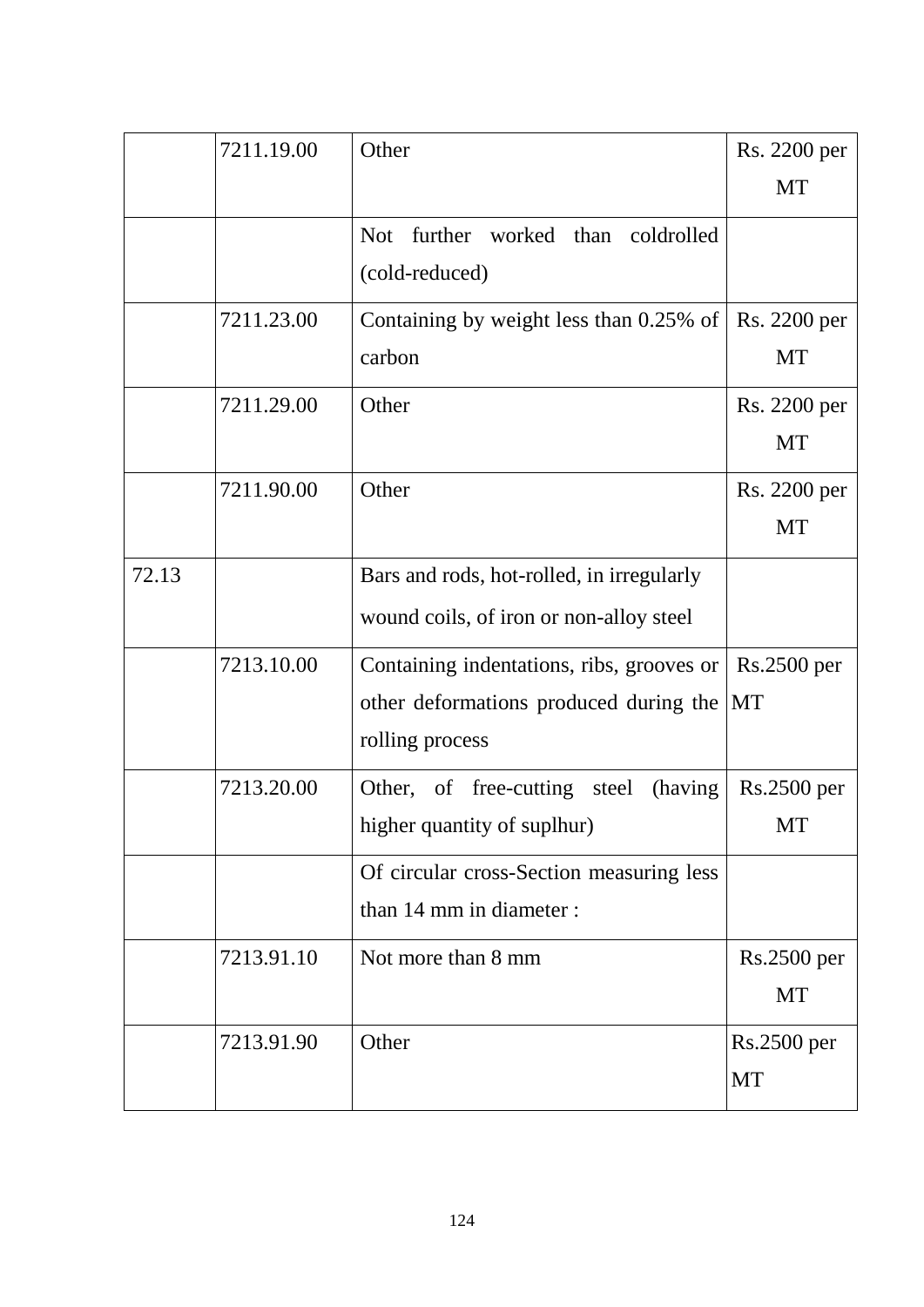|       | 7213.99.00 | Other                                                                  | Rs.2500 per   |
|-------|------------|------------------------------------------------------------------------|---------------|
|       |            |                                                                        | <b>MT</b>     |
| 72.14 |            | Other bars and rods of iron or non-alloy                               |               |
|       |            | steel, not further worked than forged,                                 |               |
|       |            | hot-rolled, hot-drawn or hot-extruded,                                 |               |
|       |            | but including those twisted after rolling                              |               |
|       | 7214.10.00 | Forged                                                                 | Rs.2500 per   |
|       |            |                                                                        | <b>MT</b>     |
|       | 7214.20.00 | Containing indentations, ribs, grooves or                              | $RS.2500$ per |
|       |            | other deformations produced during the MT                              |               |
|       |            | rolling process or twisted after rolling                               |               |
|       | 7214.30.00 | Other, of free-cutting steel                                           | Rs.2500 per   |
|       |            |                                                                        | <b>MT</b>     |
|       |            | Other                                                                  |               |
|       | 7214.91.00 | Of rectangular (other than square) cross-                              | $Rs.2500$ per |
|       |            | Section                                                                | MT            |
|       |            | Other                                                                  |               |
|       | 7214.99.10 | Re-rollable Bar & Rod( maximum $\left \text{Rs.}2500\right\rangle$ per |               |
|       |            | length 1800 mm width 600 mm $\&$ MT                                    |               |
|       |            | thickness 5 mm or more)                                                |               |
|       | 7214.99.90 | Other                                                                  | $Rs.2500$ per |
|       |            |                                                                        | <b>MT</b>     |
| 72.15 |            | Other bars and rods of iron or non-alloy                               |               |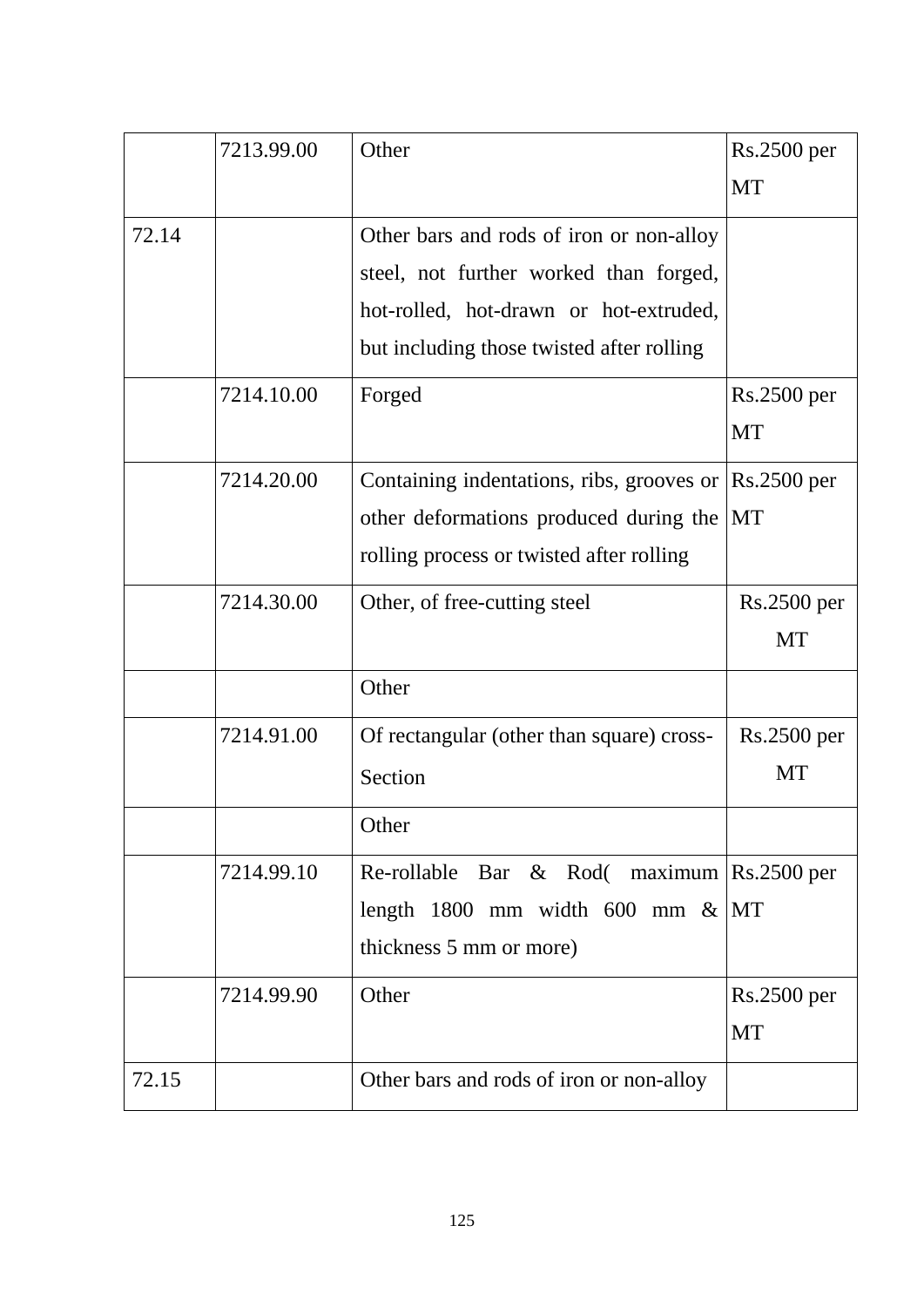|       |            | <b>Steel</b>                                                                                                                                                 |                            |
|-------|------------|--------------------------------------------------------------------------------------------------------------------------------------------------------------|----------------------------|
|       | 7215.10.00 | Of free-cutting steel, not further worked<br>than cold-formed or cold-finished                                                                               | $Rs.2500$ per<br>MT        |
|       | 7215.50.00 | Other, not further worked than cold- Rs.2500 per<br>formed or cold-finished                                                                                  | <b>MT</b>                  |
|       | 7215.90.00 | Other                                                                                                                                                        | $Rs.2500$ per<br><b>MT</b> |
| 72.16 |            | Angles, shapes and Sections of iron or<br>nonalloy steel                                                                                                     |                            |
|       | 7216.10.00 | U, 1 or H Section, not further worked $\left \text{Rs.}2500\right\rangle$ per<br>than hotrolled, hot-drawn or extruded, of MT<br>a height of less than 80 mm |                            |
|       |            | L or T Sections, not further worked than<br>hotrolled, hot-drawn or extruded, of a<br>height of less than 80 mm:                                             |                            |
|       | 7216.21.00 | L Sections                                                                                                                                                   | $Rs.2500$ per<br>MT        |
|       | 7216.22.00 | <b>T</b> Sections                                                                                                                                            | $Rs.2500$ per<br><b>MT</b> |
|       |            | U, 1 or H Sections, not further worked<br>than hotrolled, hot-drawn or extruded of<br>a height of 80 mm or more:                                             |                            |
|       | 7216.31.00 | <b>U</b> Sections                                                                                                                                            | Rs.2500 per                |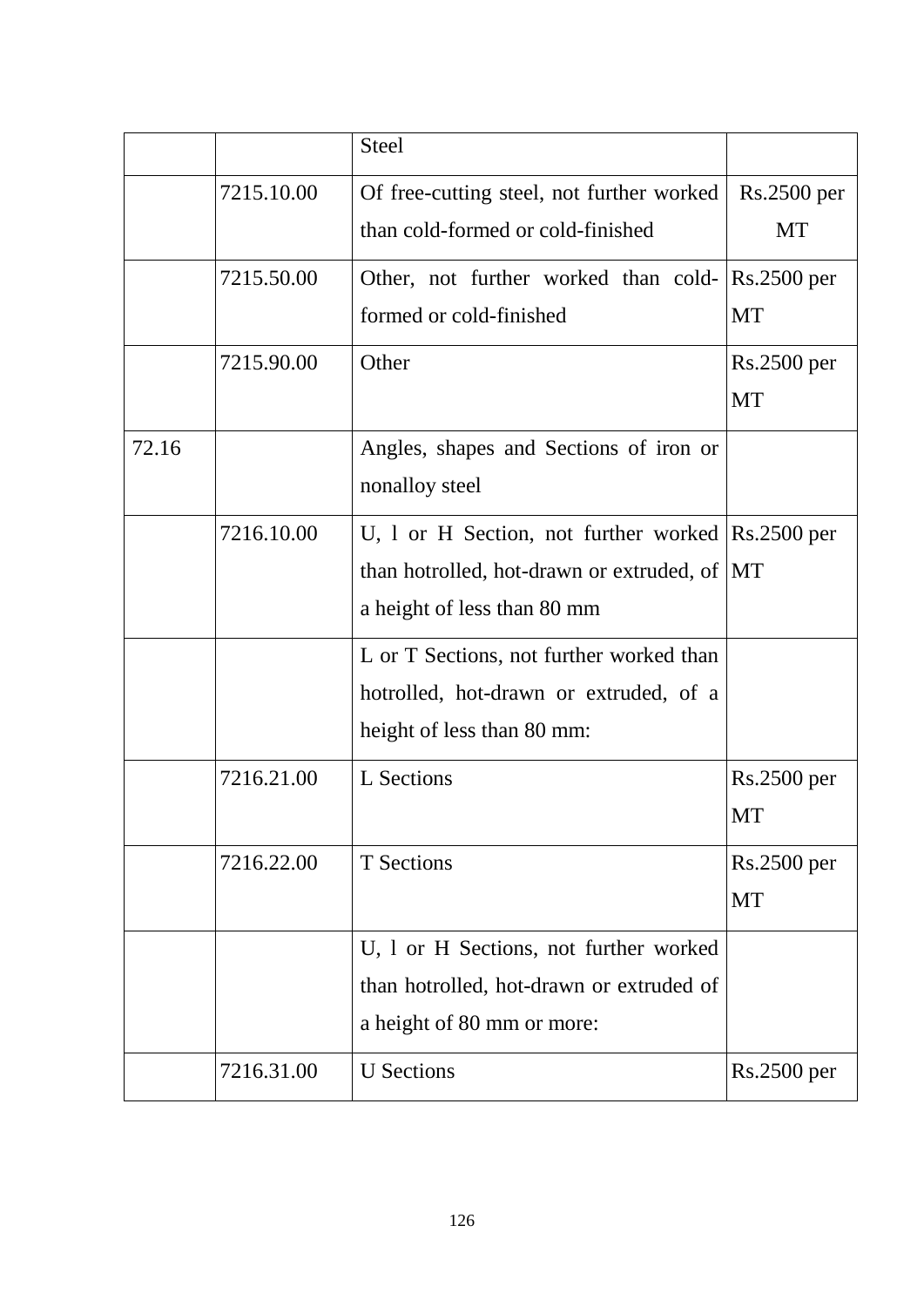|            |                                                                                  | MT                     |
|------------|----------------------------------------------------------------------------------|------------------------|
| 7216.32.00 | I Sections                                                                       | $Rs.2500$ per          |
|            |                                                                                  | MT                     |
| 7216.33.00 | H Sections                                                                       | Rs.2500 <sub>per</sub> |
|            |                                                                                  | <b>MT</b>              |
| 7216.40.00 | L or T Sections, not further worked than $\left \text{Rs.}2500\right\rangle$ per |                        |
|            | hotrolled, hot-drawn or extruded, of a MT                                        |                        |
|            | height of 80 mm or more                                                          |                        |
| 7216.50.00 | Other angles, shapes and Sections, not Rs.2500 per                               |                        |
|            | further worked than hot-rolled, hot- MT                                          |                        |
|            | drawn or extruded                                                                |                        |
|            | Angles, shapes, and Sections, not further                                        |                        |
|            | worked than cold-formed or cold-                                                 |                        |
|            | finished:                                                                        |                        |
| 7216.61.00 | Obtained from flat-rolled products                                               | Rs.2500 per            |
|            |                                                                                  | <b>MT</b>              |
| 7216.69.00 | Other                                                                            | Rs.2500 per            |
|            |                                                                                  | MT                     |
|            | Other                                                                            |                        |
| 7216.91.00 | Cold-formed or cold-finished from flat- Rs.2500 per                              |                        |
|            | rolled products                                                                  | <b>MT</b>              |
| 7216.99.00 | Other                                                                            | Rs.2500 per            |
|            |                                                                                  | MT                     |
|            |                                                                                  |                        |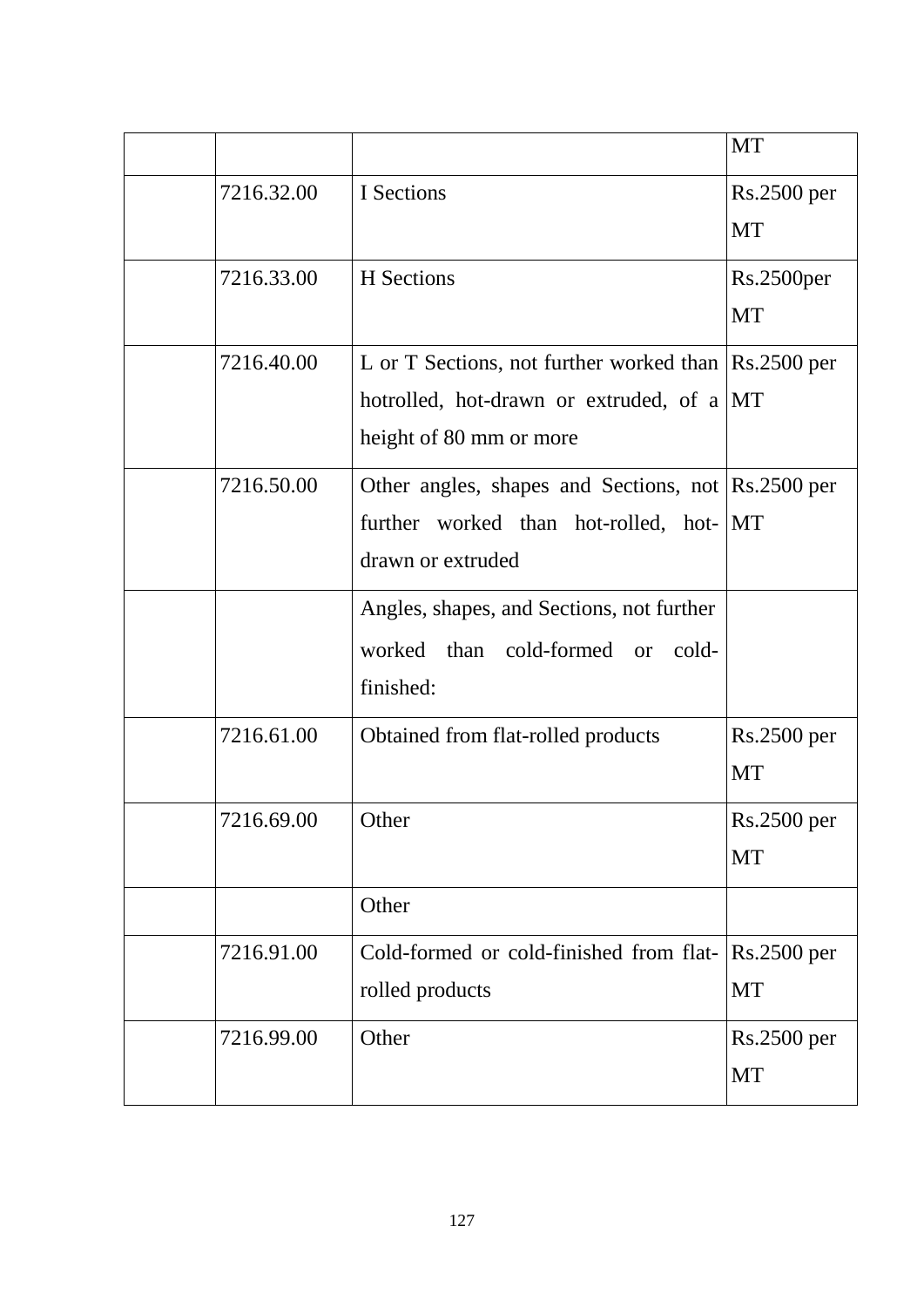| 72.17 |            | Wire of iron or non-alloy steel.                                                        |                                     |
|-------|------------|-----------------------------------------------------------------------------------------|-------------------------------------|
|       | 7217.10.00 | Not plated or coated, whether or not<br>polishe                                         | Rs.2500 per<br><b>MT</b>            |
|       | 7217.20.00 | Plated or coated with zinc                                                              | Rs.2500 per<br><b>MT</b>            |
|       | 7217.30.00 | Plated or coated with other base meta                                                   | $Rs.2500$ per<br><b>MT</b>          |
|       | 7217.90.00 | other                                                                                   | Rs.2500 <sub>per</sub><br><b>MT</b> |
| 72.23 | 7223.00.00 | Wire of stainless steel.                                                                | Rs.2500 per<br><b>MT</b>            |
| 72.29 |            | Wire of other alloy steel.                                                              |                                     |
|       | 7229.20.00 | Of silico-manganese steel                                                               | Rs.2500 per<br><b>MT</b>            |
|       | 7229.20.90 | other                                                                                   | $Rs.2500$ per<br>MT                 |
| 73.07 |            | Tube or pipe fittings (for example,<br>couplings, elbows, sleeves), of iron or<br>steel |                                     |
|       |            | Cast fittings:                                                                          |                                     |
|       | 7307.11.00 | Of non-malleable cast iron                                                              | $Rs.2500$ per<br>MT                 |
|       | 7307.19.00 | Other                                                                                   | Rs.2500 per                         |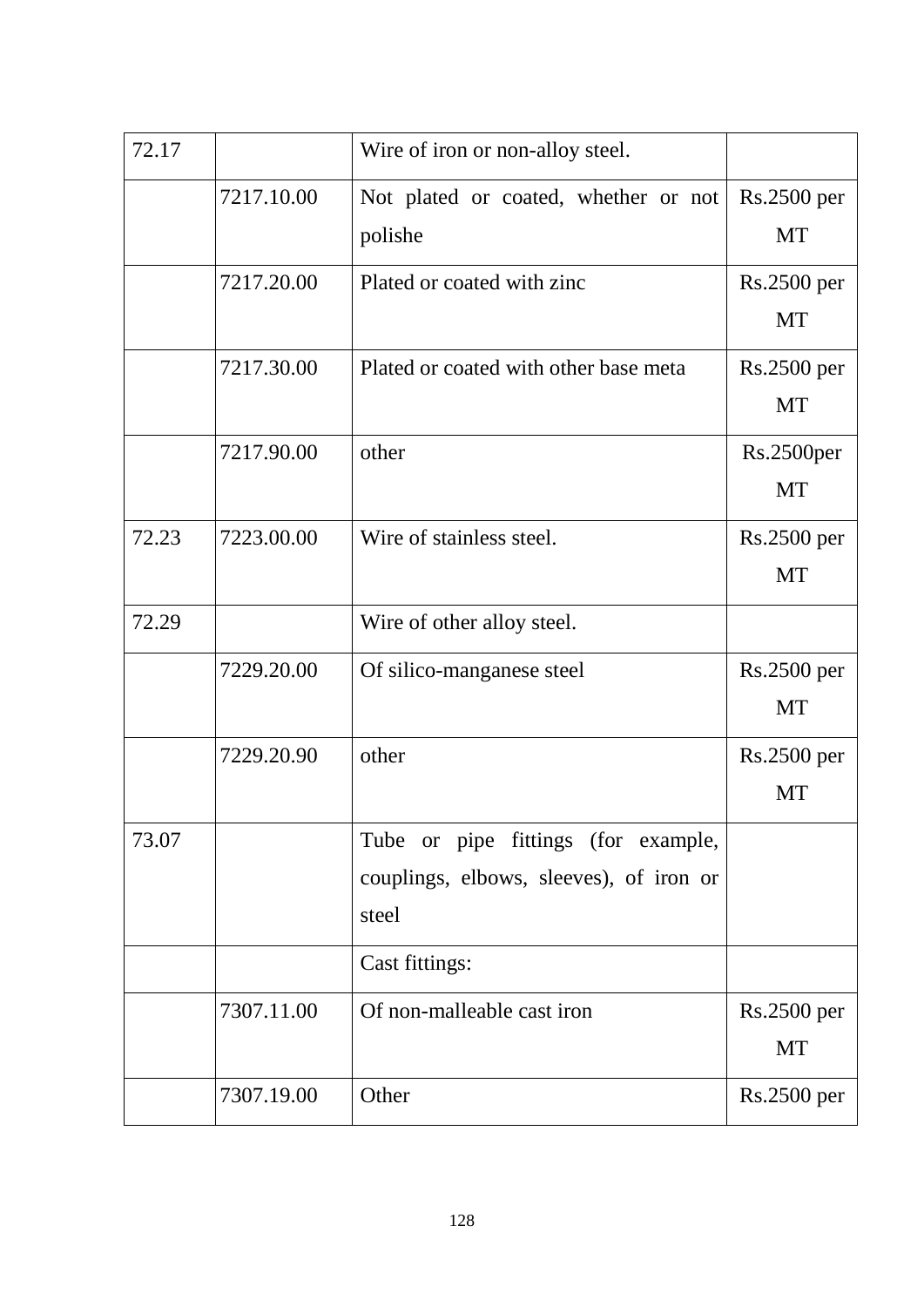|       |            |                                               | <b>MT</b>     |
|-------|------------|-----------------------------------------------|---------------|
|       |            | Other of stainless steel:                     |               |
|       | 7307.21.00 | Flanges                                       | Rs.2500 per   |
|       |            |                                               | <b>MT</b>     |
|       | 7307.22.00 | Threaded elbows, bends and sleeves            | $Rs.2500$ per |
|       |            |                                               | <b>MT</b>     |
|       | 7307.23.00 | Butt welding fittings                         | Rs.2500 per   |
|       |            |                                               | <b>MT</b>     |
|       | 7307.29.00 | Other                                         | Rs.2500 per   |
|       |            |                                               | <b>MT</b>     |
|       |            | Other                                         |               |
|       | 7307.91.00 | Flanges                                       | Rs.2500 per   |
|       |            |                                               | <b>MT</b>     |
|       | 7307.92.00 | Threaded elbows, bends and sleeves            | Rs.2500 per   |
|       |            |                                               | <b>MT</b>     |
|       | 7307.93.00 | Butt welding fittings                         | Rs.2500 per   |
|       |            |                                               | <b>MT</b>     |
|       | 7307.99.00 | Other                                         | Rs.2500 per   |
|       |            |                                               | <b>MT</b>     |
| 73.08 |            | (excluding prefabricated<br><b>Structures</b> |               |
|       |            | buildings of Heading 94.06) and parts of      |               |
|       |            | structures (for example, bridges and          |               |
|       |            | bridge-Sections, lockgates,<br>towers,        |               |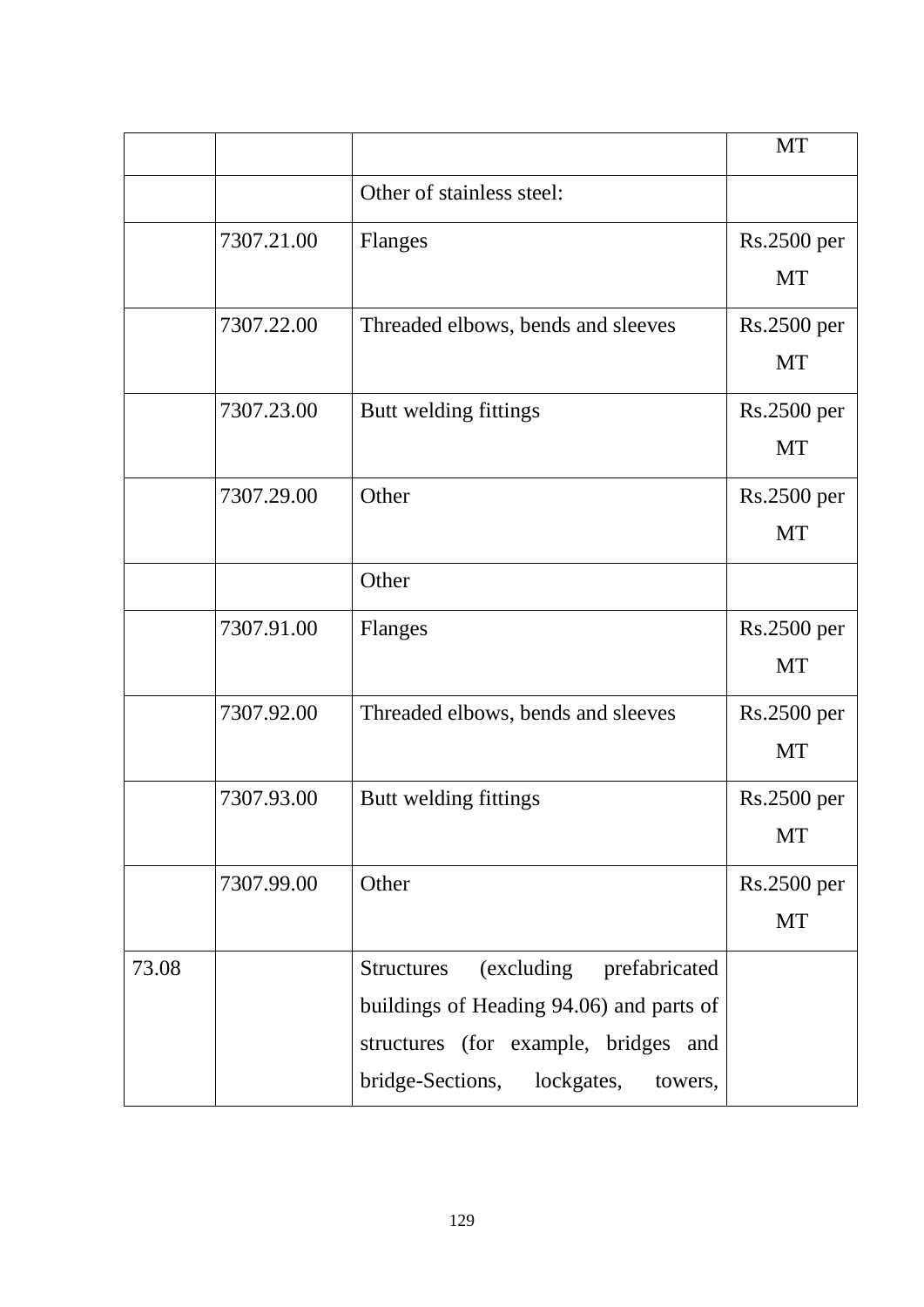|       |            | lattice masts, roofs, roofing frameworks,  |               |
|-------|------------|--------------------------------------------|---------------|
|       |            | doors and windows and their frames and     |               |
|       |            | thresholds<br>for<br>doors,<br>shutters,   |               |
|       |            | balustrades, pillars and columns), of iron |               |
|       |            | or steel; plates, rods, angles, shapes,    |               |
|       |            | Section, tubes and the like, prepared for  |               |
|       |            | use in structures, of iron or steel        |               |
|       | 7308.10.00 | Bridges and bridge-Sections                | Rs.2500 per   |
|       |            |                                            | <b>MT</b>     |
|       | 7308.20.00 | Towers and lattice masts                   | $Rs.2500$ per |
|       |            |                                            | <b>MT</b>     |
|       | 7308.30.00 | Doors, windows and their frames and        | $Rs.2500$ per |
|       |            | thresholds for doors                       | <b>MT</b>     |
|       | 7308.40.00 | Equipment for scaffolding, shuttering,     | $Rs.2500$ per |
|       |            | propping or pit-propping                   | <b>MT</b>     |
|       | 7308.90.00 | Other                                      | Rs.2500 per   |
|       |            |                                            | <b>MT</b>     |
| 73.09 | 7309.00.00 | Reservoirs, tanks, vats and similar        | $Rs.2500$ per |
|       |            | containers for any material (other than    | <b>MT</b>     |
|       |            | compressed or liquefied gas), of iron or   |               |
|       |            | steel, of a capacity exceeding 300 l,      |               |
|       |            | whether or not lined or heat insulated,    |               |
|       |            | but not fitted with mechanical or thermal  |               |
|       |            | equipment                                  |               |
|       |            |                                            |               |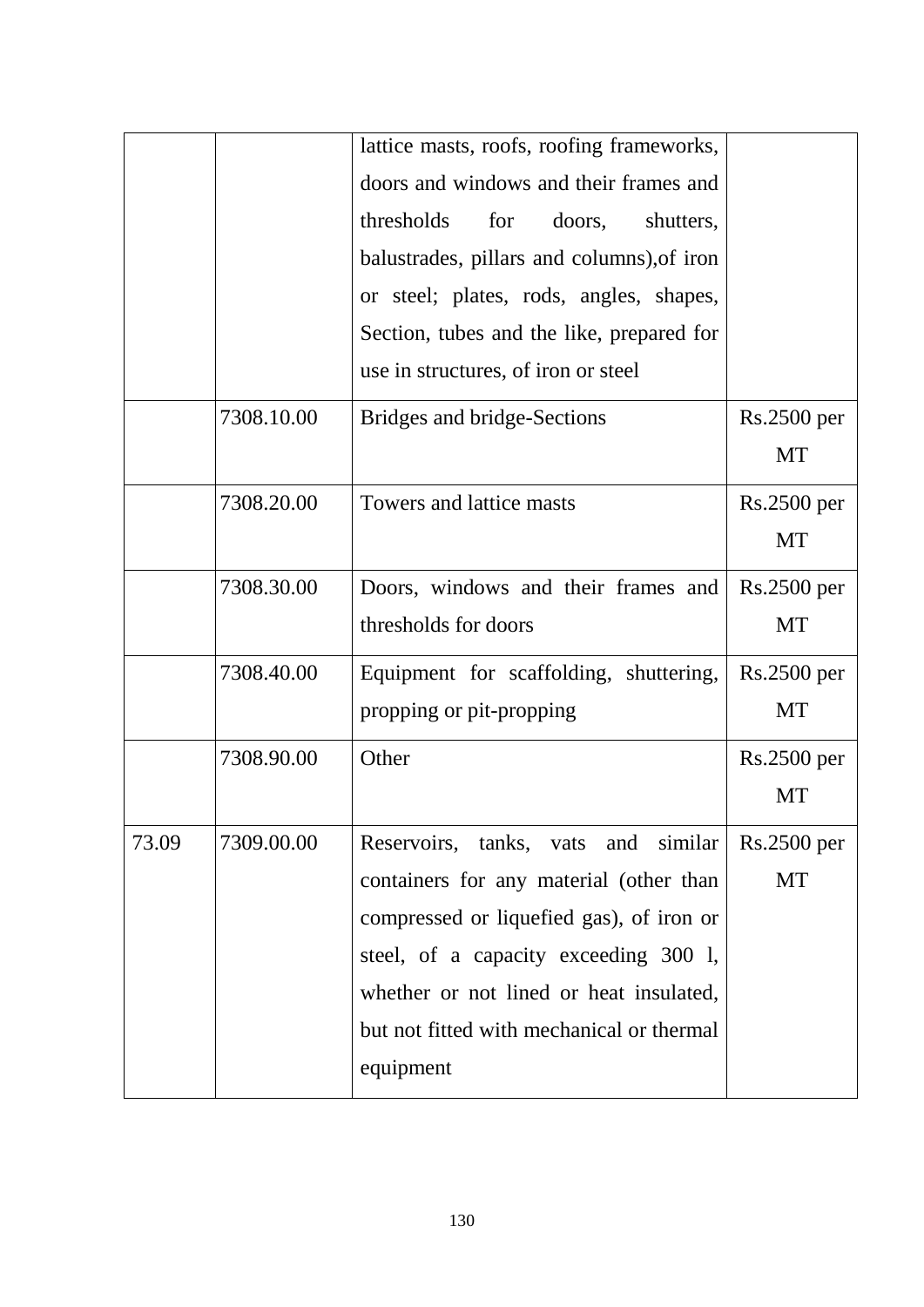| 73.11 |            | L.P.G. Cylinders for compressed or          | 5             |
|-------|------------|---------------------------------------------|---------------|
|       |            | liquefied gas, of iron or steel for         |               |
|       |            | household, business (except industrial)     |               |
|       |            | purpose                                     |               |
|       | 7311.00.20 | L.P. Gas Cylinder                           | 5             |
|       | 7311.00.90 | Other                                       | 5             |
| 73.12 |            | Stranded wire, ropes, cables, plaited       |               |
|       |            | bands, slings and the like, of iron or      |               |
|       |            | steel, not electrically insulated           |               |
|       | 7312.10.00 | -Stranded wire, ropes and cable             | Rs.2500 per   |
|       |            |                                             | <b>MT</b>     |
|       | 7312.90.00 | other                                       | Rs.2500 per   |
|       |            |                                             | <b>MT</b>     |
| 73.13 | 7313.00.00 | Barbed wire of iron or steel; twisted       | $Rs.2500$ per |
|       |            | hoop or single flat wire, barbed or not,    | <b>MT</b>     |
|       |            | and loosely twisted double wire, of a       |               |
|       |            | kind used for fencing of iron or steel      |               |
| 73.14 |            | Cloth (including endless bands), grill,     |               |
|       |            | netting and fencing, of iron or steel wire; |               |
|       |            | expanded metal of iron or steel             |               |
|       |            | Woven cloth                                 |               |
|       | 7314.12.00 | Endless<br>machinery,<br>bands<br>for<br>of | $Rs.2500$ per |
|       |            | stainless steel                             | <b>MT</b>     |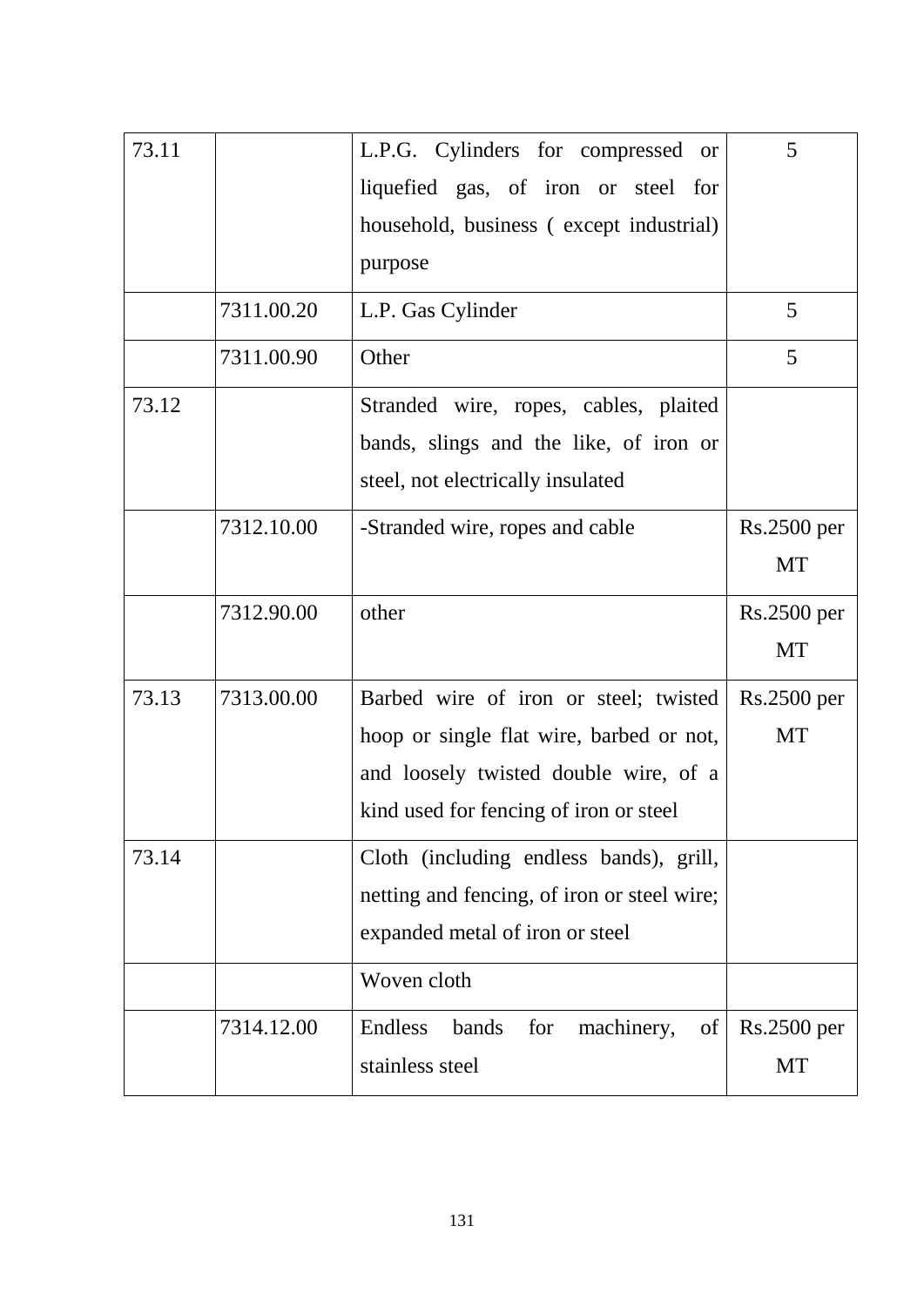| 7314.14.00 | Other woven cloth, of stainless steel     | Rs.2500 per        |
|------------|-------------------------------------------|--------------------|
|            |                                           | MT                 |
| 7314.19.00 | Other                                     | $Rs.2500$ per      |
|            |                                           | <b>MT</b>          |
| 7314.20.00 | Grill, netting and fencing, welded at the | <b>Rs.2500 per</b> |
|            | inter-Section, of wire with a maximum     | <b>MT</b>          |
|            | cross-Sectional dimension of 3 mm or      |                    |
|            | more and having a mesh size of 100 cm2    |                    |
|            | or more                                   |                    |
|            | Other grill, netting and fencing, welded  |                    |
|            | at the inter Section                      |                    |
| 7314.31.00 | Plated or coated with zinc                | Rs.2500 per        |
|            |                                           | <b>MT</b>          |
| 7314.39.00 | Other                                     | Rs.2500 per        |
|            |                                           | <b>MT</b>          |
|            | Other cloth, grill, netting and fencing   |                    |
| 7314.41.00 | Plated or coated with zinc                | Rs.2500 per        |
|            |                                           | <b>MT</b>          |
| 7314.42.00 | Coated with plastics                      | Rs.2500 per        |
|            |                                           | <b>MT</b>          |
| 7314.49.00 | Other                                     | Rs.2500 per        |
|            |                                           | <b>MT</b>          |
| 7314.50.00 | Expanded metal                            | Rs.2500 per        |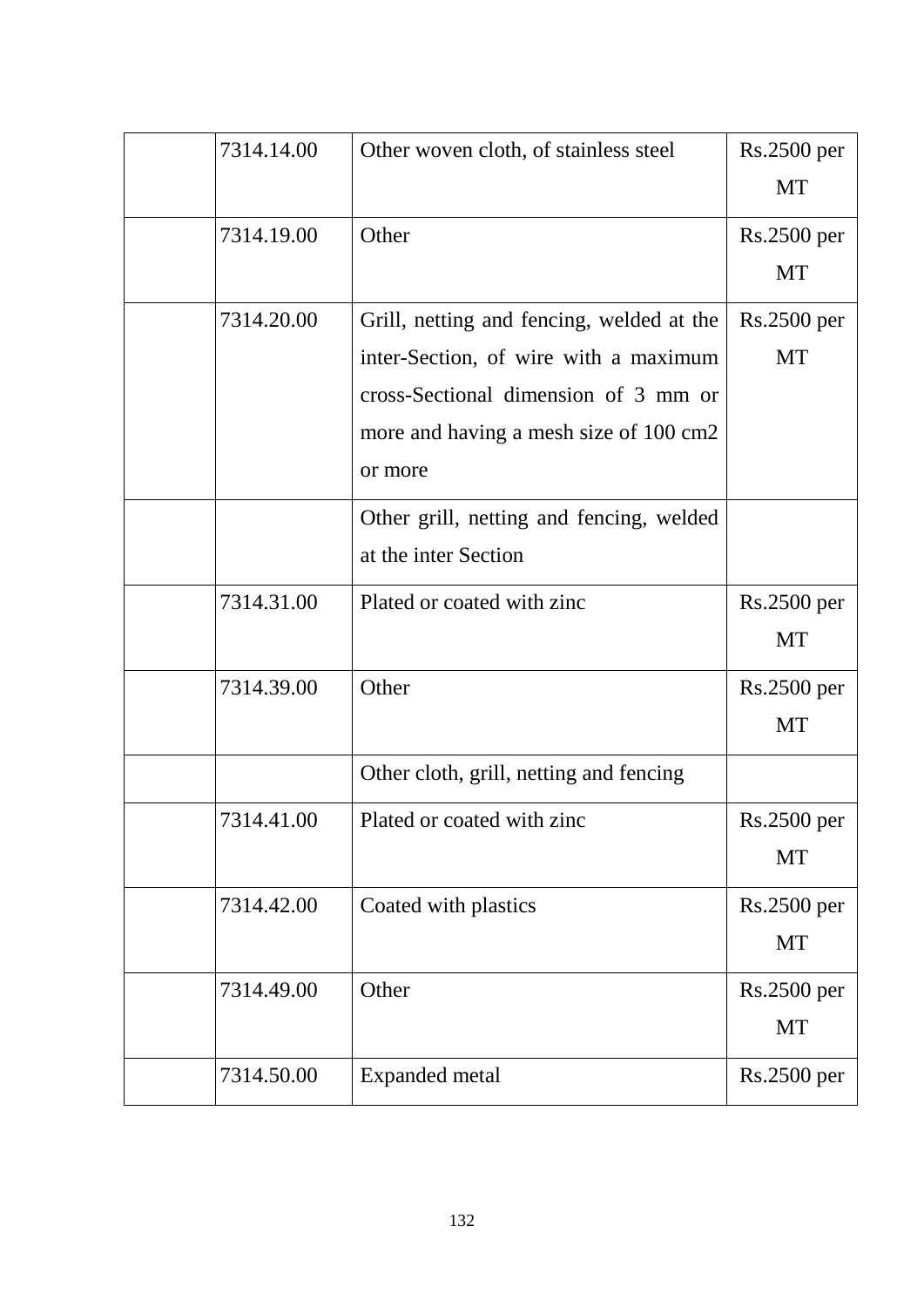|       |            |                                           | <b>MT</b>          |
|-------|------------|-------------------------------------------|--------------------|
| 73.15 |            | Chain and parts thereof, of iron or steel |                    |
|       |            | Articulated link chain and parts thereof: |                    |
|       | 7315.11.00 | Roller chain                              | Rs.2500 per        |
|       |            |                                           | <b>MT</b>          |
|       | 7315.12.00 | Other chain                               | Rs.2500 per        |
|       |            |                                           | MT                 |
|       | 7315.19.00 | Parts                                     | Rs.2500 per        |
|       |            |                                           | <b>MT</b>          |
|       | 7315.20.00 | Skid chain                                | $Rs.2500$ per      |
|       |            |                                           | <b>MT</b>          |
|       |            | Other chain:                              |                    |
|       | 7315.81.00 | Stud link                                 | $Rs.2500$ per      |
|       |            |                                           | <b>MT</b>          |
|       | 7315.82.00 | Other, welded link                        | Rs.2500 per        |
|       |            |                                           | MT                 |
|       | 7315.89.00 | Other                                     | <b>Rs.2500 per</b> |
|       |            |                                           | <b>MT</b>          |
|       | 7315.90.00 | Other parts                               | Rs.2500 per        |
|       |            |                                           | <b>MT</b>          |
| 73.17 | 7317.00.00 | Nails, tacks, drawing pins, corrugated    | <b>Rs.2500 per</b> |
|       |            | nails, staples (other than those of       | <b>MT</b>          |
|       |            | Heading 83.05) and similar articles, of   |                    |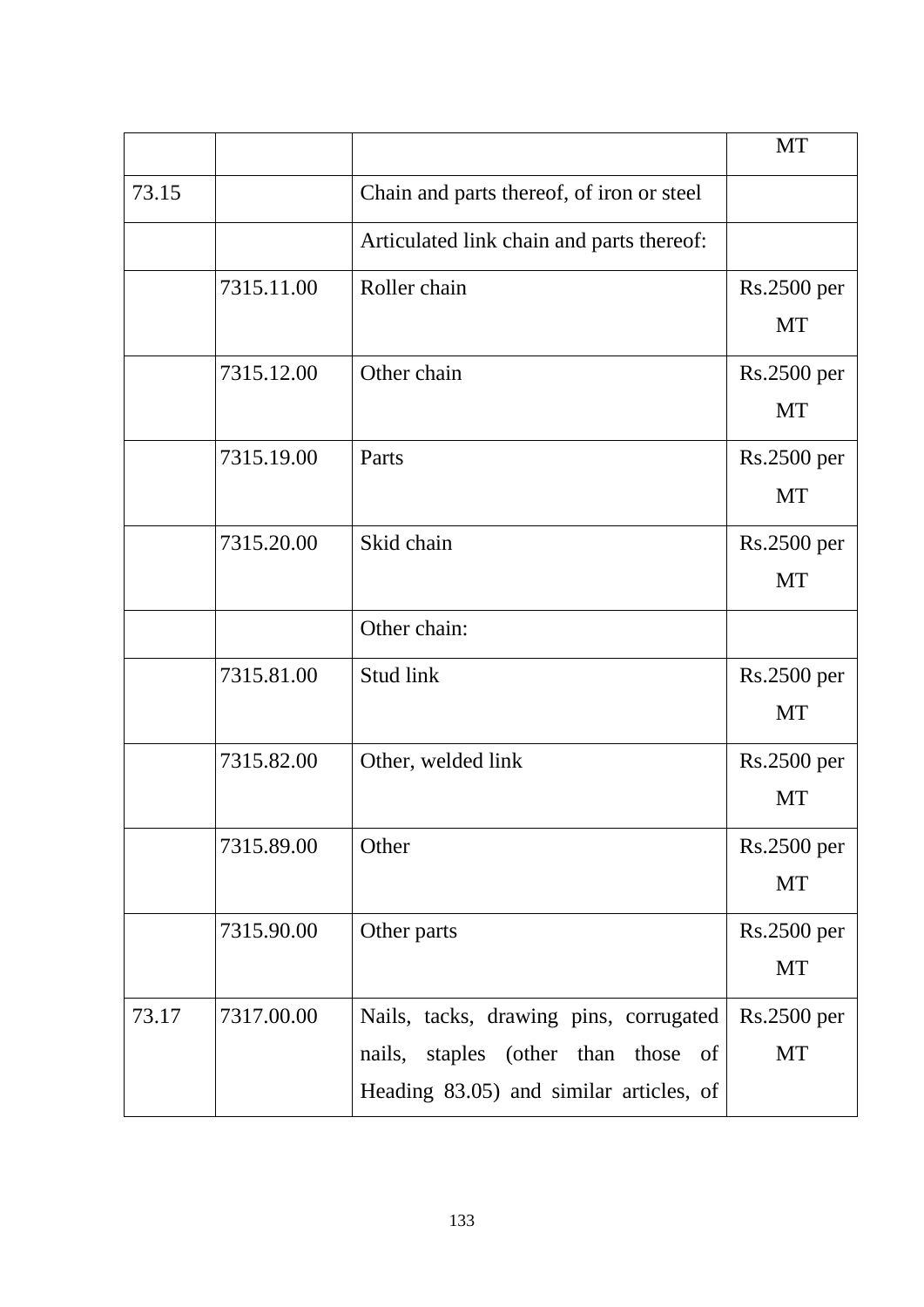|       |            | iron or steel, whether or not with heads<br>of other material, but excluding such<br>articles with heads of copper                                                                                                              |   |
|-------|------------|---------------------------------------------------------------------------------------------------------------------------------------------------------------------------------------------------------------------------------|---|
| 73.20 |            | Springs and leaves for springs, of iron or<br><b>Steel</b>                                                                                                                                                                      |   |
|       |            | Leaf-springs and leaves therefor:                                                                                                                                                                                               |   |
|       | 7320.10.90 | Other                                                                                                                                                                                                                           | 5 |
| 73.24 |            | Sanitary ware and parts thereof, of iron<br>or steel                                                                                                                                                                            |   |
|       | 7324.10.00 | -Sinks and wash basins, of stainless steel                                                                                                                                                                                      | 5 |
|       |            | <b>Baths</b>                                                                                                                                                                                                                    |   |
|       | 7324.21.00 | Of cast iron, whether or not enamelled                                                                                                                                                                                          | 5 |
|       | 7324.29.00 | Other                                                                                                                                                                                                                           | 5 |
| 83.01 |            | Padlocks and locks (key, combination or<br>electrically operated), of base metal;<br>and frames<br>clasps<br>with<br>clasps,<br>incorporating locks, of base metal; keys<br>for any of the foregoing articles, of base<br>metal |   |
|       | 8301.20.00 | Locks of a kind used for motor vehicles                                                                                                                                                                                         | 5 |
| 83.02 |            | metal mountings, fittings<br>Base<br>and<br>similar articles suitable for furniture,<br>staircases, windows,<br>doors,<br>blinds,                                                                                               |   |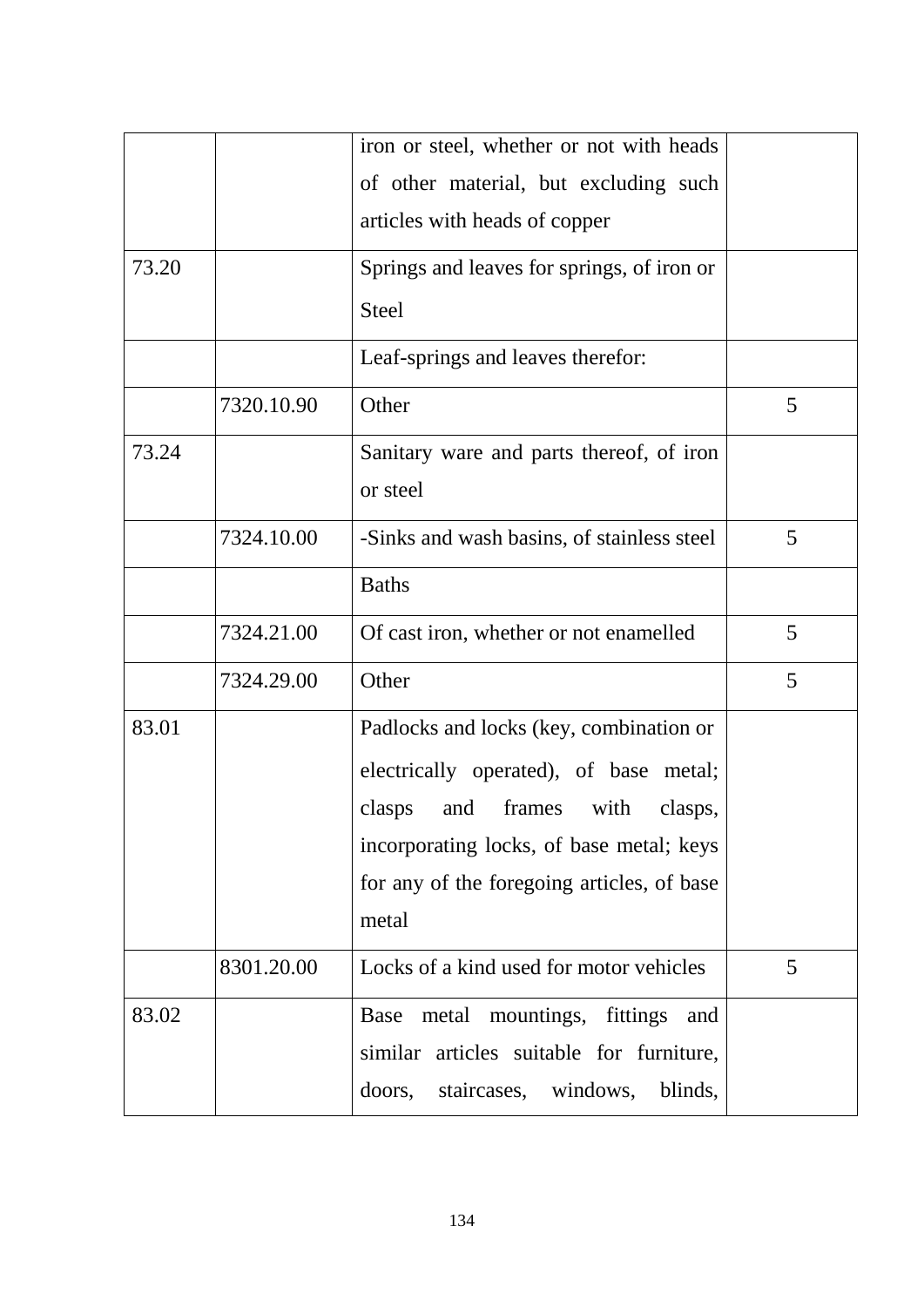|       |            | coachwork, saddlery, trunks, chests,                |   |
|-------|------------|-----------------------------------------------------|---|
|       |            | caskets or the like; base metal hatracks,           |   |
|       |            | hat-pegs, brackets and similar fixtures;            |   |
|       |            | castors with mountings of base metal;               |   |
|       |            | automatic door closers of base metal                |   |
|       | 8302.30.00 | Other mountings, fittings and similar               | 5 |
|       |            | articles suitable for motor vehicles                |   |
| 84.09 |            | Parts<br>suitable for<br>solely<br>use<br><b>or</b> |   |
|       |            | principally with the engines of Heading             |   |
|       |            | 84.07 or 84.08.                                     |   |
|       |            | Other                                               |   |
|       |            | Suitable for use solely or principally              |   |
|       |            | with sparkignition internal combustion              |   |
|       |            | piston engines                                      |   |
|       | 8409.91.10 | Of motor vehicle                                    | 5 |
|       |            | Other                                               |   |
|       | 8409.99.10 | Of motor vehicle                                    | 5 |
| 84.13 |            | Pumps for liquids, whether or not fitted            |   |
|       |            | with a measuring device; liquid elevators           |   |
|       | 8413.30.00 | Fuel, lubricating or cooling medium                 | 5 |
|       |            | pumps for internal combustion piston                |   |
|       |            | engines                                             |   |
| 84.21 |            | Centrifuges,<br>including<br>centrifugal            |   |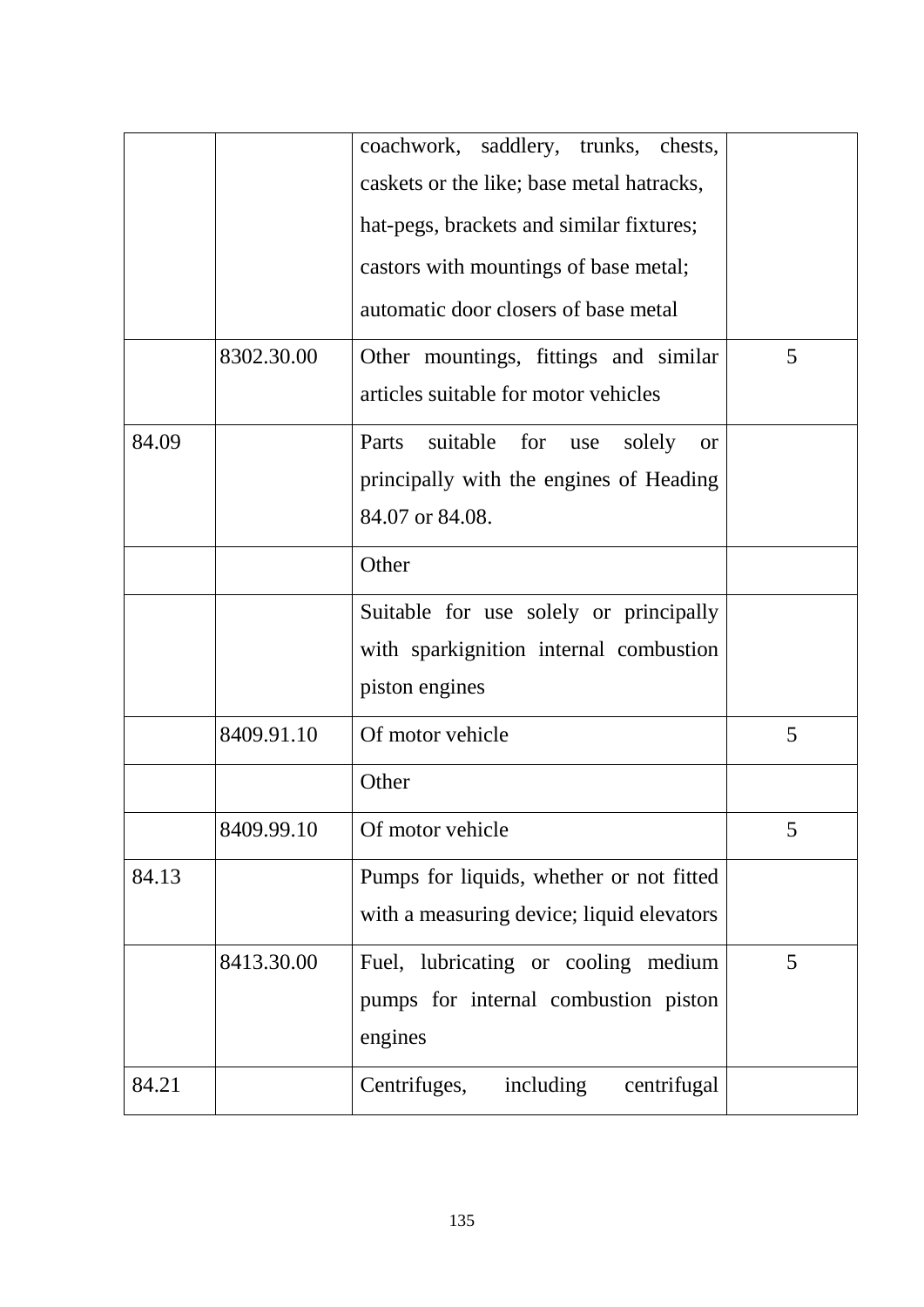|       |            | dryers; filtering or purifying machinery<br>and apparatus, for liquids or gases                                                                                                                                                                                                                  |    |
|-------|------------|--------------------------------------------------------------------------------------------------------------------------------------------------------------------------------------------------------------------------------------------------------------------------------------------------|----|
|       |            | Filtering or purifying machinery and<br>apparatus for liquids                                                                                                                                                                                                                                    |    |
|       | 8421.23.00 | Oil or petrol-filters for<br>internal<br>combustion engines                                                                                                                                                                                                                                      | 5  |
|       |            | Filtering or purifying machinery and<br>apparatus for gases                                                                                                                                                                                                                                      |    |
|       | 8421.31.00 | Intake air filters for internal combustion<br>engines                                                                                                                                                                                                                                            | 5  |
| 84.72 |            | Other office machines (for example,<br>hectograph or stencil<br>duplicating<br>machines, addressing machines,<br>automatic banknote dispensers, coin-<br>sorting machines, coincounting<br><b>or</b><br>wrapping machines, pencilsharpening<br>machines, perforating or<br>stapling<br>machines) |    |
|       |            | Other                                                                                                                                                                                                                                                                                            |    |
|       | 8472.90.10 | Automatic teller machine                                                                                                                                                                                                                                                                         | 15 |
|       | 8472.90.20 | Automatic bank notes dispensers                                                                                                                                                                                                                                                                  | 15 |
|       | 8472.90.30 | Perforating machines                                                                                                                                                                                                                                                                             | 15 |
|       | 8472.90.40 | <b>Stapling machines</b>                                                                                                                                                                                                                                                                         | 15 |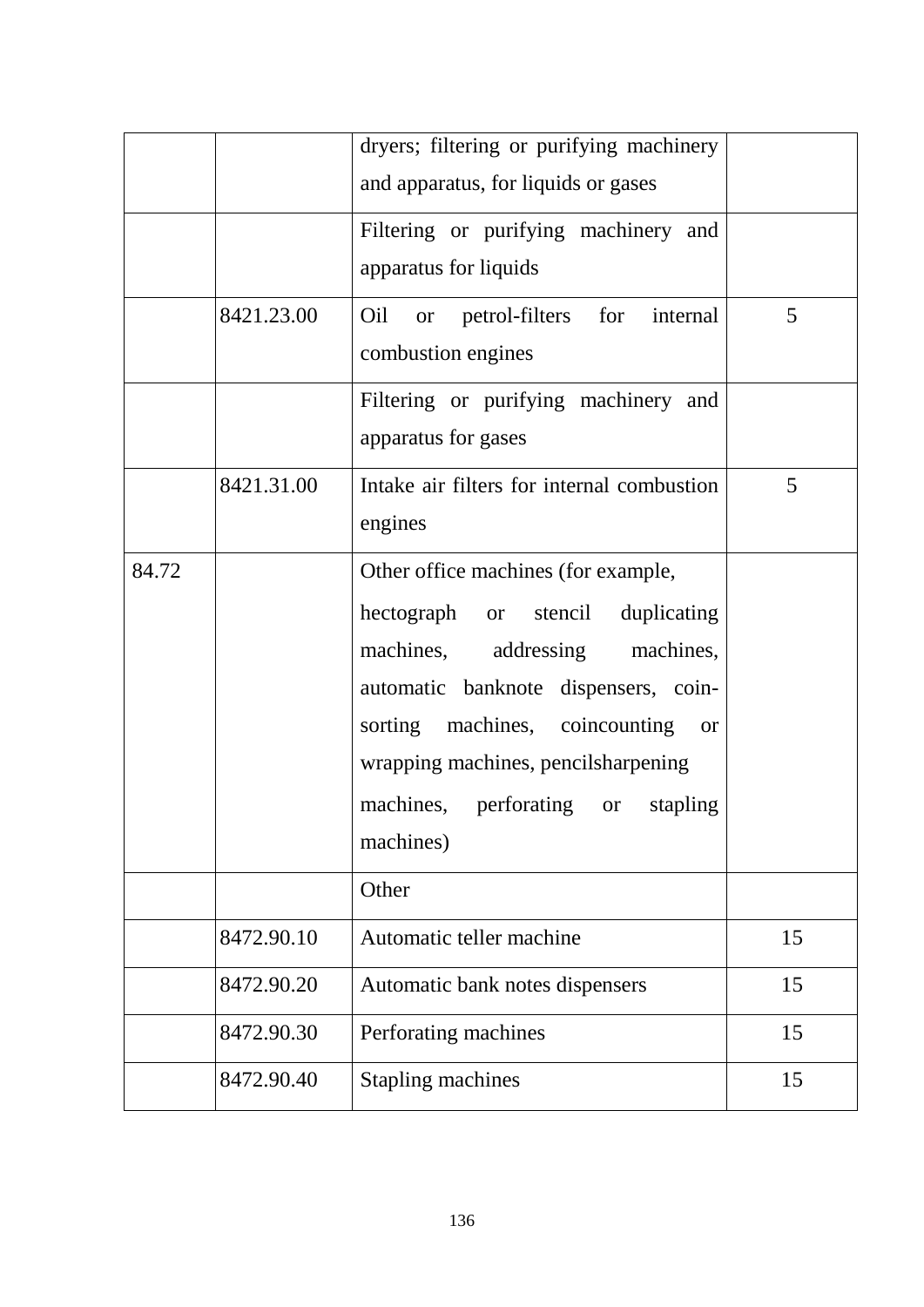|       | 8472.90.90 | Others                                                                                                                                                                                                                   | 15 |
|-------|------------|--------------------------------------------------------------------------------------------------------------------------------------------------------------------------------------------------------------------------|----|
| 84.77 |            | Machinery for working rubber<br><b>or</b><br>plastics or for the manufacture<br>of<br>products from these materials, not<br>specified or included elsewhere in this<br>Chapter                                           |    |
|       | 8477.10.00 | Injection-moulding machines                                                                                                                                                                                              | 5  |
| 84.79 |            | Machines and mechanical appliances<br>having individual functions,<br>not<br>specified or included elsewhere in this<br>Chapter                                                                                          |    |
|       |            | Other machines and machineries                                                                                                                                                                                           |    |
|       |            | Other                                                                                                                                                                                                                    |    |
|       |            | Other                                                                                                                                                                                                                    |    |
|       | 8479.89.91 | Air humidifier and humidifier                                                                                                                                                                                            | 5  |
|       | 8479.89.99 | Other                                                                                                                                                                                                                    | 10 |
| 84.80 |            | Moulding boxes for metal foundry;<br>mould bases; moulding patterns; moulds<br>for metal (other than ingot moulds),<br>metal carbides, glass, mineral materials,<br>rubber or plastics<br>Moulds for rubber or plastics: |    |
|       | 8480.71.00 | Injection or compression types                                                                                                                                                                                           | 5  |
|       |            |                                                                                                                                                                                                                          |    |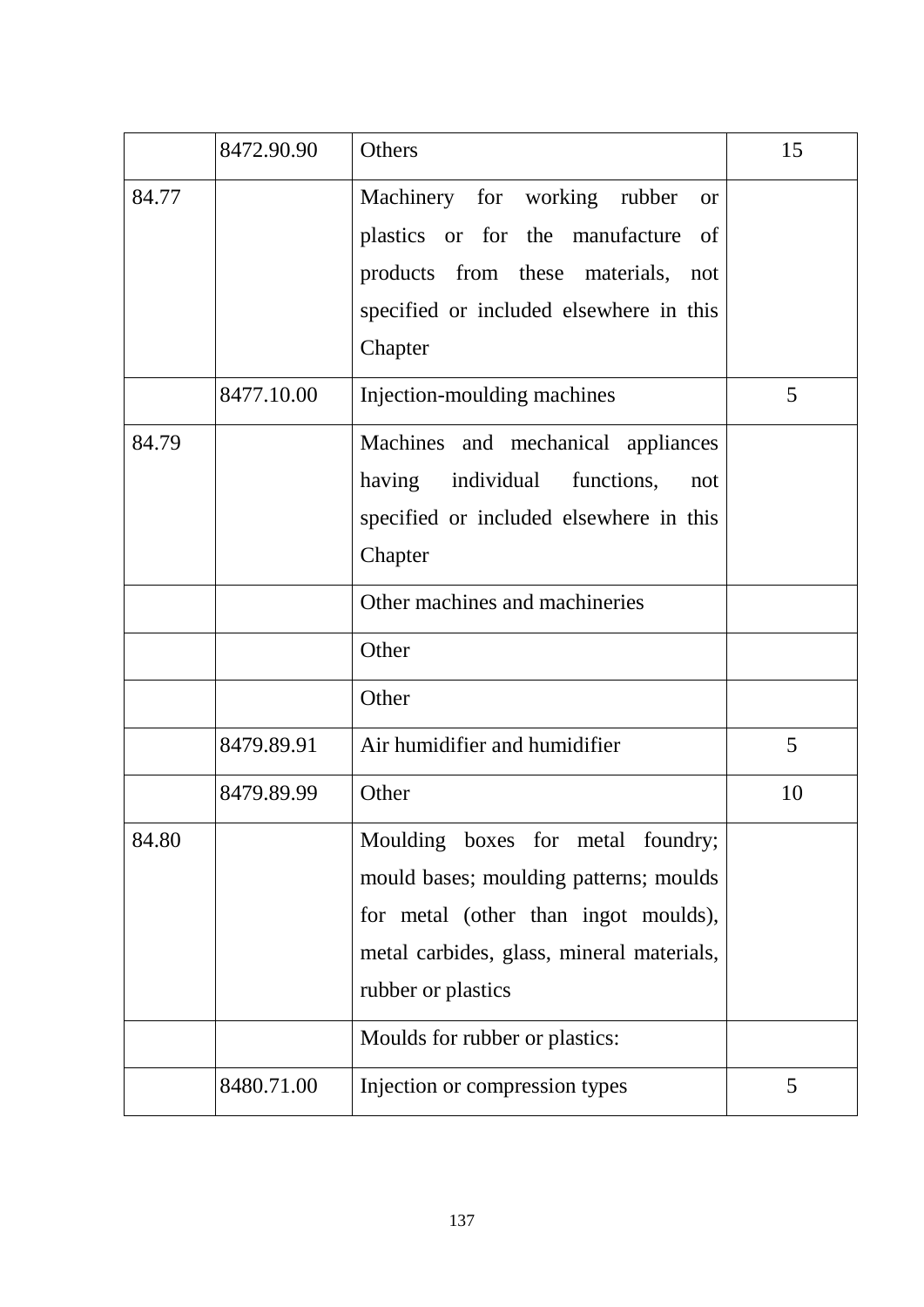| 84.81 |            | similar<br>cocks, valves and<br>Taps,<br>appliances for pipes, boiler shells, tanks,<br>vats or the like, including pressure-<br>reducing valves and theremostatically<br>controlled valves |    |
|-------|------------|---------------------------------------------------------------------------------------------------------------------------------------------------------------------------------------------|----|
|       | 8481.10.00 | Pressure-reducing valves                                                                                                                                                                    | 5  |
|       | 8481.20.00 | Valves for oleohydraulic or pneumatic<br>Transmissions                                                                                                                                      | 5  |
|       | 8481.30.00 | Check (nonreturn) valves                                                                                                                                                                    | 5  |
|       | 8481.40.00 | Safety or relief valves                                                                                                                                                                     | 5  |
|       |            | Other appliances:                                                                                                                                                                           |    |
|       | 8481.80.90 | Other                                                                                                                                                                                       | 5  |
| 85.07 |            | Electric<br>accumulators,<br>including<br>therefor, whether or<br>separators<br>not<br>rectangular (including square)                                                                       |    |
|       | 8507.10.00 | Lead-acid, of a kind used for starting<br>piston engines                                                                                                                                    | 10 |
|       | 8507.20.00 | Other lead-acid accumulators                                                                                                                                                                | 10 |
|       | 8507.30.00 | -Nickel-cadmium                                                                                                                                                                             | 5  |
|       | 8507.40.00 | Nickel iro                                                                                                                                                                                  | 5  |
|       | 8507.50.00 | Mickel-metal hydrid                                                                                                                                                                         | 5  |
|       |            | Other accumulator                                                                                                                                                                           |    |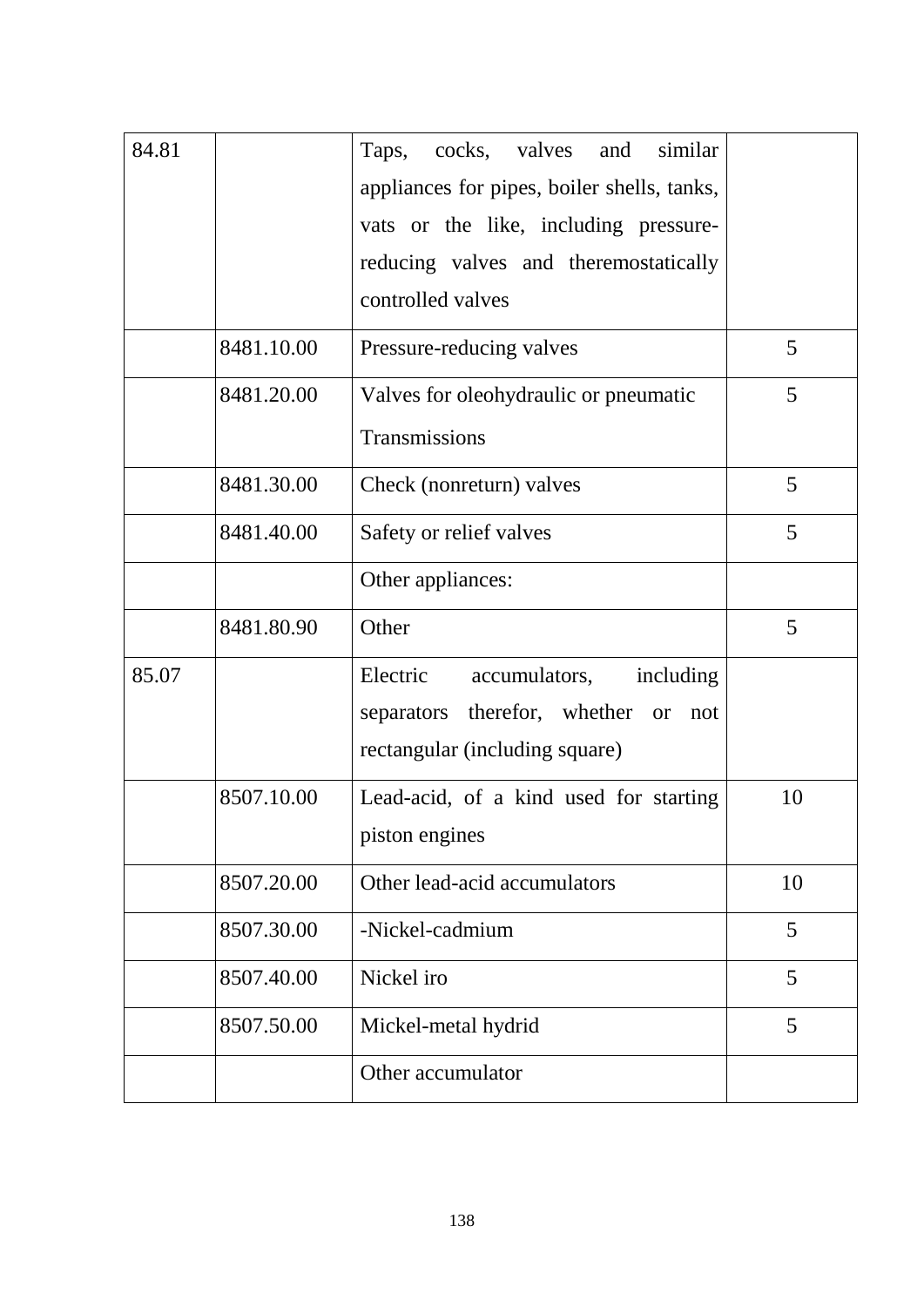|       | 8507.80.10 | Power bank (battery pack)                                                                                                                                                                                                                                                                                                                                                                         | 10 |
|-------|------------|---------------------------------------------------------------------------------------------------------------------------------------------------------------------------------------------------------------------------------------------------------------------------------------------------------------------------------------------------------------------------------------------------|----|
|       | 8507.80.90 | Other                                                                                                                                                                                                                                                                                                                                                                                             | 10 |
| 85.08 |            | Vacuum cleaners                                                                                                                                                                                                                                                                                                                                                                                   |    |
|       |            | With automatic motors                                                                                                                                                                                                                                                                                                                                                                             |    |
|       | 8508.11.00 | Of a power not exceeding 1,500 W and                                                                                                                                                                                                                                                                                                                                                              | 5  |
|       |            | having a dust bag or other receptacle                                                                                                                                                                                                                                                                                                                                                             |    |
|       |            | capacity not exceeding 201                                                                                                                                                                                                                                                                                                                                                                        |    |
|       | 8508.19.00 | Other                                                                                                                                                                                                                                                                                                                                                                                             | 5  |
|       | 8508.60.00 | Other vacuum cleaners                                                                                                                                                                                                                                                                                                                                                                             | 5  |
|       | 8508.70.00 | Parts                                                                                                                                                                                                                                                                                                                                                                                             | 5  |
| 85.11 |            | Electrical ignition or starting equipment<br>of a kind used for spark-ignition or<br>compression-ignition<br>internal<br>combustion engines<br>(for<br>example,<br>ignition magnetos, magnetodynamos,<br>ignition coils, sparking plugs and glow<br>plugs, starter motors); generators (for<br>example, dynamos, alternators) and cut-<br>outs of a kind used in conjunction with<br>such engines |    |
|       | 8511.10.00 | Sparking plugs                                                                                                                                                                                                                                                                                                                                                                                    | 5  |
|       | 8511.30.00 | Distributors; ignition coils                                                                                                                                                                                                                                                                                                                                                                      | 5  |
|       | 8511.40.00 | <b>Starter</b><br>dual<br>motors<br>and<br>purpose                                                                                                                                                                                                                                                                                                                                                | 5  |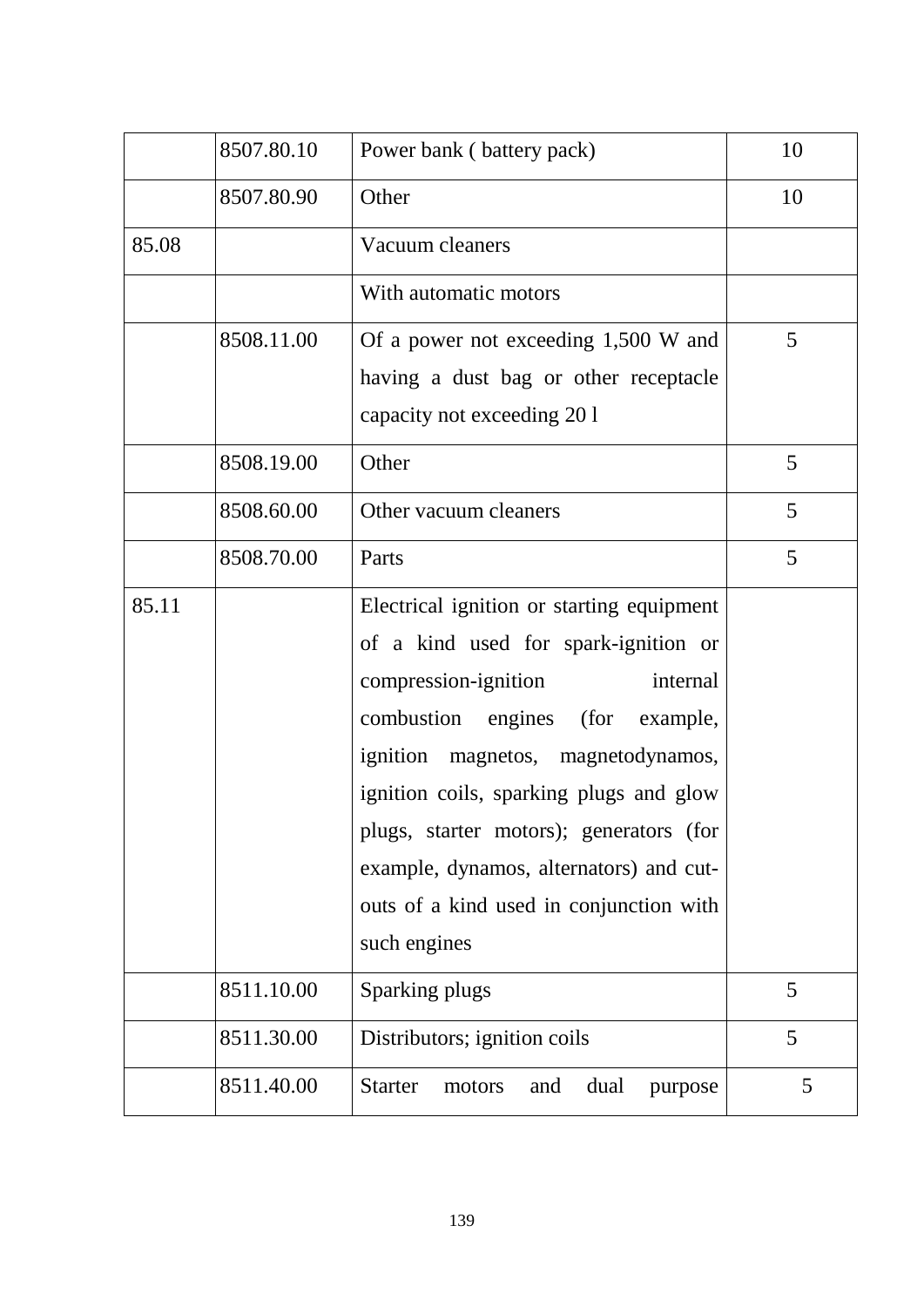|       |            | startergenerators                                                                                                                                                                                       |   |
|-------|------------|---------------------------------------------------------------------------------------------------------------------------------------------------------------------------------------------------------|---|
|       | 8511.50.00 | Other generators                                                                                                                                                                                        | 5 |
|       | 8511.80.00 | Other equipments                                                                                                                                                                                        | 5 |
| 85.12 |            | lighting or<br>signalling<br>Electrical<br>equipment (excluding<br>articles<br>of<br>Heading 85.39), windscreen wipers,<br>defrosters and demisters, of a kind used<br>for cycles or motor vehicles     |   |
|       | 8512.10.00 | Lighting or visual signalling equipment<br>of a kind used on bicycles                                                                                                                                   | 5 |
|       | 8512.20.00 | Other lighting or visual signalling<br>equipment                                                                                                                                                        | 5 |
|       | 8512.30.00 | Sound signalling equipment                                                                                                                                                                              | 5 |
|       | 8512.40.00 | Windscreen wipers, defrosters<br>and<br>demisters                                                                                                                                                       | 5 |
|       | 8512.90.00 | Parts                                                                                                                                                                                                   | 5 |
| 85.13 |            | Portable electric lamps designed<br>to<br>function by their own source of energy<br>(for<br>example,<br>dry<br>batteries,<br>accumulators, magnetos), other than<br>lighting equipment of Heading 85.12 |   |
|       | 8513.10.00 | Lamps                                                                                                                                                                                                   | 5 |
| 85.17 |            | Telephone sets, including telephones for                                                                                                                                                                |   |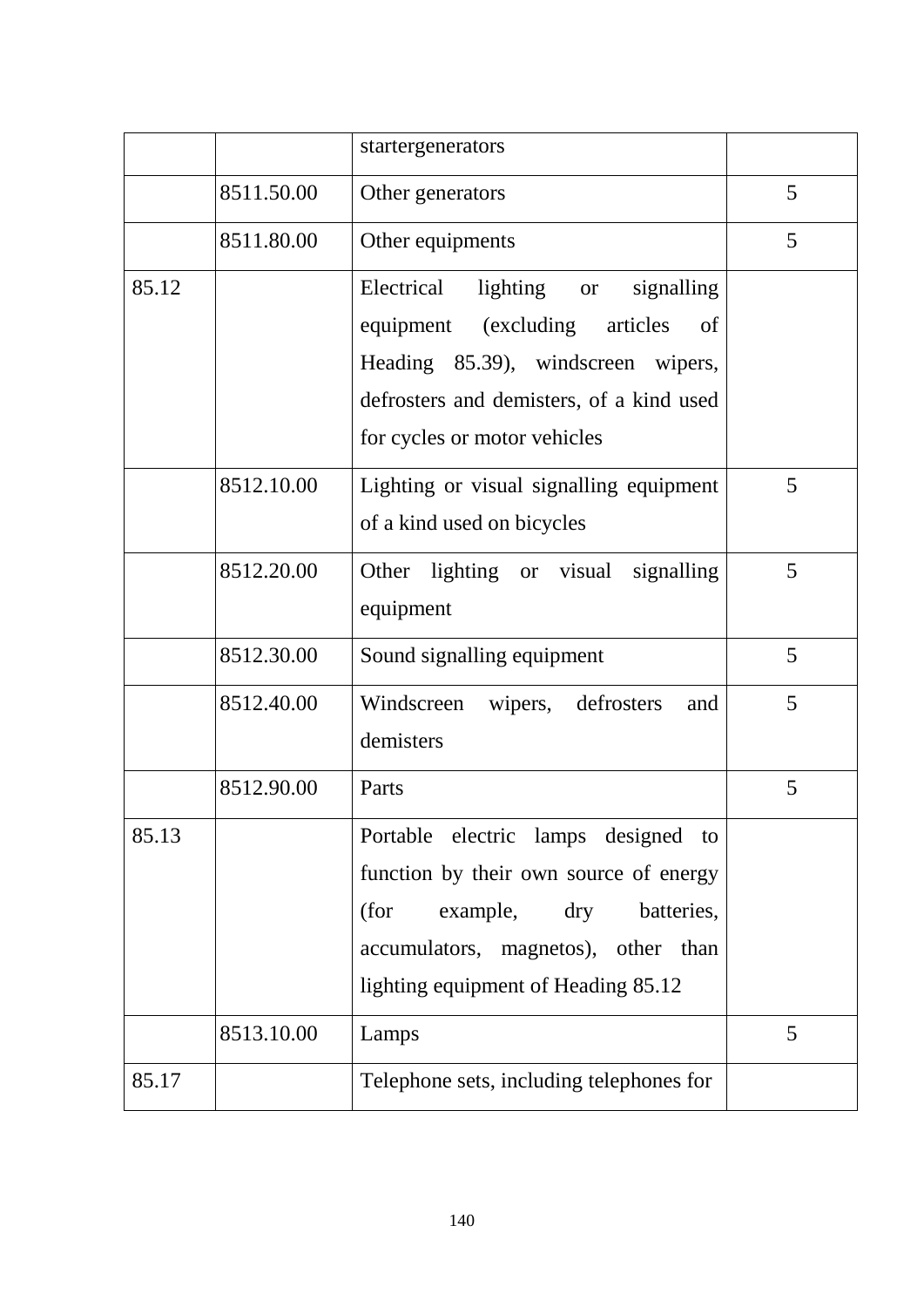|            | cellular networks or for other wireless   |     |
|------------|-------------------------------------------|-----|
|            | networks; other apparatus for the         |     |
|            | transmission or reception of voice,       |     |
|            | images or other data, including apparatus |     |
|            | for communication in a wired or wireless  |     |
|            | network (such as a local or wide area     |     |
|            | network), other than transmission or      |     |
|            | reception apparatus of heading 84.43,     |     |
|            | 85.25, 85.27 or 85.28                     |     |
|            | Telephone sets, including telephones for  |     |
|            | cellular networks or for other wireless   |     |
|            | networks:                                 |     |
| 8517.12.00 | Telephones for cellular networks or for   | 2.5 |
|            | other wireless networks                   |     |
|            | Other apparatus for transmission or       |     |
|            | reception of voice, images or other data, |     |
|            | including apparatus for communication     |     |
|            | in a wired or wireless network (such as a |     |
|            | local or wide area network):              |     |
| 8517.61.00 | <b>Base stations</b>                      | 5   |
|            | Machines for the reception, conversion    |     |
|            | and transmission or regeneration of       |     |
|            | voice, images or other data, including    |     |
|            | switching and routing apparatus           |     |
|            |                                           |     |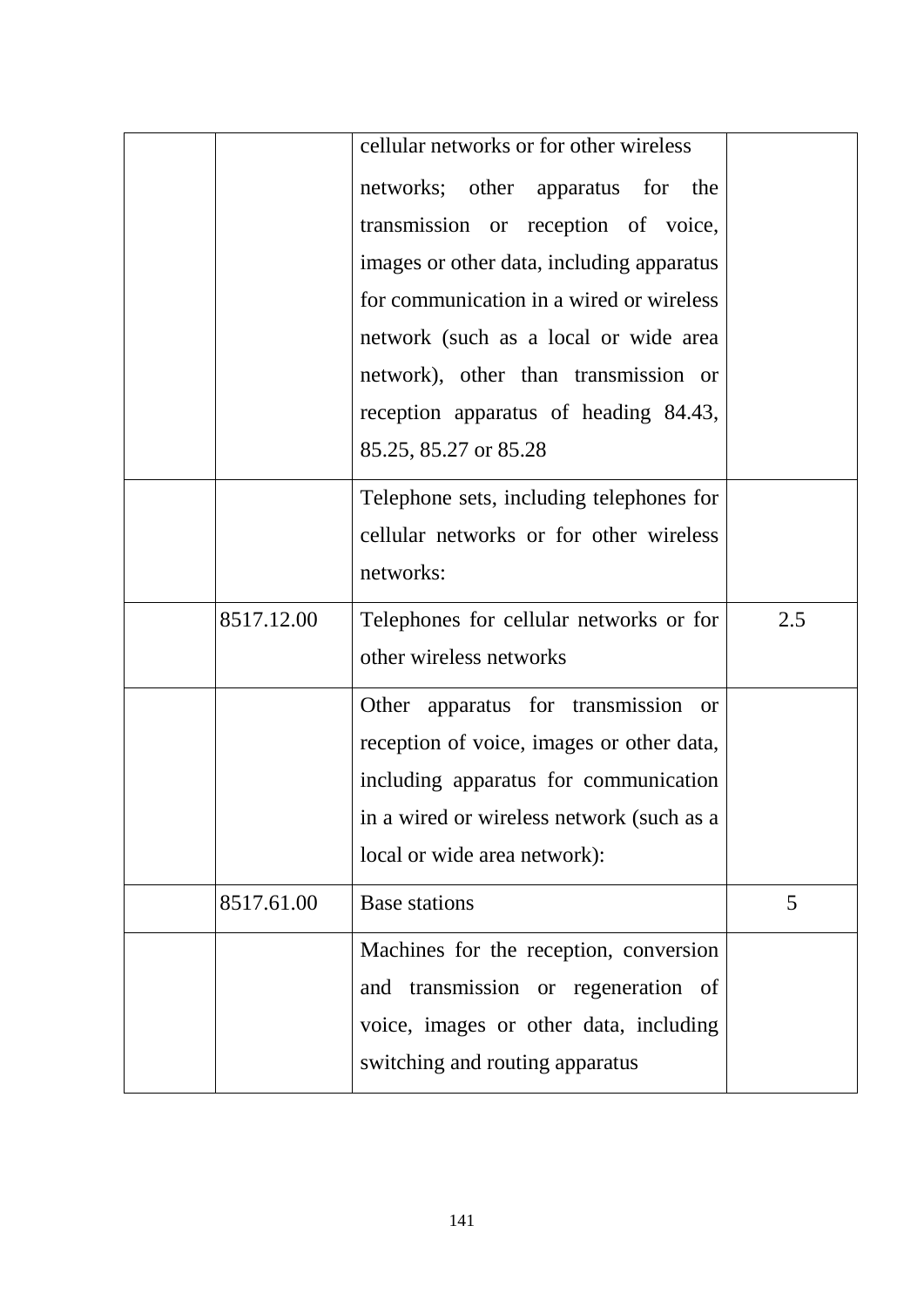|       | 8517.62.10 | Smart watch                                                                                                                                                                                                                                                                                                                           | 15 |
|-------|------------|---------------------------------------------------------------------------------------------------------------------------------------------------------------------------------------------------------------------------------------------------------------------------------------------------------------------------------------|----|
|       | 8517.62.20 | Networking switch                                                                                                                                                                                                                                                                                                                     | 5  |
|       | 8517.62.30 | router                                                                                                                                                                                                                                                                                                                                | 5  |
|       | 8517.62.90 | other                                                                                                                                                                                                                                                                                                                                 | 5  |
|       | 8517.69.00 | Other                                                                                                                                                                                                                                                                                                                                 | 5  |
|       | 8517.70.00 | Parts                                                                                                                                                                                                                                                                                                                                 | 10 |
| 85.18 |            | Microphones<br>therefor;<br>and<br>stands<br>loudspeakers, whether or not mounted in<br>their enclosures; headphones<br>and<br>earphones, whether or not combined<br>with a microphone, and sets consisting<br>of a microphone and one or more<br>loudspeakers; audio-frequency electric<br>amplifiers; electric sound amplifier sets |    |
|       | 8518.10.00 | Microphones and stands therefor                                                                                                                                                                                                                                                                                                       | 10 |
|       |            | Loudspeakers, whether or not mounted<br>in their enclosures:                                                                                                                                                                                                                                                                          |    |
|       | 8518.21.00 | Single loudspeakers, mounted in their<br>enclosures                                                                                                                                                                                                                                                                                   | 10 |
|       | 8518.22.00 | Multiple loudspeakers, mounted in the<br>same enclosures                                                                                                                                                                                                                                                                              | 10 |
|       | 8518.29.00 | Other                                                                                                                                                                                                                                                                                                                                 | 10 |
|       | 8518.30.00 | Headphones and earphones, whether or                                                                                                                                                                                                                                                                                                  | 10 |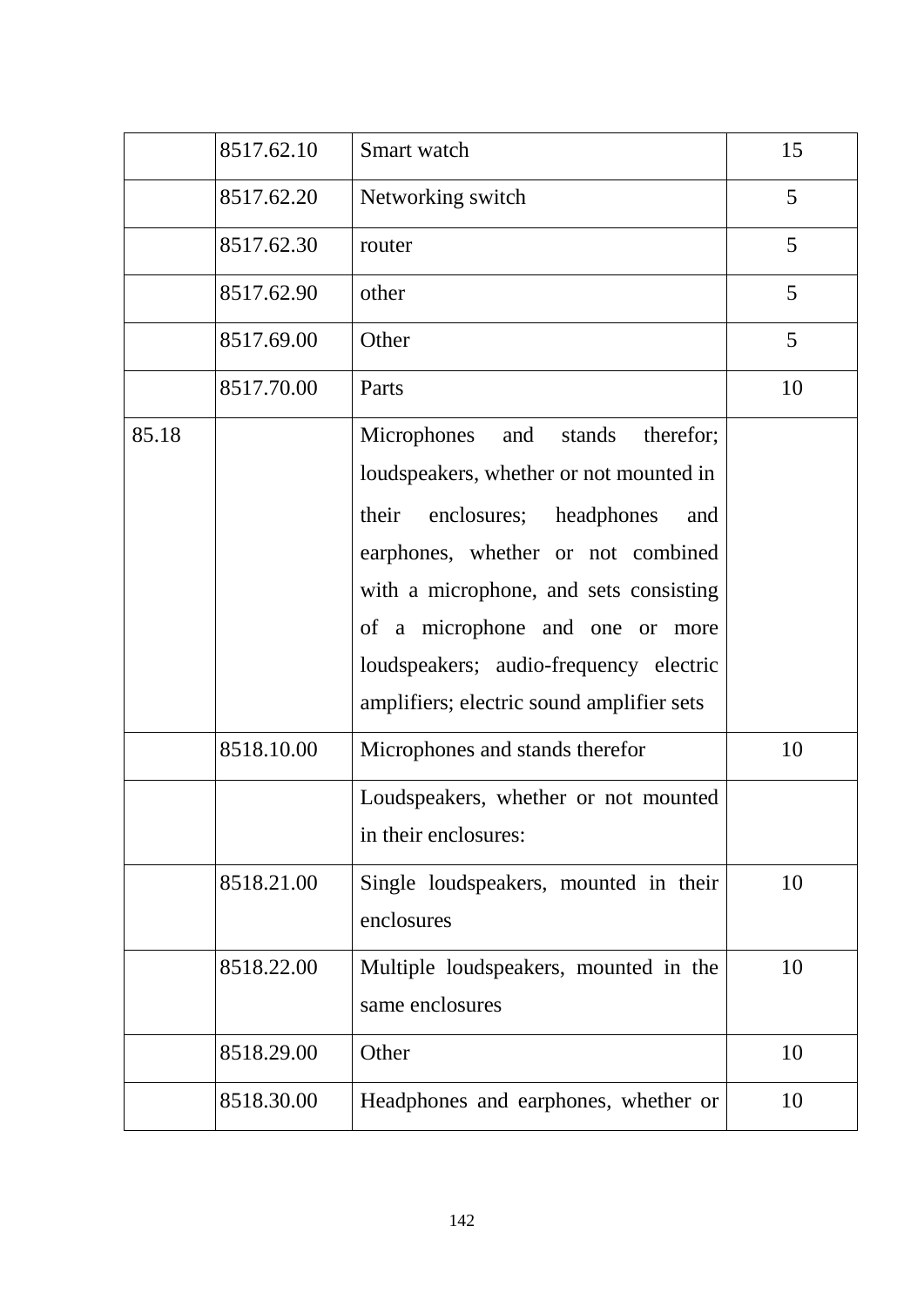|       |            | not combined with a microphone, and                                                                                                                                                                                                                                   |    |
|-------|------------|-----------------------------------------------------------------------------------------------------------------------------------------------------------------------------------------------------------------------------------------------------------------------|----|
|       |            | sets consisting of a microphone and one                                                                                                                                                                                                                               |    |
|       |            | or more loudspeakers                                                                                                                                                                                                                                                  |    |
|       | 8518.40.00 | Audio-frequency electric amplifiers                                                                                                                                                                                                                                   | 10 |
|       | 8518.50.00 | Electric sound amplifier sets                                                                                                                                                                                                                                         | 10 |
| 85.23 |            | tapes, solid-state non-volatile<br>Discs,<br>storage devices, "smart cards" and other<br>media for the recording of sound or of<br>other phenomena, whether<br><b>or</b><br>not<br>recorded, including matrices and masters<br>the production of discs,<br>for<br>but |    |
|       |            | excluding products of Chapter 37                                                                                                                                                                                                                                      |    |
|       |            | Magnetic media:                                                                                                                                                                                                                                                       |    |
|       | 8523.29.00 | Other                                                                                                                                                                                                                                                                 | 5  |
|       |            | Optical media:                                                                                                                                                                                                                                                        |    |
|       | 8523.41.00 | Unrecorded                                                                                                                                                                                                                                                            | 5  |
|       |            | Other                                                                                                                                                                                                                                                                 |    |
|       | 8523.49.10 | With software                                                                                                                                                                                                                                                         | 5  |
|       | 8523.49.90 | Other                                                                                                                                                                                                                                                                 | 5  |
|       |            | Semiconductor media:                                                                                                                                                                                                                                                  |    |
|       | 8523.51.00 | Solid-state non-volatile storage devices                                                                                                                                                                                                                              | 5  |
|       |            | Smart cards                                                                                                                                                                                                                                                           |    |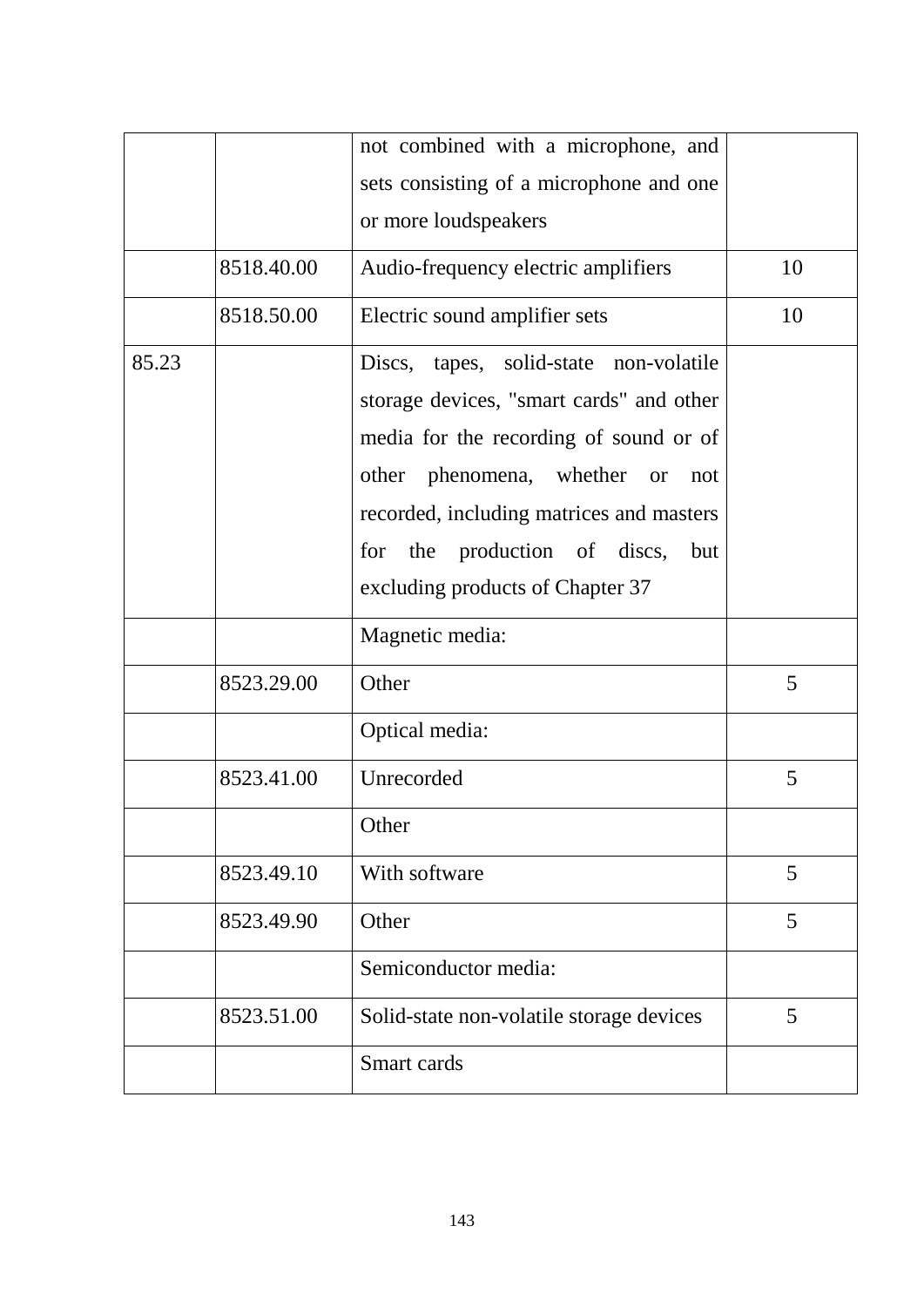|       | 8523.52.10 | Sim card                                                                                                                                                                                                                                                | 5 |
|-------|------------|---------------------------------------------------------------------------------------------------------------------------------------------------------------------------------------------------------------------------------------------------------|---|
|       | 8523.52.20 | Memory card                                                                                                                                                                                                                                             | 5 |
|       | 8523.52.90 | other                                                                                                                                                                                                                                                   | 5 |
|       | 8523.59.00 | Other                                                                                                                                                                                                                                                   | 5 |
|       |            | Other                                                                                                                                                                                                                                                   |   |
|       | 8523.80.00 | other                                                                                                                                                                                                                                                   | 5 |
| 85.25 |            | Transmission<br>for<br>apparatus<br>radiobroadcasting or television, whether<br>or not incorporating reception apparatus<br>sound recording or reproducing<br><b>or</b><br>apparatus; television cameras, digital<br>cameras and video camera recorders |   |
|       | 8525.60.00 | Transmission apparatus incorporating<br>reception apparatus                                                                                                                                                                                             | 5 |
|       |            | Television cameras, digital cameras and<br>video camera recorders                                                                                                                                                                                       |   |
|       | 8525.80.10 | Television cameras                                                                                                                                                                                                                                      | 5 |
|       | 8525.80.20 | Digital cameras                                                                                                                                                                                                                                         | 5 |
|       | 8525.80.30 | Video camera recorders                                                                                                                                                                                                                                  | 5 |
|       | 8525.80.90 | Other                                                                                                                                                                                                                                                   | 5 |
| 85.28 |            | <b>Monitors</b><br>projectors,<br>and<br>not<br>incorporating<br>television<br>reception                                                                                                                                                                |   |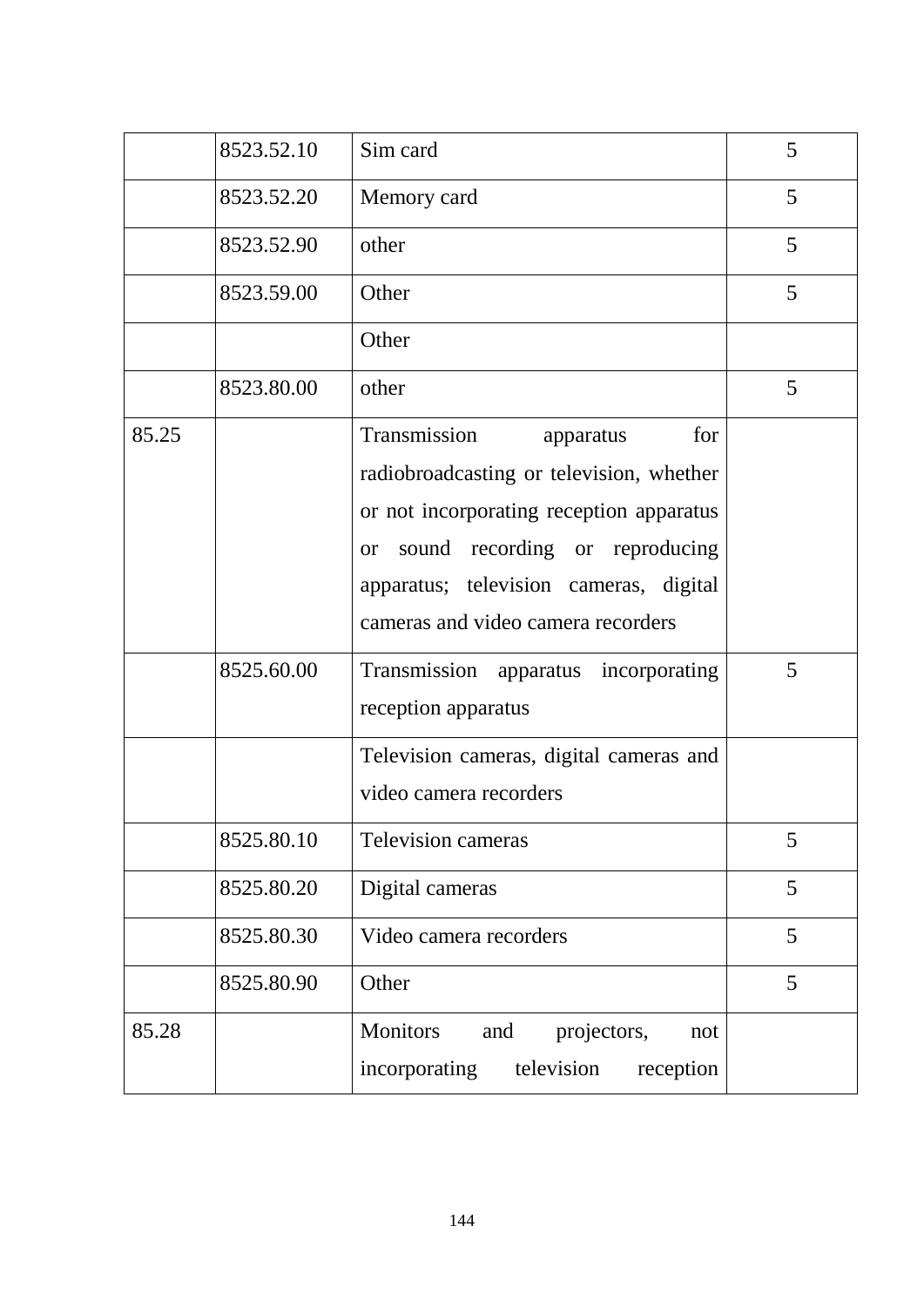|       |            | reception<br>for<br>apparatus;<br>apparatus            |    |
|-------|------------|--------------------------------------------------------|----|
|       |            | television, whether or not incorporating               |    |
|       |            | radio-broadcast receivers or sound or                  |    |
|       |            | video<br>recording or reproducing                      |    |
|       |            | apparatus and projectors                               |    |
|       |            | Projectors                                             |    |
|       | 8528.62.00 | Capable of directly connecting to and                  |    |
|       |            | designed for use with an automatic data                |    |
|       |            | processing machine of heading 84.71                    |    |
|       |            | Reception<br>apparatus for television,                 |    |
|       |            | whether or not incorporating radio-                    |    |
|       |            | broadcast receivers or sound or video                  |    |
|       |            | recording or reproducing apparatus:                    |    |
|       |            | Other, colour                                          |    |
|       | 8528.72.10 | Of unassembled status                                  | 10 |
|       | 8528.72.90 | other                                                  | 10 |
| 85.29 |            | Parts<br>for<br>suitable<br>solely<br>use<br><b>or</b> |    |
|       |            | principally with the apparatus<br>of                   |    |
|       |            | headings 85.25 to 85.28                                |    |
|       |            | Other                                                  |    |
|       | 8529.90.10 | Of television receiver                                 | 10 |
| 85.31 |            | Electric sound or visual signalling                    |    |
|       |            | apparatus (for example, bells, sirens,                 |    |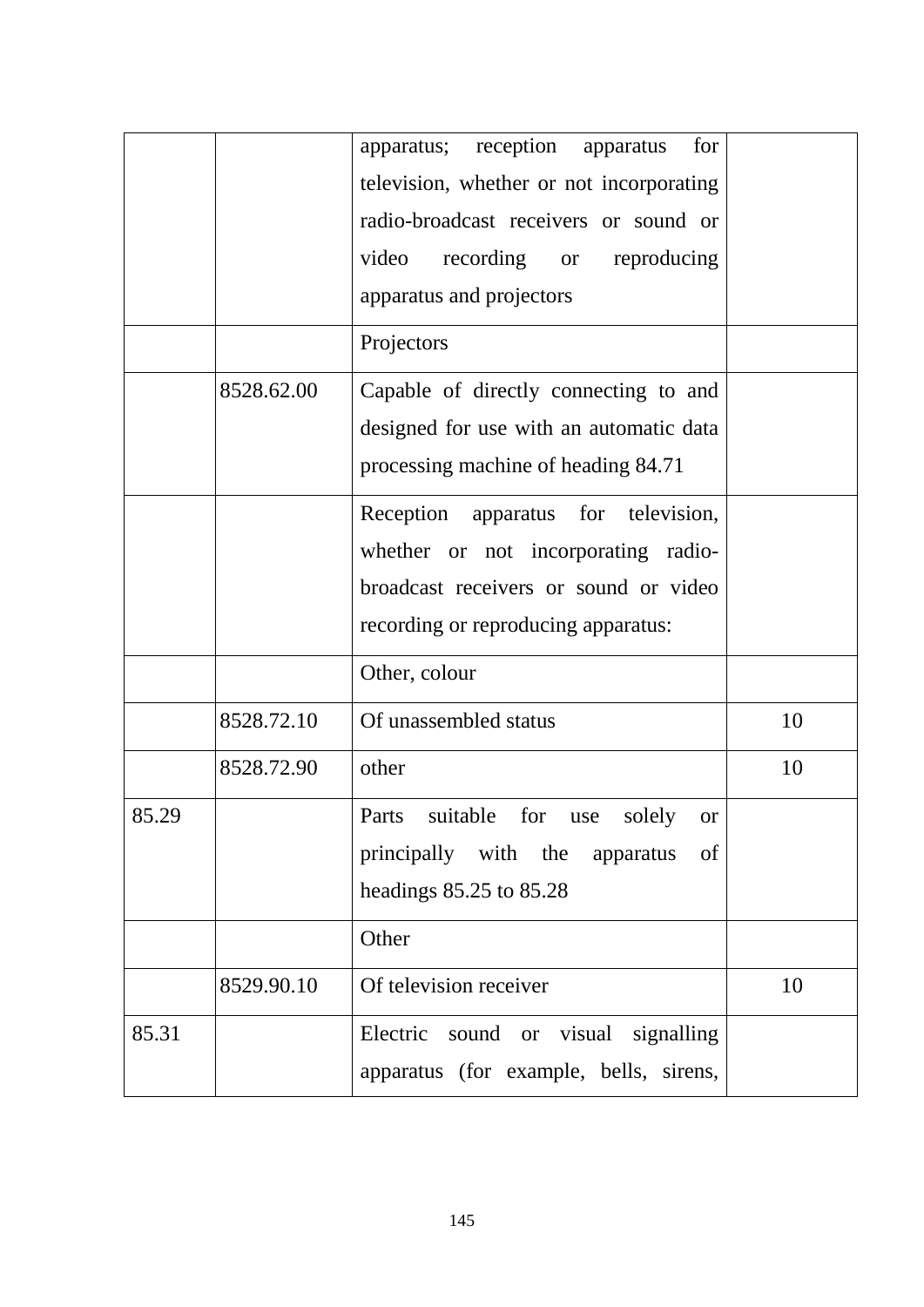|       |            | indicator panels, burglar or fire alarms),                     |    |
|-------|------------|----------------------------------------------------------------|----|
|       |            | other than those of Heading 85.12 or                           |    |
|       |            | 85.30                                                          |    |
|       |            |                                                                |    |
|       | 8531.20.00 | Indicator panels incorporating liquid                          | 10 |
|       |            | crystal devices (LCD) or light-emitting                        |    |
|       |            | diodes (LED)                                                   |    |
|       | 8531.90.00 | Parts                                                          | 10 |
| 85.32 |            | Electrical capacitors, fixed variable or                       |    |
|       |            | adjustable (pre-set))                                          |    |
|       | 8532.10.00 | Fixed capacitors designed for use in                           | 10 |
|       |            | 50/60 Hz circuits and having a reactive                        |    |
|       |            | power handling capacity of not less than                       |    |
|       |            | 0.5 kvar (power capacitors)                                    |    |
|       |            | Other fixed capacitors:                                        |    |
|       | 8532.21.00 | Tantalum                                                       | 10 |
|       | 8532.22.00 | Aluminium electrolytic                                         | 10 |
|       | 8532.23.00 | Ceramic dielectric, single layer                               | 10 |
|       | 8532.24.00 | Ceramic dielectric, multilayer                                 | 10 |
|       | 8532.25.00 | Dielectric of paper or plastics                                | 10 |
|       | 8532.29.00 | Other                                                          | 10 |
|       | 8532.30.00 | adjustable<br>Variable<br>(pre-set)<br><b>or</b><br>capacitors | 10 |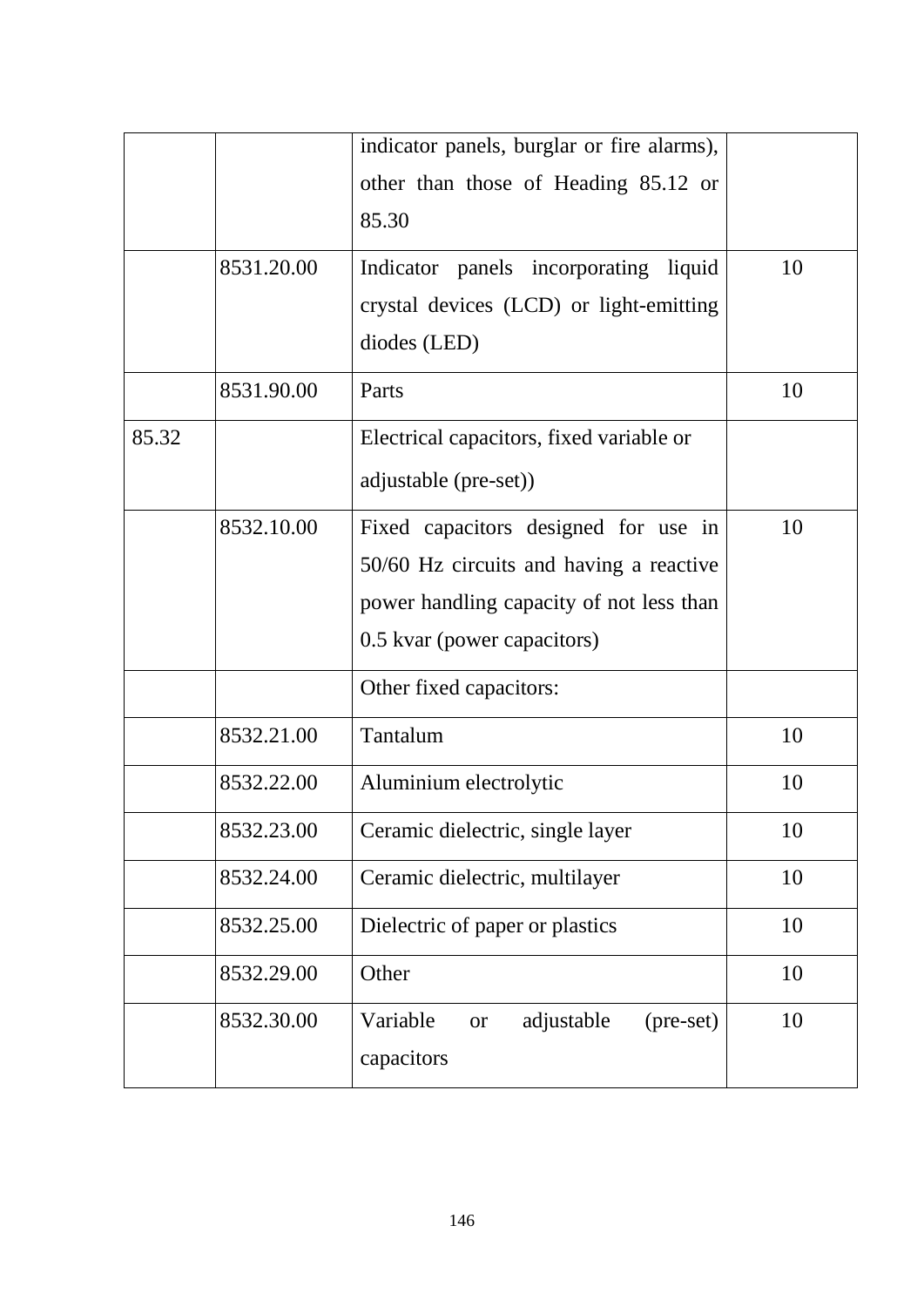|       | 8532.90.00 | Parts                                                                                                                                                                 | 10 |
|-------|------------|-----------------------------------------------------------------------------------------------------------------------------------------------------------------------|----|
| 85.33 |            | Electrical resistors (including rheostats<br>and potentiometers), other than heating<br>resistors                                                                     |    |
|       | 8533.10.00 | Fixed carbon resistors, composition or<br>film types                                                                                                                  | 10 |
|       |            | Other fixed resistors:                                                                                                                                                |    |
|       | 8533.21.00 | For a power handling capacity<br>not<br>exceeding 20 W                                                                                                                | 10 |
|       | 8533.29.00 | Other                                                                                                                                                                 | 10 |
|       |            | Wirewound variable resistors, including<br>rheostats and potentiometers:                                                                                              |    |
|       | 8533.31.00 | For a power handling capacity not<br>exceeding 20 W                                                                                                                   | 10 |
|       | 8533.39.00 | Other                                                                                                                                                                 | 10 |
|       | 8533.40.00 | Other<br>variable<br>including<br>resistors,<br>rheostats and potentiometers                                                                                          | 10 |
|       | 8533.90.00 | Parts                                                                                                                                                                 | 10 |
| 85.34 | 8534.00.00 | Printed circuits                                                                                                                                                      | 10 |
| 85.36 |            | Electrical apparatus for switching or<br>protecting electrical circuits, or for<br>making connections to or in electrical<br>circuits (for example, switches, relays, |    |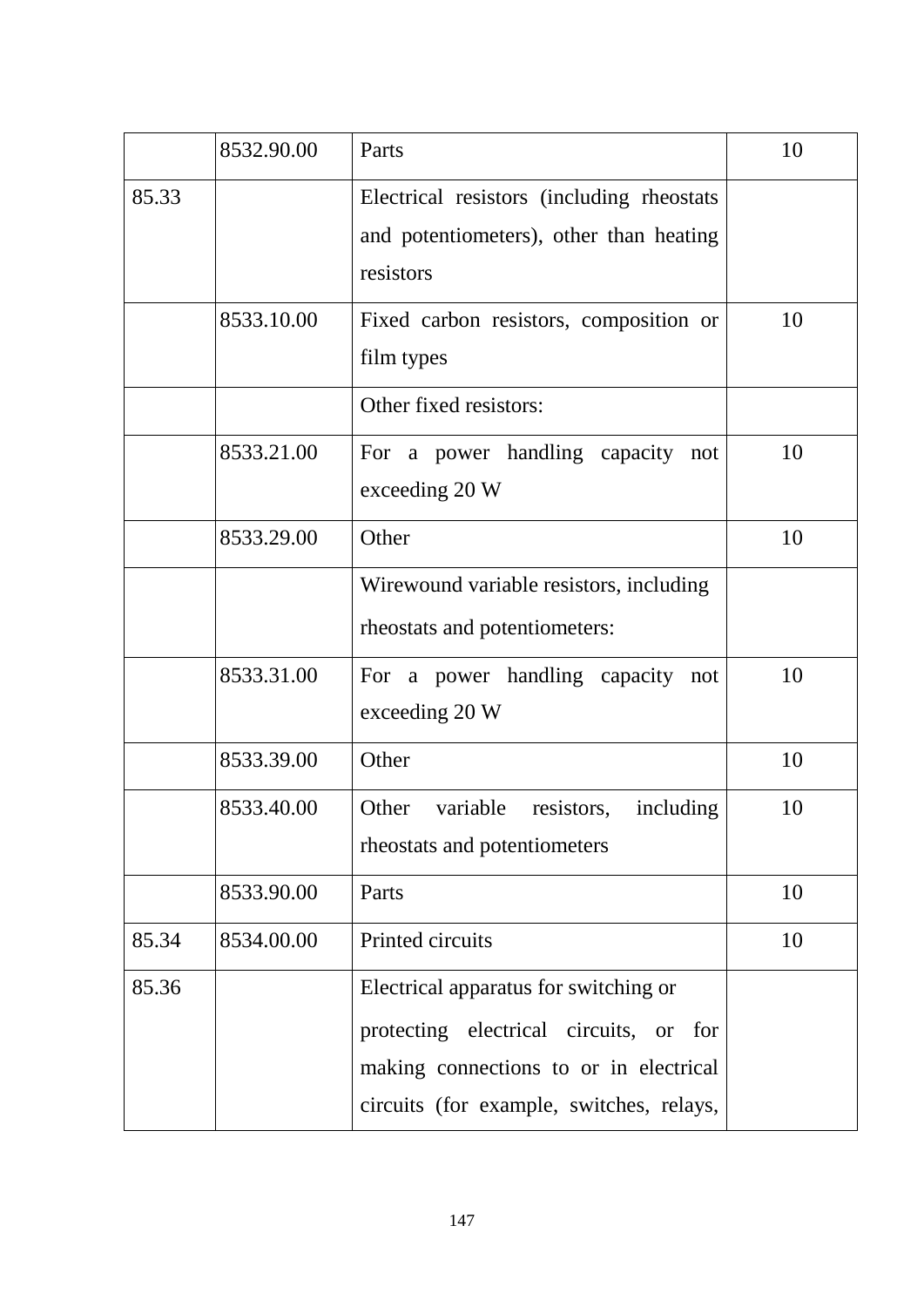|       |            | fuses, surge suppressors, plugs, sockets,<br>lamp-holders and other connectors,<br>junction boxes), for a voltage not<br>exceeding 1,000 volts; connectors for<br>optical fibres, optical fibre bundles or<br>cables                          |    |
|-------|------------|-----------------------------------------------------------------------------------------------------------------------------------------------------------------------------------------------------------------------------------------------|----|
|       | 8536.50.00 | Other switches<br>Lamp-holders, plugs and sockets:                                                                                                                                                                                            | 15 |
|       |            |                                                                                                                                                                                                                                               |    |
|       | 8536.69.00 | Other                                                                                                                                                                                                                                         | 15 |
|       | 8536.90.00 | Other apparatus                                                                                                                                                                                                                               | 15 |
| 85.40 |            | Thermionic, cold cathode<br><sub>or</sub><br>photocathode valves and tubes<br>(for<br>example, vacuum or vapour or gas filled<br>valves and tubes, mercury arc rectifying<br>valves and tubes, cathode-ray tubes,<br>television camera tubes) |    |
|       |            | Cathode-ray television picture tubes,<br>including video monitor cathode-ray<br>tubes:                                                                                                                                                        |    |
|       | 8540.11.00 | Colour                                                                                                                                                                                                                                        | 5  |
| 85.43 |            | Electrical<br>machines<br>and<br>apparatus,<br>having<br>individual functions,<br>not<br>specified or included elsewhere in this<br>Chapter.                                                                                                  |    |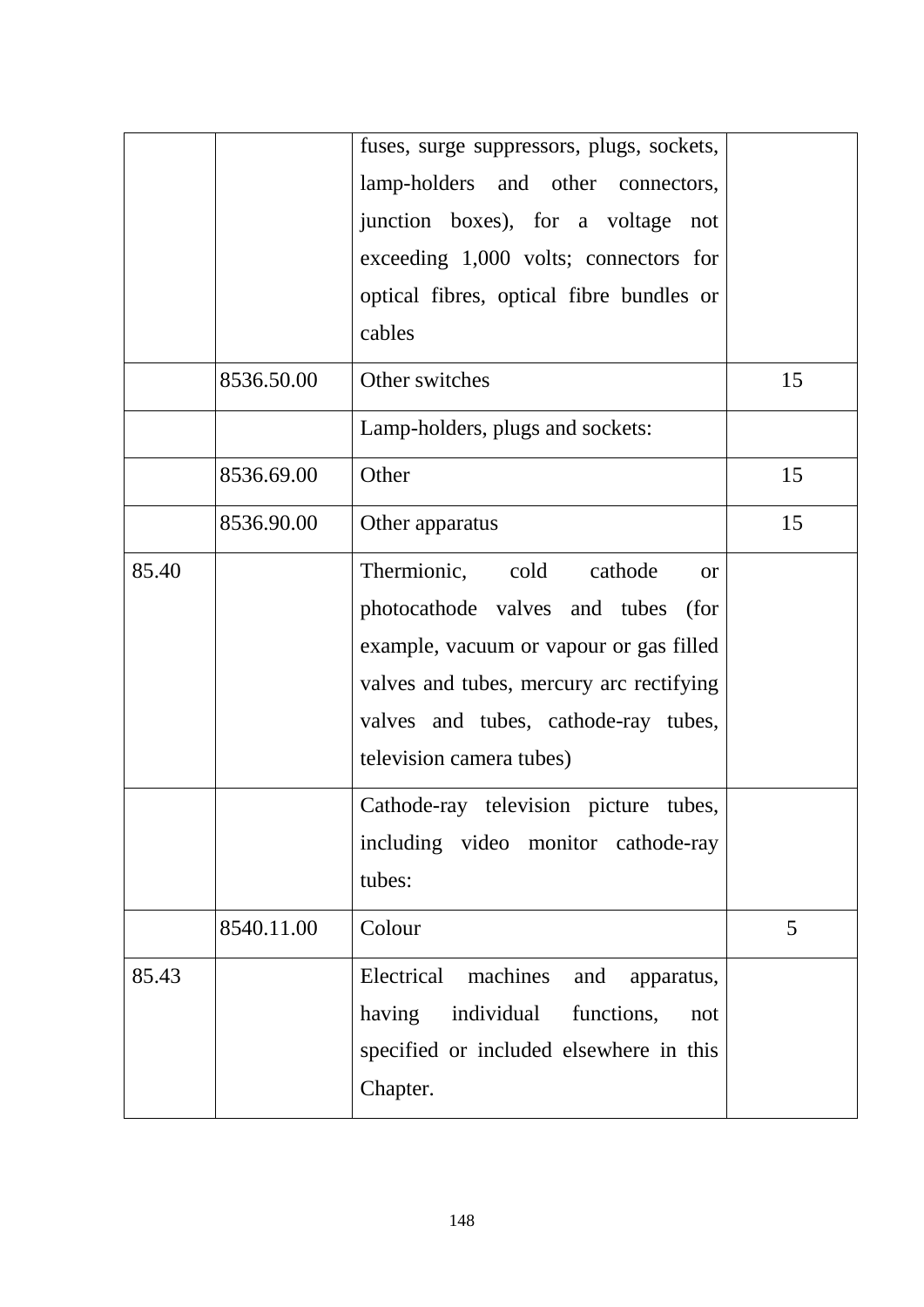|       |            | Other machinery and apparatus                                                                                                                                                                                                                                                                                                                       |    |
|-------|------------|-----------------------------------------------------------------------------------------------------------------------------------------------------------------------------------------------------------------------------------------------------------------------------------------------------------------------------------------------------|----|
|       | 8543.70.10 | Electronic cigarette                                                                                                                                                                                                                                                                                                                                | 30 |
| 85.44 |            | <i>(including)</i><br>Insulated<br>enamelled<br>or<br>anodised) wire, cable (including co-axial<br>cable) and other insulated electric<br>conductors, whether or not fitted with<br>connectors; optical fibre cables, made up<br>of individually sheathed fibres, whether<br>or not assembled with electric<br>conductors or fitted with connectors |    |
|       |            | Other electric conductors, for a voltage<br>not exceeding 1000 V:                                                                                                                                                                                                                                                                                   |    |
|       | 8544.42.00 | Fitted with connectors                                                                                                                                                                                                                                                                                                                              | 15 |
|       | 8544.49.00 | Other                                                                                                                                                                                                                                                                                                                                               | 15 |
|       | 8544.70.00 | Optical fibre cables                                                                                                                                                                                                                                                                                                                                | 10 |
| 87.02 |            | Motor vehicles for the transport of ten or<br>more persons, including the driver                                                                                                                                                                                                                                                                    |    |
|       |            | With only compression-ignition internal<br>combustion piston engine (diesel or<br>semi-diesel):                                                                                                                                                                                                                                                     |    |
|       | 8702.10.10 | Buses (with a capacity more than 25<br>seats)                                                                                                                                                                                                                                                                                                       | 5  |
|       | 8702.10.20 | Minibuses (with a capacity 15-25 seats)                                                                                                                                                                                                                                                                                                             | 35 |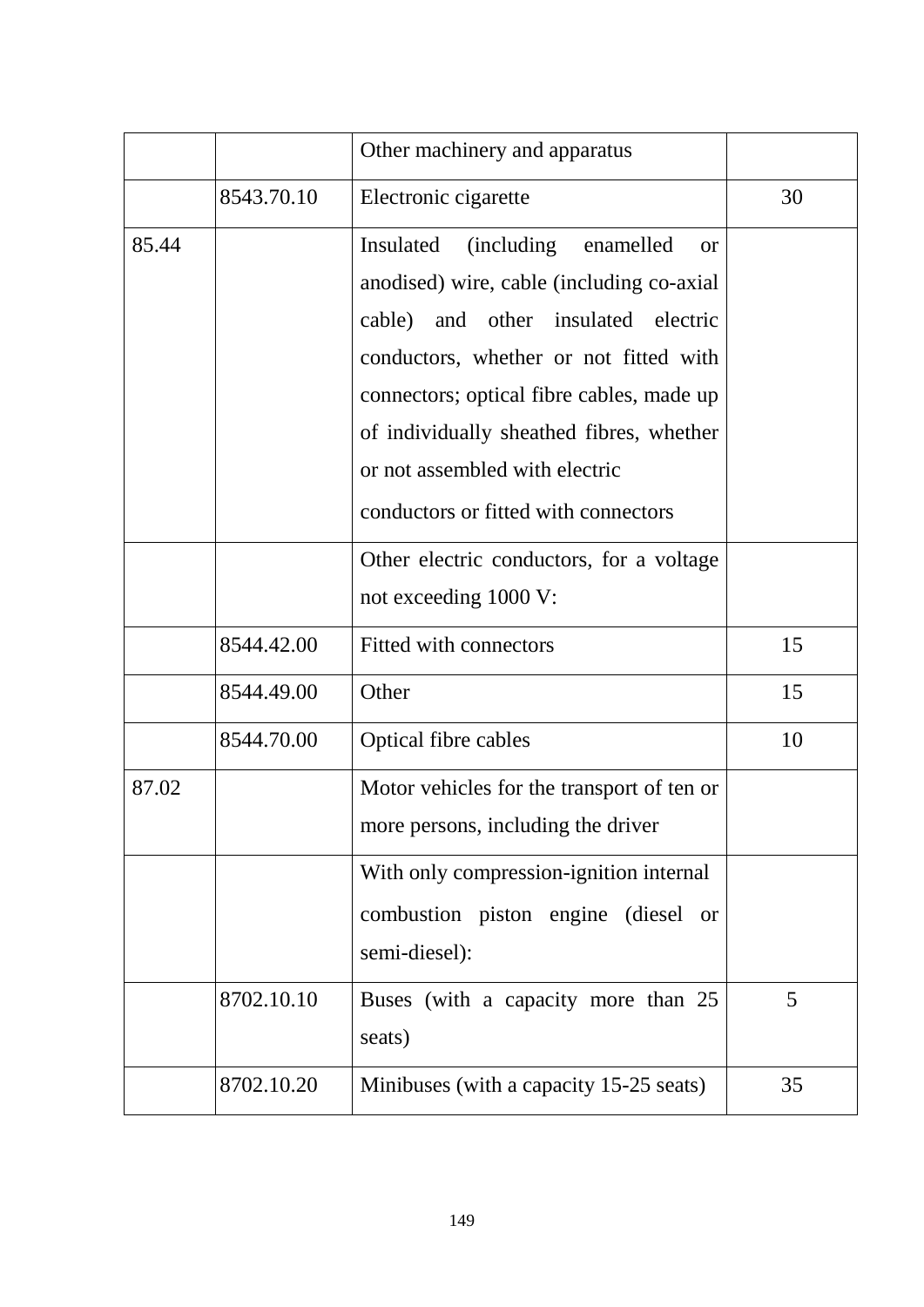| 8702.10.30 | Microbuses (with a capacity 11-14 seats)                                                                                                               | 55 |
|------------|--------------------------------------------------------------------------------------------------------------------------------------------------------|----|
| 8702.10.41 | of unassembled status                                                                                                                                  | 60 |
| 8702.10.49 | Other                                                                                                                                                  | 60 |
|            | With both compression-ignition internal<br>combustion piston engine (diesel or                                                                         |    |
|            | semi-diesel) and electric<br>motor<br>as<br>motors for propulsion:                                                                                     |    |
| 8702.20.10 | Buses (with a capacity more than 25<br>seats)                                                                                                          | 5  |
| 8702.20.20 | Minibuses (with a capacity 15-25 seats)                                                                                                                | 35 |
| 8702.20.30 | Microbuses (with a capacity 11-14 seats)                                                                                                               | 40 |
| 8702.20.41 | of unassembled status                                                                                                                                  | 40 |
| 8702.20.49 | other                                                                                                                                                  | 40 |
|            | With<br>both<br>spark-ignition<br>internal<br>combustion reciprocating piston engine<br>electric<br>and<br>motor<br>for<br>motors<br>as<br>propulsion: |    |
| 8702.30.10 | Buses (with a capacity more than 25<br>seats)                                                                                                          | 5  |
| 8702.30.20 | Minibuses (with a capacity 15-25 seats)                                                                                                                | 35 |
| 8702.30.30 | Microbuses (with a capacity 11-14 seats)                                                                                                               | 40 |
|            | Jeep, car and vans                                                                                                                                     |    |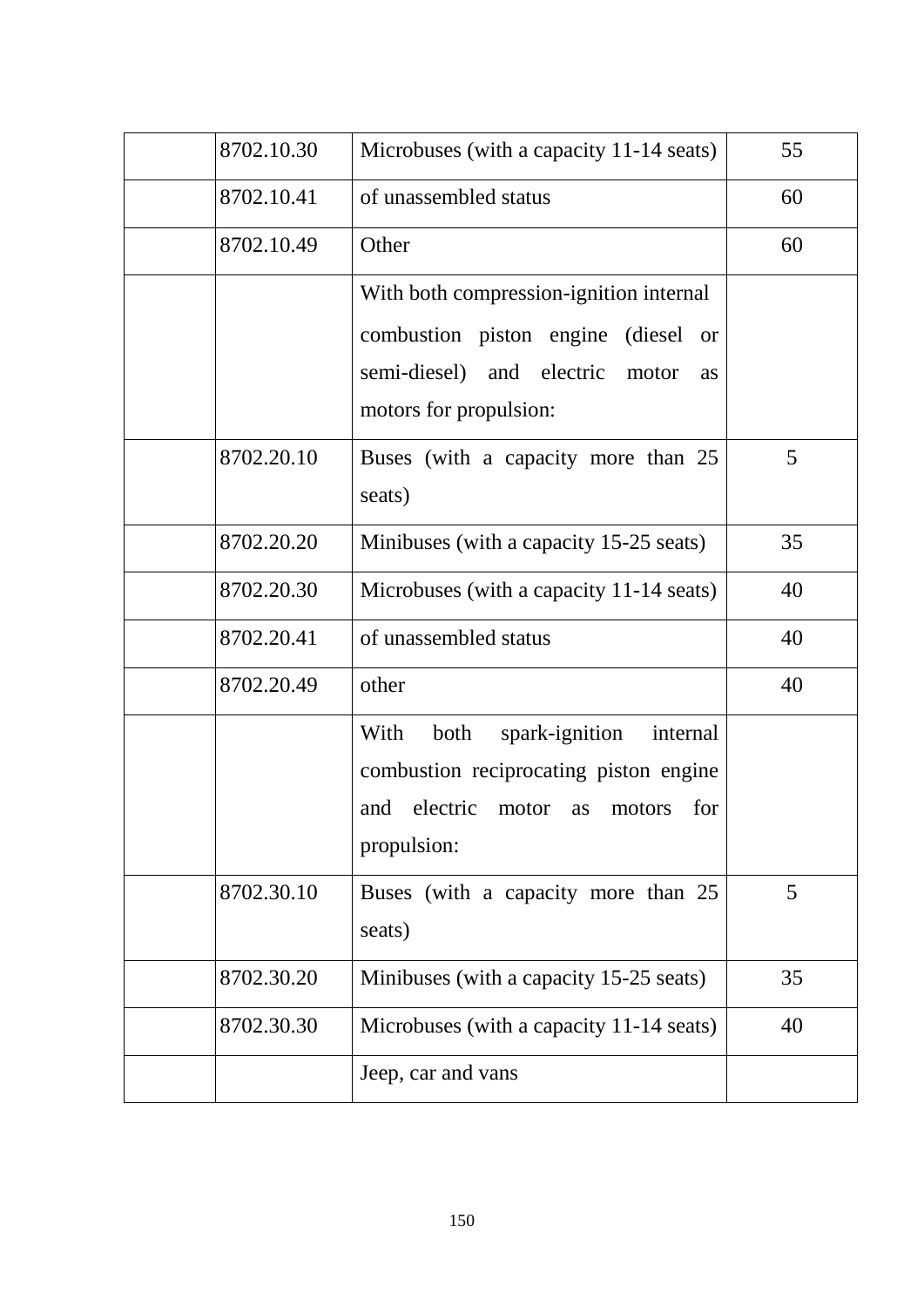|       | 8702.30.41 | of unassembled status                                                                                                                                                             | 40 |
|-------|------------|-----------------------------------------------------------------------------------------------------------------------------------------------------------------------------------|----|
|       | 8702.30.49 | Other                                                                                                                                                                             | 40 |
|       |            | Other                                                                                                                                                                             |    |
|       | 8702.90.10 | Buses (with a capacity more than 25<br>seats):                                                                                                                                    | 5  |
|       | 8702.90.20 | Minibuses (with a capacity 15-25 seats)                                                                                                                                           | 35 |
|       | 8702.90.30 | Microbuses (with a capacity 11-14 seats)                                                                                                                                          | 55 |
|       | 8702.90.41 | of unassembled status                                                                                                                                                             | 60 |
|       | 8702.90.49 | other                                                                                                                                                                             | 60 |
| 87.03 |            | Motor cars and other motor vehicles<br>principally designed for the transports of<br>persons (other than those of Heading<br>87.02), including station wagons and<br>racing cars. |    |
|       |            | designed<br>Vehicles<br>specially<br>for<br>travelling on snow; golf cars and similar<br>vehicles                                                                                 |    |
|       | 8703.10.10 | Vehicles specially designed for snow                                                                                                                                              | 60 |
|       | 8703.10.90 | Other                                                                                                                                                                             | 60 |
|       |            | Other vehicles, with only spark-ignition<br>internal combustion reciprocating piston<br>engine:                                                                                   |    |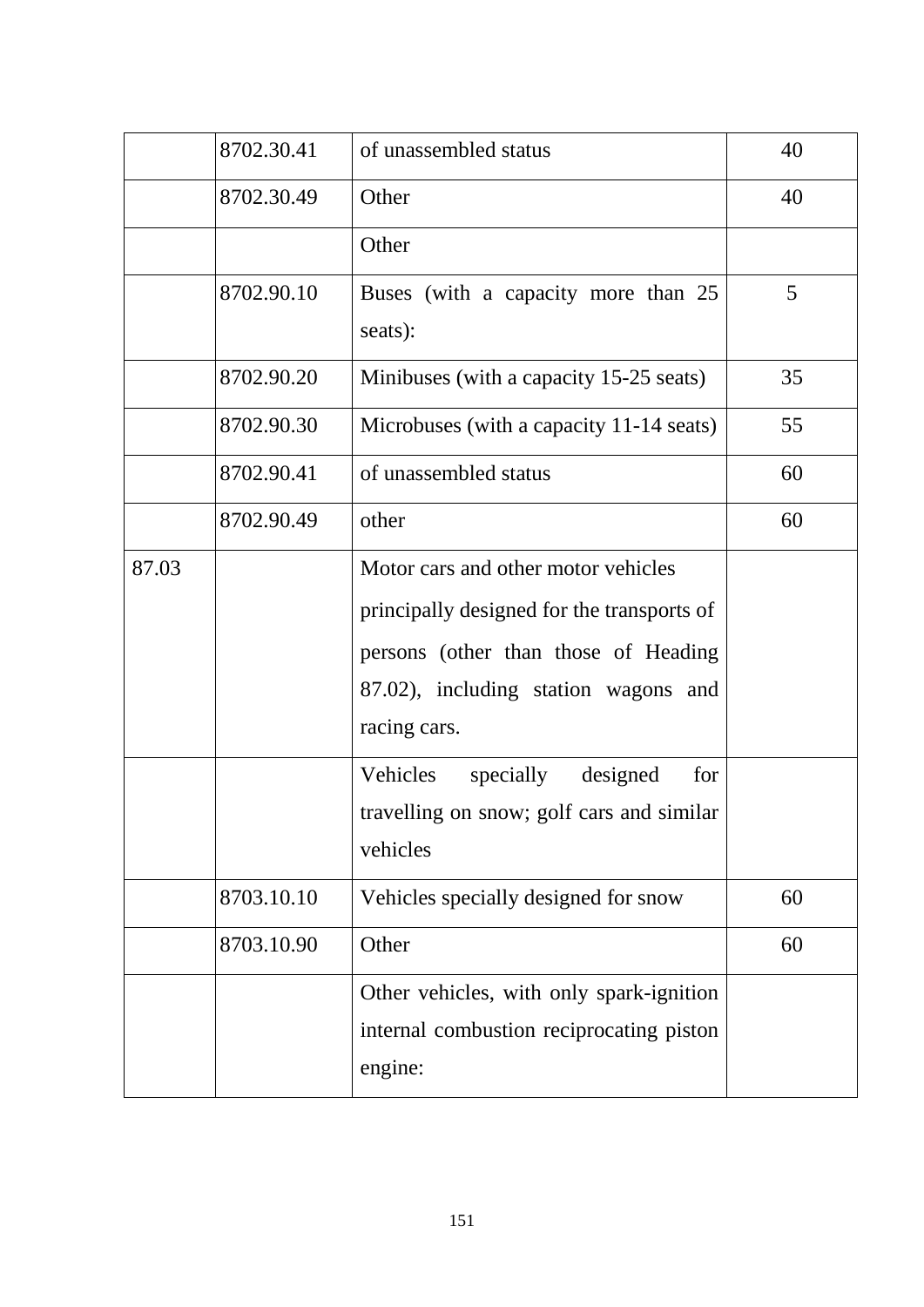|            | Of a cylinder capacity not exceeding<br>1000 cc:                      |    |
|------------|-----------------------------------------------------------------------|----|
|            | vehicles<br>Three-wheeler<br>(auto-<br>Rickshaws)                     | 55 |
| 8703.21.11 | Of unassembled status                                                 | 55 |
| 8703.21.19 | other                                                                 | 55 |
|            | other                                                                 |    |
| 8703.21.91 | Of unassembled status                                                 | 60 |
| 8703.21.99 | Other                                                                 | 60 |
|            | Of a cylinder capacity exceeding 1000<br>cc but not exceeding 1500 cc |    |
| 8703.22.10 | Of unassembled status                                                 | 65 |
| 8703.22.90 | other                                                                 | 65 |
|            | Of a cylinder capacity exceeding 1500<br>cc but not exceeding 3000 cc |    |
|            | Of a cylinder capacity exceeding 1500<br>cc but not exceeding 2000 cc |    |
| 8703.23.11 | Of unassembled status                                                 | 70 |
| 8703.23.19 | other                                                                 | 70 |
|            | Of a cylinder capacity exceeding 2000<br>cc but not exceeding 2500 cc |    |
| 8703.23.21 | Of unassembled status                                                 | 80 |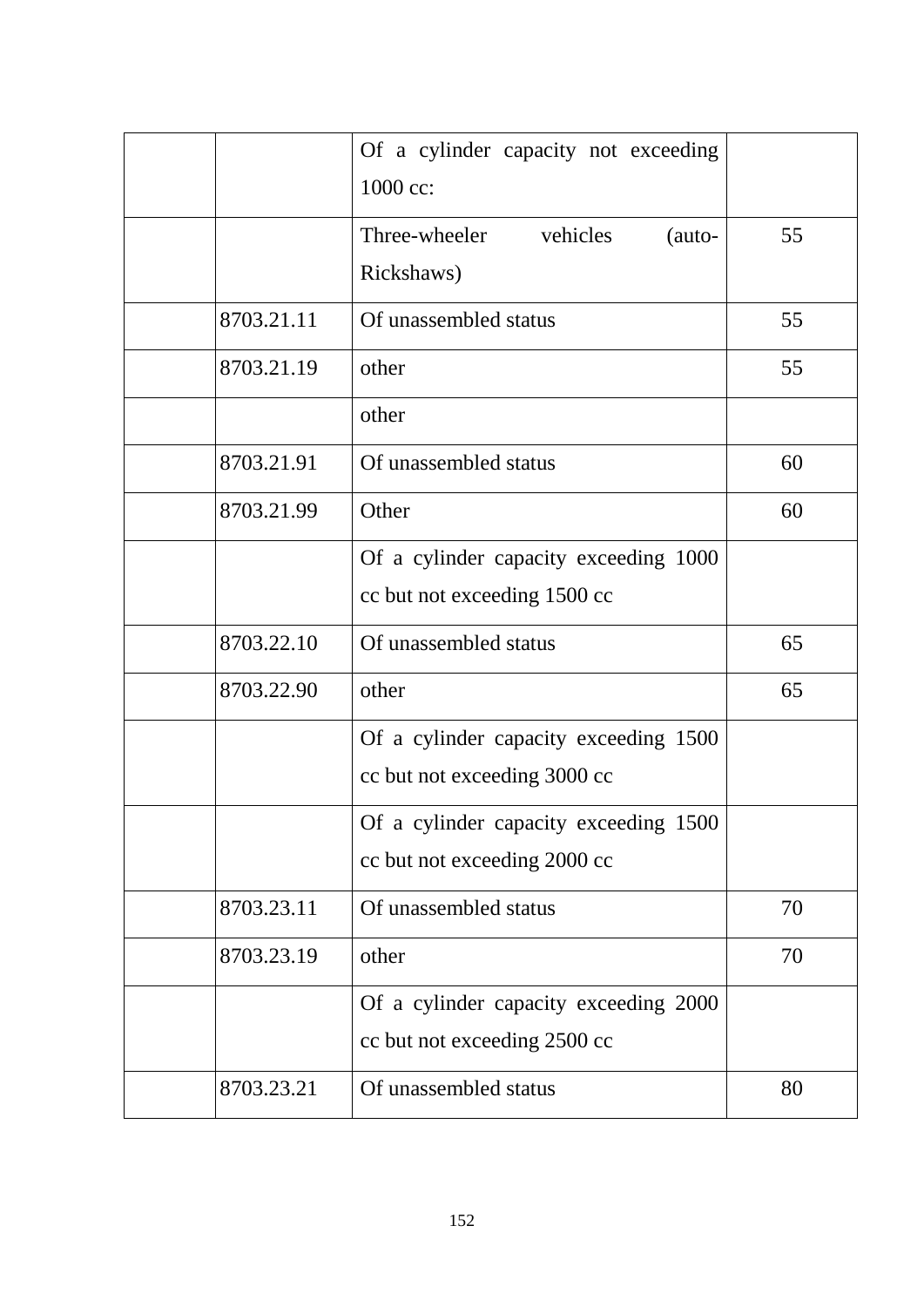| 8703.23.29 | other                                     | 80  |
|------------|-------------------------------------------|-----|
|            | Of a cylinder capacity exceeding 2500     |     |
|            | cc but not exceeding 3000 cc              |     |
| 8703.23.31 | Of unassembled status                     | 90  |
| 8703.23.39 | other                                     | 90  |
|            | Of a cylinder capacity exceeding 3000     |     |
|            | cc                                        |     |
| 8703.24.10 | Of unassembled status                     | 100 |
| 8703.24.90 | other                                     | 100 |
|            | Other vehicles, with only compression-    |     |
|            | ignition<br>internal combustion<br>piston |     |
|            | engine (diesel or semidiesel):            |     |
|            | Of a cylinder capacity not exceeding      |     |
|            | 1500 cc                                   |     |
| 8703.31.10 | Of unassembled status                     | 60  |
| 8703.31.90 | other                                     | 60  |
|            | Of a cylinder capacity exceeding 1500     |     |
|            | cc but not exceeding 2500 cc              |     |
|            | Of a cylinder capacity exceeding 1500     |     |
|            | cc but not exceeding 2000 cc              |     |
| 8703.32.11 | Of unassembled status                     | 70  |
| 8703.32.19 | other                                     | 70  |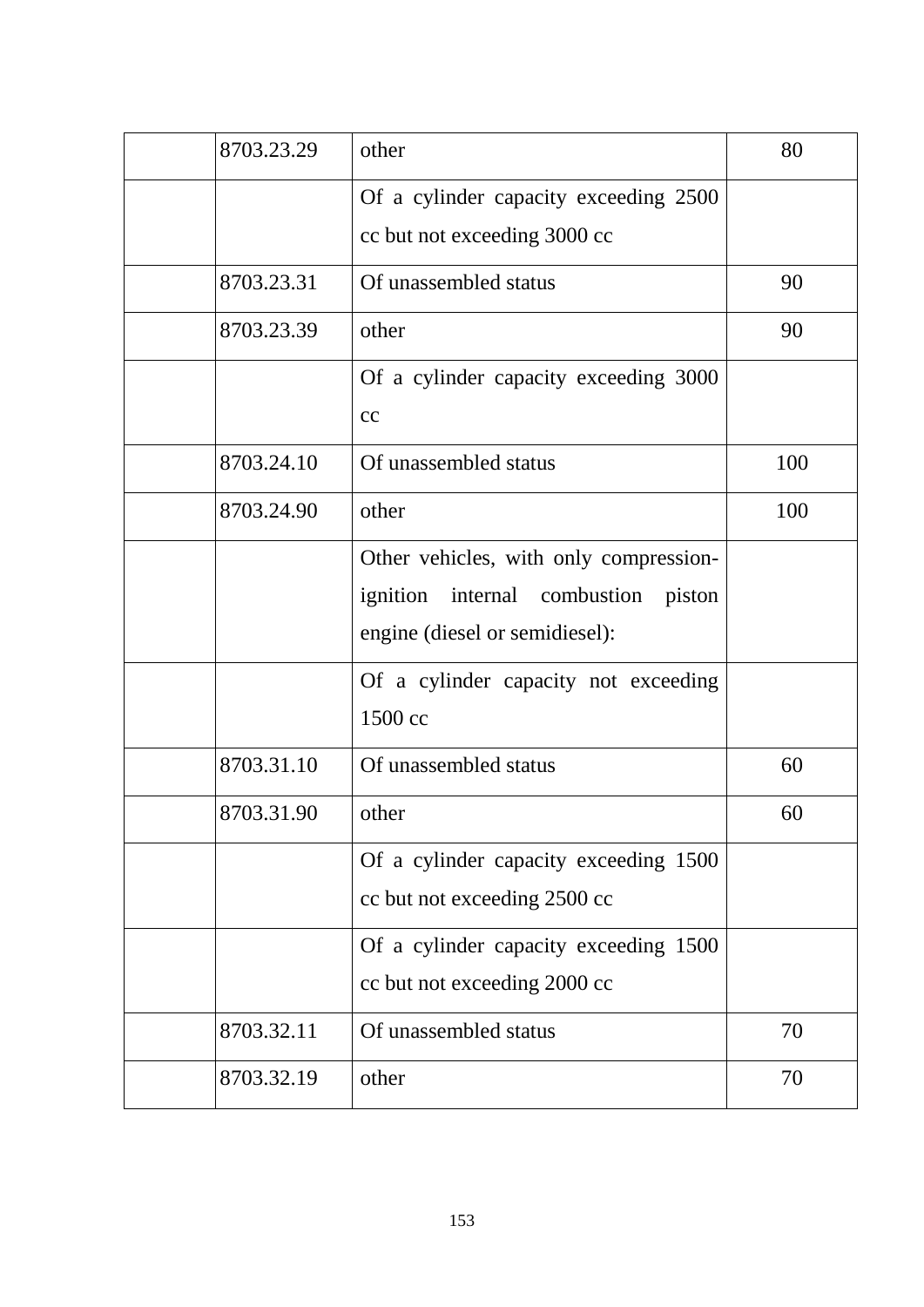|            | Of a cylinder capacity exceeding 2000                                                                                                                                                                                                                                     | Price percent |
|------------|---------------------------------------------------------------------------------------------------------------------------------------------------------------------------------------------------------------------------------------------------------------------------|---------------|
|            | cc but not exceeding 2500 cc                                                                                                                                                                                                                                              | 85            |
| 8703.32.21 | Of unassembled status                                                                                                                                                                                                                                                     | 85            |
| 8703.32.29 | other                                                                                                                                                                                                                                                                     | 85            |
|            | Of a cylinder capacity exceeding 2500<br>cc                                                                                                                                                                                                                               |               |
| 8703.33.10 | Of unassembled status                                                                                                                                                                                                                                                     | 100           |
| 8703.33.90 | other                                                                                                                                                                                                                                                                     | 100           |
|            | Other vehicles, with both spark-ignition<br>internal combustion reciprocating piston<br>engine and electric motor as motors for<br>propulsion, other than those capable of<br>being charged by plugging to external<br>source of electric power                           |               |
| 8703.40.10 | Of unassembled status                                                                                                                                                                                                                                                     | 40            |
| 8703.40.90 | other                                                                                                                                                                                                                                                                     | 40            |
|            | Other vehicles, with both compression-<br>ignition internal combustion<br>piston<br>engine (diesel or semi-diesel)<br>and<br>electric motor as motors for propulsion,<br>other than those capable of being<br>charged by plugging to external source<br>of electric power |               |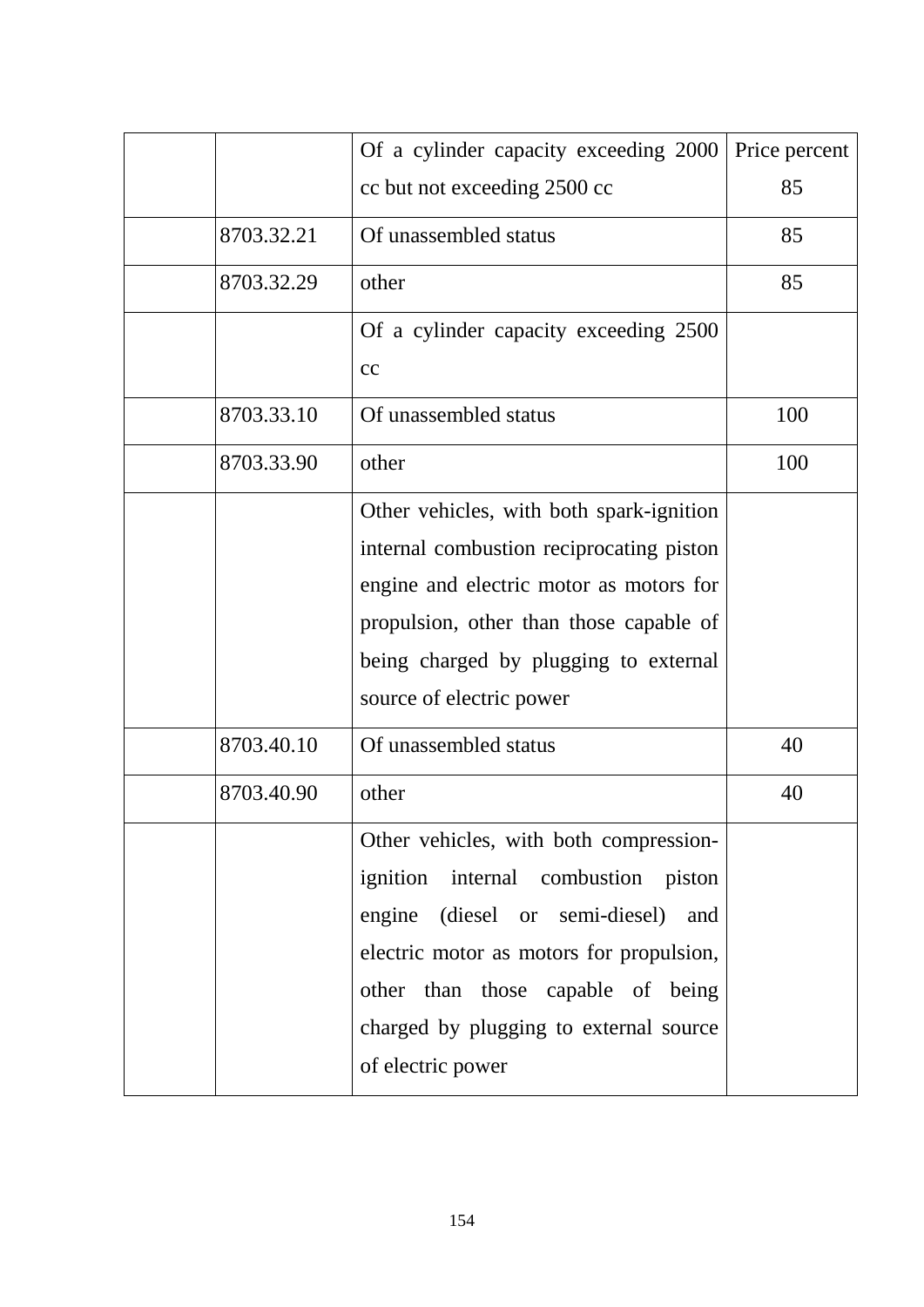|       | 8703.50.10 | Of unassembled status                                                                                                                                                                                                                                    | 40 |
|-------|------------|----------------------------------------------------------------------------------------------------------------------------------------------------------------------------------------------------------------------------------------------------------|----|
|       | 8703.50.90 | other                                                                                                                                                                                                                                                    | 40 |
|       |            | Other vehicles, with both spark-ignition<br>internal combustion reciprocating piston<br>engine and electric motor as motors for<br>propulsion, capable of being charged by<br>plugging to external source of electric<br>power                           |    |
|       | 8703.60.10 | Of unassembled status                                                                                                                                                                                                                                    | 40 |
|       | 8703.60.90 | other                                                                                                                                                                                                                                                    | 40 |
|       |            | Other vehicles, with both compression-<br>ignition internal combustion<br>piston<br>(diesel or semi-diesel)<br>engine<br>and<br>electric motor as motors for propulsion,<br>capable of being charged by plugging<br>to external source of electric power |    |
|       | 8703.70.10 | Of unassembled status                                                                                                                                                                                                                                    | 40 |
|       | 8703.70.90 | Other<br>Other                                                                                                                                                                                                                                           | 40 |
|       | 8703.90.10 | Of unassembled status                                                                                                                                                                                                                                    | 60 |
|       | 8703.90.90 | other                                                                                                                                                                                                                                                    | 60 |
| 87.04 |            | Motor vehicles for the transport of goods                                                                                                                                                                                                                |    |
|       | 8704.10.00 | Dumpers designed for off-highway use                                                                                                                                                                                                                     | 5  |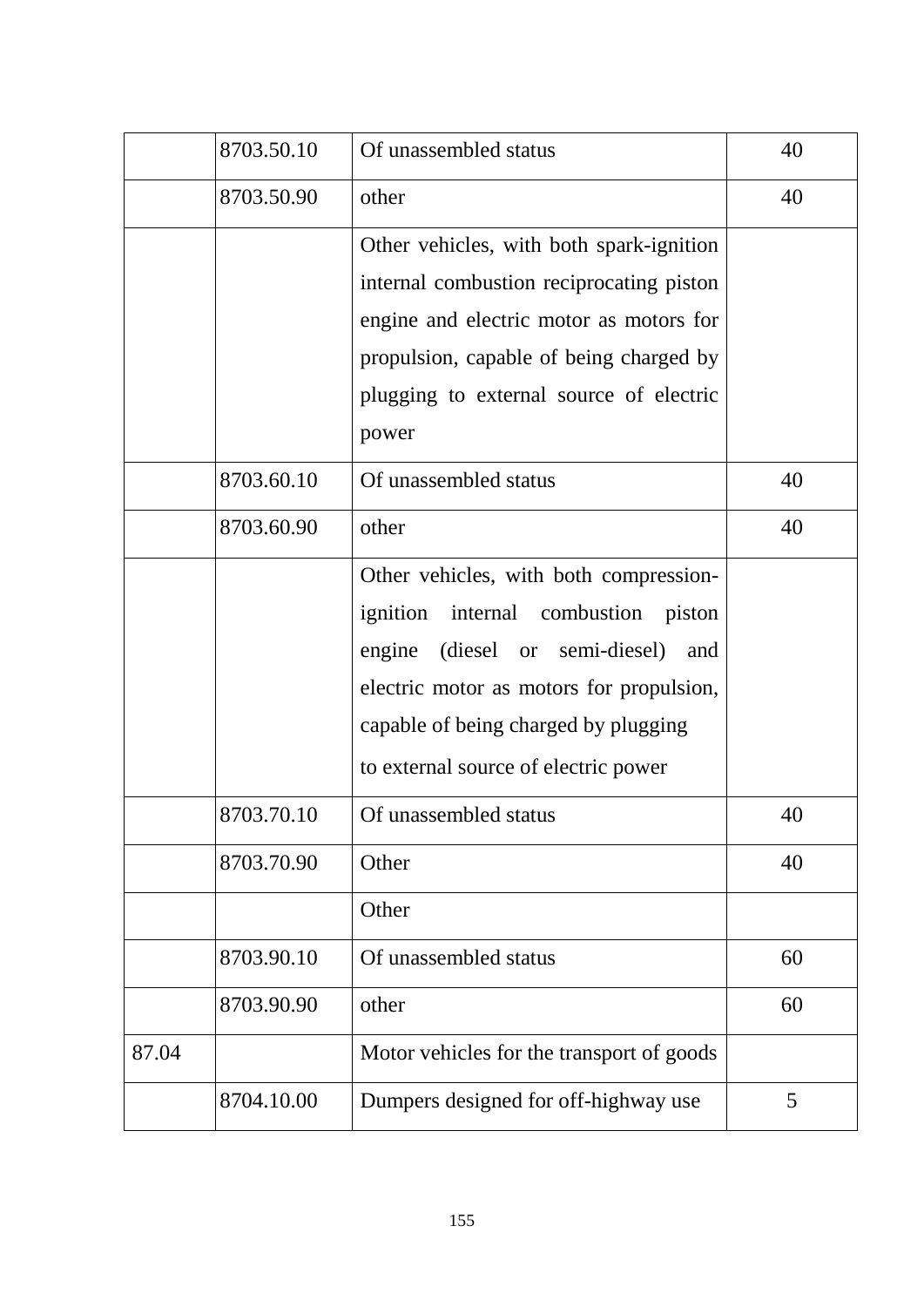|            | Other,<br>with<br>compression-ignition     |    |
|------------|--------------------------------------------|----|
|            | internal combustion piston engine (diesel) |    |
|            | or semi-diesel):                           |    |
|            | g.v.w. not exceeding 5 tonnes:             |    |
| 8704.21.10 | Double-cab pick-up principally designed    | 60 |
|            | for the transport of goods and having      |    |
|            | more than 2 seats including driver for     |    |
|            | the transportation of persons              |    |
| 8704.21.20 | single-cab pick-up principally designed    | 50 |
|            | for the transport of goods and having 2    |    |
|            | seats including driver                     |    |
| 8704.21.30 | Delivery van                               | 30 |
| 8704.21.40 | Three wheelers vehicle                     | 5  |
| 8704.21.90 | other                                      | 5  |
|            | Net weight of vehicle $(g.v.w)$ more than  |    |
|            | 5 tonnes                                   |    |
| 8704.22.10 | Double-cab pick-up principally designed    | 60 |
|            | for the transport of goods and having      |    |
|            | more than 2 seats including driver for     |    |
|            | the transportation of persons              |    |
|            | Other                                      |    |
| 8704.22.91 | Double-cab pick-up principally designed    | 5  |
|            | for the transport of goods and having      |    |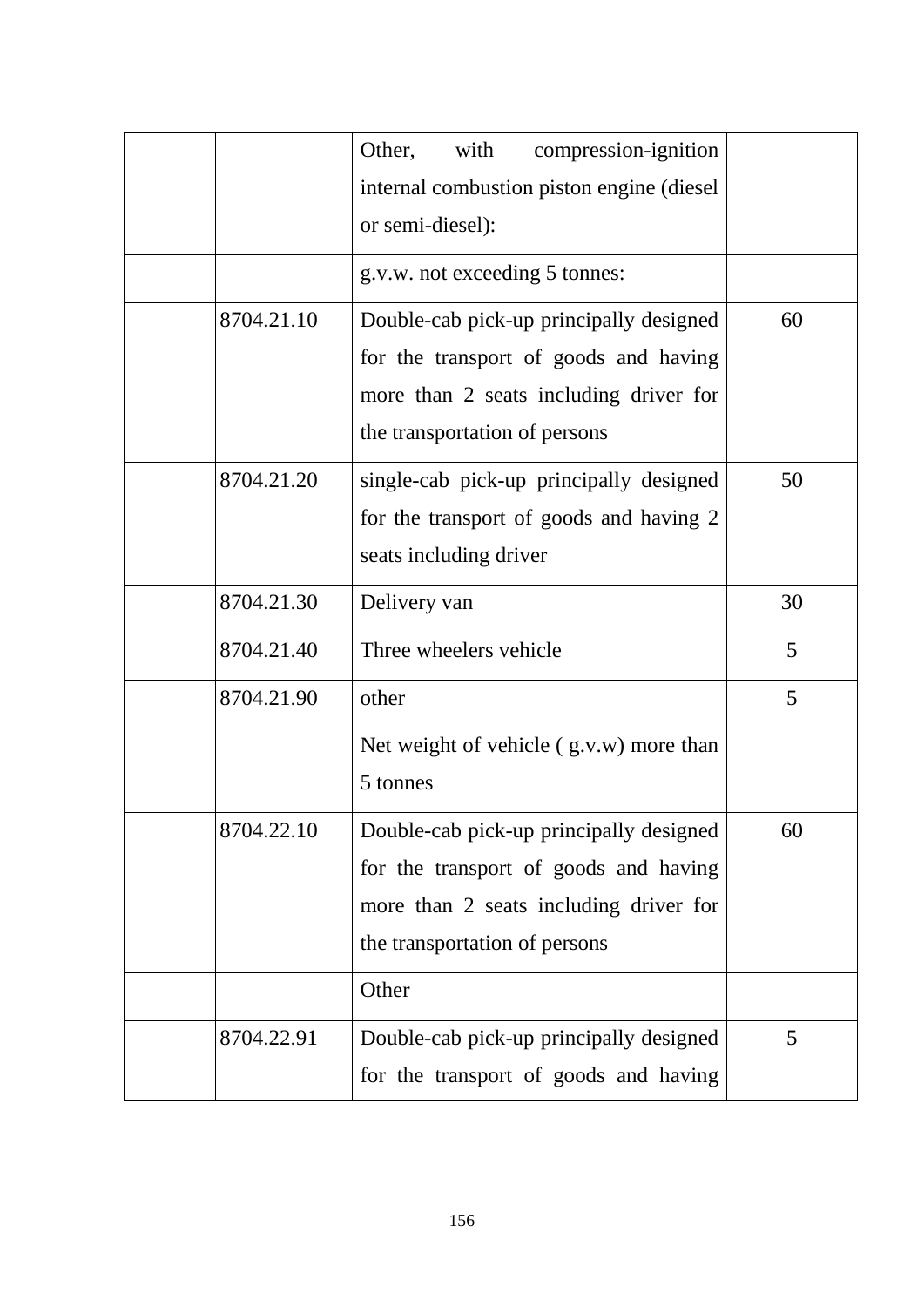|            | more than 2 seats including driver for       |    |
|------------|----------------------------------------------|----|
|            | the transportation of persons                |    |
| 8704.22.92 | closed truck fitted with chassis             | 5  |
| 8704.22.93 | Bullet tank fitted with chassis, specially   | 5  |
|            | designed<br>for<br>transporting<br>liquid    |    |
|            | petroleum gas                                |    |
| 8704.22.94 | Garbage compactor for waste collection       | 5  |
|            | and transport installed with truck chasis    |    |
| 8704.22.95 | Cement bulker                                | 5  |
| 8704.22.96 | Refrigerating system installed               | 5  |
| 8704.22.99 | Other                                        | 5  |
| 8704.23.00 | g.v.w. Exceeding 20 tonnes                   | 5  |
|            | with<br>Other,<br>spark-ignition<br>internal |    |
|            | combustion piston engine:                    |    |
|            | g.v.w. not exceeding 5 tonnes                |    |
| 8704.31.10 | Three wheelers vehicle                       | 30 |
| 8704.31.20 | Delivery van                                 | 30 |
| 8704.31.90 | other                                        | 30 |
| 8704.32.00 | g.v.w. exceeding 5 tonnes                    | 5  |
|            | Other                                        |    |
| 8704.90.10 | Equipped with refrigerating system           | 5  |
| 8704.90.90 | Other                                        | 5  |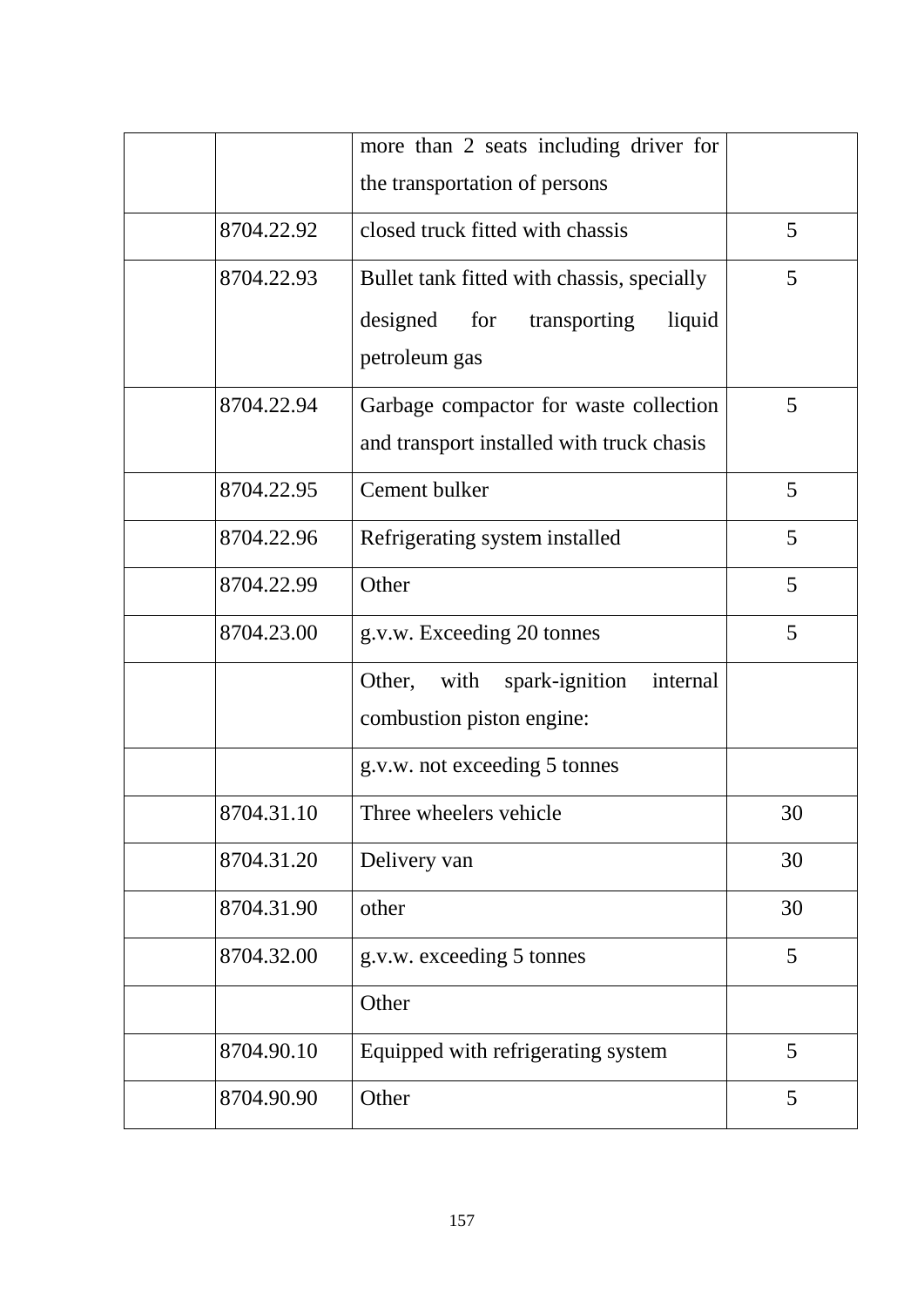| 87.06 |            | Chassis fitted with engines, for the<br>motor vehicles of Headings 87.01 to<br>87.05 |    |
|-------|------------|--------------------------------------------------------------------------------------|----|
|       | 8706.00.20 | Of Minibuses (with a capacity 15-25<br>seats)                                        | 35 |
|       | 8706.00.30 | Of Microbuses (with a capacity 11-14<br>seats)                                       | 55 |
|       | 8706.00.40 | Of Jeep, Car and Vans                                                                | 60 |
|       | 8706.00.50 | three-wheeler vehicles<br>Of<br>(auto-<br>Rickshaws)                                 | 55 |
|       |            | Of Pick-up Vehicles                                                                  |    |
|       | 8706.00.61 | Of double cab                                                                        | 60 |
|       | 8706.00.62 | Of single cab                                                                        | 50 |
|       | 8706.00.63 | Of delivery van                                                                      | 30 |
|       | 8706.00.70 | Of Dumpers designed for off-highway<br>use                                           | 5  |
|       | 8706.00.80 | Of Bus, Trucks                                                                       | 5  |
|       | 8706.00.90 | Other                                                                                | 5  |
| 87.07 |            | Bodies (including cabs), for the motor<br>vehicles of Headings 87.01 to 87.05        |    |
|       | 8707.10.00 | For the vehicles of Heading 87.03                                                    | 5  |
|       | 8707.90.00 | Other                                                                                | 5  |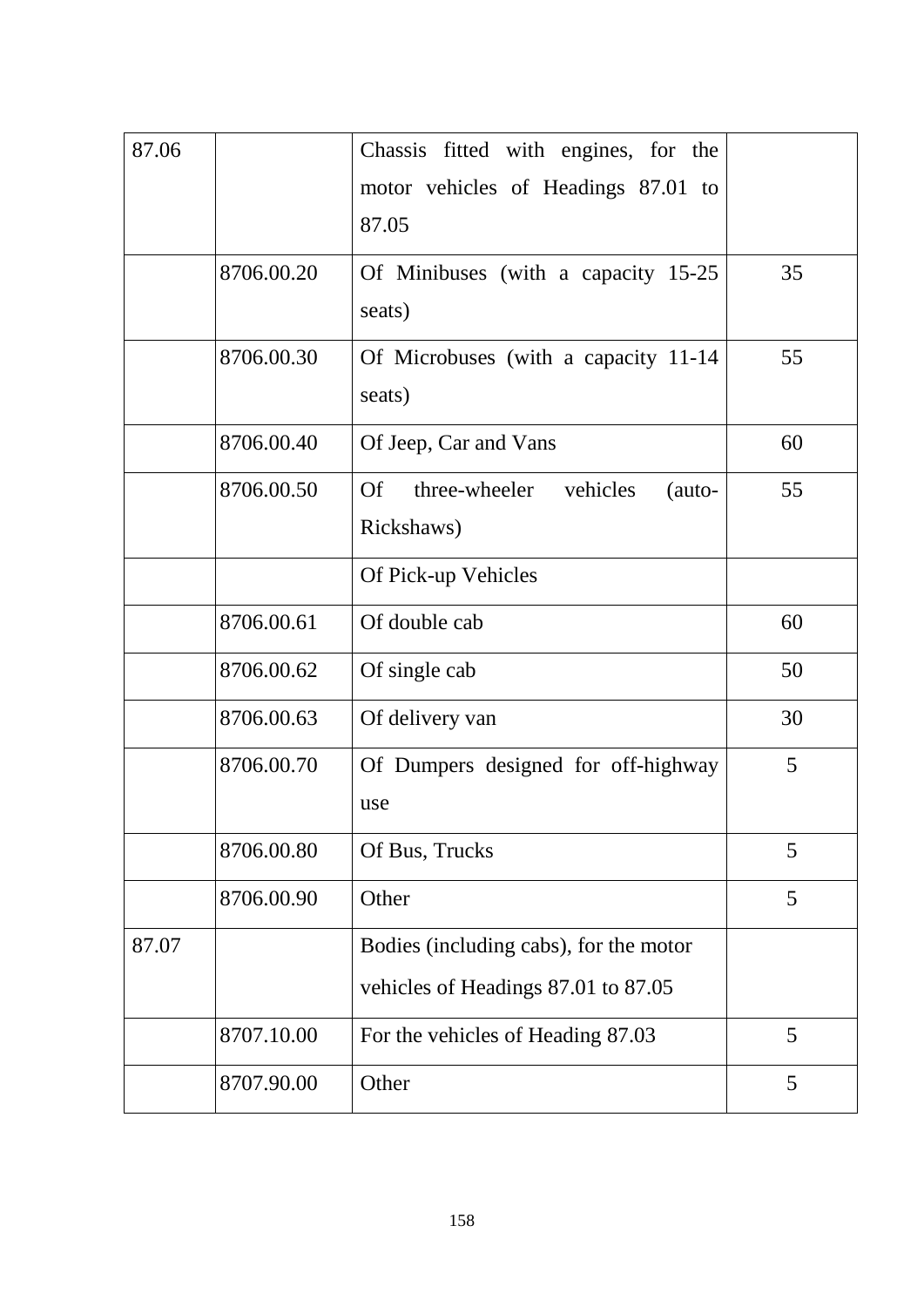| 87.11 |            | Motorcycles (including mopeds)<br>and<br>cycles fitted with an auxiliary motor<br>with or without side-cars; side-cars          |    |
|-------|------------|---------------------------------------------------------------------------------------------------------------------------------|----|
|       | 8711.10.00 | With reciprocating internal combustion<br>piston engine of a cylinder capacity not<br>exceeding 50 cc                           | 40 |
|       |            | With reciprocating internal combustion<br>piston engine of a cylinder capacity<br>exceeding 50 cc but not exceeding 250<br>cc:  |    |
|       |            | Of unassembled condition                                                                                                        |    |
|       | 8711.20.11 | Exceeding 50 cc but not 125 cc                                                                                                  | 40 |
|       | 8711.20.12 | Exceeding 125 cc but not 200 cc                                                                                                 | 40 |
|       | 8711.20.19 | Exceeding 200 cc but not 250 cc                                                                                                 | 40 |
|       |            | Other                                                                                                                           |    |
|       | 8711.20.91 | Exceeding 50 cc but not 125 cc                                                                                                  | 40 |
|       | 8711.20.92 | Exceeding 125 cc but not 200 cc                                                                                                 | 50 |
|       | 8711.20.99 | Exceeding 200 cc but not 250 cc                                                                                                 | 60 |
|       |            | With reciprocating internal combustion<br>piston engine of a cylinder capacity<br>exceeding 250 cc but not exceeding 500<br>cc: |    |
|       | 8711.30.10 | Of unassembled condition                                                                                                        | 40 |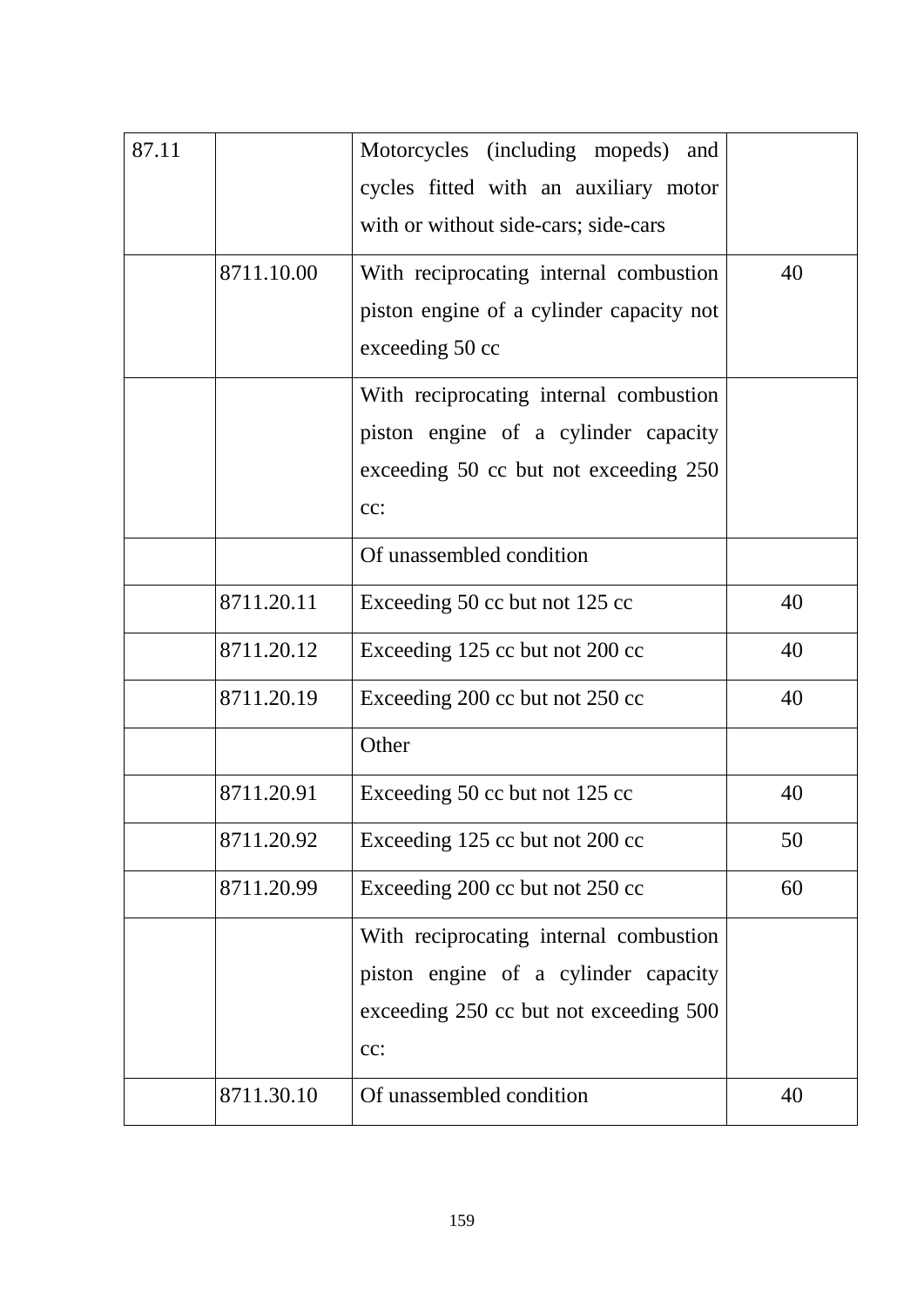|       | 8711.30.90 | Other                                                                                                                                                                                                     | 80  |
|-------|------------|-----------------------------------------------------------------------------------------------------------------------------------------------------------------------------------------------------------|-----|
|       | 8711.40.00 | With reciprocating internal combustion<br>piston engine of a cylinder capacity<br>exceeding 500 cc but not exceeding 800<br>cc                                                                            | 100 |
|       | 8711.50.00 | With reciprocating internal combustion<br>piston engine of a cylinder capacity<br>exceeding 800 cc                                                                                                        | 100 |
|       | 8711.90.00 | Other                                                                                                                                                                                                     | 40  |
| 90.10 |            | Apparatus<br>equipment<br>for<br>and<br>photographic<br>(including)<br>cinematographic) laboratories<br>not<br>specified or included elsewhere in this<br>Chapter;<br>negatoscopes; projection<br>screens |     |
|       | 9010.90.00 | Parts and accessories                                                                                                                                                                                     | 10  |
| 90.11 |            | Compound<br>optical<br>microscopes,<br>including those for photomicrography,<br>Cinephotomicrography<br><b>or</b><br>microprojection                                                                      |     |
|       | 9011.10.00 | Stereoscopic microscopes                                                                                                                                                                                  | 5   |
|       | 9011.20.00 | Other<br>for<br>microscopes,<br>photomicrography,<br>cinephotomicrography<br><b>or</b>                                                                                                                    | 5   |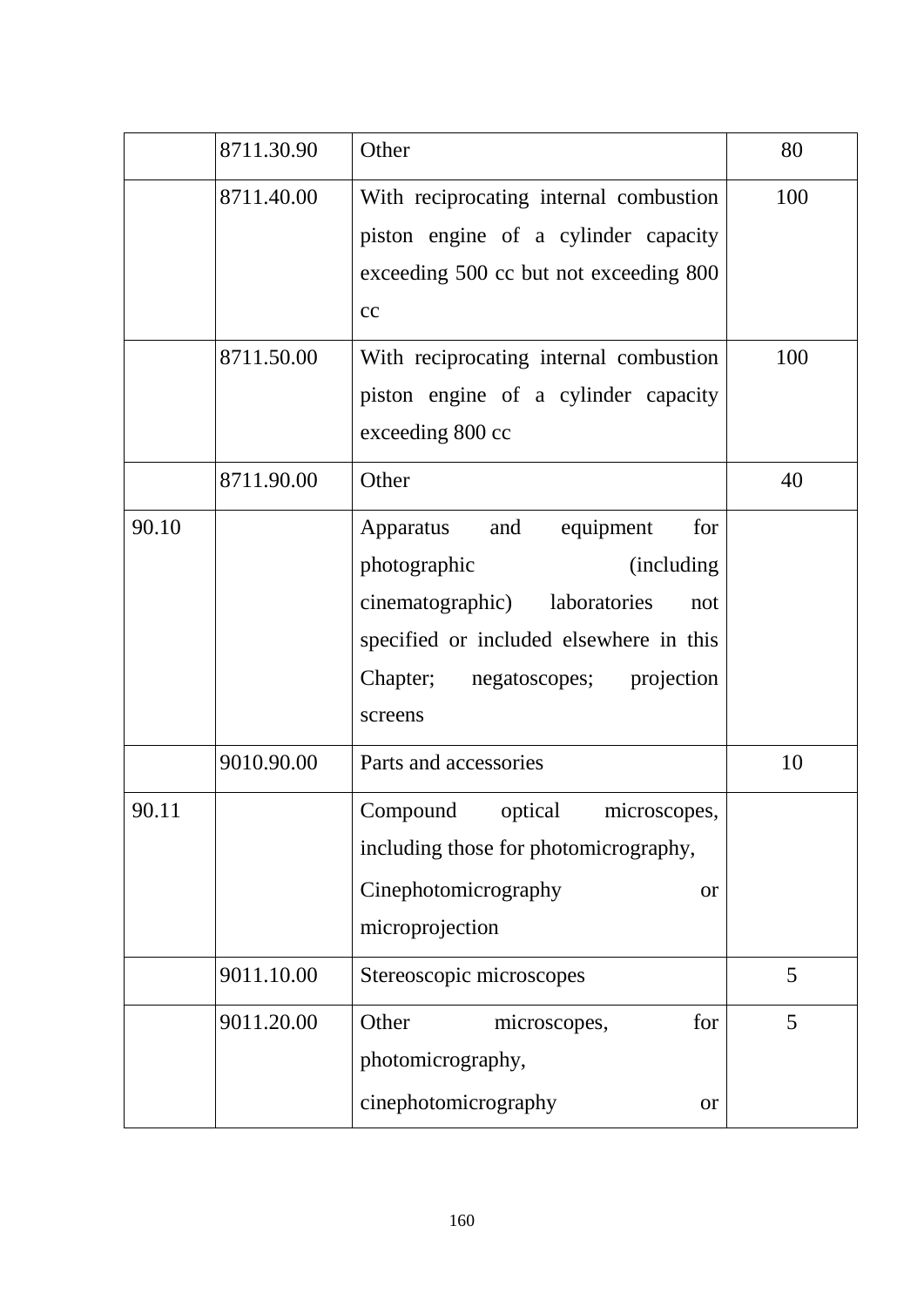|       |            | microprojection                                                                                                                                                                                                                                                                                                                                                                |   |
|-------|------------|--------------------------------------------------------------------------------------------------------------------------------------------------------------------------------------------------------------------------------------------------------------------------------------------------------------------------------------------------------------------------------|---|
|       | 9011.90.00 | Parts and accessories                                                                                                                                                                                                                                                                                                                                                          | 5 |
| 90.12 |            | optical<br>Microscopes other than<br>microscopes; diffraction apparatus                                                                                                                                                                                                                                                                                                        |   |
|       | 9012.10.00 | optical<br>Microscopes<br>other<br>than<br>microscopes; diffraction apparatus                                                                                                                                                                                                                                                                                                  | 5 |
|       | 9012.90.00 | Parts and accessories                                                                                                                                                                                                                                                                                                                                                          | 5 |
| 90.17 |            | Drawing, marking-out or mathematical<br>calculating instruments (for example,<br>drafting<br>machines, pantographs,<br>protractors, drawing sets, slide rules,<br>disc calculators); instruments<br>for<br>measuring length, for use in the hand<br>(for example, measuring rods and tapes,<br>micrometers, callipers), not specified or<br>included elsewhere in this Chapter |   |
|       | 9017.20.00 | Other drawing, marking-out<br><sub>or</sub><br>mathematical calculating instruments                                                                                                                                                                                                                                                                                            |   |
|       | 9017.90.00 | Parts and accessories                                                                                                                                                                                                                                                                                                                                                          | 5 |
| 90.26 |            | Instruments and apparatus for measuring<br>or checking the flow, level, pressure or<br>other variables of liquids or gases (for<br>example, flow meters, level gauges,<br>manometers, heat meters), excluding                                                                                                                                                                  |   |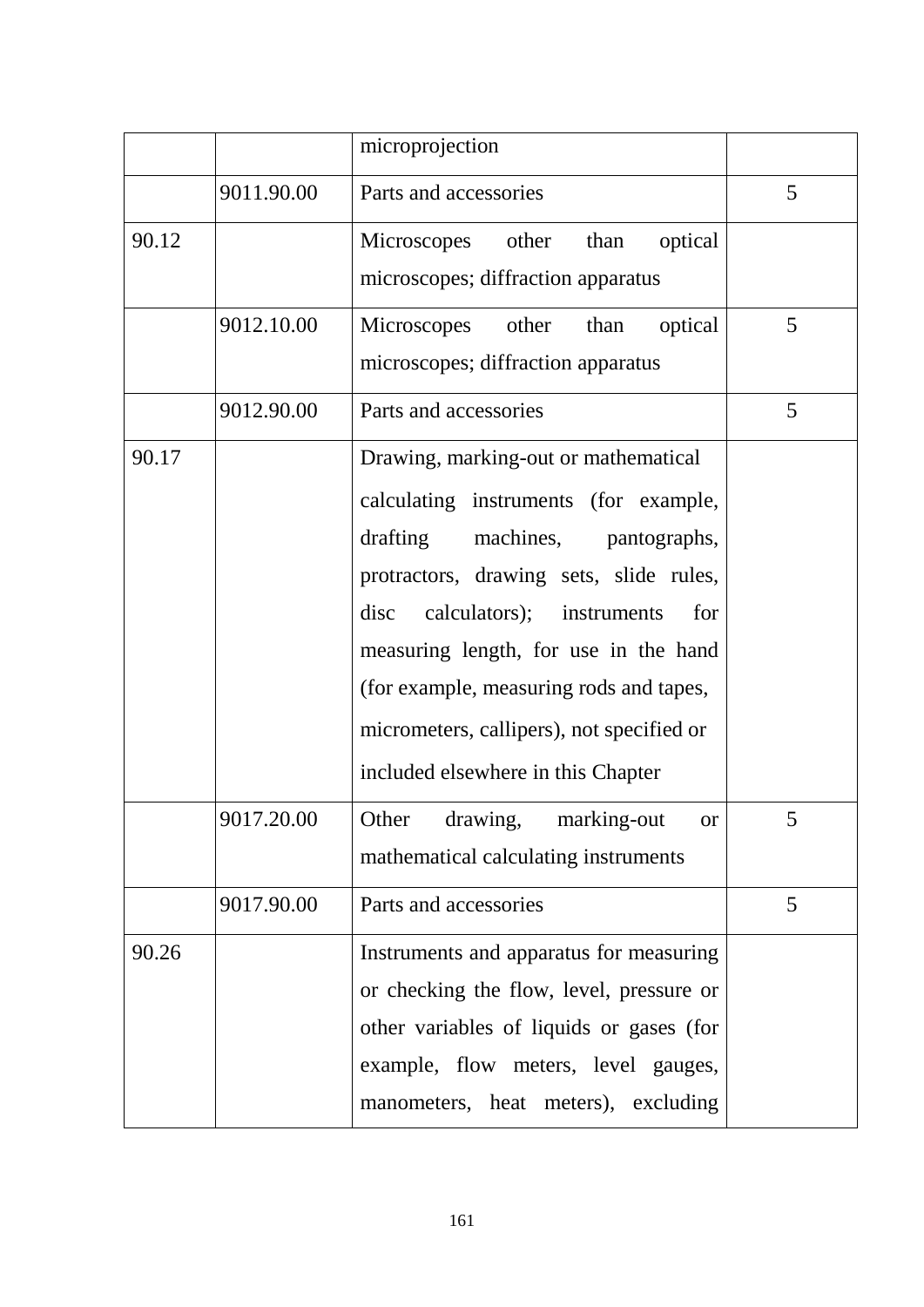|       |            | instruments and apparatus of Heading                                                                                                                                                                                                                                                               |   |
|-------|------------|----------------------------------------------------------------------------------------------------------------------------------------------------------------------------------------------------------------------------------------------------------------------------------------------------|---|
|       |            | 90.14, 90.15, 90.28 or 90.32.                                                                                                                                                                                                                                                                      |   |
|       | 9026.10.00 | For measuring or checking the flow or                                                                                                                                                                                                                                                              | 5 |
|       |            | level of liquids                                                                                                                                                                                                                                                                                   |   |
|       | 9026.20.00 | For measuring or checking pressure                                                                                                                                                                                                                                                                 | 5 |
|       | 9026.80.00 | Other instruments or apparatus                                                                                                                                                                                                                                                                     | 5 |
|       | 9026.90.00 | Parts and accessories                                                                                                                                                                                                                                                                              | 5 |
| 90.30 |            | Oscilloscopes, spectrum analysers and<br>other instruments and apparatus for<br>measuring or checking electrical<br>quantities, excluding meters of Heading<br>90.28; instruments and apparatus for<br>measuring or detecting alpha, beta,<br>gamma, X-ray, cosmic or other ionizing<br>radiations |   |
|       | 9030.40.00 | Other<br>instruments<br>and<br>apparatus,<br>designed<br>for<br>specially<br>telecommunications (for example, cross-<br>talk meters, gain measuring instruments,<br>distortion factor meters, psophometers)                                                                                        | 5 |
|       | 9030.90.00 | Parts and accessories                                                                                                                                                                                                                                                                              | 5 |
| 94.01 |            | Seats (other than those of Heading<br>94.02), whether or not convertible into<br>beds, and parts thereof.                                                                                                                                                                                          |   |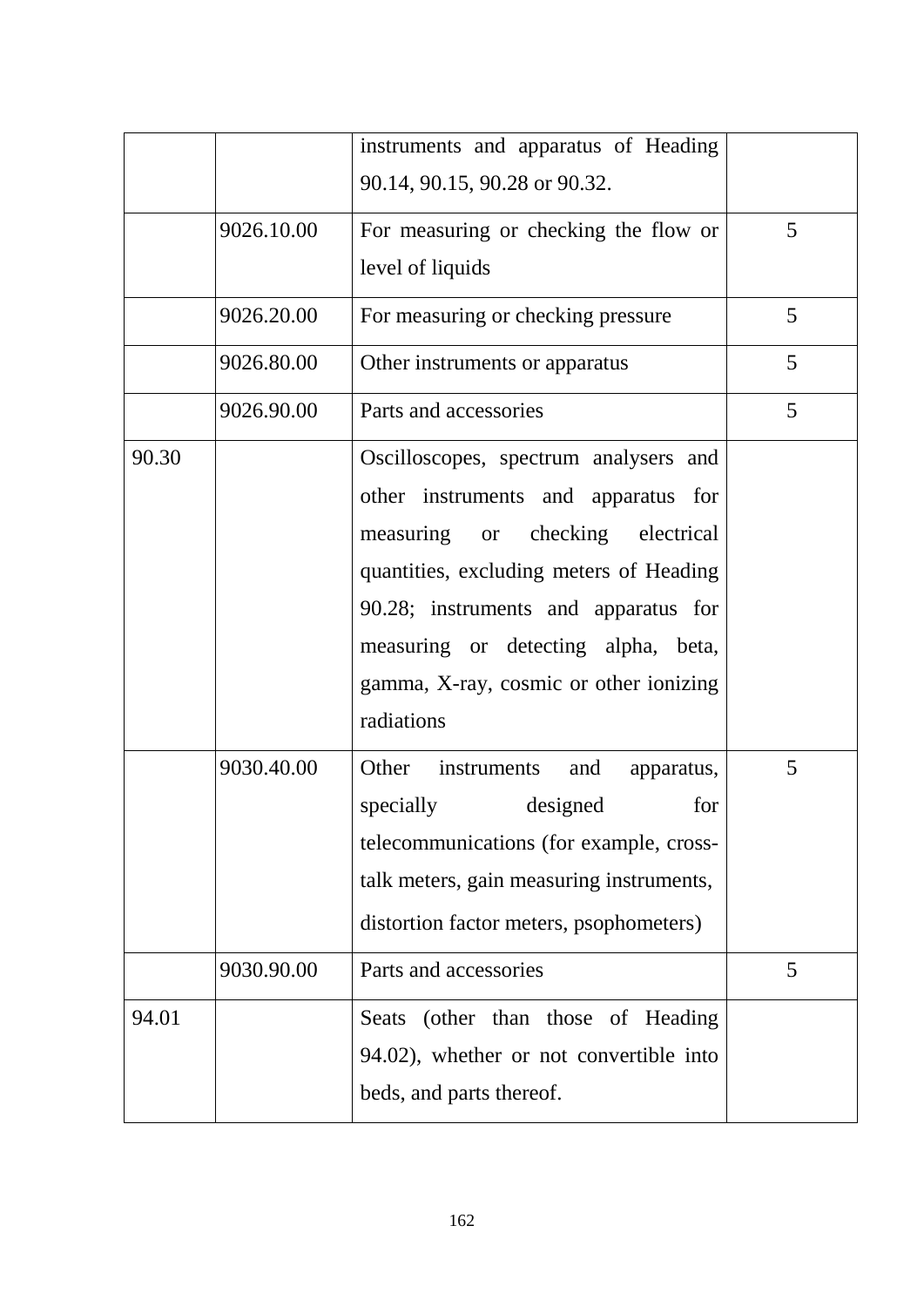|       | 9401.20.00 | Seats of a kind used for motor vehicle                                      | 10 |
|-------|------------|-----------------------------------------------------------------------------|----|
|       | 9401.30.00 | Swivel<br>with<br>variable<br>height<br>seats<br>adjustment                 | 10 |
|       | 9401.40.00 | Seats other than garden seats or camping<br>equipment, convertible into bed | 10 |
|       |            | Seats of cane, osier, bamboo or similar<br>material                         |    |
|       | 9401.52.00 | Of bamboo                                                                   | 10 |
|       | 9401.53.00 | Of rattan                                                                   | 10 |
|       | 9401.59.00 | other                                                                       | 10 |
|       |            | Other seats, with wooden frames:                                            |    |
|       | 9401.61.00 | Upholstered                                                                 | 10 |
|       | 9401.69.00 | other                                                                       | 10 |
|       |            | Other seats, with metal frames                                              |    |
|       | 9401.71.00 | Upholstered                                                                 | 10 |
|       | 9401.79.00 | other                                                                       | 10 |
|       |            | Other seats                                                                 |    |
|       | 9401.80.90 | other                                                                       | 10 |
| 94.03 |            | Other furniture and parts thereo                                            |    |
|       | 9403.10.00 | Metal furniture of a kind used in office.                                   | 10 |
|       |            | Other metal furniture                                                       |    |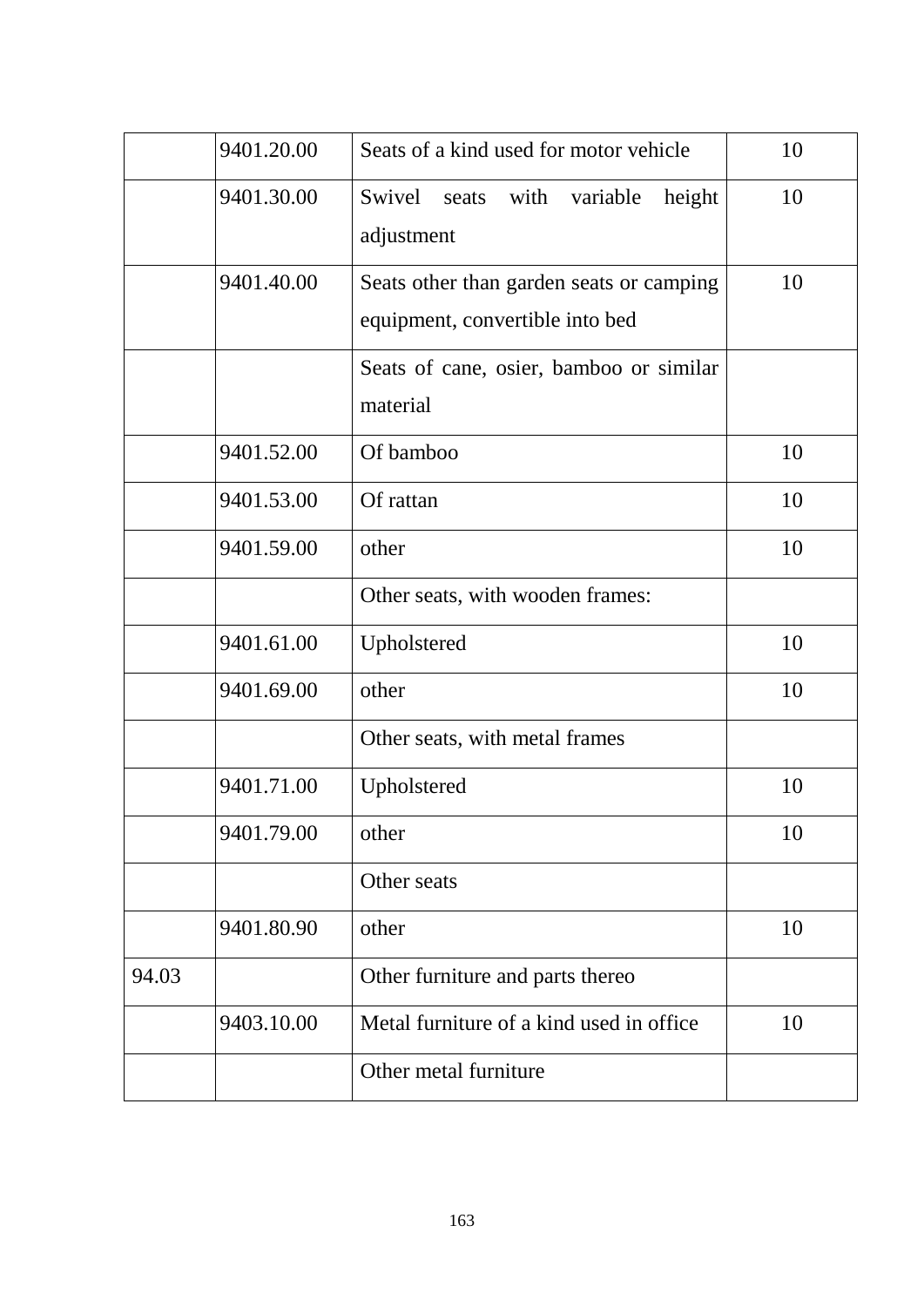|       | 9403.20.90 | other                                                                               | 10 |
|-------|------------|-------------------------------------------------------------------------------------|----|
|       | 9403.30.00 | Wooden furniture of a kind used in<br>offices                                       | 10 |
|       | 9403.40.00 | Wooden furniture of a kind used in the<br>kitch                                     | 10 |
|       | 9403.50.00 | Wooden furniture of a kind used in the<br>bedroom                                   | 10 |
|       | 9403.60.00 | other wooden furniture                                                              | 10 |
|       |            | furniture of plastic                                                                |    |
|       | 9403.70.20 | Baby walker                                                                         | 10 |
|       | 9403.70.90 | other                                                                               | 10 |
|       |            | Furniture of other materials, including<br>cane, osier, bamboo or similar materials |    |
|       | 9403.82.00 | Of bamboo                                                                           | 10 |
|       | 9403.83.00 | Of rattan                                                                           | 10 |
|       | 9403.89.00 | Other                                                                               | 10 |
| 94.06 |            | Prefabricated building                                                              |    |
|       |            | Of wood                                                                             |    |
|       | 9406.10.90 | other                                                                               | 10 |
|       |            | other                                                                               |    |
|       | 9406.90.90 | other                                                                               | 10 |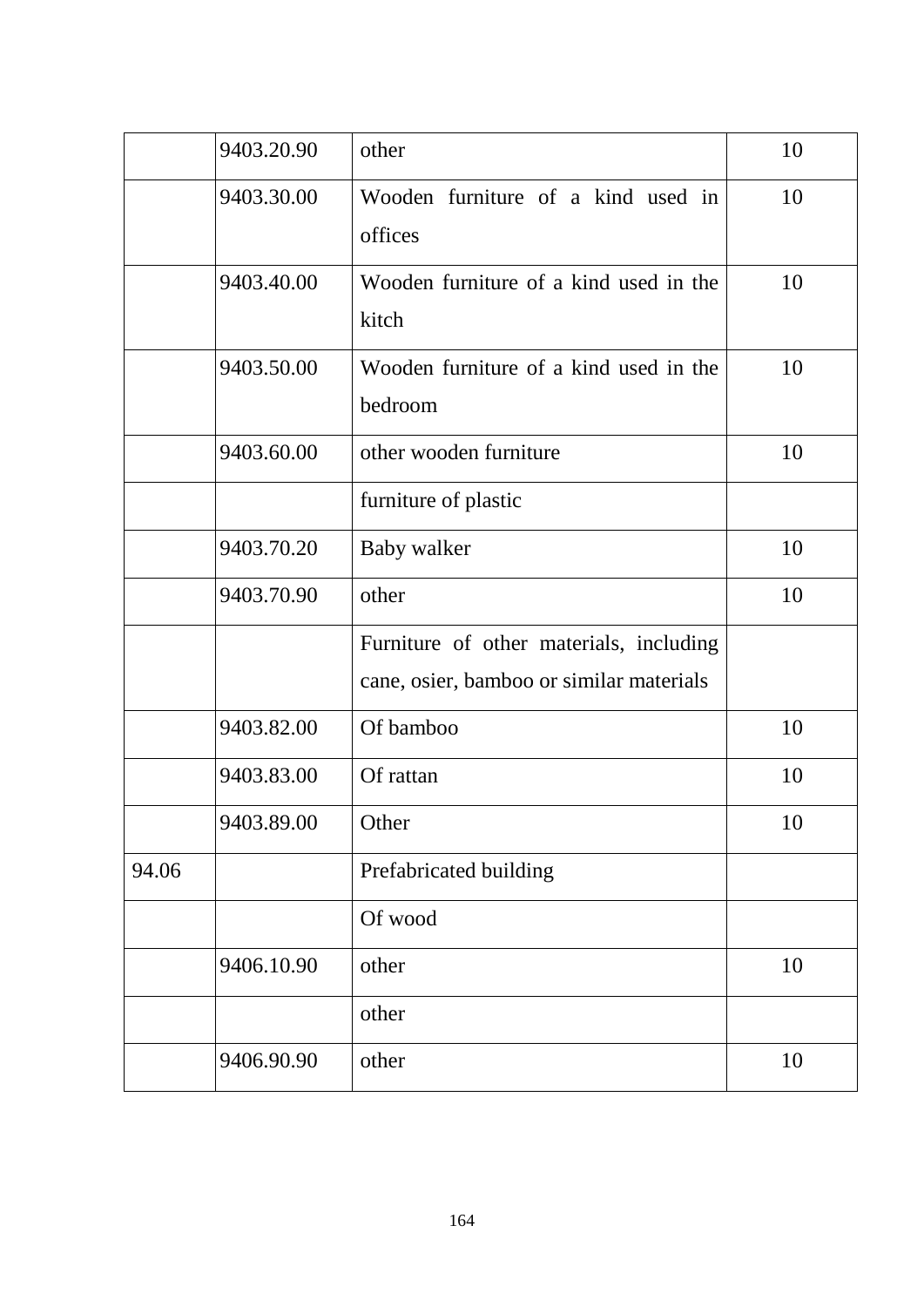| 95.03 | 9503.00.00 | Tricycles, scooters, pedal cars<br>and<br>similar wheeled toys; dolls' carriages;<br>dolls; Other toys; reduced-size ("scale")<br>models and similar recreational models,<br>working or not; puzzles of all kinds | 5 |
|-------|------------|-------------------------------------------------------------------------------------------------------------------------------------------------------------------------------------------------------------------|---|
| 95.04 |            | Video game consoles and machines,<br>articles for funfair, table or parlour<br>games, including pintables, billiards,<br>special tables for casino games and<br>automatic bowling alley equipment                 |   |
|       | 9504.20.00 | Articles and accessories for billiards of<br>all kinds                                                                                                                                                            | 5 |
|       | 9504.30.00 | Other<br>games, operated by coins,<br>banknotes, bank cards, tokens or by any<br>other means of payment                                                                                                           | 5 |
|       | 9504.40.00 | Playing cards                                                                                                                                                                                                     | 5 |
|       | 9504.50.00 | Video game consoles and machines,<br>other than those of subheading 9504.30                                                                                                                                       | 5 |
|       | 9504.90.00 | Other                                                                                                                                                                                                             | 5 |
| 95.05 |            | Festive, carnival or other entertainment<br>articles, including conjuring tricks and<br>novelty jokes                                                                                                             |   |
|       | 9505.10.00 | <b>Articles for Christmas festivities</b>                                                                                                                                                                         | 5 |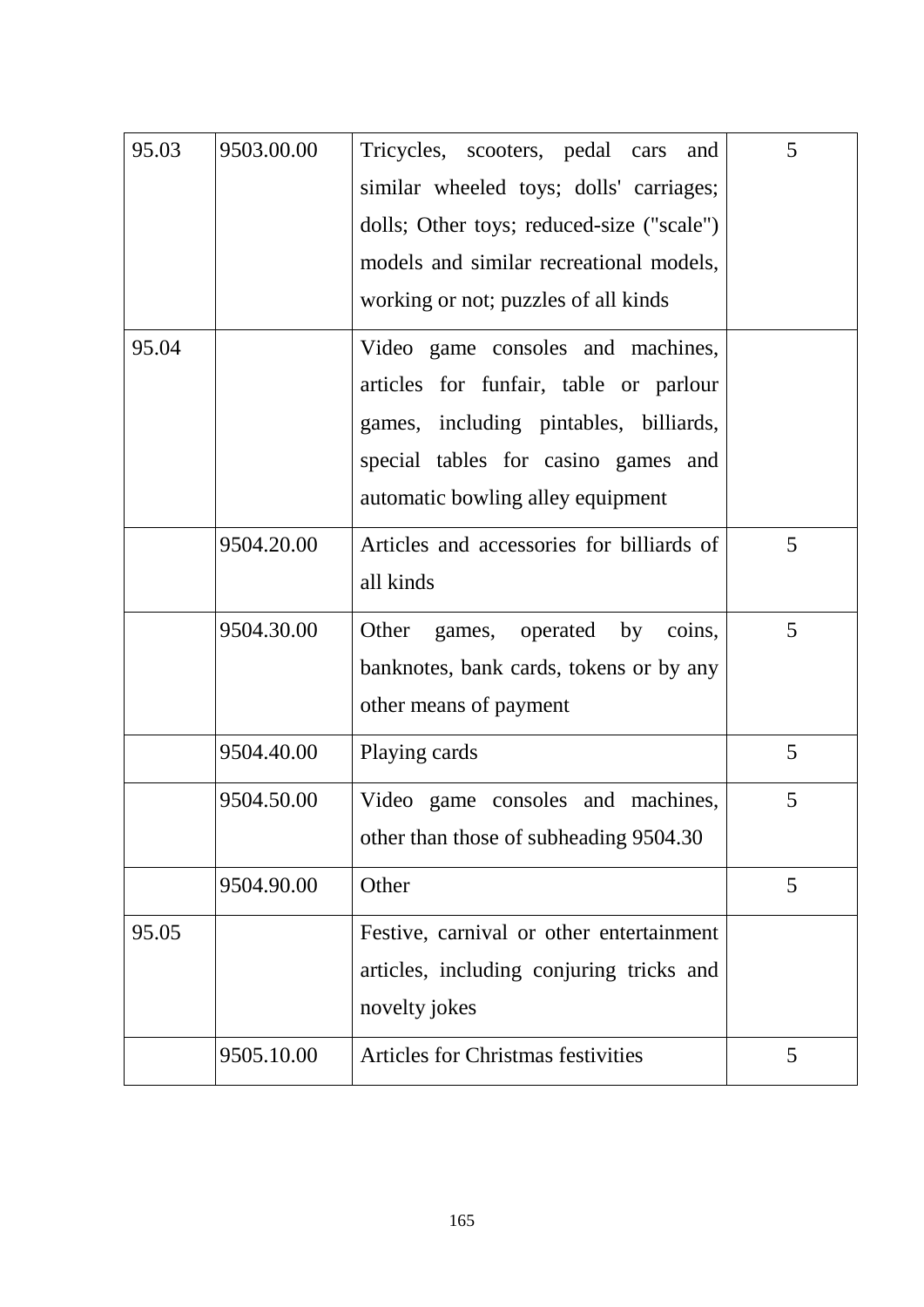| 9505.10.10 | $\int$ Of felt |  |
|------------|----------------|--|
| 9505.10.90 | <b>Other</b>   |  |
| 9505.90.00 | other          |  |

Note:-

- (1) The excise duty for liquor shall be calculated in per LP liter or per liter and shall be recovered in a rate whichever is high.
- (2) The charge rate shall be applicable in accordance with the subheading 2206.00.40 if any liquor is made cocktail.
- (3) No excise duty shall be imposed on an ambulance, vehicle carrying corpse, scooter made for the use of persons with disability and chassis of tempo operated by battery. Excise duty paid in the importation or local purchase of the scooter to be used by a person with disability shall be refunded by the concerned customs officer upon recommendation of the Ministry of Women, Children and Senior Citizens or the Chief District Officer of the concerned district and by the concerned customs office if imported and by the Department if purchased locally, where it has been registered in his or her name with the Department of Transport Management.
- (4) No excise duty shall be applicable to non- instant noodles produced from domestic technology.
- (5) No excise duty shall be imposed on goods of personal use imported by enjoying exemption of custom tariff facility under the notice related to goods for personal use to be brought and taken by the travelers.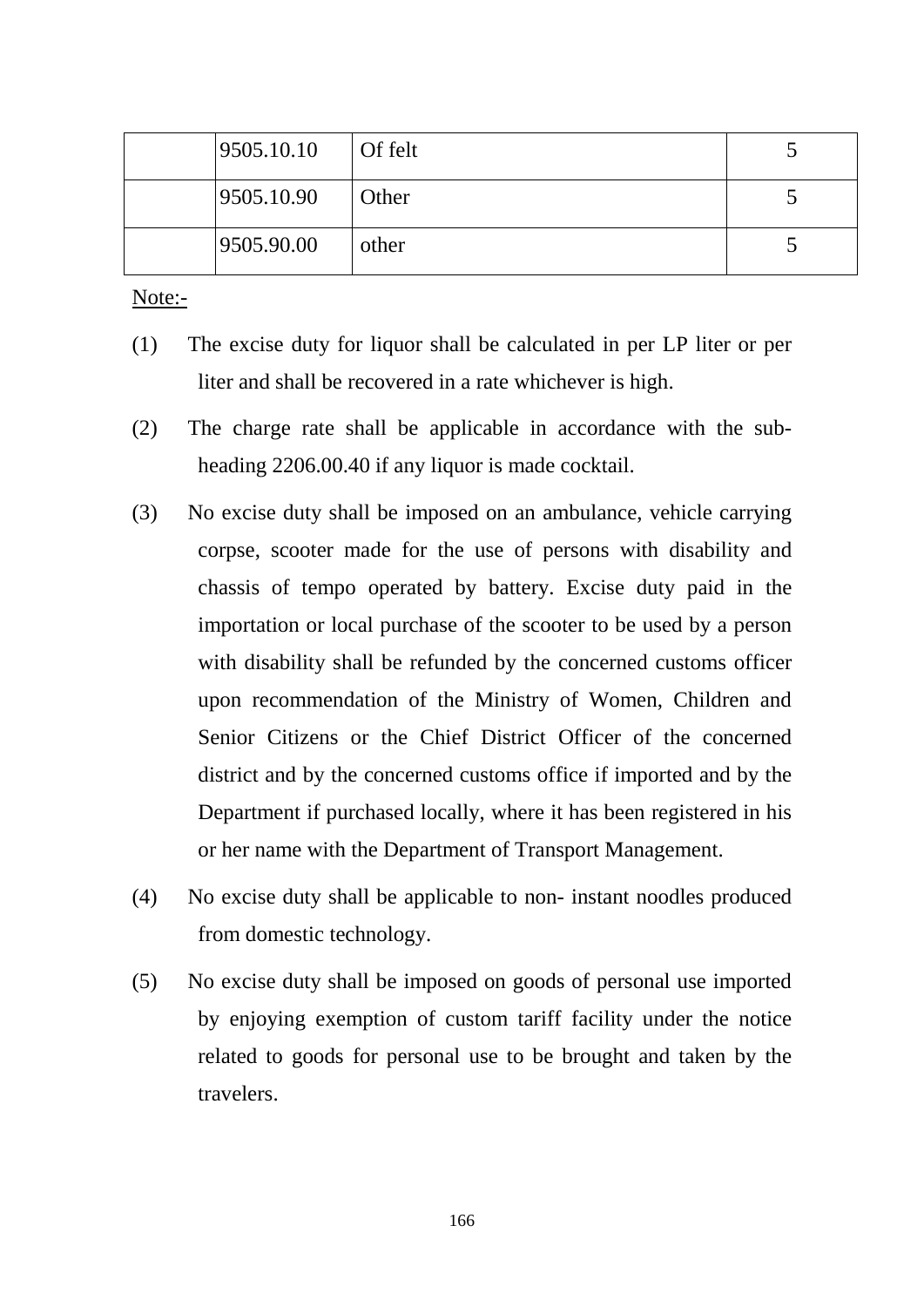- (6) Exemption of excise duty shall be granted to the importation of a finished bus and its chassis having seat capacity of forty or more, minimum five in number, by a cooperative or organization and company being registered for operation of public transport. No vehicle so imported may not be sold, transmitted or ownership thereof transferred by any other means for up to ten years from the date of such importation. Full excise duty under the prevailing law shall be imposed if so sold, transmitted or transferred prior to ten years.
- (7) Exemption of excise duty shall be granted to the importation of a bus with a capacity of 30 seats or more by a community education institute for transportation of its students, upon recommendation of the Government of Nepal, Ministry of Education, Science and Technology. No vehicle so imported may be sold, transmitted or ownership thereof transferred by any other means for up to ten years from the date of such importation.
- (8) There shall be eighty percent exemption in the excise duty in production of brandy and wine produced by the industry based on local fruits established in underdeveloped region as referred in Schedule-10 of the Industrial Enterprises Act, 2020.
- (9) There shall be exemption of thirty-five percent in excise duty in wine falling under headings 22.04 and 22.05 and forty percent in cider and wine produced by other than grapes falling under sub-heading 2206.00.90 under heading 22.06 produced in the nation.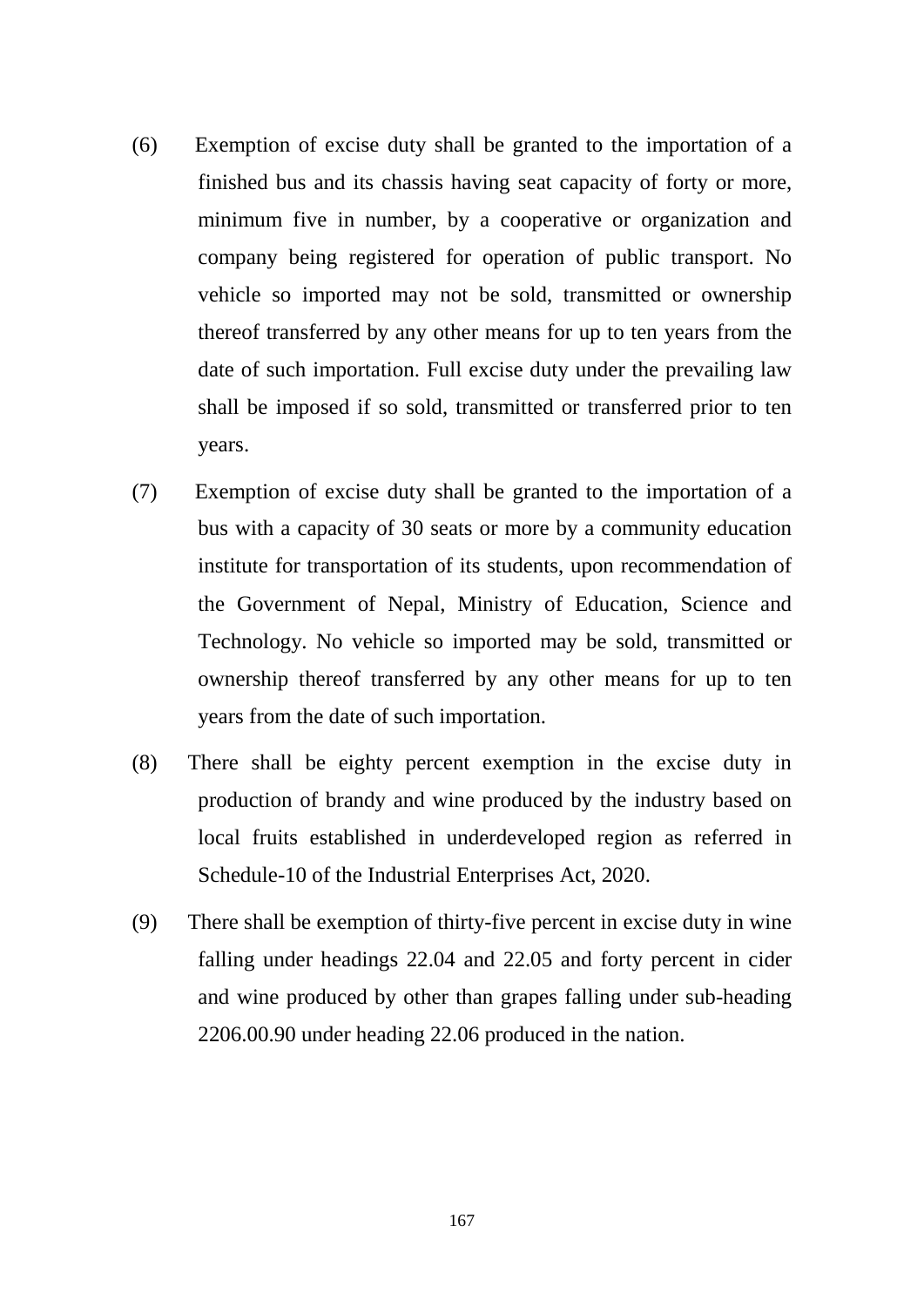- (10) There shall be exemption of fifty percent of excise duty in importation of unassembled vehicles falling under headings 87.02, 87.03 and 87.11 by the industry producing vehicle assembling the parts and finished vehicle sold by such industry..
- (11) No excise duty shall be imposed on internal production of goods falling under headings 02.01, 02.02, 02.03, 02.04, 02.05, 02.06, 02.07, 02.08, 02.09, 02.10, 3.04, 03.05, 03.06, 03.07, 03.08, 08.01, 08.02, 08.04, 08.06, 08.09, 08.12, 08.13, 09.06, 16.02, 16.03, 16.04, 16.05, 20.01, 20.02, 20.03, 20.04, 20.06, 20.07, 20.08, 21.05, 24.01, 25.15, 25.16, 39.17, 44.12, 68.02, 72.07, 72.09, 72.11, 72.13, 72.14, 72.15,72.16, 72.17, 72.23, 72.29, 73.07, 73.08, 73.09, 73.12, 73.13, 73.14, 73.15, 73.17, 73.24, 94.01, 94.03 and 94.06 and under subheadings 1404.90.30, 1601.00.00, 1701.13.10, 1701.14.10, 1704.10.00, 1704.90.00, 1905.90.30 2005.10.00, 2005.20.90, 2005.40.00, 2005.51.00, 2005.59.00, 2005.60.00, 2005.70.00, 2005.80.00, 2005.91.00, 2005.99.00, 2101.11.00, 2101.12.00, 2101.20.00, 2101.30.00, 2106.90.10, 3921.90.11, 3921.90.92, 3923.10.20, 3924.10.10, 6404.11.10, 6405.20.10, 7311.00.20, 7311.00.90, 7320.10.90, 8507.10.00,8507.20.00, 8544.70.00, 9406.10.90 and 9406.90.90.
- (12) Excise duty shall be imposed on per kilogram of net weight of goods under sub-headings 2403.99.10, 2403.99.20 and 2403.99.30 of the heading 24.03 and 2106.90.20, 2106.90.70 of the heading 21.06
- (13) The importer or licensee seller of liquor, beer and cigarette shall inform the retail price of sale at the beginning of the fiscal year and